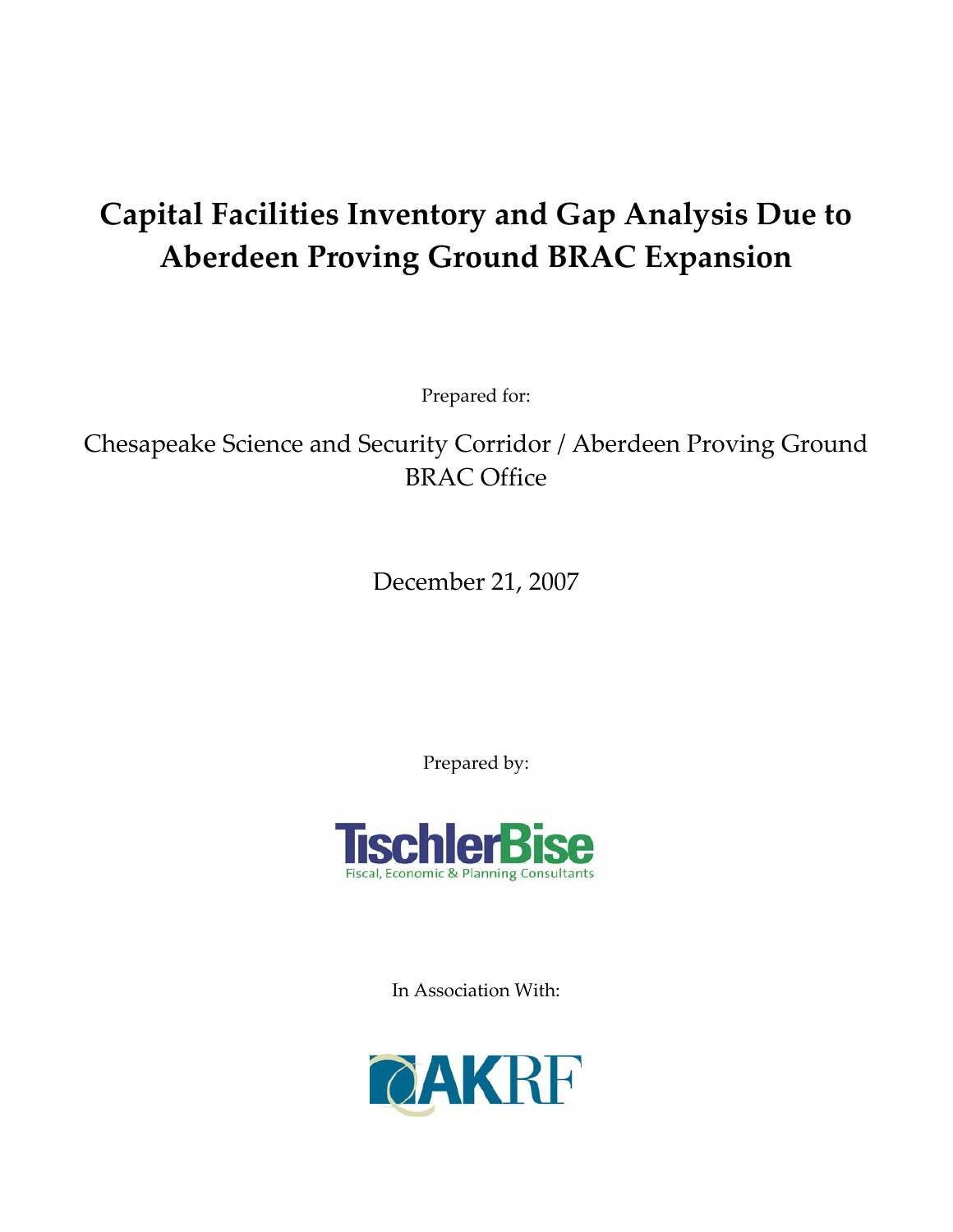### **Table of Contents**

| Table 2. Level of Service Factors for Public Facility Categories – Maryland Jurisdictions5                   |  |
|--------------------------------------------------------------------------------------------------------------|--|
|                                                                                                              |  |
|                                                                                                              |  |
| Table 4. Public Capital Facility Gap in Maryland Jurisdictions: Buildings and Apparatus8                     |  |
|                                                                                                              |  |
|                                                                                                              |  |
|                                                                                                              |  |
| Figure 3. Cumulative Public Capital Facility Gap in Maryland Jurisdictions: Land (Acres)12                   |  |
|                                                                                                              |  |
|                                                                                                              |  |
| Figure 4. Cumulative Private Capital Facility Gap in Maryland Jurisdictions by Category: Meeting Space 15    |  |
| Figure 5. Cumulative Private Capital Facility Gap in Maryland Jurisdictions by Category: Hotels 16           |  |
| Figure 6. Cumulative Private Capital Facility Gap in Maryland Jurisdictions by Category: Hospital and Senior |  |
| Figure 7. Cumulative Private Capital Facility Gap in Maryland Jurisdictions by Category: Doctors  18         |  |
| Figure 8. Cumulative Private Capital Facility Gap in Maryland Jurisdictions by Category: Day Care 19         |  |
|                                                                                                              |  |
|                                                                                                              |  |
|                                                                                                              |  |
|                                                                                                              |  |
|                                                                                                              |  |
|                                                                                                              |  |
|                                                                                                              |  |
| Table 9. Aberdeen Proving Ground BRAC Impacts by Jurisdiction from 2007-201724                               |  |
| CHAPTER 3: CSSC REGIONAL CAPITAL FACILITY INVENTORY MAPS  25                                                 |  |
|                                                                                                              |  |
|                                                                                                              |  |
|                                                                                                              |  |
| SUMMARY OF PUBLIC CAPITAL FACILITY GAP IN MARYLAND JURISDICTIONS IN CSSC REGION 44                           |  |
| Table 10. Public Capital Facility Gap in Maryland Jurisdictions: Buildings and Apparatus44                   |  |
| Figure 25. Cumulative Public Capital Facility Gap in Maryland Jurisdictions by Category: Sq. Ft45            |  |
| Figure 26. Cumulative Public Capital Facility Gap in Maryland Jurisdictions: Student Seats46                 |  |
|                                                                                                              |  |
| Figure 27. Cumulative Public Capital Facility Gap in Maryland Jurisdictions: Land48                          |  |
|                                                                                                              |  |
|                                                                                                              |  |
|                                                                                                              |  |
|                                                                                                              |  |
|                                                                                                              |  |
|                                                                                                              |  |
| Table 16. Capital Facility Demand in Harford County: Fire/EMS Station Space and Land55                       |  |
|                                                                                                              |  |
|                                                                                                              |  |
|                                                                                                              |  |
| Table 20. Capital Facility Demand in Harford County: Judicial and Legal Facilities59                         |  |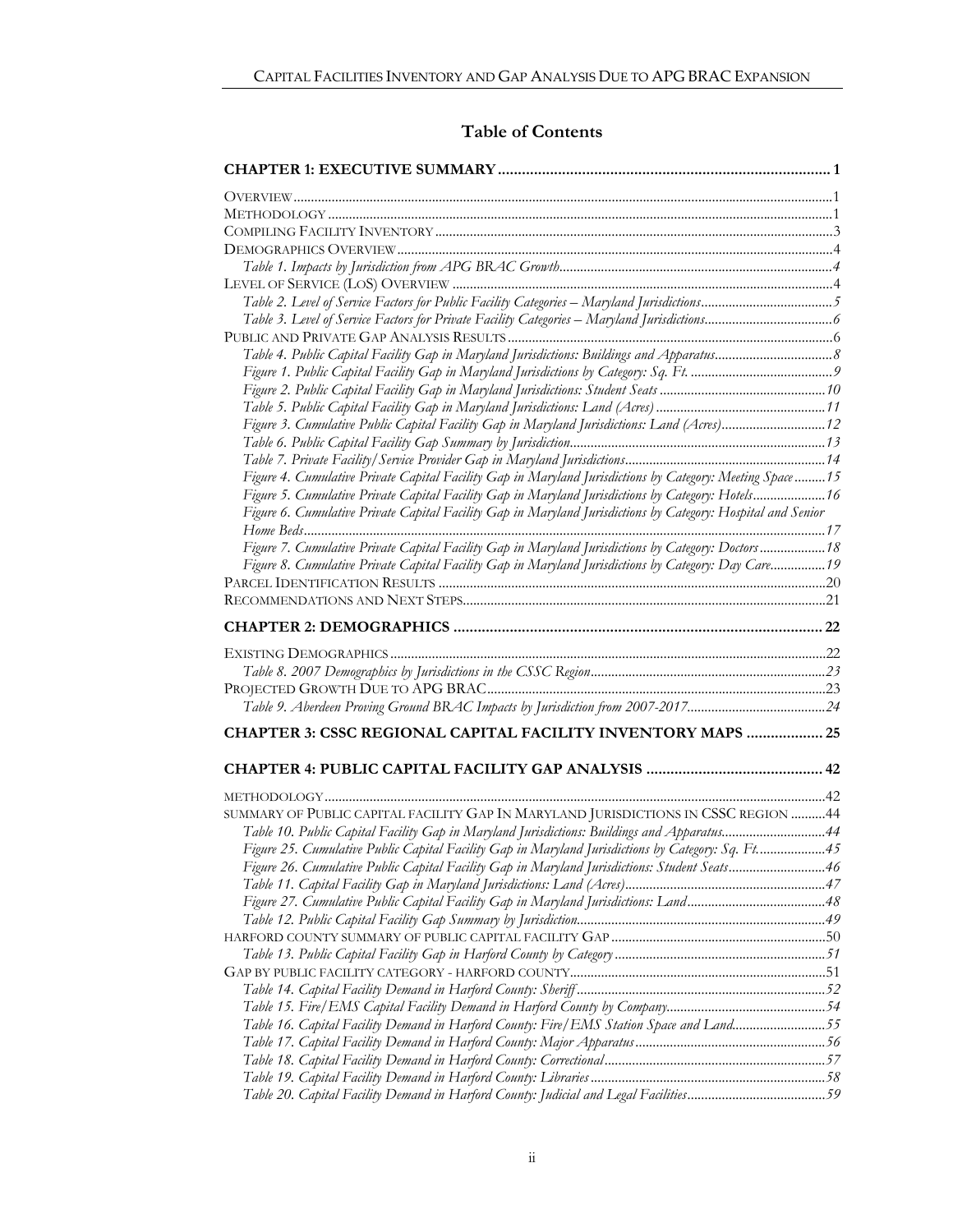| Table 22. Capital Facility Demand in Harford County: Human Services Administration  62 |  |
|----------------------------------------------------------------------------------------|--|
|                                                                                        |  |
|                                                                                        |  |
|                                                                                        |  |
|                                                                                        |  |
|                                                                                        |  |
|                                                                                        |  |
|                                                                                        |  |
|                                                                                        |  |
|                                                                                        |  |
|                                                                                        |  |
|                                                                                        |  |
|                                                                                        |  |
|                                                                                        |  |
|                                                                                        |  |
|                                                                                        |  |
|                                                                                        |  |
|                                                                                        |  |
|                                                                                        |  |
|                                                                                        |  |
|                                                                                        |  |
|                                                                                        |  |
|                                                                                        |  |
|                                                                                        |  |
|                                                                                        |  |
|                                                                                        |  |
| Table 46: Baltimore County Projected Non-BRAC and BRAC Students by School Type 90      |  |
|                                                                                        |  |
|                                                                                        |  |
|                                                                                        |  |
|                                                                                        |  |
|                                                                                        |  |
|                                                                                        |  |
|                                                                                        |  |
|                                                                                        |  |
|                                                                                        |  |
|                                                                                        |  |
|                                                                                        |  |
|                                                                                        |  |
|                                                                                        |  |
|                                                                                        |  |
| Table 58. Capital Facility Demand in Cecil County: Human Services Administration  105  |  |
|                                                                                        |  |
|                                                                                        |  |
|                                                                                        |  |
| Table 62: Cecil County Projected Non-BRAC and BRAC Students by School Type  109        |  |
|                                                                                        |  |
|                                                                                        |  |
|                                                                                        |  |
|                                                                                        |  |
|                                                                                        |  |
|                                                                                        |  |
|                                                                                        |  |
|                                                                                        |  |
|                                                                                        |  |
|                                                                                        |  |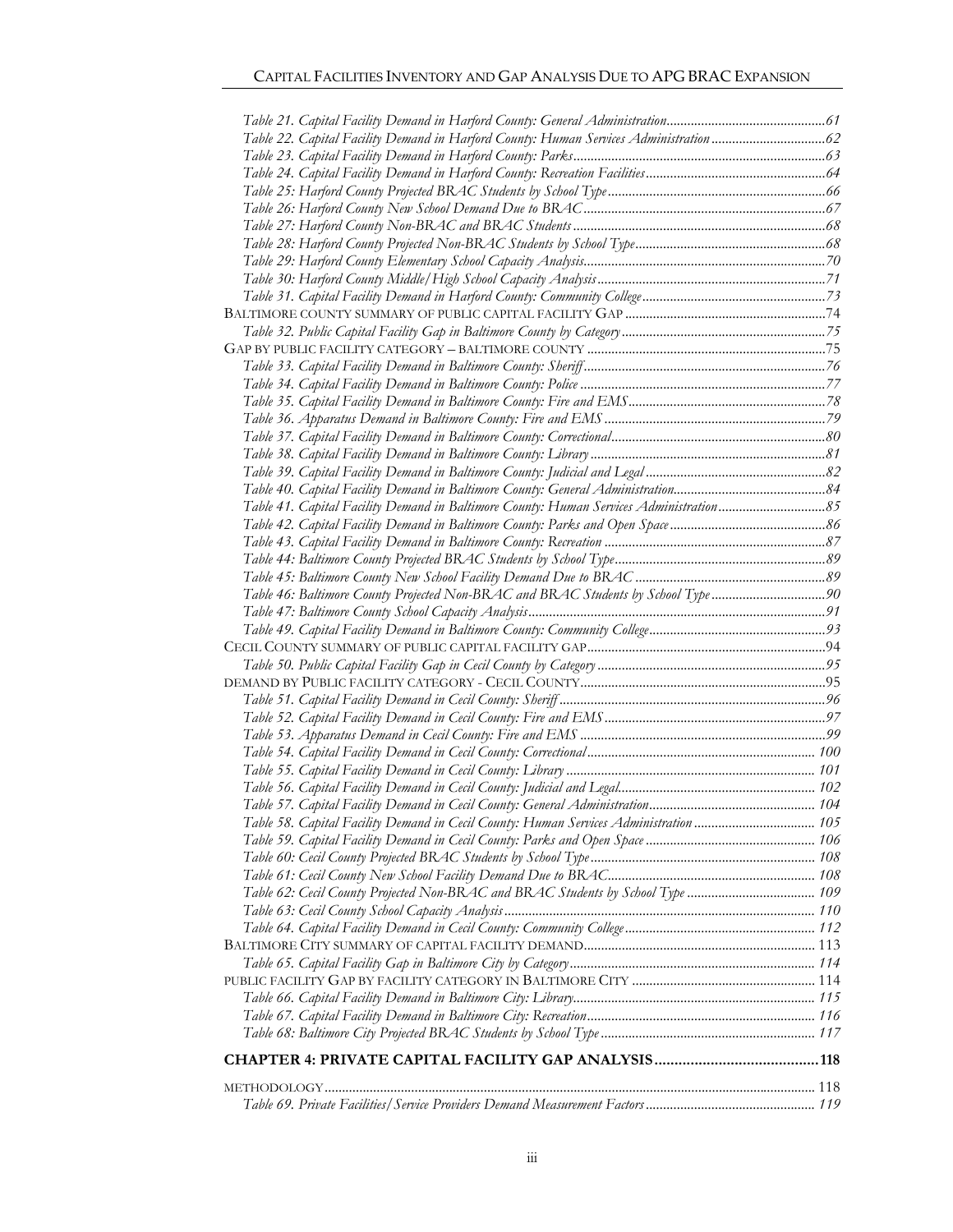| SUMMARY OF PRIVATE FACILITY/SERVICE PROVIDER GAP FOR MARYLAND JURISDICTIONS IN CSSC                           |  |
|---------------------------------------------------------------------------------------------------------------|--|
|                                                                                                               |  |
|                                                                                                               |  |
| Figure 28. Cumulative Private Capital Facility Gap in Maryland Jurisdictions by Category: Meeting Space 121   |  |
| Figure 29. Cumulative Private Capital Facility Gap in Maryland Jurisdictions by Category: Hotels 122          |  |
| Figure 30. Cumulative Private Capital Facility Gap in Maryland Jurisdictions by Category: Hospital and Senior |  |
|                                                                                                               |  |
| Figure 31. Cumulative Private Capital Facility Gap in Maryland Jurisdictions by Category: Doctors 124         |  |
| Figure 32. Cumulative Private Capital Facility Gap in Maryland Jurisdictions by Category: Day Care  125       |  |
|                                                                                                               |  |
|                                                                                                               |  |
| GAP BY PRIVATE FACILITY/SERVICE PROVIDER CATEGORY IN HARFORD COUNTY 127                                       |  |
|                                                                                                               |  |
|                                                                                                               |  |
|                                                                                                               |  |
|                                                                                                               |  |
|                                                                                                               |  |
|                                                                                                               |  |
| BALTIMORE COUNTY SUMMARY OF PRIVATE FACILITY/SERVICE PROVIDER GAP 134                                         |  |
|                                                                                                               |  |
| GAP BY PRIVATE FACILITY/SERVICE PROVIDER CATEGORY IN BALTIMORE COUNTY  134                                    |  |
|                                                                                                               |  |
|                                                                                                               |  |
|                                                                                                               |  |
|                                                                                                               |  |
|                                                                                                               |  |
|                                                                                                               |  |
|                                                                                                               |  |
|                                                                                                               |  |
|                                                                                                               |  |
|                                                                                                               |  |
|                                                                                                               |  |
|                                                                                                               |  |
|                                                                                                               |  |
|                                                                                                               |  |
|                                                                                                               |  |
|                                                                                                               |  |
|                                                                                                               |  |
| GAP BY PRIVATE FACILITY/SERVICE PROVIDER CATEGORY IN BALTIMORE CITY 148                                       |  |
|                                                                                                               |  |
|                                                                                                               |  |
|                                                                                                               |  |
|                                                                                                               |  |
|                                                                                                               |  |
|                                                                                                               |  |

#### **APPENDIX A: FACILITY INVENTORY AND MAPS.**

#### **APPENDIX B: LEVEL OF SERVICE REPORT**

#### **APPENDIX C: SUITABLE PARCEL IDENTIFICATION (HARFORD COUNTY) ........157**

#### APPENDIX D: SUB-AREA ANALYSIS METHODOLOGY (HARFORD COUNTY)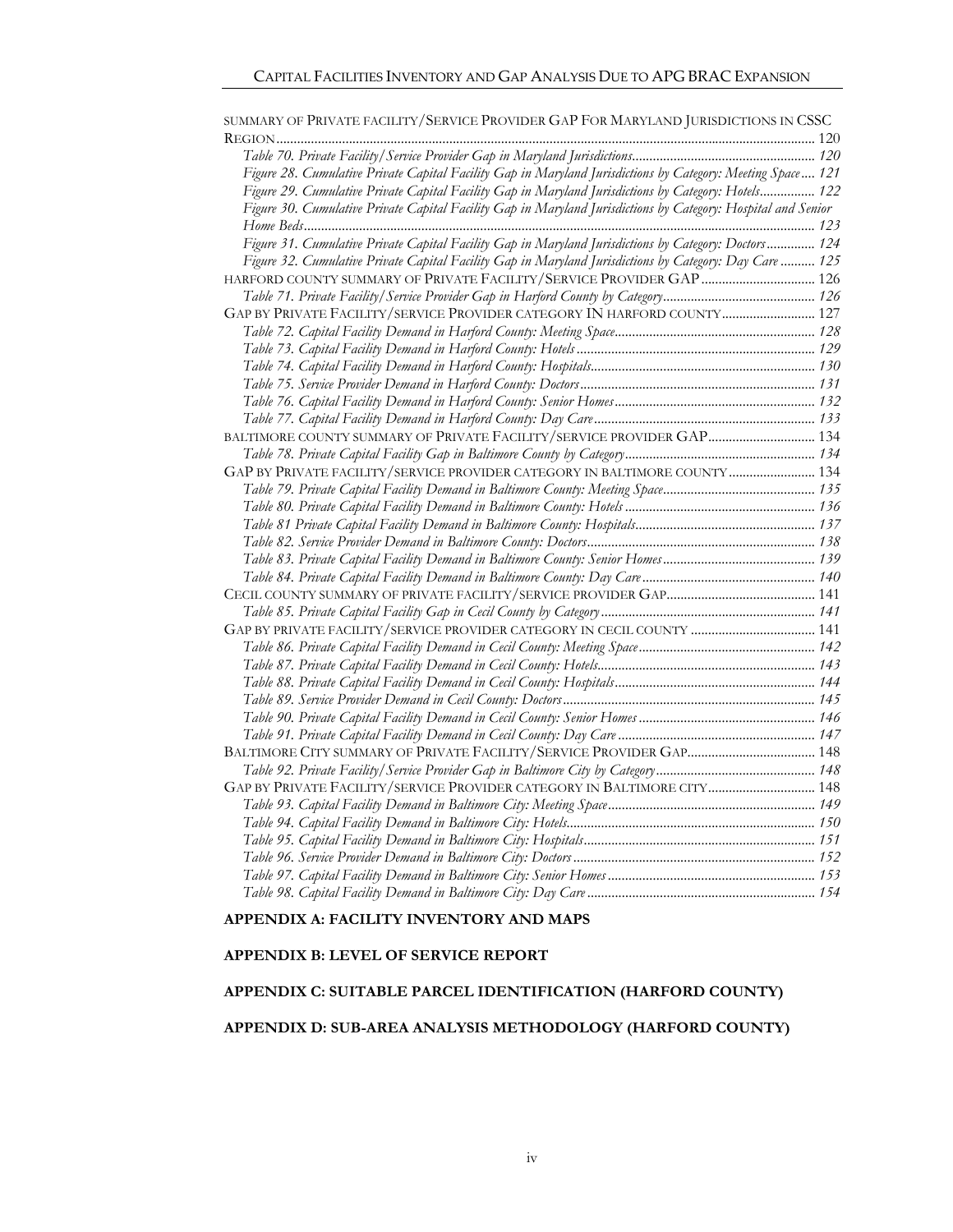

80 ANNANDALE ROAD I PASADENA, CA 91105-1404 T: 818.790.6170 | F: 818.790.6235

WWW.TISCHLERBISE.COM

### Chapter 1: Executive Summary

### **OVERVIEW**

Base Realignment and Closure (BRAC) 2005 decisions will result in significant growth impacts at Aberdeen Proving Ground, Maryland and its surrounding communities. Thirteen DoD missions, directorates or elements from eight states are relocating to the Aberdeen installation; the largest gain is the Communications‐Electronics Life Cycle and Management Command from Ft. Mammoth, New Jersey. The Chesapeake Science and Security Corridor (CSSC) representing eight jurisdictions in Maryland, Delaware, and Pennsylvania, all within a forty-mile radius of Aberdeen Proving Ground, will experience the greatest impacts related to the installation growth. All told, the region could anticipate nearly 28,000 direct, indirect, and induced jobs to the region, around 17,000 households and a population gain of approximately 45,000. Projected capital facility impacts are most significant in the Maryland jurisdictions.

To document the projected demand on capital facilities, the APG‐CSSC Regional BRAC Office contracted with TischlerBise, Inc. and its subcontractor AKRF to prepare this report. The report includes the following:

- ‐ Inventory of public and private facilities,
- ‐ Levels of service for public and private capital facilities,
- ‐ Capital facility gap analysis, and
- ‐ Parcels for future capital facility expansion.

The results for each of the above are presented in detail in this report and its Appendices, and are summarized in this Executive Summary.

### **METHODOLOGY**

 $\overline{a}$ 

This report follows on the *Aberdeen Proving Ground BRAC Impacts on Seven Jurisdictions* study conducted by Sage Policy Group (September 2007).<sup>1</sup> The Sage study projected employment, household and population growth in the jurisdictions expected to be impacted by BRAC, including four Maryland jurisdictions (Harford County, Baltimore County, Cecil County and

<sup>1</sup> Data for an 8th county, Chester County, PA, was added following publication of the Sage report.

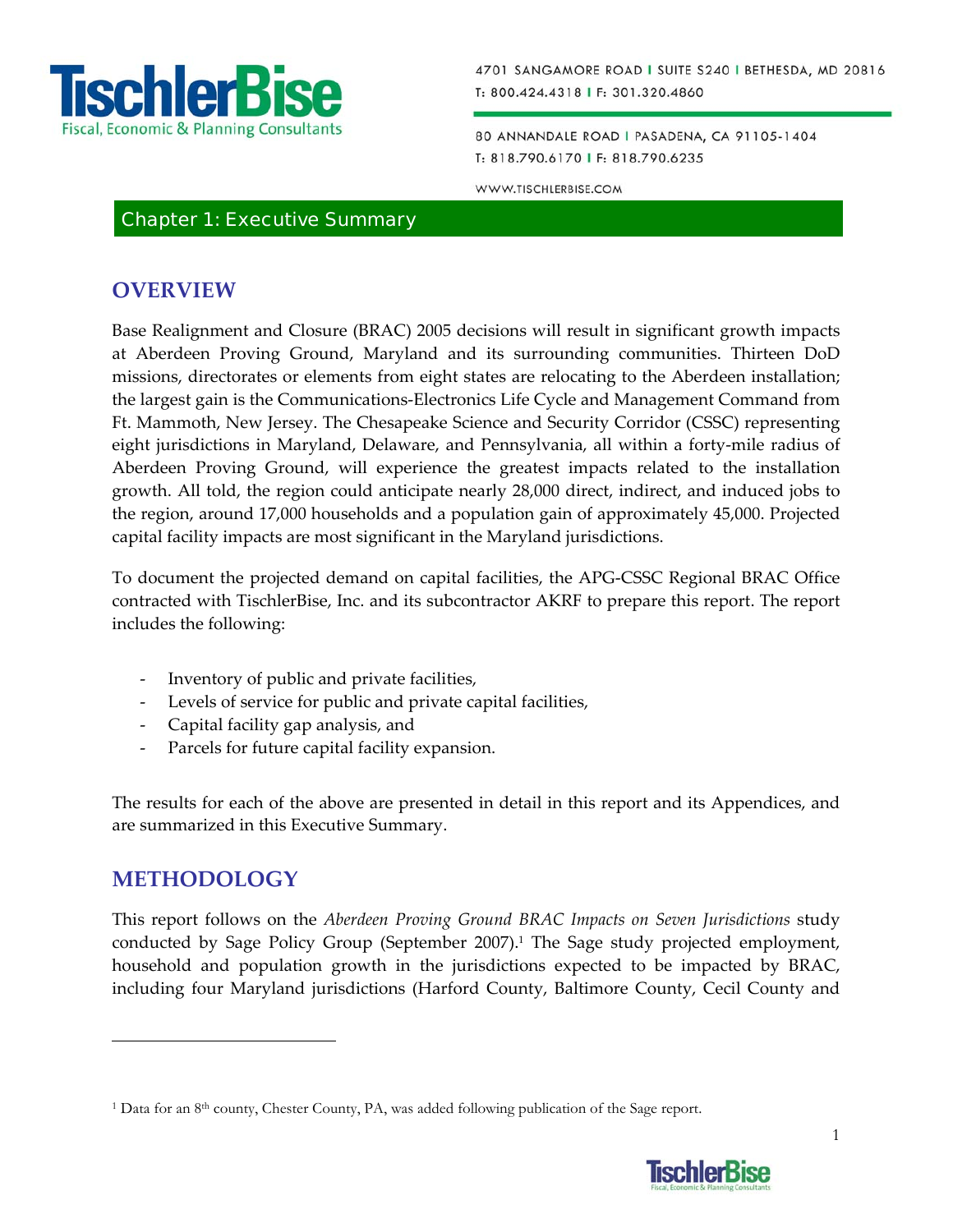Baltimore City), three Pennsylvania counties (Chester, Lancaster and York) and New Castle County in Delaware.

To gather the facility inventory data, TischlerBise, Inc. and its subcontractor, AKRF, worked with each jurisdiction to identify public facility information for the following categories of public buildings:

- ‐ Law Enforcement (Sheriff/Police)
- ‐ Fire and Emergency Medical Services
- ‐ Correctional Facilities
- ‐ Libraries
- ‐ Judicial and Legal Service Facilities
- ‐ Administrative Facilities (General Administration and Human Services)
- ‐ Parks
- ‐ Recreational Facilities
- ‐ Public Schools
- ‐ Community College

Additionally, AKRF also obtained data for the following private facilities/service providers:

- ‐ Hotels
- ‐ Hospitals
- ‐ Doctors
- ‐ Convention Centers and Meeting Facilities
- ‐ Senior Homes
- ‐ Day Care

For the public facilities, jurisdictions were asked to provide each facility's address. The Maryland jurisdictions were asked to also provide the applicable demand measurement factor (square feet, acres, beds, etc.). For private facilities, these two items – address and demand measurement factor – were obtained from a variety of public and private data sources. These facilities are shown in regional maps presented in Chapter 3. Detailed maps by jurisdiction are shown in Appendix A.

Using current demographic factors (see Chapter 2), a level of service (LOS) was established for each public and private facility category (sheriff, library, parks, hospitals, etc.) for each Maryland jurisdiction. The detailed LOS calculations are shown in Appendix B. The LOS documents the *existing* relationship between the jurisdiction's inventory of capital facilities and the relationship to existing countywide population and/or population and jobs. Some examples include sheriff station square feet per person/ job, park acres per capita and fire apparatus per person/job.

A capital facility gap analysis was conducted for each of the Maryland jurisdictions, and is presented in Chapters 4 (Public Facilities) and Chapter 5 (Private Facilities/Service Providers) of

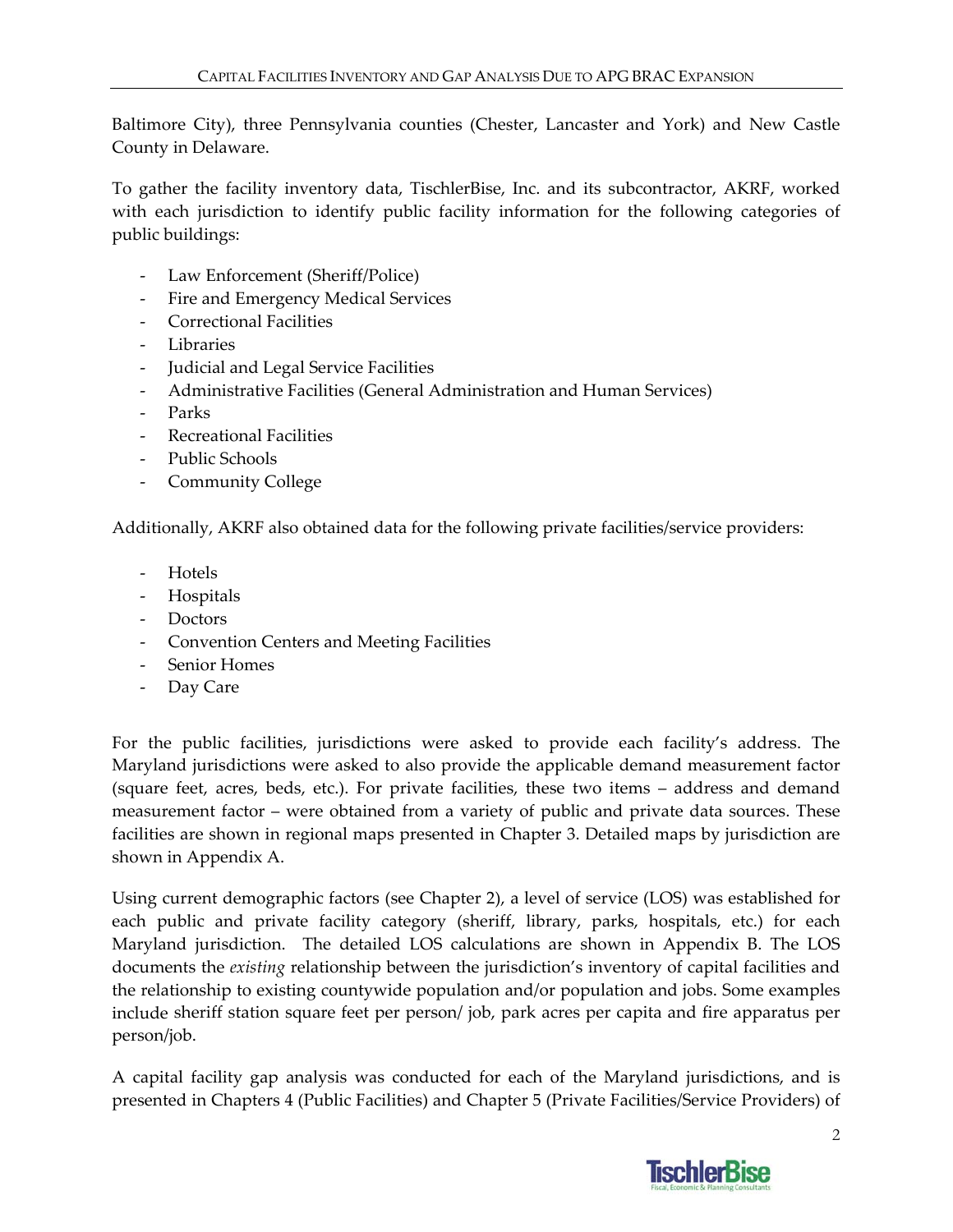this report. The focus is on Harford, Baltimore and Cecil counties and to a smaller extent Baltimore City because the most significant capital facility impacts are expected to be in Maryland. The capital facility gap is calculated by applying the jurisdiction's existing LOS to the projected BRAC‐related increase in population and/or employment from APG. For public facilities, the capital facility gap is calculated for building space square footage, land (parkland and office building), correctional beds, fire apparatus and public school student seats. For private facilities/service providers, the gap is calculated for meeting space square footage, hotel rooms, hospital beds, doctors, senior home beds and day care seats.

For most facilities, demand is considered on a countywide basis. For example, the need for additional judicial and legal facility space (such as a courthouse expansion) is generated by growth throughout a jurisdiction. Demand for two facility categories in Harford County – Fire/EMS and public schools – is considered on a sub-county level. To do this, Harford County provided sub‐county demographic projections (discussed in Chapter 2 and in Appendix D). A countywide analysis was conducted for all other Maryland jurisdictions as sub‐county demographic projections were not available.

# **COMPILING FACILITY INVENTORY**

First, TischlerBise and its subcontractor AKRF worked with the CSSC jurisdictions to obtain addresses and demand measurement data for the jurisdiction's public facilities. The data collection phase for the CSSC Facilities Inventory was initiated on September 26, 2007. A matrix of selected public and private facilities was presented to the Executive Director of CSSC and the eight representatives of the jurisdictions who are members of CSSC. Based on discussions and recommendations by the consulting team, the number of facilities to be inventoried was reduced to the 10 public and 6 private facility categories inventoried in this report. A point of contact was provided by CSSC in each of the eight jurisdictions responsible for ensuring that the data requested by the consultants would be collected and delivered to the consulting team for compilation and mapping. With some non-Maryland jurisdictions, information was incomplete or not provided. These cases are documented in the Facility Inventory in Appendix A.

Using the facility inventory information provided, the facilities were mapped for each jurisdiction (see Facility Inventory in Appendix A) and for the greater 8‐county CSSC region (see Chapter 3). Demand measurement factors (square feet, acres, etc.) for facilities in the Maryland jurisdictions were used to calculate level of service (LOS). The LOS documents the *existing* relationship between the jurisdiction's inventory of capital facilities and the relationship to existing countywide population and/or population and jobs. The following section describes the demographic factors used to calculate LOS.

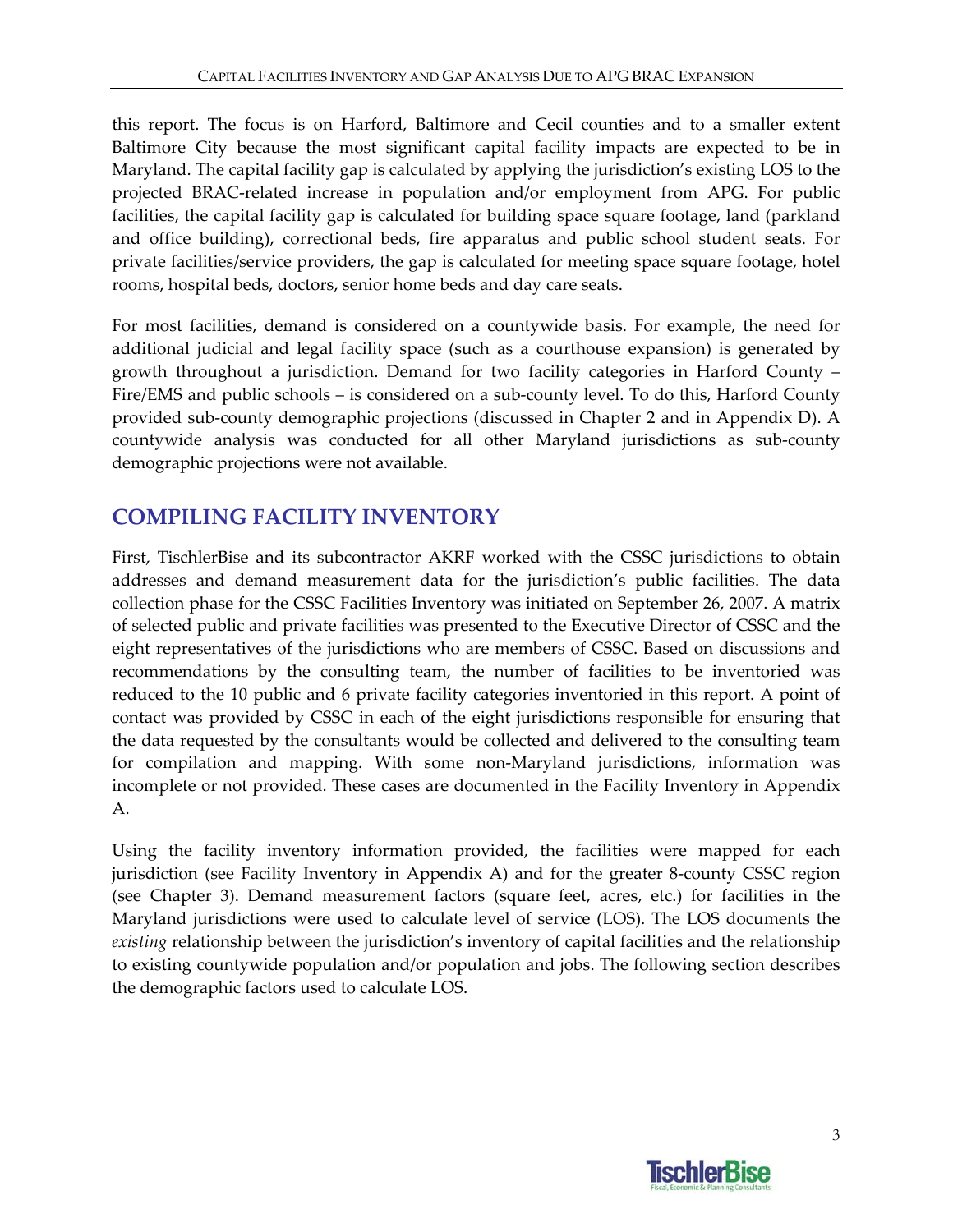# **DEMOGRAPHICS OVERVIEW**

Table 1 summarizes BRAC projections for population, households, employment, and public school students submitted by Sage Policy Group, Inc. in the *Aberdeen Proving Ground BRAC Impacts on Severn Jurisdictions* study completed in September 2007. Existing demographics and projected growth as a result of BRAC is discussed in more detail in Chapter 2. Currently there are approximately 3.24 million people in the seven CSSC jurisdictions identified by Sage. Adding Chester County population brings the total for the eight CSSC counties to 3.72 million.

The Sage study shows that the CSSC region will increase by 45,500 people from 2007 to 2017. This is an increase in population of approximately 1.2 percent just due to growth at APG. Employment is also expected to increase in the region with 70 percent of all BRAC employment located in Harford County followed by Baltimore County at 17 percent, Cecil County at five percent and Baltimore City at three percent. The non‐Maryland jurisdictions make up the remaining five percent. Households are distributed more proportionally in the CSSC region compared to employment. While the four Maryland jurisdictions will experience most of the impact, the Pennsylvania and Delaware jurisdictions will also be affected with ten percent of the BRAC growth projected in these counties.

|                                |        |        |                                  | <b>Public School</b> |
|--------------------------------|--------|--------|----------------------------------|----------------------|
| <b>Jurisdiction</b>            |        |        | Population Households Employment | <b>Students</b>      |
| Harford County, MD             | 19,059 | 7,059  | 19,237                           | 4,624                |
| Baltimore County, MD           | 13,954 | 5,168  | 4,849                            | 3,385                |
| Cecil County, MD               | 5,357  | 1,984  | 1,460                            | 1,300                |
| Baltimore City, MD             | 2,368  | 877    | 941                              | 575                  |
| York County, PA                | 2,254  | 835    | 586                              | 547                  |
| Lancaster County, PA           | 1,025  | 379    | 266                              | 247                  |
| New Castle County, DE          | 1,025  | 380    | 281                              | 249                  |
| Chester, PA and Other Counties | 525    | 228    | 160                              | 149                  |
| Total                          | 45,567 | 16,910 | 27,780                           | 11,076               |

### **Table 1. Impacts by Jurisdiction from APG BRAC Growth**

Source: Sage Police Group, Inc. - Aberdeen Proving Ground BRAC Impacts on Seven Jurisdictions. (Exhibit E1, Exhibit II-5, and Exhibit II-6)

<sup>1</sup> The other counties listed with Chester County are Howard and Anne Arundel Counties in Maryland.

# **LEVEL OF SERVICE (LOS) OVERVIEW**

The LOS for each capital facility category is shown in Appendix B, and is summarized in Table 2 (public facilities) and Table 3 (private facilities) for the Maryland jurisdictions. LOS is calculated based on the jurisdiction's *existing* inventory of capital facilities by category such as

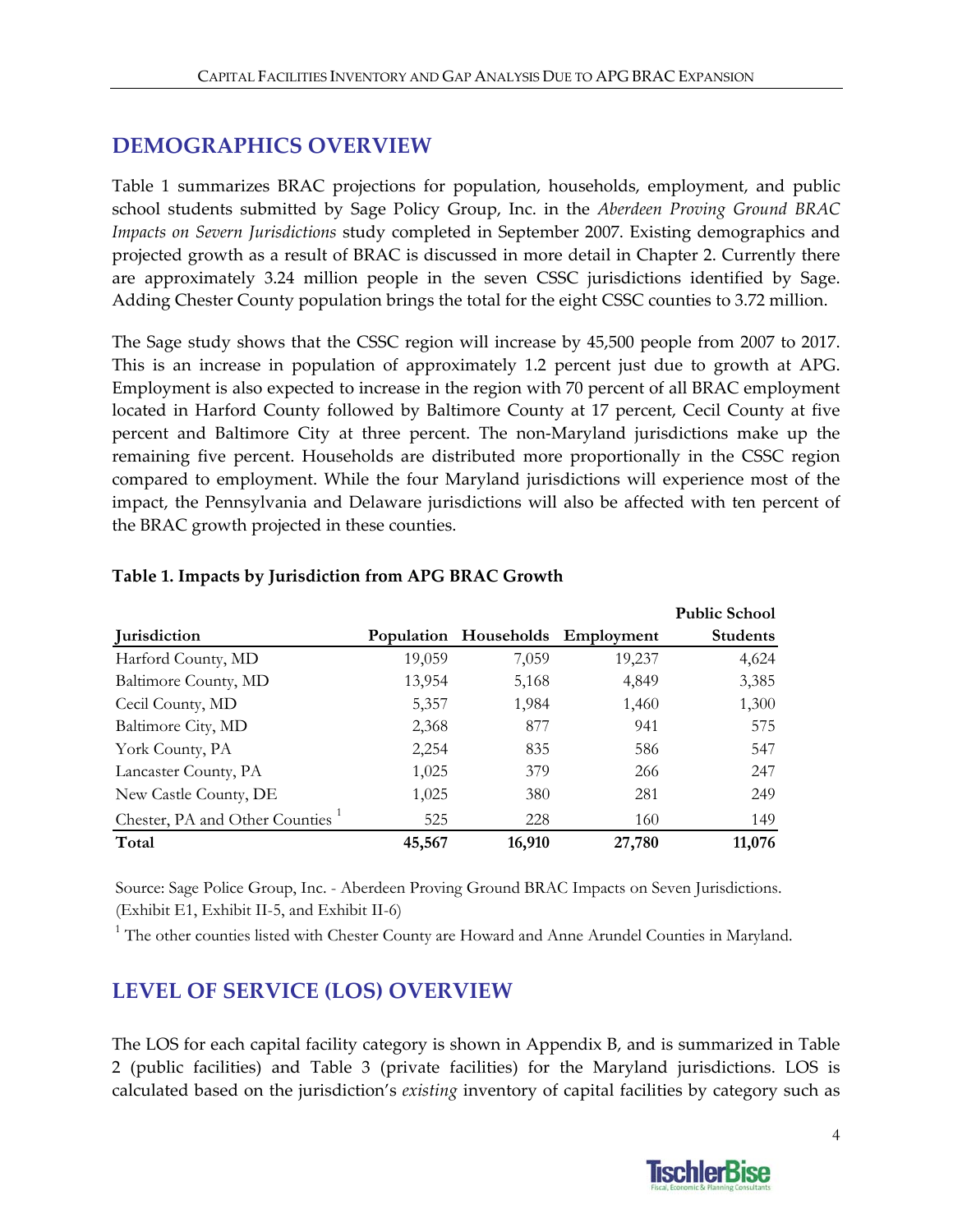sheriff station space, library collection space, etc. and the relationship to its appropriate demand (population and/or jobs). The capital facility measurement is typically square feet for public facilities, but other units such as beds and acres are used as applicable. The general formula for calculating the LOS is the facility inventory (such as square feet) divided by the applicable demand unit (population and/or jobs).

# **Public Facility Levels of Service**

Table 2 summarizes the LOS factors for all public facility categories for the Maryland jurisdictions. The table shows the public facility category, demand unit (population, population and jobs, or utilization rate for schools), the measurement unit (square feet, fire apparatus, beds, square feet, acres or student seats), followed by the level of service calculation for each jurisdiction. Detailed LOS calculations are shown in Appendix B.

### **Table 2. Level of Service Factors for Public Facility Categories – Maryland Jurisdictions**

|                                 |                         |                      | Level of Service by Jurisdiction |                  |                  |                    |
|---------------------------------|-------------------------|----------------------|----------------------------------|------------------|------------------|--------------------|
|                                 |                         |                      | Harford                          | Baltimore        | Cecil            | Baltimore          |
| <b>Public Facility Category</b> | Demand Unit             | Measurement Unit     | County                           | County           | County           | City <sup>5</sup>  |
| Sheriff                         | Population and Jobs     | Square Feet          | 0.2006                           | 0.0063           | 0.1191           | n/a                |
| Police                          | Population and Jobs     | Square Feet          | n/a                              | 0.2582           | n/a              | n/a                |
| Fire and EMS                    | Population and Jobs     | Square Feet          | $n/a^2$                          | n/a <sup>3</sup> | 1.0236           | n/a                |
| Fire and EMS                    | Population and Jobs     | Apparatus            | $n/a^2$                          | 0.0001           | 0.0005           | n/a                |
| Correctional                    | Population              | <b>Beds</b>          | 0.0020                           | 0.0020           | 0.0020           | n/a                |
| Library                         | Population              | Square Feet          | 0.8315                           | 0.3678           | 0.5911           | 0.8790             |
| Judicial and Legal              | Population and Jobs     | Square Feet          | 0.3828                           | 0.2085           | 0.5688           | n/a                |
| Admin-General Gov.              | Population and Jobs     | Square Feet          | 0.4793                           | 0.3449           | 0.4420           | n/a                |
| Admin-Human Svcs.               | Population              | Square Feet          | 0.6384                           | 0.7043           | 0.2386           | n/a                |
| Parks                           | Population              | Acres                | 0.0184                           | 0.0089           | 0.0043           | n/a                |
| Recreation                      | Population              | Square Feet          | 0.9236                           | 0.1787           | n/a <sup>4</sup> | 0.9171             |
| Public Schools-Elementary       | <b>Utilization Rate</b> | <b>Student Seats</b> | 95.8%                            | 93.8%            | 86.8%            | n/a <sup>6</sup>   |
| Public School-Middle            | Utilization Rate        | <b>Student Seats</b> | 83.1%                            | 82.4%            | $91.2\%$         | n/a <sup>6</sup>   |
| Public School-High              | Utilization Rate        | <b>Student Seats</b> | $91.4\%$                         | $100.8\%$        | 114.8%           | $n/a$ <sup>6</sup> |
| Community College               | Population              | Square Feet          | 1.34                             | 1.36             | 1.53             | n/a                |

<sup>1</sup> Police level of service is only applicable to Baltimore County.

 $2$  Fire and EMS square footage and apparatus level of service is reported separately for Harford County in Table B-6 because the LOS was conducted on a sub county level by fire company boundaries.

<sup>3</sup> Fire and EMS square footage was not provided for volunteer stations in Baltimore County. An accurate level-of-service

standard of square footage per capita and job could not be calculated and is therefore unknown.

<sup>4</sup> Cecil County indicated that the County does not own any recreation buildings.

 $5$  Only three capital facilities were analyzed (library, recreation, and schools) as the City indicated there is sufficient capacity in the other facilities that serve Citywide residents.

 $6$  A citywide utilization rate is not shown as the analysis was not conducted on a Citywide level. The northeast portion of the City will be affected by APG BRAC and is the location for future school expansion.

 $n/a$  = not applicable

The LOS results shown in the table above can vary from State standards because it is a snapshot

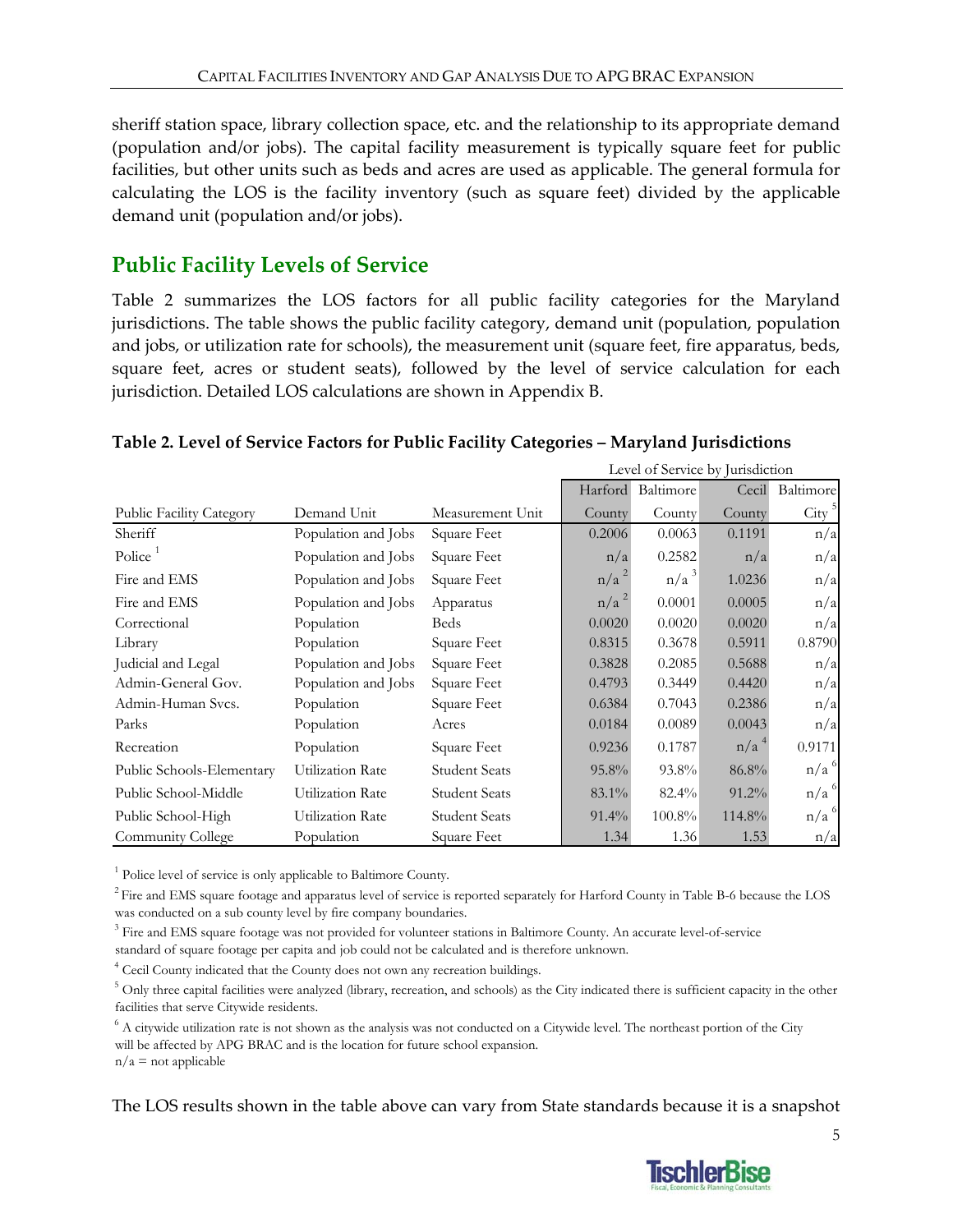of the current ratio of capital facility to demand. The *existing* LOS for the various public facility categories reflects what the jurisdiction is currently funding. This analysis assumes that the jurisdiction will continue to plan its capital facility improvements to maintain the existing LOS. The jurisdiction may at a later point in time decide to increase its levels of service, though the burden for the increase should be borne by both existing and new residents. As this report examines new growth's impact on capital facilities, existing LOS is used to make the capital facility gap calculation.

# **Private Facility/Service Provider Levels of Service**

Table 3 summarizes the LOS factors for all private facility/service provider categories for the Maryland jurisdictions. The table shows the private facility/service provider category, demand unit (population or jobs), the measurement unit (square feet, rooms, beds, doctors or child seats), followed by the level of service calculation for each jurisdiction. The higher LOS in Baltimore City for meeting space, hotels and hospitals is because the City serves as a regional center for those activities. Detailed LOS calculations are shown in Appendix B.

|                           |             |                  | Level of Service by Jurisdiction |           |        |           |
|---------------------------|-------------|------------------|----------------------------------|-----------|--------|-----------|
| Private Facility/         |             |                  | Harford                          | Baltimore | Cecil  | Baltimore |
| Service Provider Category | Demand Unit | Measurement Unit | County                           | County    | County | City      |
| Meeting Space             | Jobs        | Square Feet      | 0.1704                           | 0.2571    | 0.7048 | 0.7813    |
| Hotels                    | Jobs        | Rooms            | 0.0187                           | 0.0113    | 0.0243 | 0.0255    |
| Hospitals                 | Population  | <b>Beds</b>      | 0.0011                           | 0.0015    | 0.0010 | 0.0066    |
| Doctors                   | Population  | Doctors          | 0.0015                           | 0.0035    | 0.0009 | 0.0033    |
| Senior Homes              | Population  | <b>Beds</b>      | 0.0056                           | 0.0117    | 0.0070 | 0.0093    |
| Day Care                  | Population  | Child Seats      | 0.0383                           | 0.0373    | 0.0280 | 0.0352    |

### **Table 3. Level of Service Factors for Private Facility Categories – Maryland Jurisdictions**

The capital facility gap is calculated by applying the jurisdiction's existing LOS (shown above in Tables 2 and 3) to the projected BRAC‐related increase in population and/or employment from APG. The results of the public and private facility gap analyses are presented in the next section.

### **PUBLIC AND PRIVATE GAP ANALYSIS RESULTS**

The transfer of employment (and corresponding households and population) from Ft. Monmouth, New Jersey to the Aberdeen Proving Ground in Harford County, MD is expected to have significant impacts on the capital infrastructure of public facilities near the base and surrounding communities. In addition, it is expected to generate increase demand for private facilities and services. So that jurisdictions can begin to plan for necessary expansion to capital facilities, this report documents the projected demand for new/expanded facilities due to the Aberdeen BRAC expansion.

As discussed above, the capital facility gap is calculated by applying the jurisdiction's existing

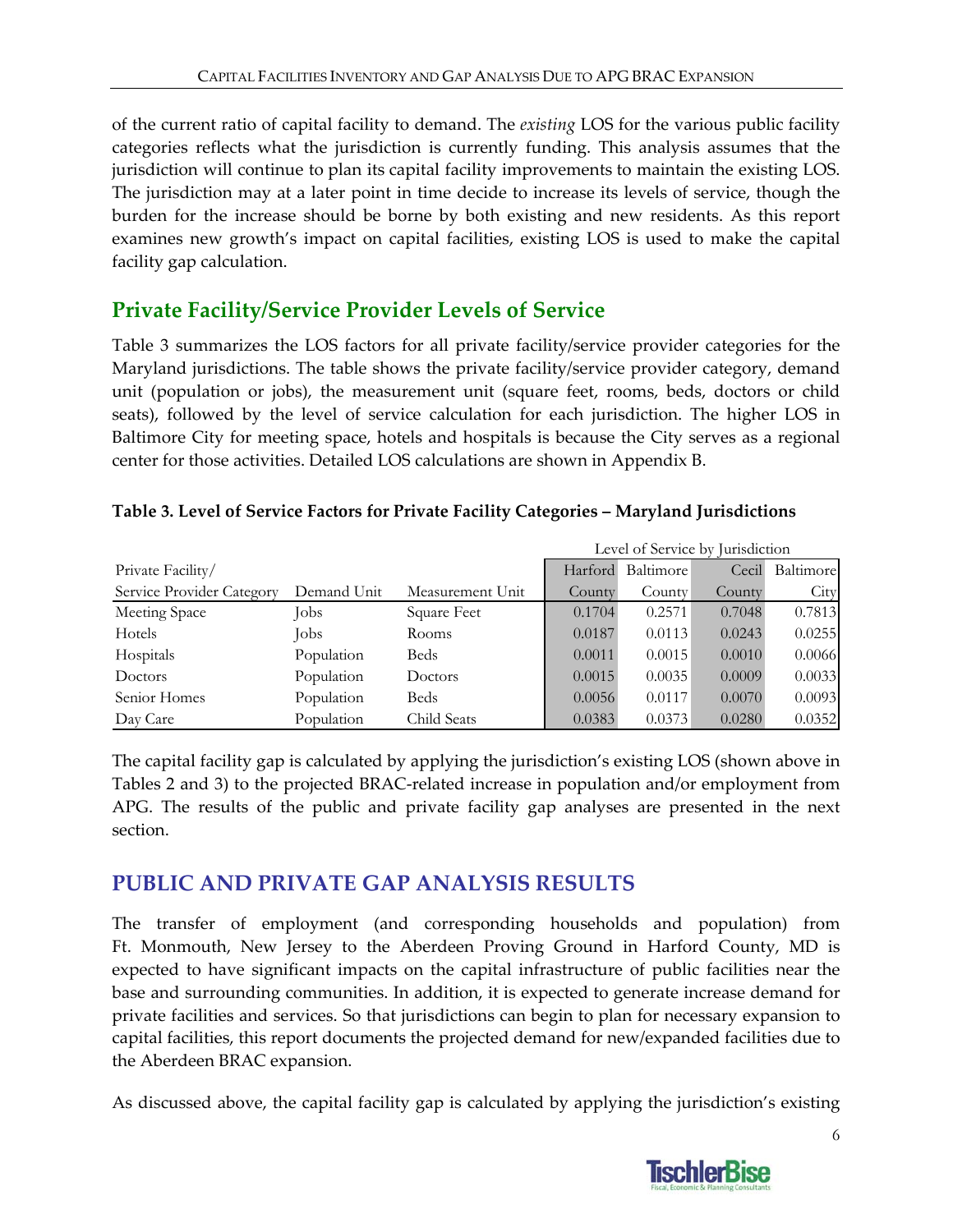LOS to the projected BRAC‐related increase in population and employment from APG. Detailed LOS calculations are shown in Appendix B. For detail on the public and private gap analyses, see Chapters 4 (public facilities) and Chapter 5 (private facilities).

Within each gap analysis chapter, jurisdictions are addressed in the following order based on the projected BRAC growth in each jurisdiction: Harford County, Baltimore County, Cecil County and Baltimore City. In Baltimore City, a smaller number of public facility categories are considered given that the City has excess capacity for most facility categories.

# **Public Facility Gap Analysis Results**

Table 4 shows a summary of the public capital facility gap as a result of Aberdeen BRAC for all Maryland jurisdictions in the CSSC region, excluding land. Demand for additional land is shown in Table 5. The summary table is broken down by public facility category and by jurisdiction. Based on TischlerBise's analysis of existing levels of service, Maryland jurisdictions will need to add 225,772 square feet of additional building space, 15 pieces of major Fire/EMS apparatus and 75 correctional beds as a result of Aberdeen's BRAC growth. Its public schools will need to accommodate a projected 9,884 additional students as a result of BRAC at Aberdeen.

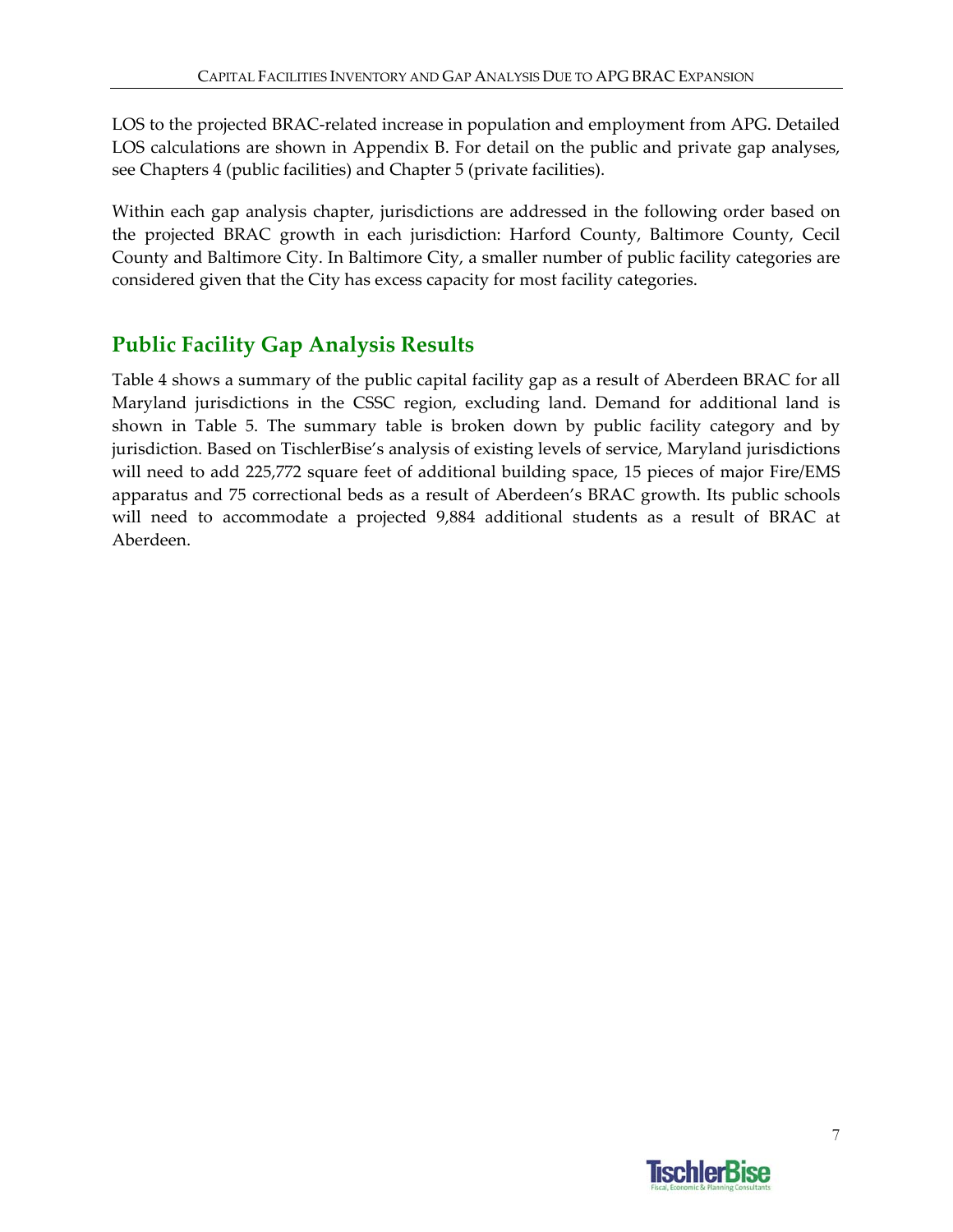|                                 |                 | Detail by Jurisdiction |         |           |                |                 |
|---------------------------------|-----------------|------------------------|---------|-----------|----------------|-----------------|
|                                 | Total Public    | Demand                 | Harford | Baltimore | Cecil          | Baltimore       |
| <b>Public Facility Category</b> | Facility Demand | Measurement            | County  | County    | County         | $\text{City}^3$ |
| Sheriff/Police                  |                 | 13,469 Square Feet     | 7,684   | 4,973     | 812            | n/a             |
| Fire and EMS-Bldg.              |                 | 37,629 Square Feet     | 30,651  | $0^1$     | 6,978          | n/a             |
| Fire and EMS-Apparatus          |                 | 15 Apparatus           | 10      | 2         |                | n/a             |
| Correctional                    |                 | 75 Beds                | 37      | 27        | 11             | n/a             |
| Library                         |                 | 26,227 Square Feet     | 15,847  | 5,133     | 3,166          | 2,081           |
| Judicial and Legal              |                 | 22,458 Square Feet     | 14,661  | 3,920     | 3,877          | n/a             |
| Administrative                  |                 | 51,006 Square Feet     | 30,524  | 16,190    | 4,292          | n/a             |
| Recreation                      |                 | 22,268 Square Feet     | 17,602  | 2,494     | 0 <sup>2</sup> | 2,172           |
| Public Schools                  |                 | 9,884 Student Seats    | 4,624   | 3,385     | 1,300          | 575             |
| Community College               |                 | 52,715 Square Feet     | 25,591  | 18,934    | 8,190          | n/a             |

### **Table 4. Public Capital Facility Gap in Maryland Jurisdictions: Buildings and Apparatus**

<sup>1</sup> The gap for Fire and EMS station space or Baltimore County is not included. Fire and EMS square footage was not provided for the County's volunteer stations, therefore a level of service standard and subsequent capital facility gap could not be determined.

 $2A$  gap for recreational facilities in Cecil County was not calculated as the County does not have an existing inventory for these facilities.

<sup>3</sup> In Baltimore City, a smaller number of public facility categories are considered than in other Maryland jurisdictions given that the City has excess capacity for most facility categories. Discussions with Baltimore City staff indicated that three facility categories will need increased capacity in the NE portion of Baltimore: library, recreation and schools.

 $n/a$  = not applicable

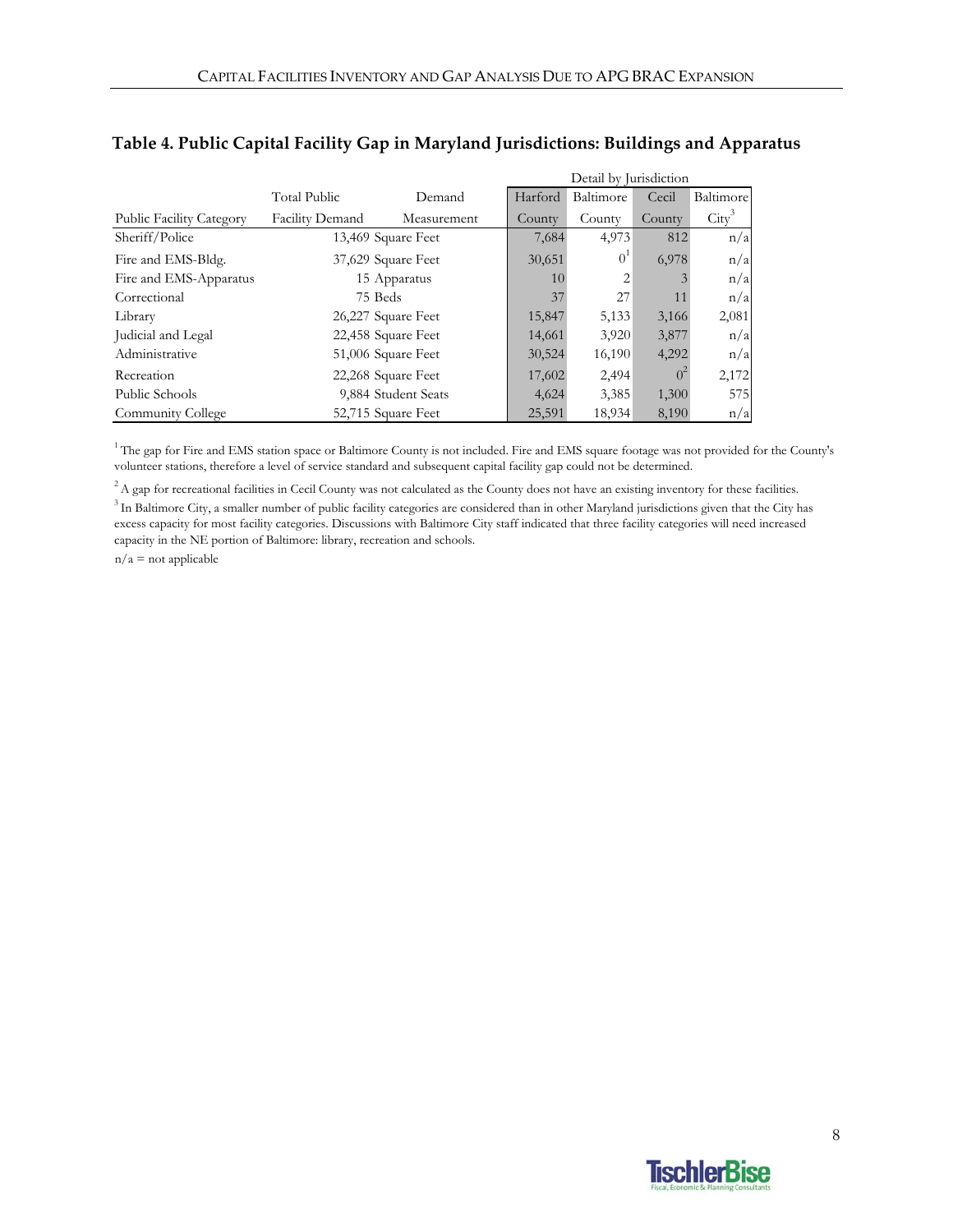Figure 1 shows the public capital facility gap for building square footage by category and by Maryland jurisdiction. The largest impacts are on administrative facilities, community college facilities, and Fire/EMS stations. Administrative facilities include general administration functions such as finance, county administration and planning and human service functions such as health, aging and social services. The Fire/EMS gap is understated because it includes only Harford and Cecil counties. Level of service and the resulting capital facility gap could not be calculated for Baltimore County Fire/EMS due to a lack of data on volunteer operated stations.





**■Harford ■Balt. County ■ Cecil ■Balt. City** 

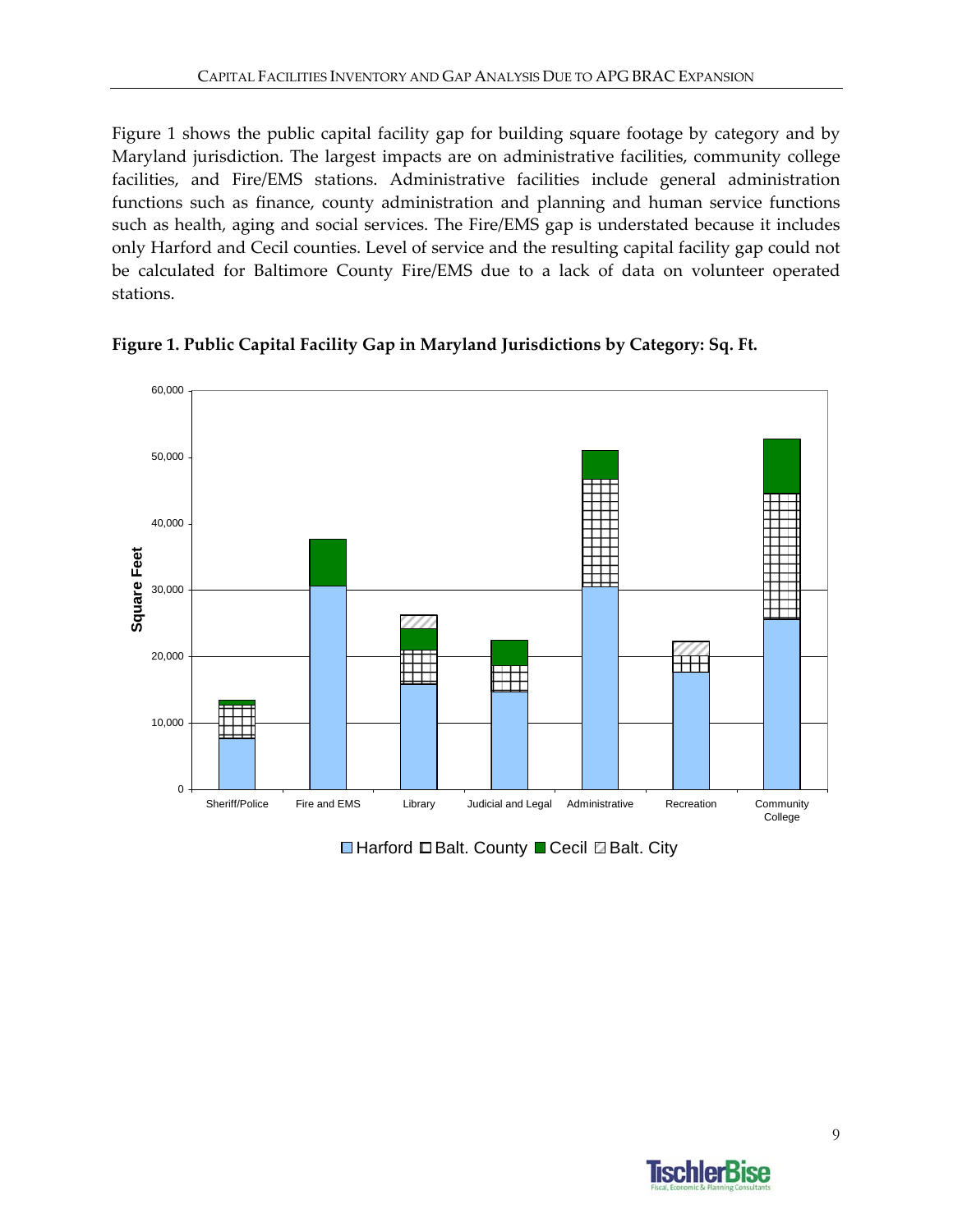Sage Policy Group's *Aberdeen Proving Ground BRAC Impacts on Seven Jurisdictions* study projects an additional 9,885 public school students in Maryland as a result of BRAC at APG in its midcase scenario. Figure 2 shows this breakdown by Maryland jurisdiction. To the extent that capacity is available, some of these students will be accommodated within existing schools. The mid-case student growth scenario is being used based on direction from the CSSC, which considers it the most reasonable assumption of new BRAC‐related growth.





Source: Sage Policy Group.

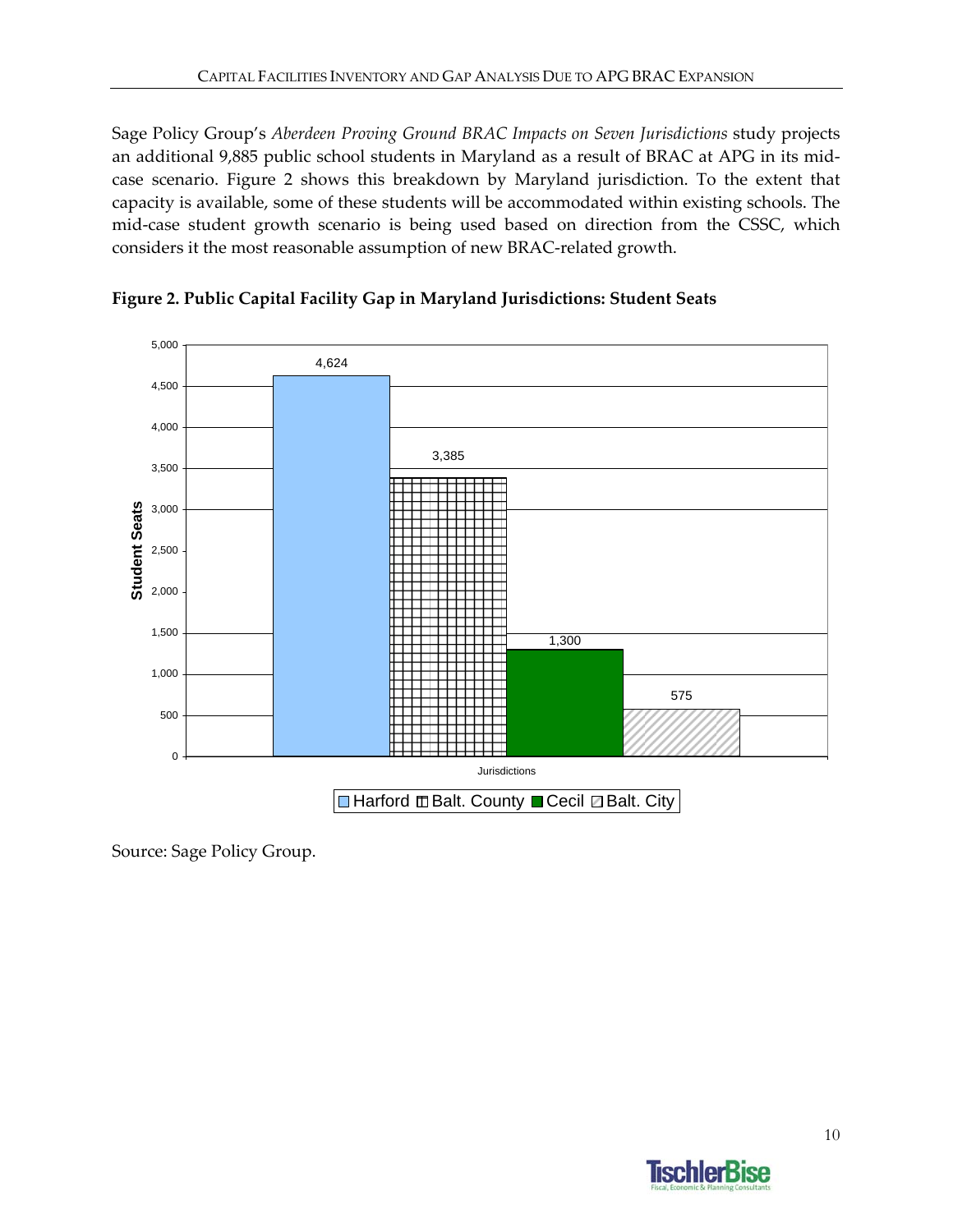Table 5 shows a summary of the demand for additional land as a result of Aberdeen BRAC for all Maryland jurisdictions. Harford County is most significantly impacted, with a need for an additional 537 acres, followed by Baltimore County (275 acres), Cecil County (64 acres) and Baltimore City  $($  < 1 acre).

Demand for parkland was calculated based on the applicable level of service for each jurisdiction (acres per person). Demand for school sites was calculated based on prototype school site sizes as provided by the jurisdictions or the average school site size. Demand for future land acquisition for other facilities was calculated on the basis of a .25 Floor Area Ratio.

The summary table is broken down by public facility category and by jurisdiction. Maryland jurisdictions will need to add 876 acres to serve new growth as a result of BRAC at APG.

Detail by Jurisdiction

| Public Schools           |                       | 357 Acres   | 173.55  | 145.61                 | 37.92               | $\overline{0}$    |
|--------------------------|-----------------------|-------------|---------|------------------------|---------------------|-------------------|
| Recreation               |                       | 0 Acres     |         | $\Omega$               |                     | n/a<br>0.20       |
| Parks                    |                       | 497 Acres   | 350.81  | 123.87                 | 22.81               |                   |
| Administrative           |                       | 5 Acres     | 2.80    | 1.49                   | 0.39                | n/a               |
| Judicial and Legal       |                       | 2 Acres     | 1.35    | 0.36                   | 0.36                | n/a               |
| Library                  |                       | 2 Acres     | 1.46    | 0.47                   | 0.29                | 0.19              |
| Correctional             |                       | 3 Acres     | 1.59    | 0.67                   | 0.55                | n/a               |
| Fire and EMS             |                       | 3 Acres     | 2.81    | $\theta$               | 0.64                | n/a               |
| Sheriff/Police           |                       | 1 Acres     | 0.71    | 0.46                   | 0.07                | n/a               |
| Public Facility Category | for Land <sup>1</sup> | Measurement | County  | County <sup>2</sup>    | County <sup>3</sup> | $\mathrm{City}^4$ |
|                          | Total Demand          | Demand      | Harford | Baltimore              | Cecil               | Baltimore         |
|                          |                       |             |         | Detail by jurisdiction |                     |                   |

### **Table 5. Public Capital Facility Gap in Maryland Jurisdictions: Land (Acres)**

<sup>1</sup> The gap for parkland is calculated based on the applicable level of service for each jurisdiction (acres per person). Demand for school sites is calculated based on prototype school site sizes as provided by the jurisdictions (Harford and Cecil) or the average school site size (Baltimore County). Demand for future land acquisition for other facilities was calculated on the basis of .25 Floor Area Ratio.

 $3$ The gap for land for recreational facilities in Cecil County was not calculated as the County does not have an existing inventory of recreational facilities. 2 The gap for Fire and EMS land for Baltimore County is not included. Fire and EMS square footage was not provided for the County's volunteer stations, therefore a level of service standard for land and subsequent capital facility gap could not be determined.

<sup>4</sup>In Baltimore City, a smaller number of public facility categories are considered than in other Maryland jurisdictions given that the City has excess capacity for most facility categories. Discussions with Baltimore City staff indicated that three facility categories will need increased capacity in the NE portion of Baltimore: library, recreation and schools. It is not anticipated that schools will need additional land as the planned expansion is to an existing school.

 $n/a$  = not applicable

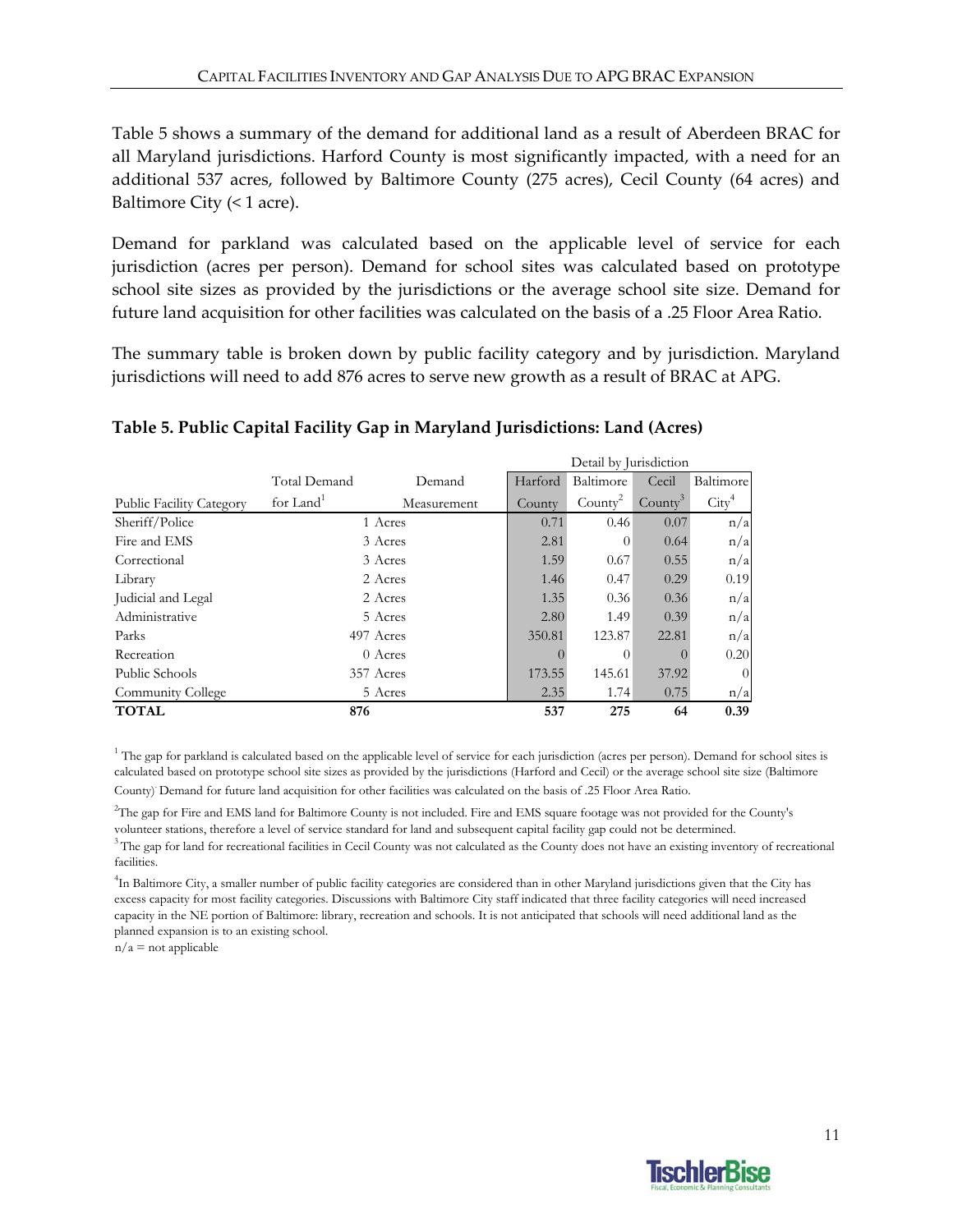Figure 3 shows the public capital facility gap for land for parks, public schools and other categories by Maryland jurisdiction. The largest impacts are parks and public schools. Demand for *parks* totals 497 acres, with the most significant impact on Harford (350 acres), followed by Baltimore County (124 acres), and Cecil County (64 acres). Baltimore City is not shown because of the small amount of land required (< 1 acre). Demand for *public schools* totals 357 acres, with the most significant impact on Harford (174 acres), followed by Baltimore County (146 acres), and Cecil County (38 acres). Demand for "other" categories totals 22 acres. The "other" category includes sheriff/police, fire/EMS, library, judicial and legal, administrative, recreation and community college. Baltimore City is not shown because of the small amount of land required (< 1 acre).





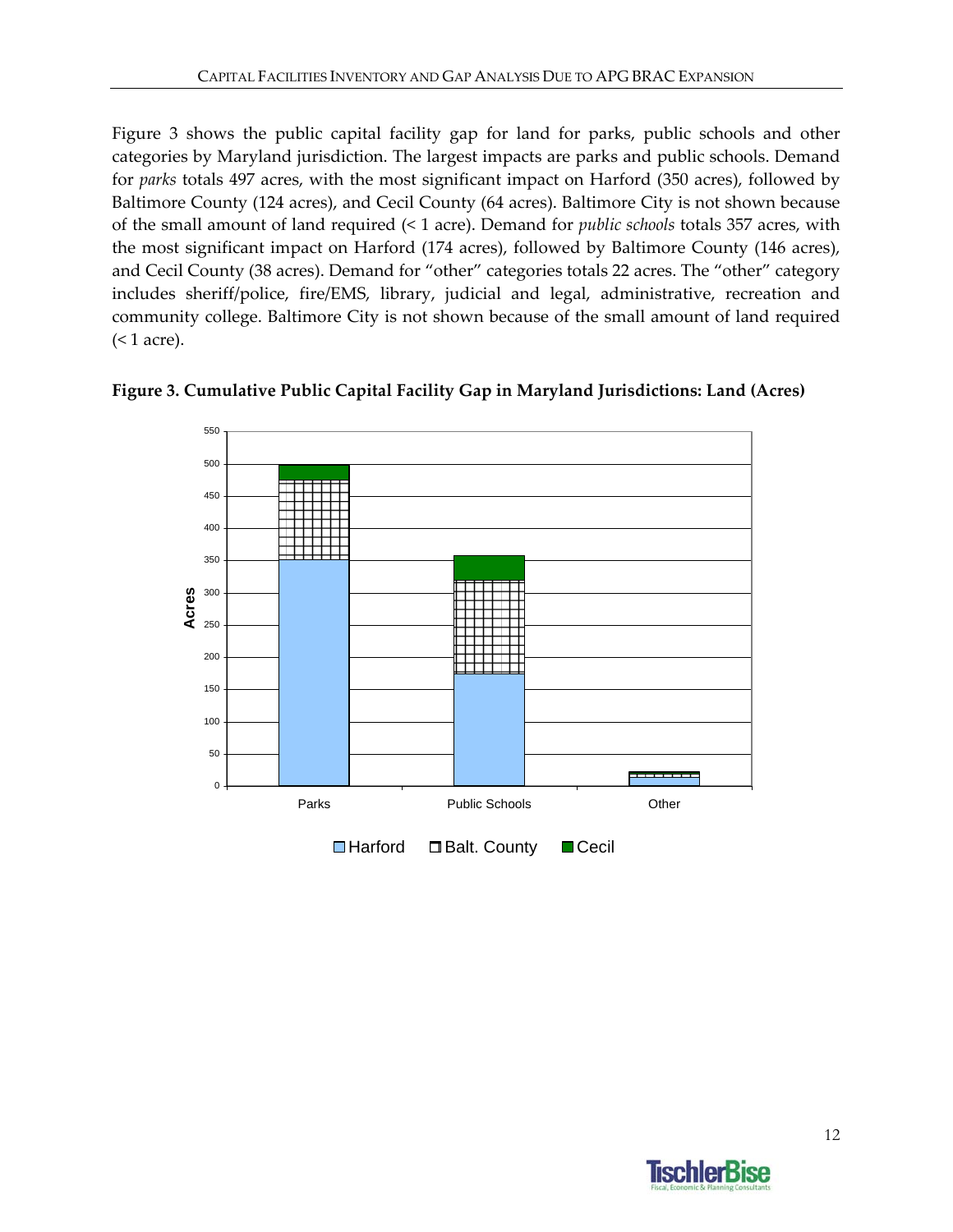Table 6 below shows a summary of the public capital facility gap by jurisdiction for building square footage, acres, student seats, correctional beds, and fire/EMS major apparatus.

| Detail by Jurisdiction      |         |                     |            |                 |                     |
|-----------------------------|---------|---------------------|------------|-----------------|---------------------|
| Demand                      | Harford | Baltimore           | Cecil      | Baltimore       | <b>Total Public</b> |
| Measurement                 | County  | Countv <sup>1</sup> | $Countv^2$ | $\text{City}^3$ | Facility Gap        |
| <b>Building Square Feet</b> | 142,560 | 51,644              | 27,315     | 4,253           | 225,772             |
| Acres                       | 537     | 275                 | 64         | 0.39            | 876                 |
| <b>Student Seats</b>        | 4,624   | 3,385               | 1,300      | 575             | 9,884               |
| Correctional Beds           | 37      | 27                  | 11         | n/a             | 75                  |
| Fire/EMS Apparatus          | 10      |                     | 3          | n/a             | 15                  |

#### **Table 6. Public Capital Facility Gap Summary by Jurisdiction**

 $1$ <sup>1</sup> The gap for Fire and EMS station space could not be determined for Baltimore County. Fire and EMS square footage was not provided for the County's volunteer stations, therefore a level of service standard and subsequent capital facility gap could not be determined.

 $2A$  facility gap for recreational facilities in Cecil County was not calculated as the County does not have an existing inventory for these facilities.

<sup>3</sup>In Baltimore City, a smaller number of public facility categories are considered than in other Maryland jurisdictions given that the City has excess capacity for most facility categories. Discussions with Baltimore City staff indicated that three facility categories will need increased capacity in the NE portion of Baltimore: library, recreation and schools.

 $n/a$  = not applicable

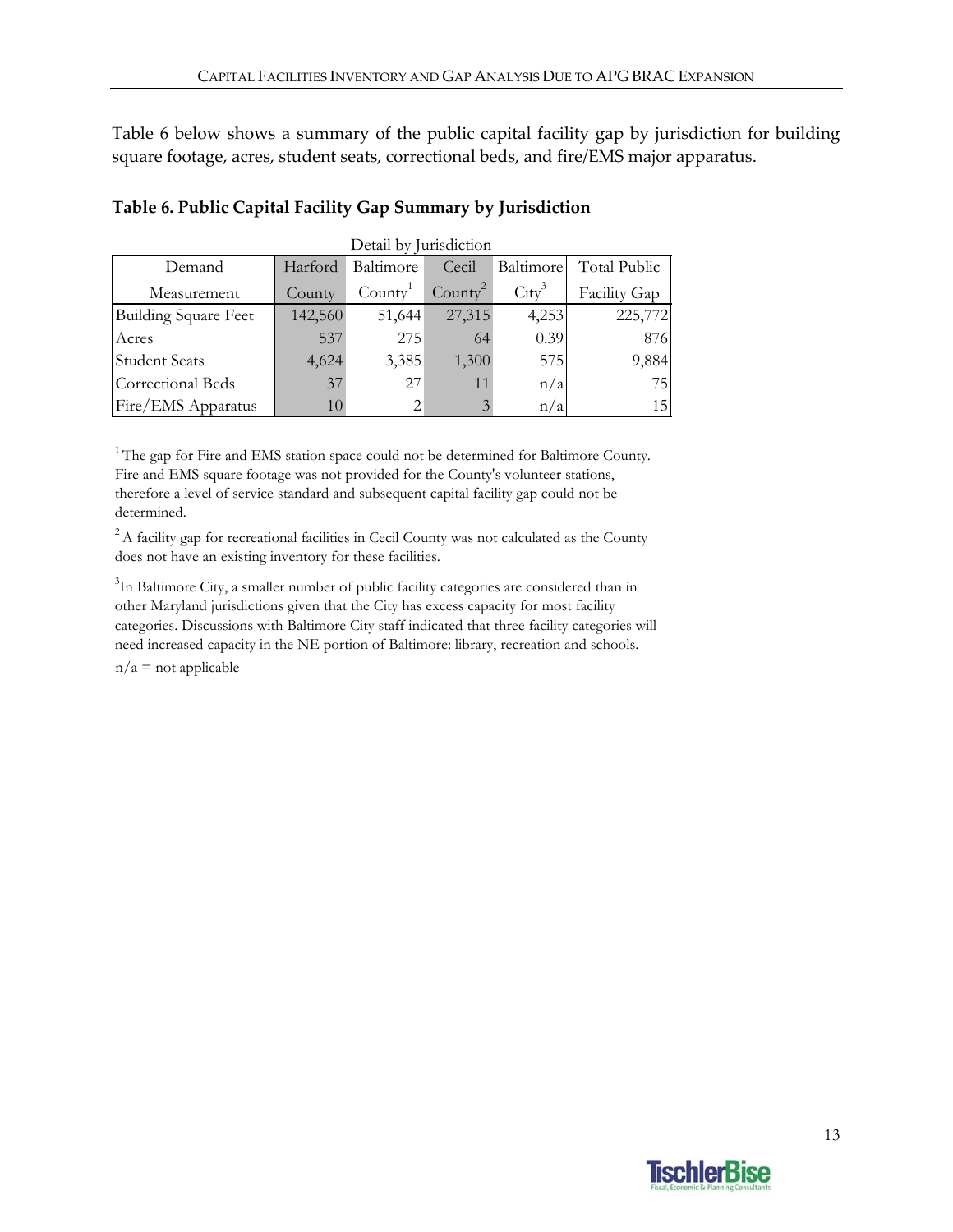# **Private Facility Gap Analysis Results**

The private facility/service provider gap is calculated by applying the jurisdiction's existing LOS to the projected BRAC‐related increase in population and/or employment from APG. The private facility/service provider gap is calculated for meeting space square footage, hotel rooms, hospital beds, doctors, senior home beds and day care child seats.

Table 7 shows a summary of the private facility/service provider gap as a result of Aberdeen BRAC for all Maryland jurisdictions in the CSSC region. The summary table is broken down by private facility/service provider category and by jurisdiction. Based on TischlerBise's analysis of existing levels of service, Maryland jurisdictions will need an additional 5,704 square feet of meeting space, 450 additional hotel rooms, 64 hospital beds, 91 doctors, 329 senior home beds and 1,482 day care child seats.

|                                  |                 |                   | Detail by Jurisdiction |           |         |                |
|----------------------------------|-----------------|-------------------|------------------------|-----------|---------|----------------|
|                                  | Total Private   | Demand            | Harford                | Baltimore | Cecil   | Baltimore      |
| <b>Private Facility Category</b> | Facility Demand | Measurement       | County                 | County    | County  | City           |
| Meeting Space                    |                 | 5,704 Square Feet | 3,278                  | 1,246     | 1,029   | 151            |
| Hotels                           |                 | 450 Rooms         | 357                    | 55        | 35      | 3 <sup>l</sup> |
| Hospitals                        |                 | 64 Beds           | 20                     | 22        | $\circ$ | 16             |
| Doctors                          |                 | 91 Doctors        | 29                     | 49        |         | 8              |
| Senior Homes                     |                 | 329 Beds          | 107                    | 163       | 37      | 22             |
| Day Care                         |                 | 1,482 Child Seats | 729                    | 520       | 150     | 83             |

### **Table 7. Private Facility/Service Provider Gap in Maryland Jurisdictions**

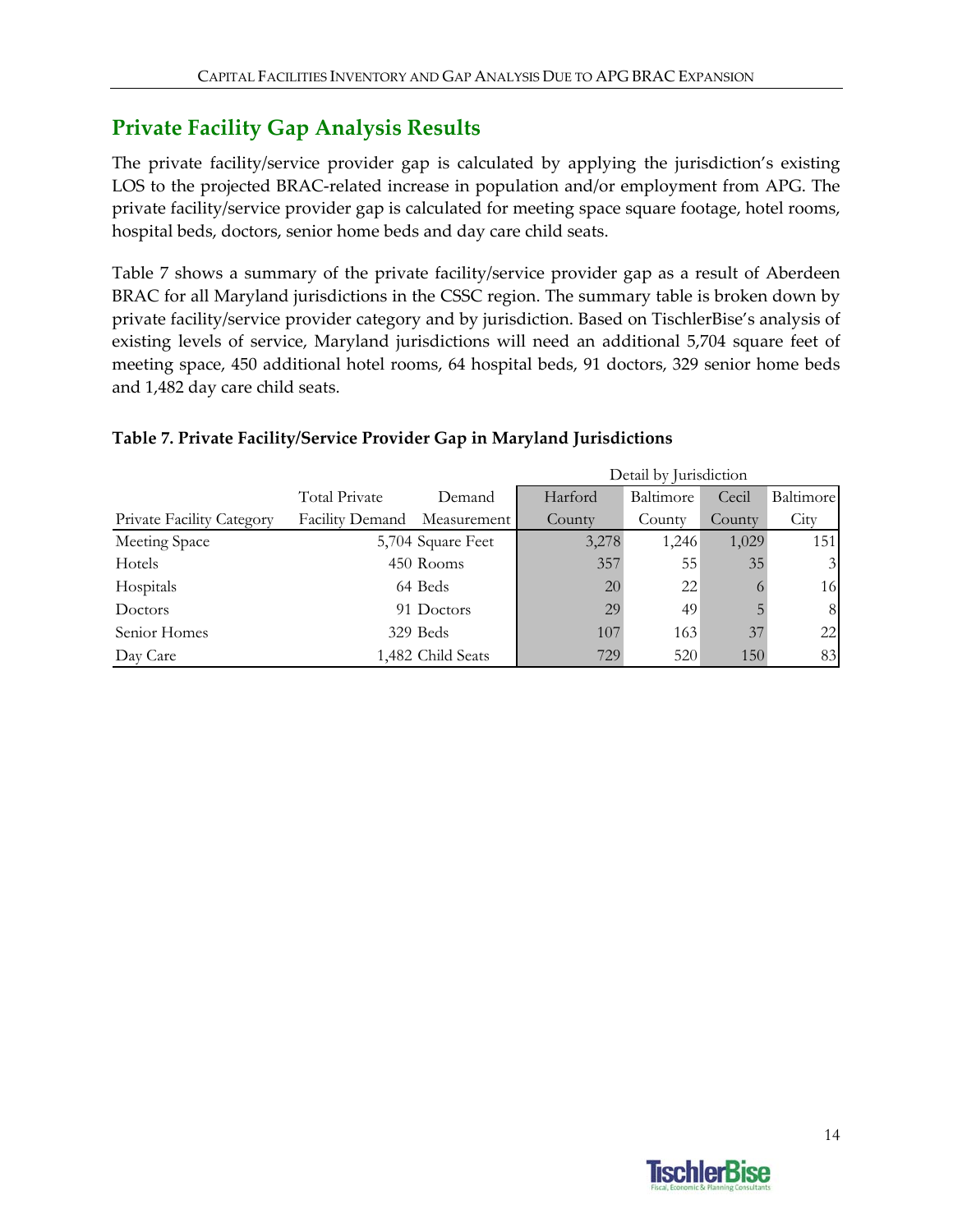Based on maintaining the existing inventory, Figure 4 shows the demand for meeting space broken down by Maryland CSSC jurisdiction. The gap for meeting space totals 5,704 square feet, and is largely in Harford County. A typical ratio is approximately 10 to 15 square feet of meeting space per person. This gap is driven by the relatively high level of service as a result of the existing inventory of hotel meeting space near the Aberdeen Proving Ground combined with the significant employment growth expected in the County.

**Figure 4. Cumulative Private Capital Facility Gap in Maryland Jurisdictions by Category: Meeting Space**



 $\Box$  Harford  $\Box$  Balt. County  $\Box$  Cecil  $\Box$  Balt. City

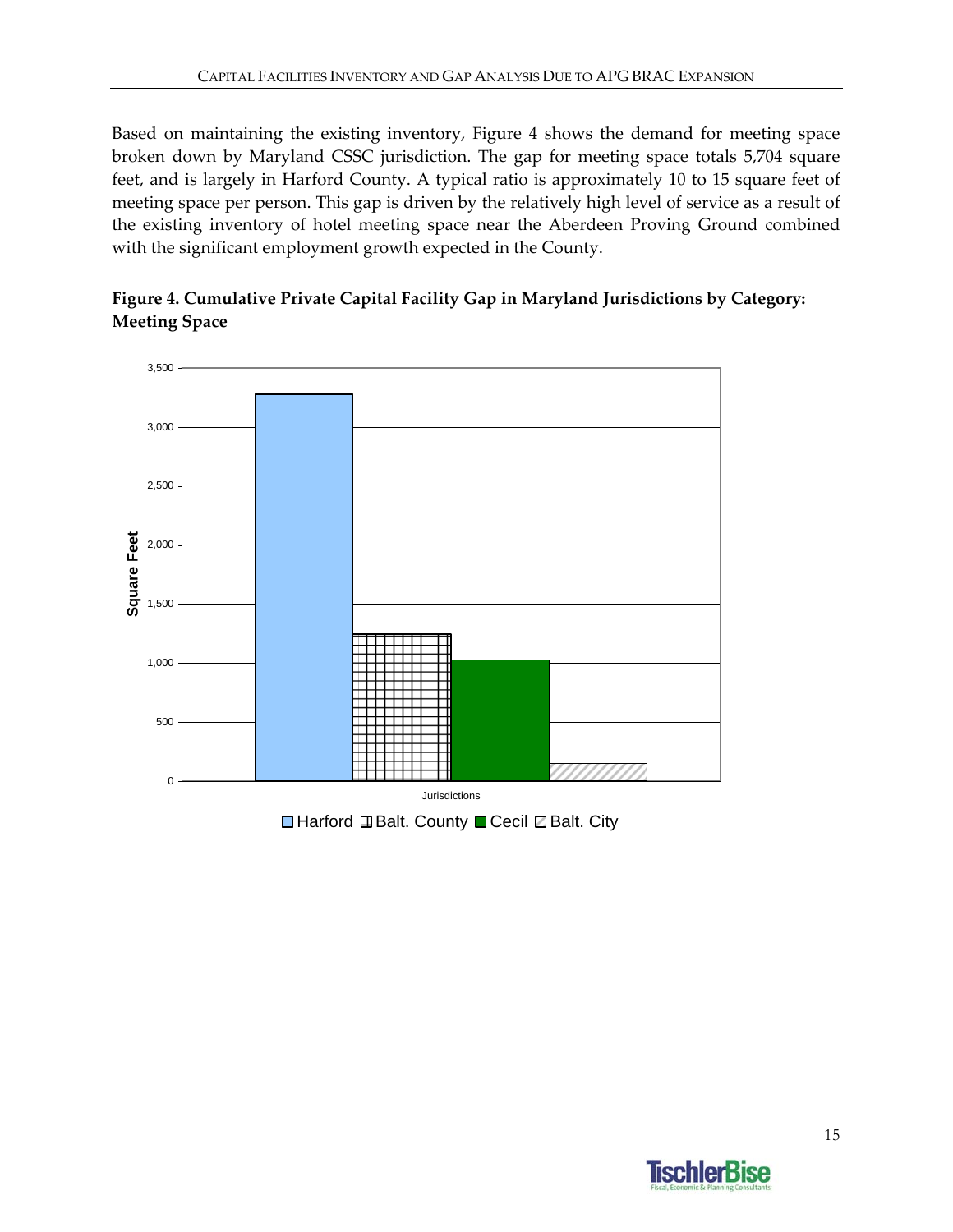Figure 5 shows the gap for hotels broken down by Maryland CSSC jurisdiction. The analysis projects a need for 450 new beds as a result of Aberdeen BRAC within the 4‐county region. Based on the level of service analysis and given employment projections, this growth is expected to be found largely in Harford. Given the significant employment expected at APG, it follows that additional hotel rooms will be needed to serve contractors and visitors to the base.





**■Harford ■Balt. County ■ Cecil ■Balt. City** 

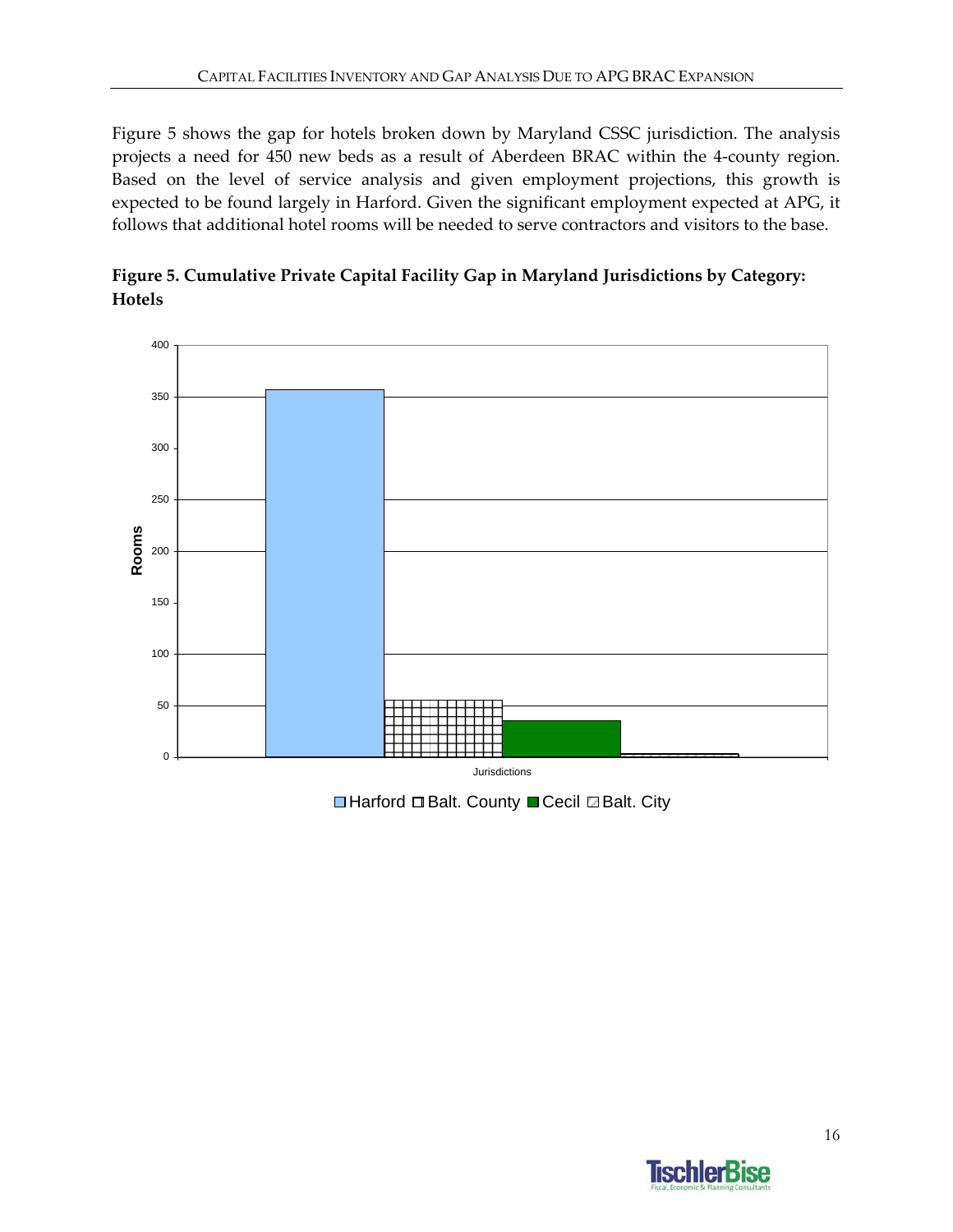The remaining private facilities are a function of population. Figure 6 shows the gap for hospital and senior home beds in the four Maryland jurisdictions. The demand projections show a need for an additional 64 hospital beds and 329 senior homes based on current level of service standards. Demand for hospital beds is projected be dispersed throughout the region, with 22 beds in Baltimore County, 20 beds in Harford County, 16 in Baltimore City and 6 in Cecil. The gap for senior beds is found primarily in Harford County (729 beds) and Baltimore County (520 beds), followed by Cecil County (150 beds) and Baltimore City (83 beds).

### **Figure 6. Cumulative Private Capital Facility Gap in Maryland Jurisdictions by Category: Hospital and Senior Home Beds**



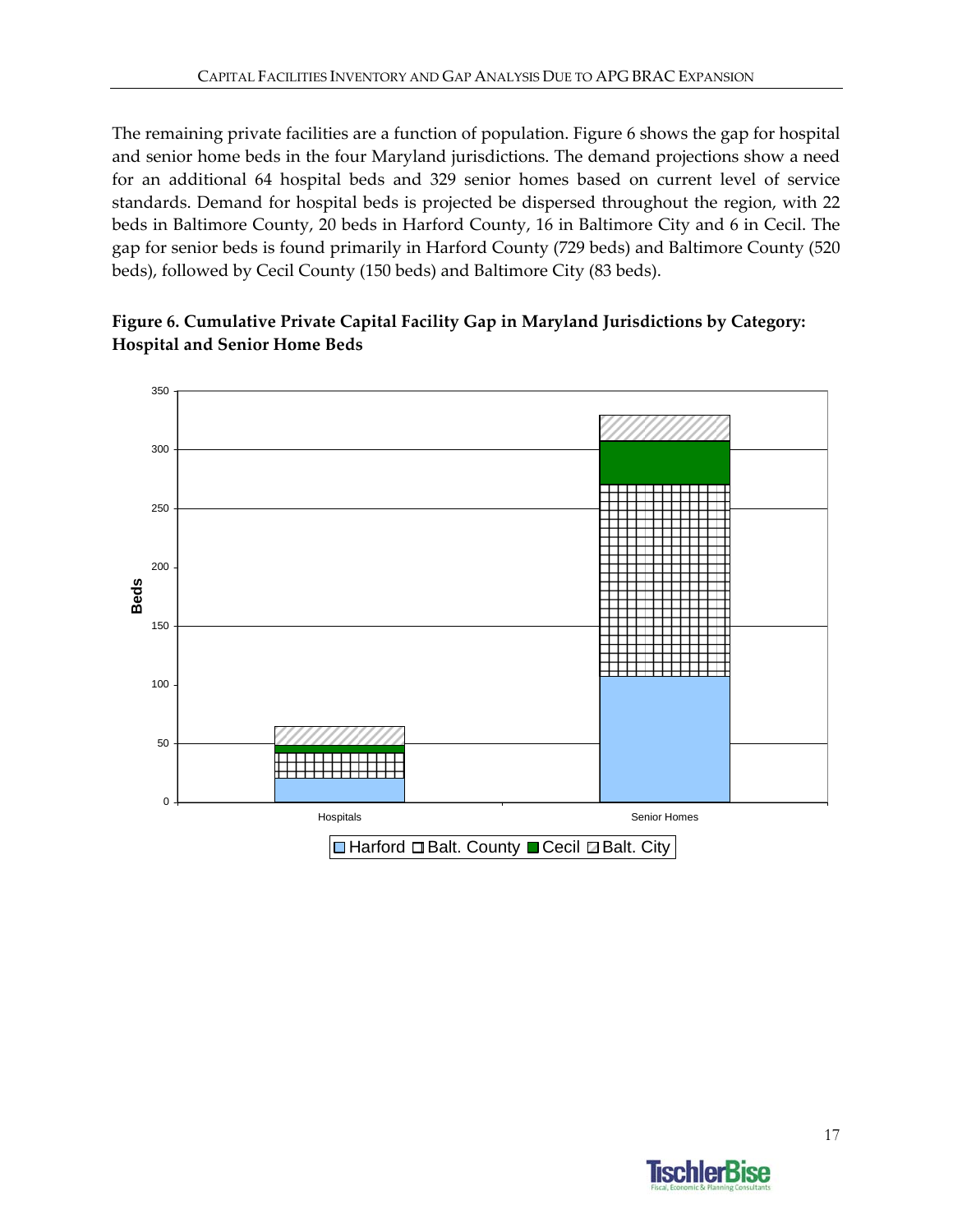Figure 7 shows the demand for doctors in the four Maryland jurisdictions. The majority (54%) of demand is found in Baltimore County. This is largely explained by the relatively high number of doctors in the County (3.5 per 1,000 persons) and the significant population growth expected there as a result of Aberdeen BRAC. Baltimore County is followed by Harford County (29 doctors), Baltimore City (8 doctors) and Cecil County (5 doctors).





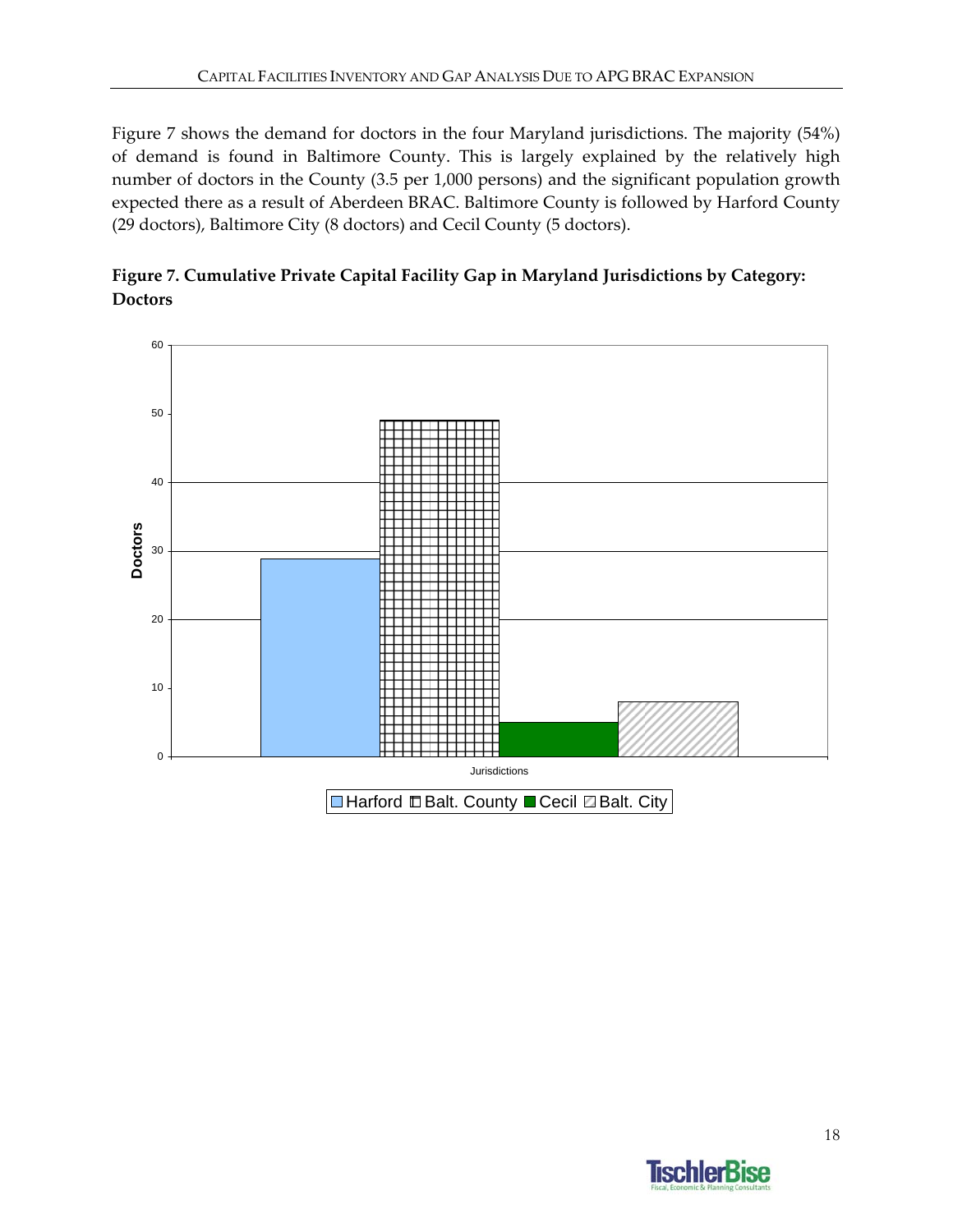Figure 8 shows the demand for day care facilities by child seats in the four Maryland jurisdictions. In total, the area is projected to need an additional 1,482 child seats. About half of the seats, 729, are projected for Harford County. Second is Baltimore County with 520 seats. The remainder are projected for Cecil County (150 seats) and Baltimore City (83 seats).





**■Harford BBalt. County ■Cecil ■Balt. City** 

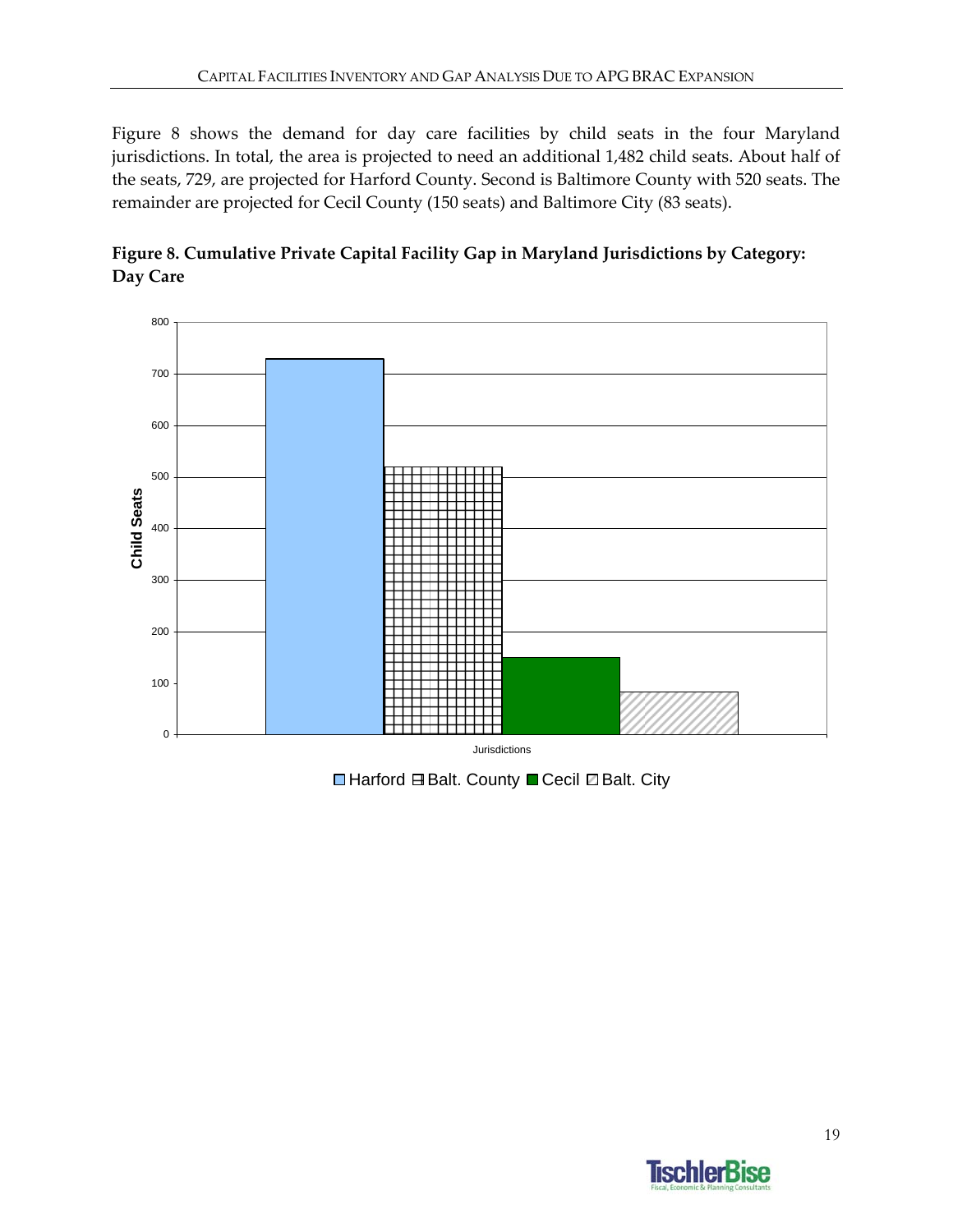# **PARCEL IDENTIFICATION RESULTS**

TischlerBise's subcontractor, AKRF, used data on vacant parcels in Harford County to identify parcels suitable for capital facility expansion. The parcel identification results are shown in Appendix C. Parcel identification was limited to two public facility categories in Harford County: Fire/EMS and Public Schools. Fire/EMS and Public Schools have distinct service areas that define where service is provided. Additionally, Harford County provided sub‐county demographic projections that allowed TischlerBise to determine facility demand by volunteer fire company (for Fire/EMS stations) and by attendance zone (for Public Schools). All other facility categories in Harford County were considered on a countywide basis. A countywide analysis was conducted for all other Maryland jurisdictions as sub‐county demographic projections were not available. Therefore, parcel identification is limited to Harford County for those facilities analyzed on a sub‐county level.

# **Parcel Identification for Future Harford County Fire/EMS Stations**

Based on the gap analysis results as determined by TischlerBise, AKRF identified suitable parcels (over 1 acre and within .25 mile of a major road) for the following volunteer fire companies:

- ‐ Aberdeen Fire Department,
- ‐ Abingdon Fire Company,
- ‐ Level Volunteer Fire Company, and
- ‐ Susquehanna Hose Company.

### **Parcel Identification for Future Harford County Public Schools**

Harford County Public Schools has distinct attendance areas for elementary schools and middle/high schools. As the County has in the past and expects in the future to adjust school attendance boundaries as needed, parcels for future schools sites were identified within the County's development envelope. Based on the gap analysis results as determined by TischlerBise, AKRF identified suitable parcels for school sites within one mile of a major road (15‐25 acres for elementary schools and 75 acres for middle/high schools).

The parcel identification results for Fire/EMS and Schools are shown in Appendix C.

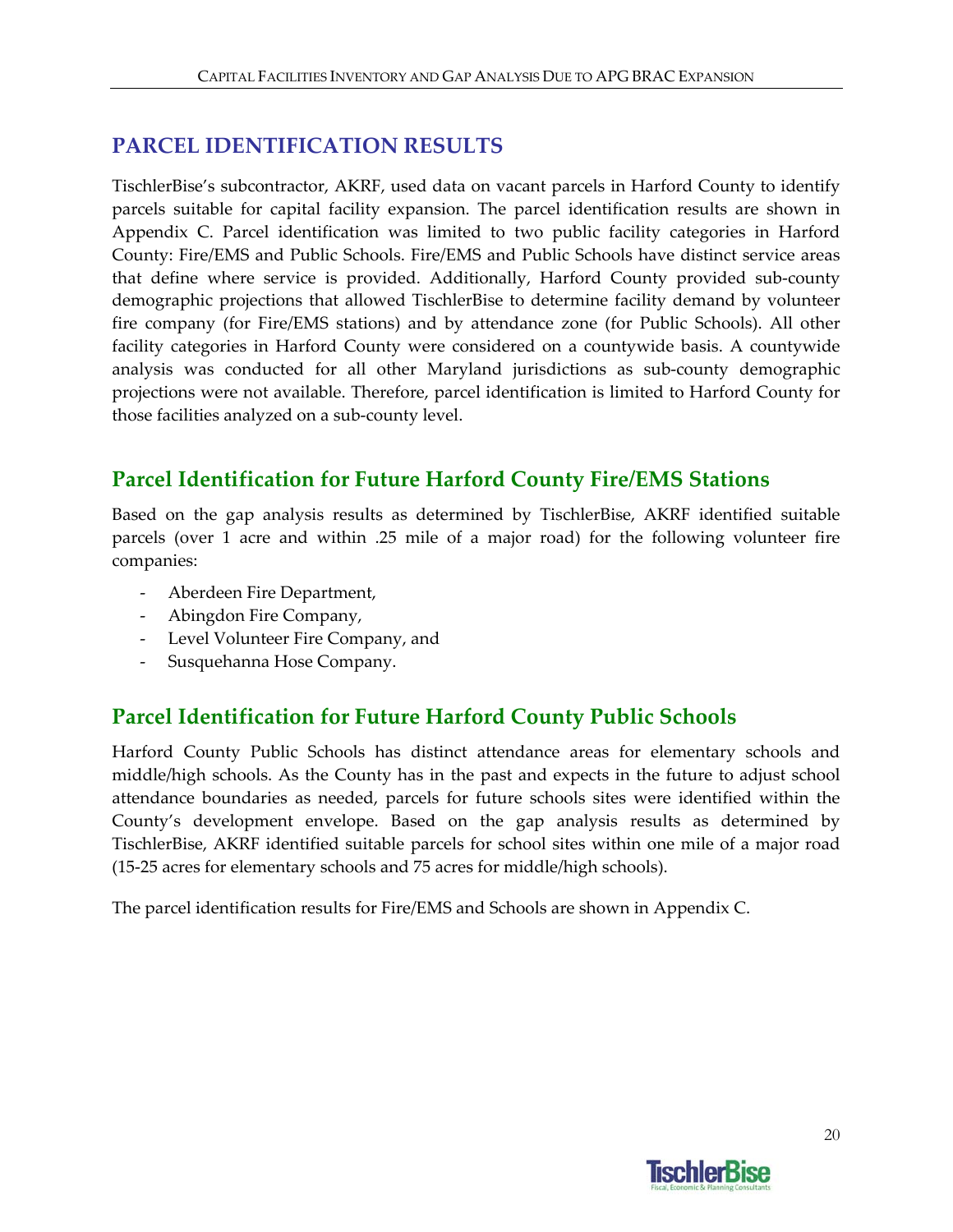# **RECOMMENDATIONS AND NEXT STEPS**

The results of the capital facility gap analysis show that jurisdictions will face significant demands on capital infrastructure. In order to maintain current levels of service, Maryland jurisdictions will have to add over 225,000 square feet in building space for government functions, acquire and develop over 875 acres of land for parks, schools and other buildings, add 75 correctional beds, accommodate an additional 10,000 more public school students and purchase 15 pieces of major fire apparatus. If not properly planned for with each jurisdiction's capital improvement planning program, the APG BRAC growth can lead to diminishing levels of service for all residents – existing and new.

We recommend that the Maryland jurisdictions take the analysis to the next step in order to determine the capital costs associated with these anticipated facility demands. A fiscal impact analysis would provide jurisdictions with a more complete picture of demand on General and other funds. The fiscal impact analysis would reflect all public sector revenues as well as all relevant capital costs and operating expenditures due to the BRAC development. The analysis would reflect the fiscal results from both residential and nonresidential development. The annual operating costs usually constitute 80‐95% of a jurisdiction's General Fund. The results are likely to be quite interesting given the tax-exempt status of the Aberdeen Proving Ground.

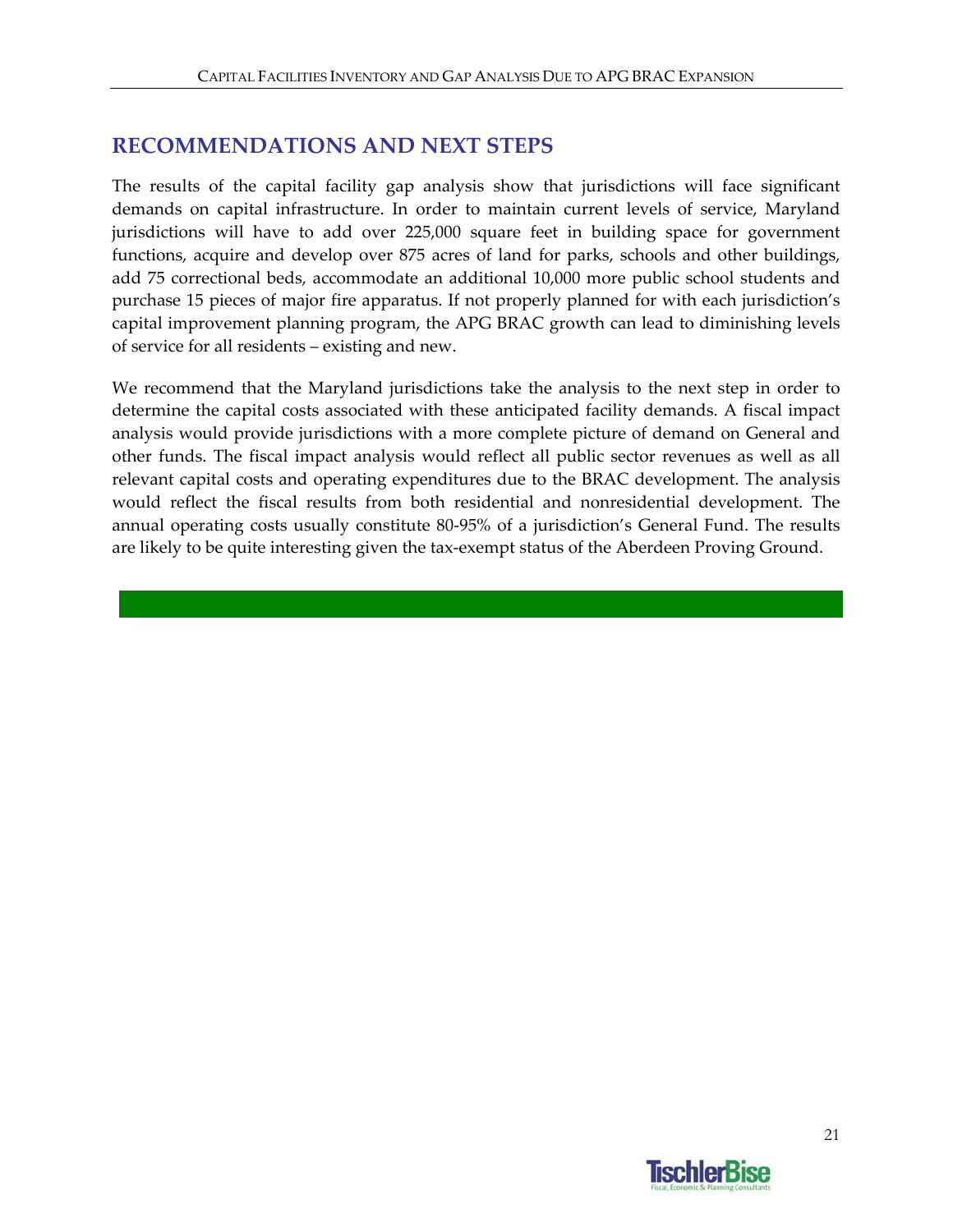#### Chapter 2: Demographics

This report, *Capital Facilities Inventory and Gap Analysis Due to APG BRAC Expansion*, was conducted using demographic information from the Sage Policy Group's *Aberdeen Proving Ground BRAC Impacts on Seven Jurisdictions* study. The Sage study presents increases in population, households, employment, and public school student as a result of the BRAC impact at Aberdeen Proving Ground (APG). This TischlerBise report determines a level of service standard for capital facilities using existing demographics and a gap analysis of the same facilities using Sage BRAC demographic projections. The TischlerBise gap analysis was conducted on the four Maryland jurisdictions as they are expected to be most impacted by BRAC growth at APG. In the existing demographics presented below, information is shown for all eight jurisdictions in the Chesapeake Science and Security Corridor to present the overall impact of APG BRAC growth.

### **EXISTING DEMOGRAPHICS**

Current population, households, and employment are used to determine the existing level of service (LOS) for each facility type within the Maryland jurisdictions. While LOS was only documented for the four Maryland jurisdictions that will be the most impacted by growth at APG, population and households are shown for the other counties to better understand the full impact of BRAC growth. Table 8 summarizes the current demographics for the eight jurisdictions included in the Chesapeake Science and Security Corridor (CSSC). Of the 3.72 million people in the CSSC region, the jurisdiction with the highest amount of population is Baltimore County followed by Baltimore City and New Castle County. Current employment for the four Maryland jurisdictions shows that 85 percent of the total Maryland employment is located in Baltimore County and Baltimore City.

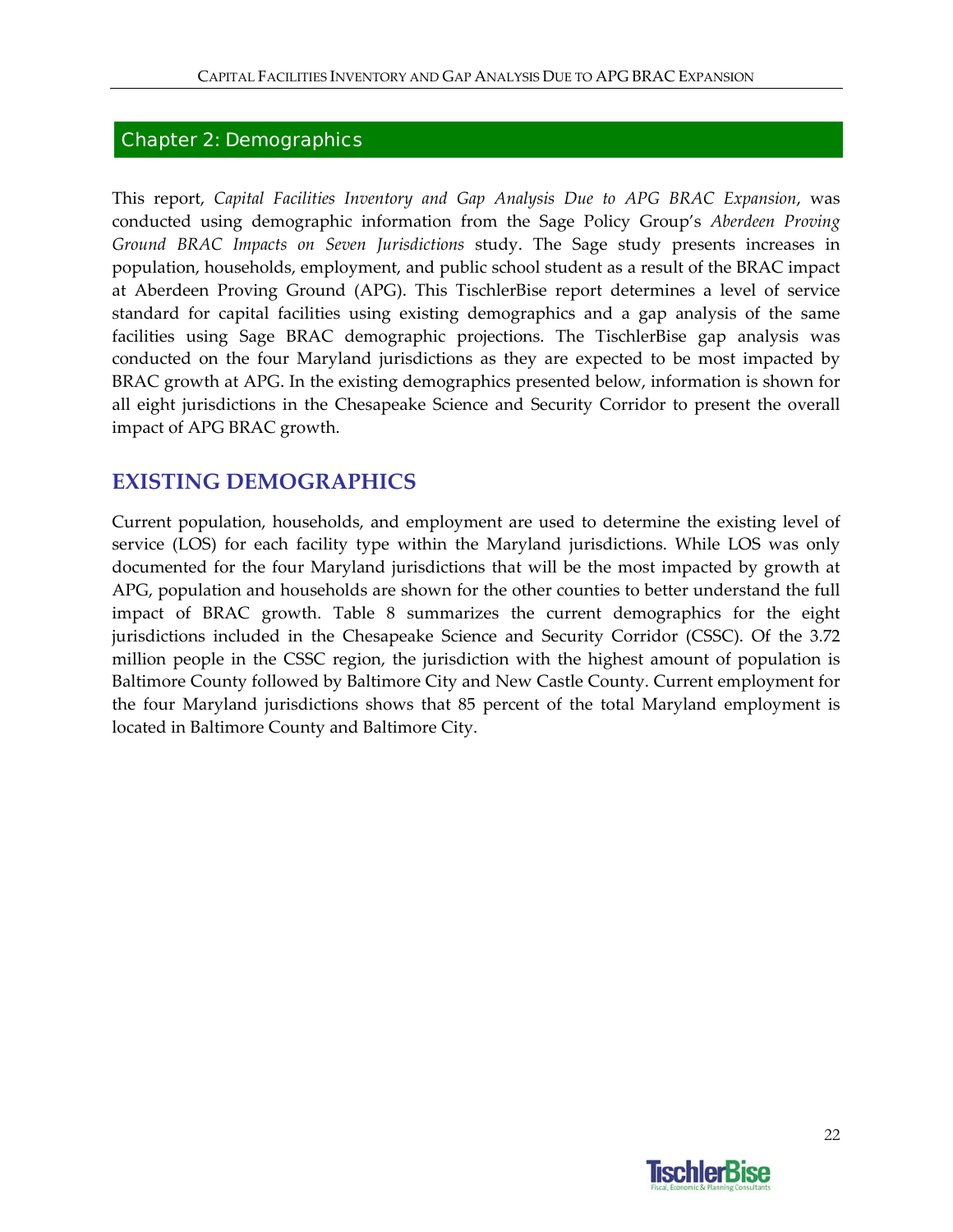| Jurisdiction                    | Population | Households | Employment <sup>1</sup> |
|---------------------------------|------------|------------|-------------------------|
| Harford County, MD              | 242,700    | 90,940     | 117,886                 |
| Baltimore County, MD            | 802,300    | 322,180    | 513,278                 |
| Cecil County, MD                | 102,000    | 37,240     | 39,915                  |
| Baltimore City, MD              | 651,080    | 260,520    | 410,277                 |
| York County, PA                 | 423,816    | 164,270    | 226,881                 |
| Lancaster County, PA            | 497,875    | 186,605    | 307,271                 |
| New Castle County, DE           | 520,000    | 200,000    | 361,743                 |
| Chester County, PA <sup>2</sup> | 482,112    | 173,033    | 324,835                 |
| Total                           | 3,721,883  | 1,434,788  | 2,302,086               |

#### **Table 8. 2007 Demographics by Jurisdictions in the CSSC Region**

Source: Sage Police Group, Inc. - Aberdeen Proving Ground BRAC Impacts

on Seven Jurisdictions (Exhibit III-1, Exhibit III-3)

<sup>1</sup> Source: Woods and Poole, 2007

<sup>2</sup> Source: Population and Households 2006 American Community Survey U.S. Census.

# **PROJECTED GROWTH DUE TO APG BRAC**

As shown in Table 8, Harford County ranks seventh among the eight jurisdictions analyzed in terms of population and households. Harford County contains 6.5 percent of the total population and 13 percent of the total Maryland population. This is important to note because Harford County is the most impacted by projected growth due to Aberdeen Proving Ground (APG) BRAC expansion, as shown in Table 9. The jurisdiction with the next biggest impact from BRAC growth at APG is Baltimore County followed by Cecil County. The remaining five jurisdictions will be impacted by BRAC growth in smaller amounts. BRAC projections were conducted by Sage and reported for seven of the eight CSSC jurisdictions. Sage's study examined four types of jobs, which are on-base, contractor-tail, indirect, and induced. On-base jobs are the estimated number of net new jobs anticipated to be located at APG. From these jobs it was estimated that there would be 0.8 contractor-tail jobs for every job on base. The on-base jobs and contractor-tail jobs require goods and services, which are provided by the indirect jobs. The induced jobs, the final component, are created as a result of on-base, contractor-tail, and indirect jobs consuming goods and services provided by this job type. The total number of jobs created as a result of the impact of BRAC was then used to calculated households and population. Sage estimated there would be 1.64 jobs for households participating in the labor force. Then based on average household size in Mammoth County (location of Ft. Monmouth where the on-base Aberdeen Proving Ground jobs moved from), Sage used an estimate of 2.7 persons per household.

In order to estimate public school students, Sage used a student yield factor (number of public school students per household) of 0.66 in its mid case scenario, which is described in more detail in the *Aberdeen Proving Ground BRAC Impacts on Seven Jurisdictions* study on pages 74‐76.

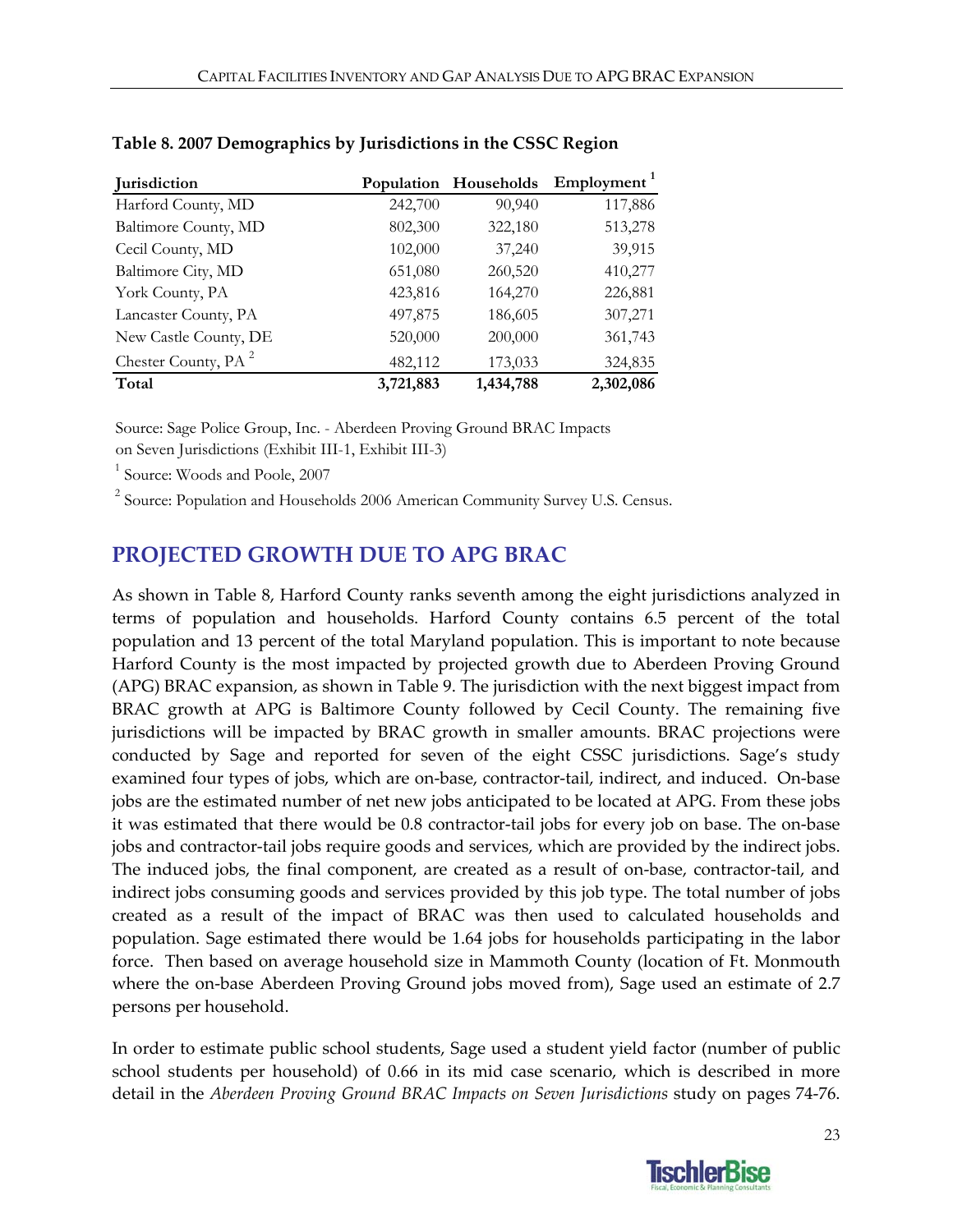This is an average of Harford County's students per household factor of .43 and Sage's estimate of .79 public school students per household. Sage's high‐end figure is based on a number of assumptions regarding BRAC households reflecting a survey of families at Ft. Monmouth in New Jersey and Census data for Monmouth County. These are described in more detail in the Sage study (pages 74‐76).

|                                |        |        |                                  | <b>Public School</b> |
|--------------------------------|--------|--------|----------------------------------|----------------------|
| Jurisdiction                   |        |        | Population Households Employment | <b>Students</b>      |
| Harford County, MD             | 19,059 | 7,059  | 19,237                           | 4,624                |
| Baltimore County, MD           | 13,954 | 5,168  | 4,849                            | 3,385                |
| Cecil County, MD               | 5,357  | 1,984  | 1,460                            | 1,300                |
| Baltimore City, MD             | 2,368  | 877    | 941                              | 575                  |
| York County, PA                | 2,254  | 835    | 586                              | 547                  |
| Lancaster County, PA           | 1,025  | 379    | 266                              | 247                  |
| New Castle County, DE          | 1,025  | 380    | 281                              | 249                  |
| Chester, PA and Other Counties | 525    | 228    | 160                              | 149                  |
| Total                          | 45,567 | 16,910 | 27,780                           | 11,076               |

Source: Sage Police Group, Inc. - Aberdeen Proving Ground BRAC Impacts on Seven Jurisdictions. (Exhibit E1, Exhibit II-5, and Exhibit II-6)

<sup>1</sup> The other counties listed with Chester County are Howard and Anne Arundel Counties in Maryland.

Sub area (below County level) demographic projections were used to conduct the level of service and gap analysis for Harford County Fire and EMS facilities and schools by type (elementary, middle, and high). The County made its own estimates of BRAC growth in its Round 7 projections for population, household, and employment, though BRAC and non‐BRAC growth are not distinguished in the final results. The Round 7 projections are reported by traffic analysis zone (TAZ). Sage BRAC projections were not available on a sub area level, therefore based on direction from Harford County, Sage's BRAC projections were allocated to each TAZ on a proportionate basis using distribution in Harford County's Round 7 TAZ projections, which is described in more detail in Appendix D. Round 7 projections were developed by the County based on permit data and vacancy rates, population based on household size, and employment using Bureau of Economic Analysis and Dun and Bradstreet data. Only Harford County uses the sub area analysis because of the magnitude BRAC impacts.

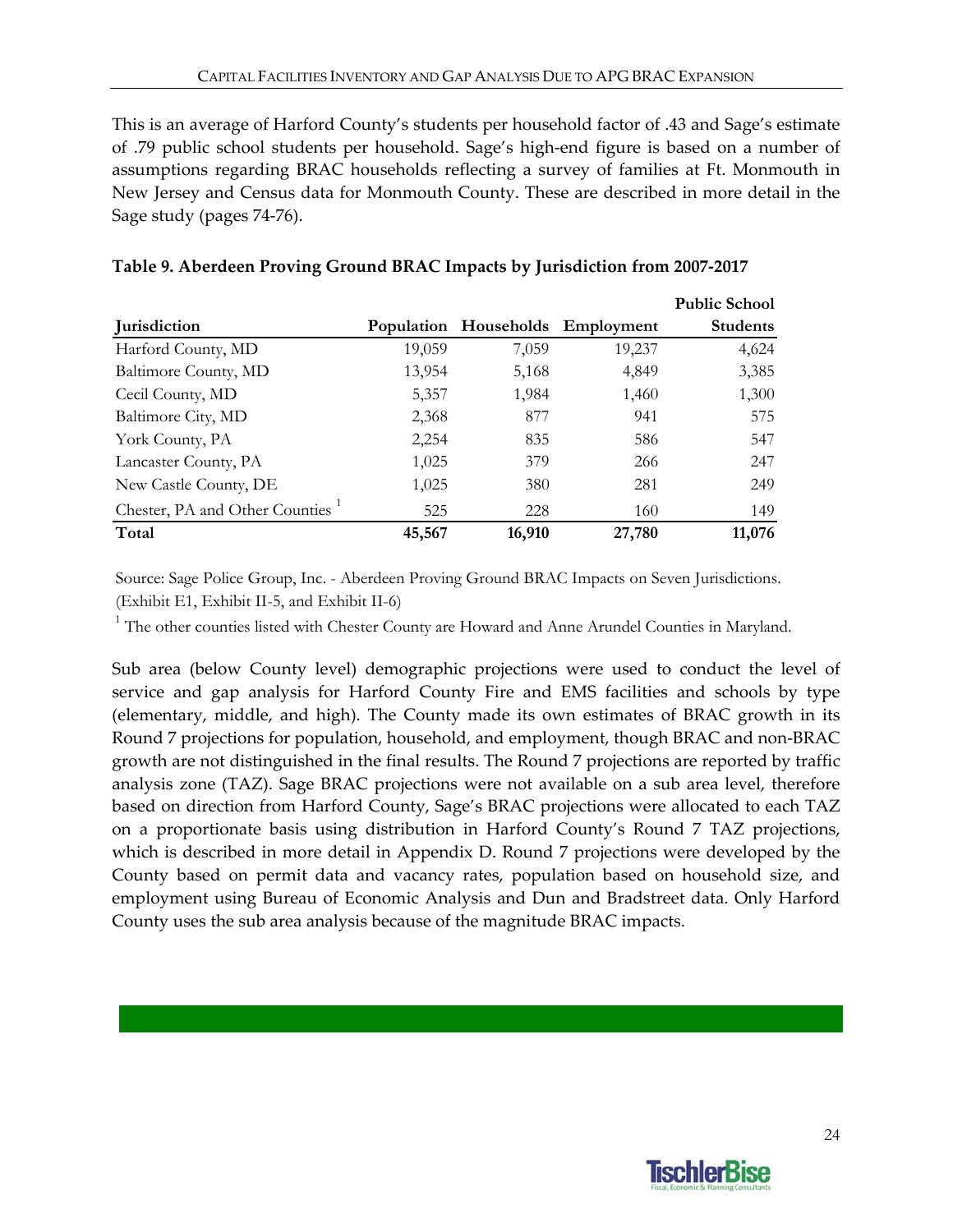### Chapter 3: CSSC Regional Capital Facility Inventory Maps

The Chesapeake Science and Security Corridor (CSSC) and the Aberdeen BRAC Office contracted with TischlerBise, Inc. and its subcontractor AKRF to prepare an inventory of public and private facilities in the 8‐county CSSC region. The CSSC region includes four Maryland jurisdictions (Harford County, Baltimore County, Cecil County and Baltimore City), three Pennsylvania counties (Chester, Lancaster and York) and New Castle County in Delaware.

To gather the facility inventory data, TischlerBise, Inc. and its subcontractor, AKRF, worked with each jurisdiction to identify public facility information for the following categories of public buildings:

- ‐ Law Enforcement (Sheriff/Police)
- ‐ Fire and Emergency Medical Services
- ‐ Correctional Facilities
- ‐ Libraries
- ‐ Judicial and Legal Service Facilities
- ‐ Administrative Facilities (General Administration and Human Services)
- ‐ Parks
- ‐ Recreational Facilities
- ‐ Public Schools
- ‐ Community College

Additionally, AKRF also obtained data for the following private facilities/service providers:

- ‐ Hotels
- ‐ Hospitals
- ‐ Convention Centers and Meeting Facilities
- ‐ Doctors
- ‐ Senior Homes
- Day Care

AKRF prepared a series of maps to illustrate these facilities on a regional basis. The maps follow the order presented above. Detailed maps by jurisdiction are shown in Appendix A.

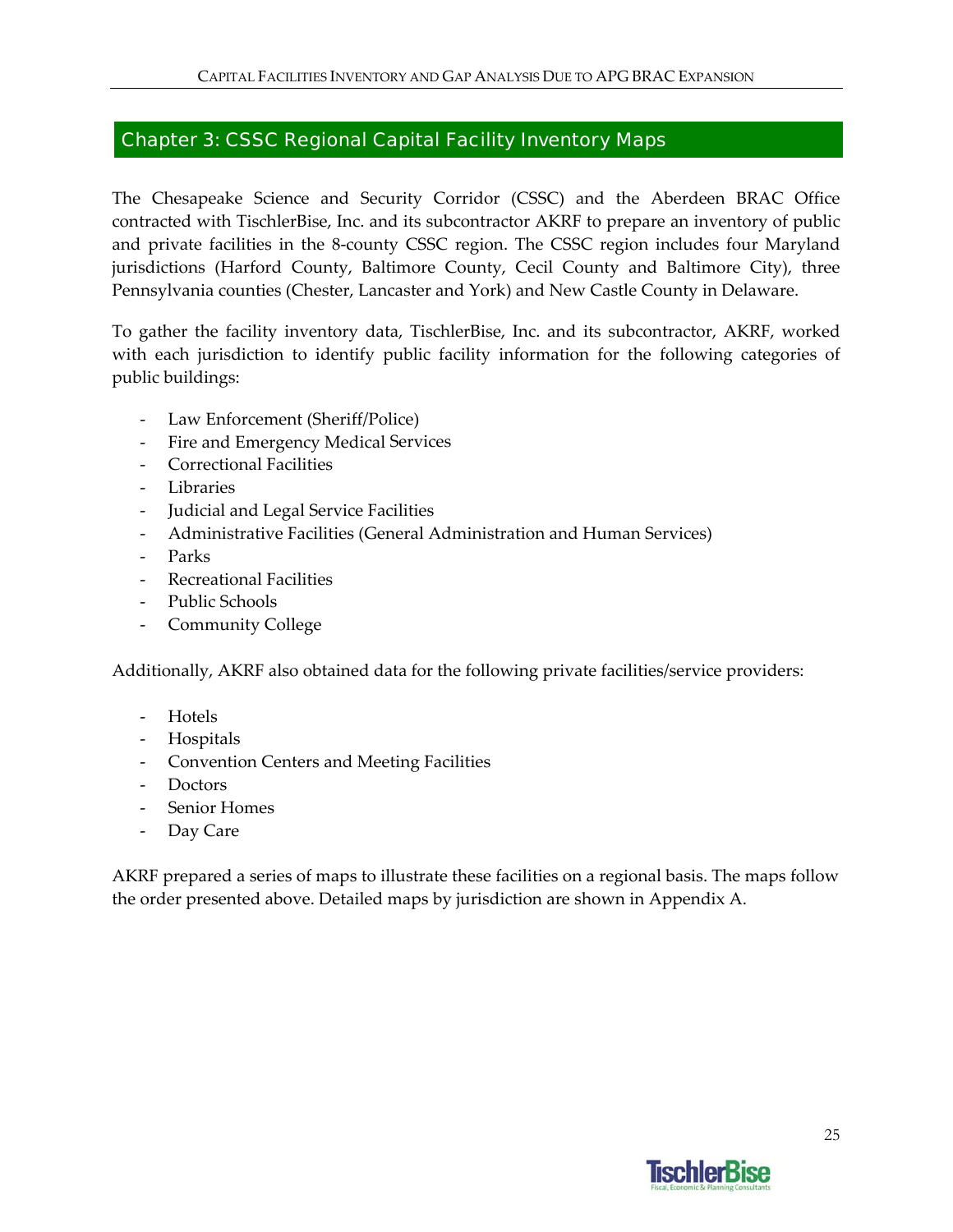### Chapter 4: Public Capital Facility Gap Analysis

# **METHODOLOGY**

TischlerBise, Inc. is under contract with the Chesapeake Science and Security Corridor and the Aberdeen BRAC (Base Realignment and Closure) Office to determine the additional demands for public and private facilities that will be generated by the increase in BRAC‐related population and employment growth associated with Aberdeen Proving Ground (APG). Presented in this chapter is the public facility gap analysis. The private facility gap analysis is presented in the next chapter.

The process began with a study conducted by Sage Policy Group projecting growth in the various jurisdictions expected to be impacted by BRAC, including four Maryland jurisdictions (Harford County, Baltimore County, Cecil County and Baltimore City), three Pennsylvania counties (Chester, Lancaster and York) and New Castle County in Delaware. The demographic projections from the Sage Policy Group study are summarized in Chapter 2 of this report.

TischlerBise, Inc. and the CSSC agreed that gap analysis should focus on the Maryland jurisdictions. To begin, TischlerBise, Inc. and its subcontractor, AKRF, worked with each jurisdiction to identify public facility information for the following categories of public buildings:

- ‐ Law Enforcement (Sheriff/Police)
- ‐ Fire and Emergency Medical Services
- ‐ Correctional Facilities
- ‐ Libraries
- ‐ Judicial and Legal Service Facilities
- ‐ Administrative Facilities (General Administration and Human Services)
- ‐ Parks
- ‐ Recreational Facilities
- ‐ Public Schools
- ‐ Community College

Jurisdictions provided two pieces of information for its public facilities: addresses and demand measurement factors. A facility's address was used to place it geographically on a map. The inventory of facilities by jurisdiction, including maps, is shown in Appendix A. The second data element, the demand measurement factor, is used to establish an existing level of service (LOS) for each facility category.

For most facilities, demand is measured by square feet. For other facilities, a capacity measurement is available such as school seats or correctional facility beds. Using current demographic factors (see Chapter 2), LOS is established for each facility for each jurisdiction. Some examples include sheriff station square feet per person/ job, park acres per capita and fire

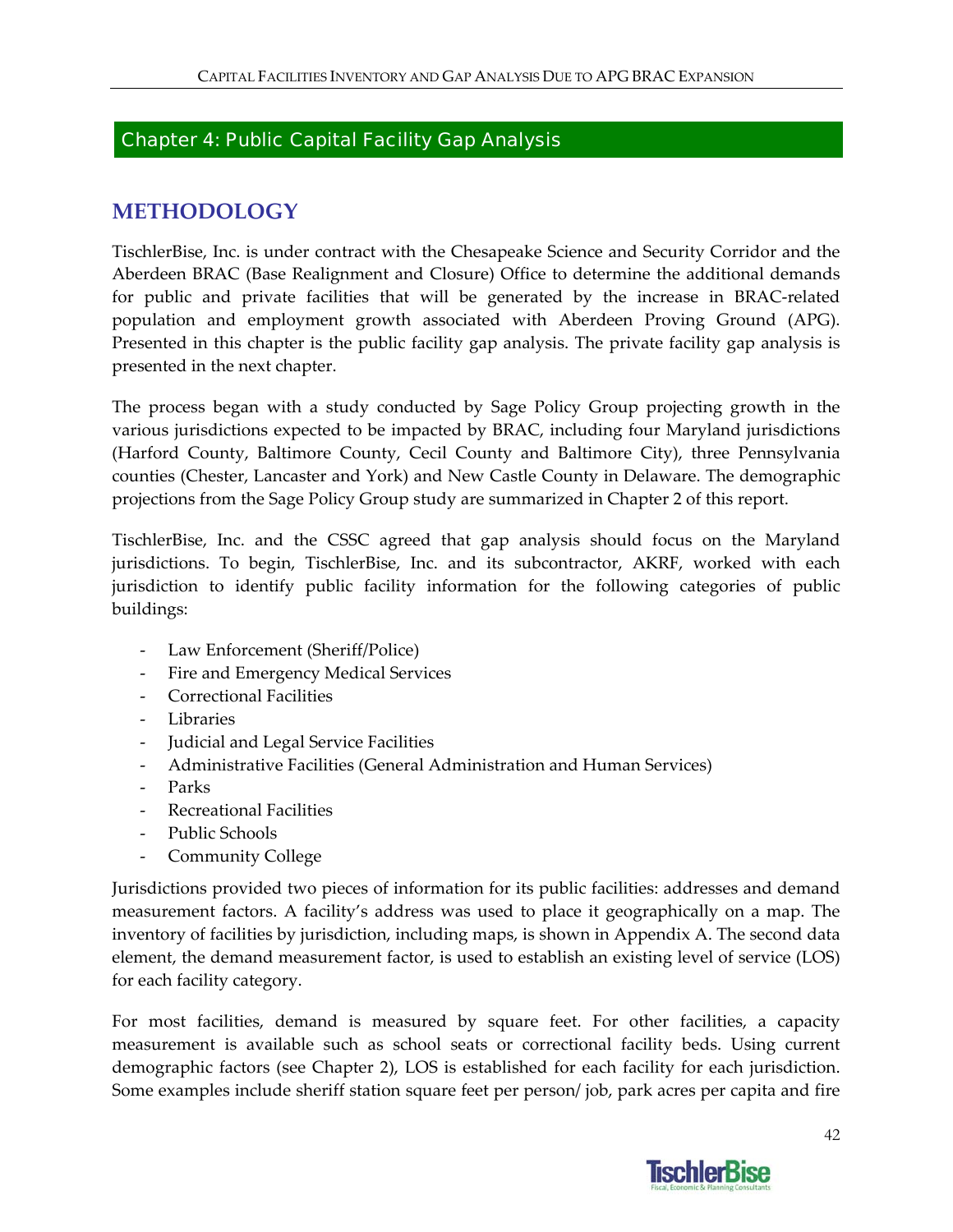apparatus per person/job. Level‐of‐service calculations are shown in detail in Appendix B.

This analysis was conducted for each of the Maryland jurisdictions, and are presented here in the following order based on the projected BRAC growth in each jurisdiction: Harford County, Baltimore County, Cecil County and Baltimore City. In Baltimore City, a smaller number of facility categories are considered given that the City has excess capacity for most facility categories. Discussions with Baltimore City staff indicated that three categories are expected to be impacted in the northeast portion of Baltimore, an area where Aberdeen BRAC growth is projected. For Baltimore City, the three facility categories considered are: libraries, recreation facilities and schools. In Baltimore County, demands on Fire/EMS facilities are not considered because data on volunteer fire stations was not available. Due to this, a level-of-service (LOS) for fire station space (square feet per person and per job) in Baltimore County could not be established. Without a LOS, the capital facility gap could not be calculated.

The existing LOS for the various facility categories reflects what the jurisdiction is currently committed to funding. The analysis assumes that the jurisdiction would continue to plan its capital facility improvements to maintain the existing LOS. The jurisdiction may at a later point in time decide to increase its levels of service, though the burden for the increase should be borne by both existing and new residents. As this analysis examines new growth's impact on capital facilities, existing LOS is used to make the capital facility demand calculation.

For most facilities, demand is considered on a countywide basis. For example, the need for additional administrative judicial space is generated by growth throughout the jurisdiction. Demand for two facility categories in Harford County – Fire/EMS and public schools – is considered on a sub‐county level. To do this, Harford County provided sub‐county demographic projections. Each of these facility categories has distinct service areas that define where service is provided. For Fire/EMS, service is provided by volunteer fire companies, each with its own service area. Harford County Public Schools has distinct attendance areas for elementary schools and middle/high schools. All other facility categories in Harford County are considered to be countywide. A countywide analysis was conducted for all other Maryland jurisdictions as sub-county demographic projections were not available.

The capital facility gap is calculated by applying the jurisdiction's existing LOS to the projected BRAC-related increase in population and employment from APG. The capital facility gap is calculated for building space square footage, land (parkland, schools and other facilities), correctional beds, fire apparatus and school seats. A summary of capital facility demand for all jurisdictions is presented in the next section. Following that is the detailed methodology for each jurisdiction.

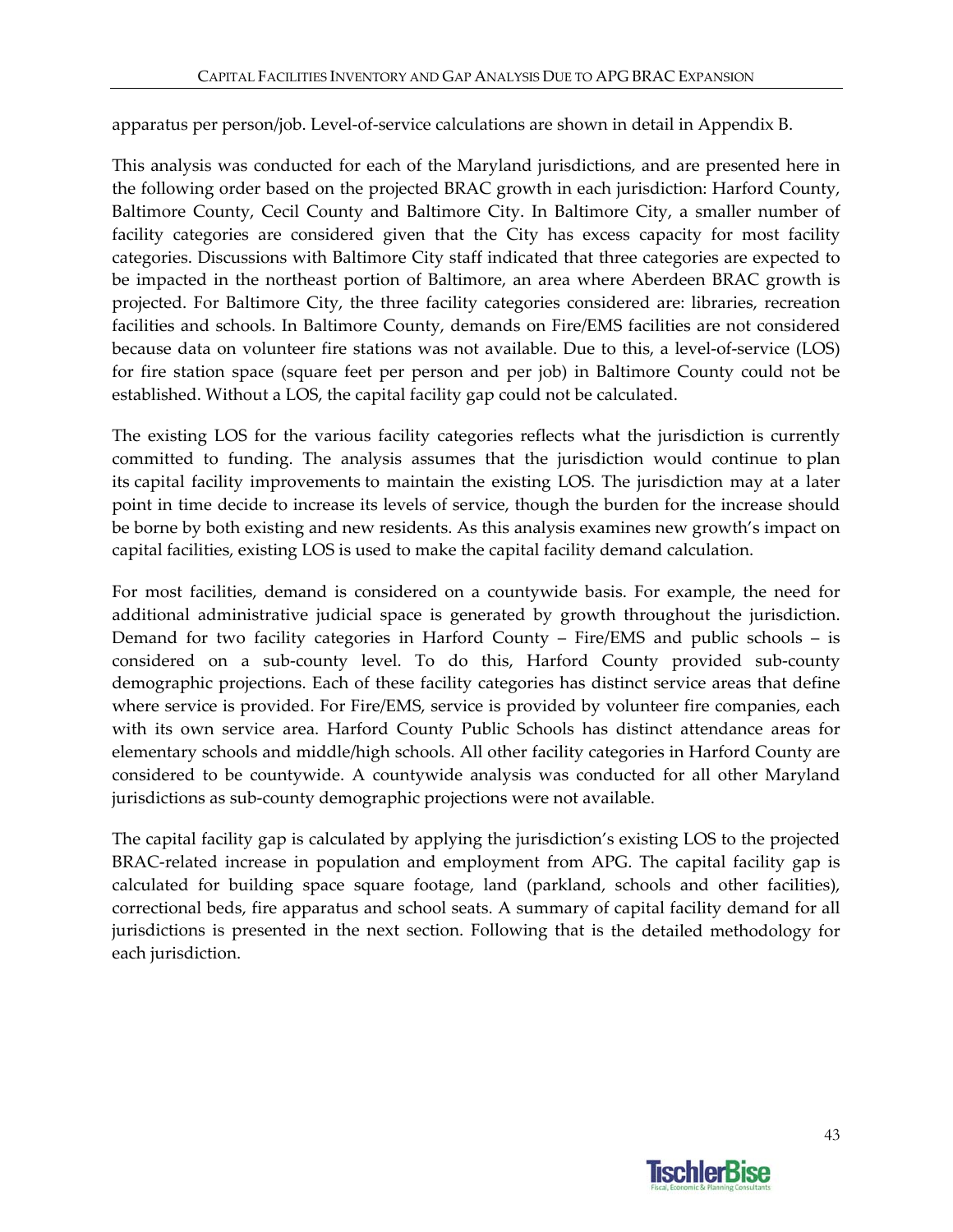# **SUMMARY OF PUBLIC CAPITAL FACILITY GAP IN MARYLAND JURISDICTIONS IN CSSC REGION**

Table 10 shows a summary of the public capital facility gap, excluding land, as a result of Aberdeen BRAC for all Maryland jurisdictions in the CSSC region. Demand for additional land is shown in Table 11. The summary table is broken down by public facility category and by jurisdiction. Based on TischlerBise's analysis of existing levels of service, Maryland jurisdictions will need to add about 225,000 square feet of additional building space, 15 pieces of major Fire/EMS apparatus and 75 correctional beds as a result of Aberdeen's BRAC growth. Its public schools will need to accommodate a projected 9,884 additional students as a result of BRAC at Aberdeen.

|                                 |                     |                    | Detail by Jurisdiction |                |                |           |  |
|---------------------------------|---------------------|--------------------|------------------------|----------------|----------------|-----------|--|
|                                 | <b>Total Public</b> | Demand             | Harford                | Baltimore      | Cecil          | Baltimore |  |
| <b>Public Facility Category</b> | Facility Demand     | Measurement        | County                 | County         | County         | $City^3$  |  |
| Sheriff/Police                  | 13,469 Square Feet  |                    | 7,684                  | 4,973          | 812            | n/a       |  |
| Fire and EMS-Bldg.              | 37,629 Square Feet  |                    | 30,651                 | $0^1$          | 6,978          | n/a       |  |
| Fire and EMS-Apparatus          | 15 Apparatus        |                    | 10                     | $\overline{2}$ |                | n/a       |  |
| Correctional                    | 75 Beds             |                    | 37                     | 27             | 11             | n/a       |  |
| Library                         | 26,227 Square Feet  |                    | 15,847                 | 5,133          | 3,166          | 2,081     |  |
| Judicial and Legal              | 22,458 Square Feet  |                    | 14,661                 | 3,920          | 3,877          | n/a       |  |
| Administrative                  |                     | 51,006 Square Feet | 30,524                 | 16,190         | 4,292          | n/a       |  |
| Recreation                      |                     | 22,268 Square Feet | 17,602                 | 2,494          | 0 <sup>2</sup> | 2,172     |  |
| Public Schools                  | 9,884 Student Seats |                    | 4,624                  | 3,385          | 1,300          | 575       |  |
| Community College               | 52,715 Square Feet  |                    | 25,591                 | 18,934         | 8,190          | n/a       |  |

#### **Table 10. Public Capital Facility Gap in Maryland Jurisdictions: Buildings and Apparatus**

1 The gap for Fire and EMS station space or Baltimore County is not included. Fire and EMS square footage was not provided for the County's volunteer stations, therefore a level of service standard and subsequent capital facility gap could not be determined.

 $n/a$  = not applicable  ${}^{2}$ A gap for recreational facilities in Cecil County was not calculated as the County does not have an existing inventory for these facilities.  $3$  In Baltimore City, a smaller number of public facility categories are considered than in other Maryland jurisdictions given that the City has excess capacity for most facility categories. Discussions with Baltimore City staff indicated that three facility categories will need increased capacity in the NE portion of Baltimore: library, recreation and schools.

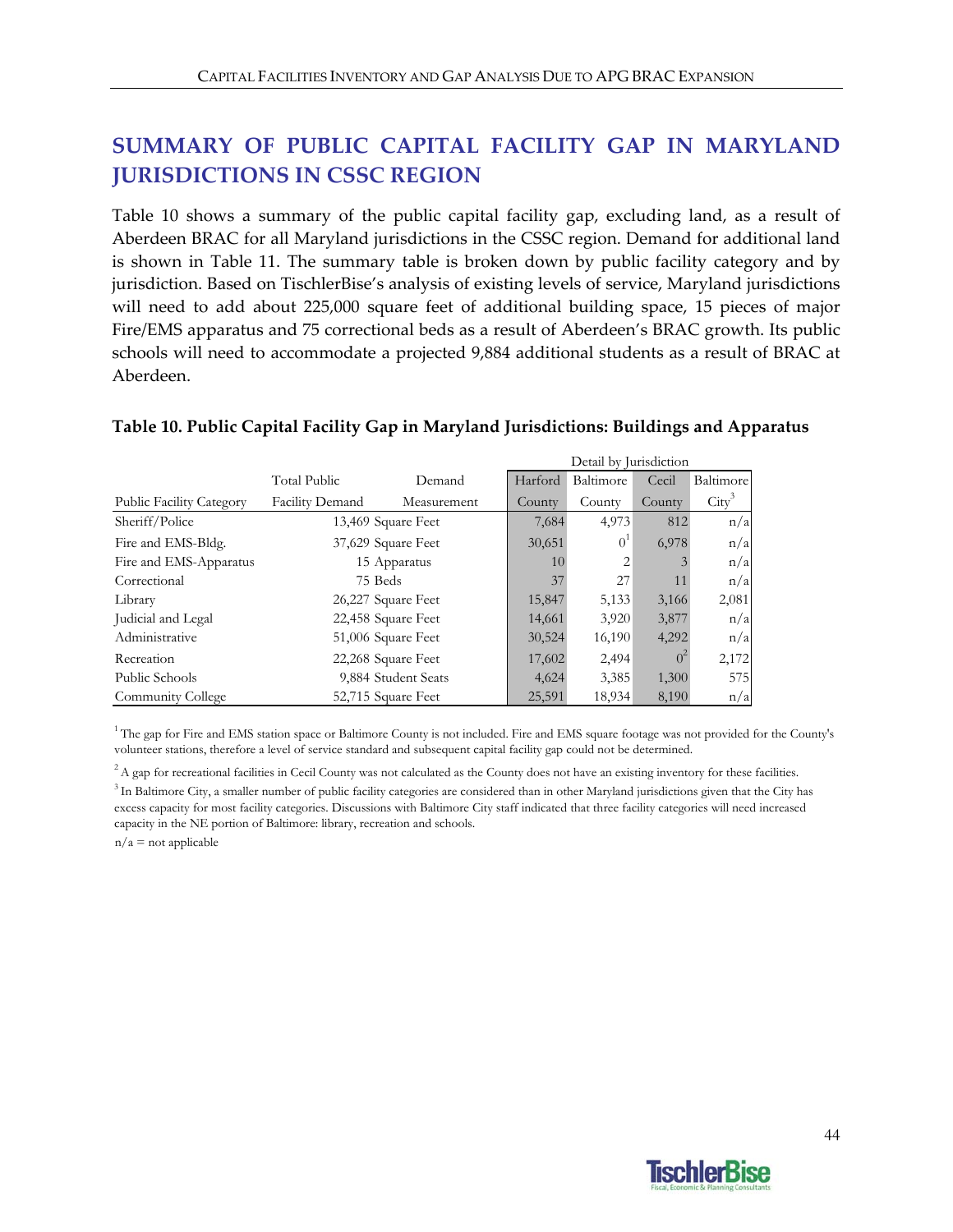Figure 25 shows the public capital facility gap for building square footage by category and by Maryland jurisdiction. The largest impacts are on administrative facilities, community college facilities, and Fire/EMS stations. Administrative facilities include general administration functions such as finance, county administration and planning and human service functions such as health, aging and social services. The Fire/EMS gap is understated because it includes only Harford and Cecil counties. Level of service and the resulting capital facility gap could not be calculated for Baltimore County Fire/EMS due to a lack of data on volunteer operated stations.

**Figure 25. Cumulative Public Capital Facility Gap in Maryland Jurisdictions by Category: Sq. Ft.**



 $\Box$  Harford  $\boxplus$  Balt. County  $\Box$  Cecil  $\Box$  Balt. City

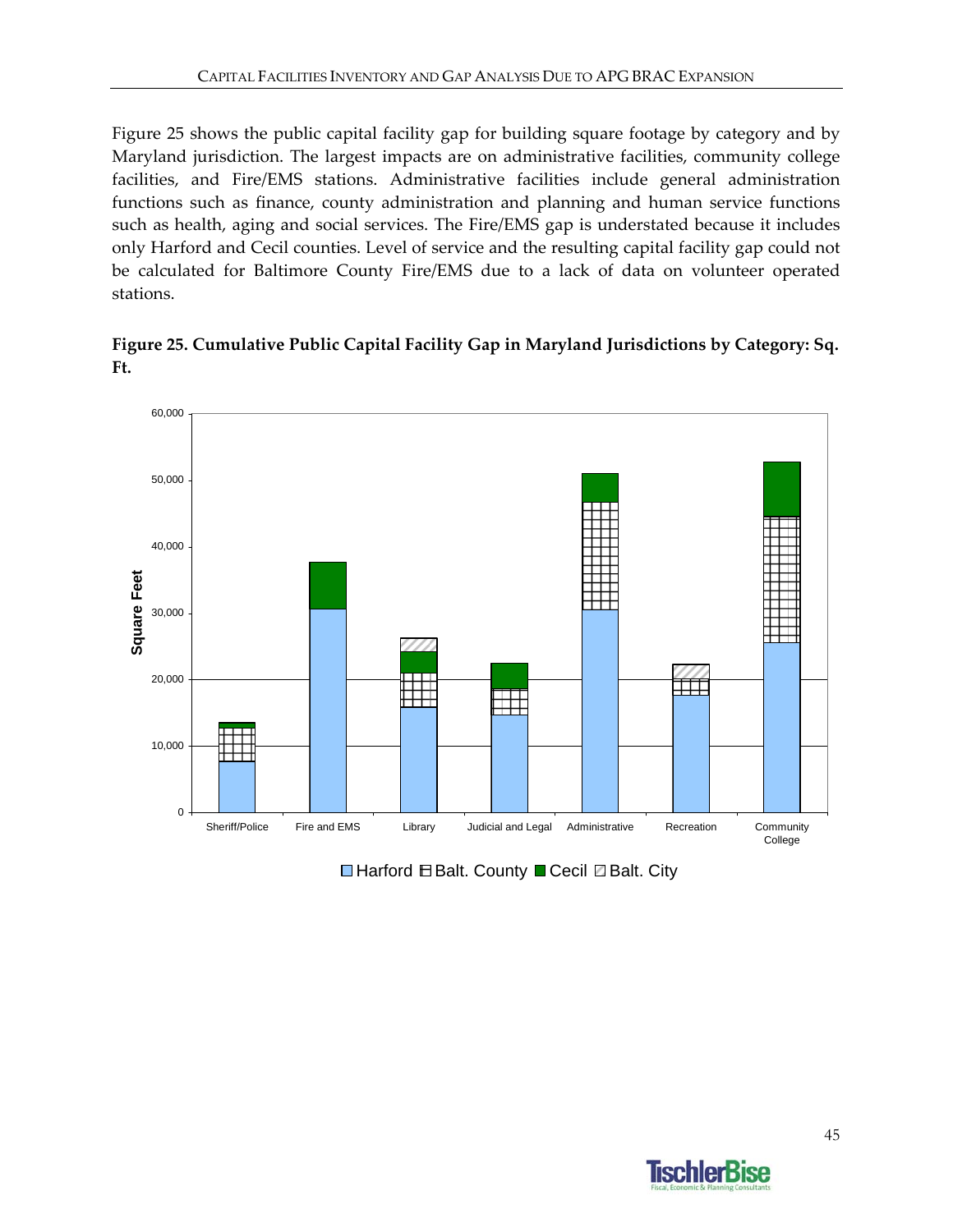Sage Policy Group's *Aberdeen Proving Ground BRAC Impacts on Seven Jurisdictions* study projects an additional 9,885 public school students in Maryland as a result of BRAC at APG in its midcase scenario. Figure 26 shows this breakdown by Maryland jurisdiction. To the extent that capacity is available, some of these students will be accommodated within existing schools. The mid-case student growth scenario is being used based on direction from the Chesapeake Science and Security Corridor, which considers it the most reasonable assumption of new BRAC‐related growth.





Source: Sage Policy Group.

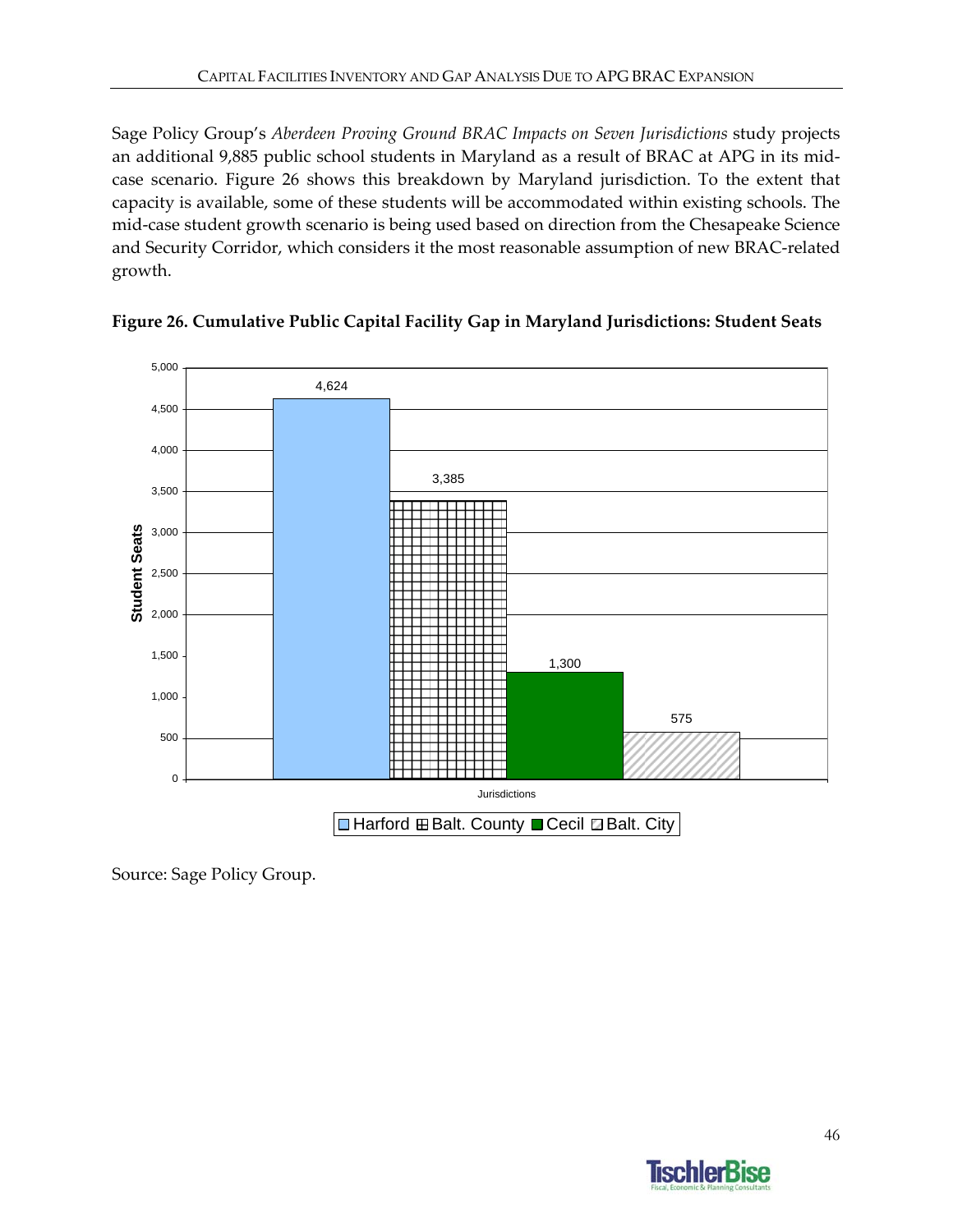Table 11 shows a summary of the demand for additional land as a result of Aberdeen BRAC for all Maryland jurisdictions. Harford County is most significantly impacted, with a need for an additional 537 acres, followed by Baltimore County (275 acres), Cecil County (64 acres) and Baltimore City  $($  < 1 acre).

Demand for parkland was calculated based on the applicable level of service for each jurisdiction (acres per person). Demand for school sites was calculated based on prototype school site sizes as provided by the jurisdictions or the average school site size. Demand for future land acquisition for other facilities was calculated on the basis of a .25 Floor Area Ratio.

The summary table is broken down by public facility category and by jurisdiction. Maryland jurisdictions will need to add 876 acres to serve new growth as a result of BRAC at APG.

|                                 |                       |             | Detail by Jurisdiction |            |                     |                   |  |
|---------------------------------|-----------------------|-------------|------------------------|------------|---------------------|-------------------|--|
|                                 | Total Demand          | Demand      | Harford                | Baltimore  | Cecil               | Baltimore         |  |
| <b>Public Facility Category</b> | for Land <sup>1</sup> | Measurement | County                 | $Countv^2$ | County <sup>3</sup> | $\mathrm{City}^4$ |  |
| Sheriff/Police                  | 1 Acres               |             | 0.71                   | 0.46       | 0.07                | n/a               |  |
| Fire and EMS                    | 3 Acres               |             | 2.81                   | $\theta$   | 0.64                | n/a               |  |
| Correctional                    | 3 Acres               |             | 1.59                   | 0.67       | 0.55                | n/a               |  |
| Library                         | 2 Acres               |             | 1.46                   | 0.47       | 0.29                | 0.19              |  |
| Judicial and Legal              | 2 Acres               |             | 1.35                   | 0.36       | 0.36                | n/a               |  |
| Administrative                  | 5 Acres               |             | 2.80                   | 1.49       | 0.39                | n/a               |  |
| Parks                           | 497 Acres             |             | 350.81                 | 123.87     | 22.81               | n/a               |  |
| Recreation                      | 0 Acres               |             |                        | $\theta$   |                     | 0.20              |  |
| Public Schools                  | 357 Acres             |             | 173.55                 | 145.61     | 37.92               | $\overline{0}$    |  |
| Community College               | 5 Acres               |             | 2.35                   | 1.74       | 0.75                | n/a               |  |
| <b>TOTAL</b>                    | 876                   |             | 537                    | 275        | 64                  | 0.39              |  |

### **Table 11. Capital Facility Gap in Maryland Jurisdictions: Land (Acres)**

<sup>1</sup> The gap for parkland is calculated based on the applicable level of service for each jurisdiction (acres per person). Demand for school sites is calculated based on prototype school site sizes as provided by the jurisdictions (Harford and Cecil) or the average school site size (Baltimore County). Demand for future land acquisition for other facilities was calculated on the basis of .25 Floor Area Ratio.

 $3$ The gap for land for recreational facilities in Cecil County was not calculated as the County does not have an existing inventory of recreational facilities. 2 The gap for Fire and EMS land for Baltimore County is not included. Fire and EMS square footage was not provided for the County's volunteer stations, therefore a level of service standard for land and subsequent capital facility gap could not be determined.

<sup>4</sup>In Baltimore City, a smaller number of public facility categories are considered than in other Maryland jurisdictions given that the City has excess capacity for most facility categories. Discussions with Baltimore City staff indicated that three facility categories will need increased capacity in the NE portion of Baltimore: library, recreation and schools. It is not anticipated that schools will need additional land as the planned expansion is to an existing school.

 $n/a$  = not applicable

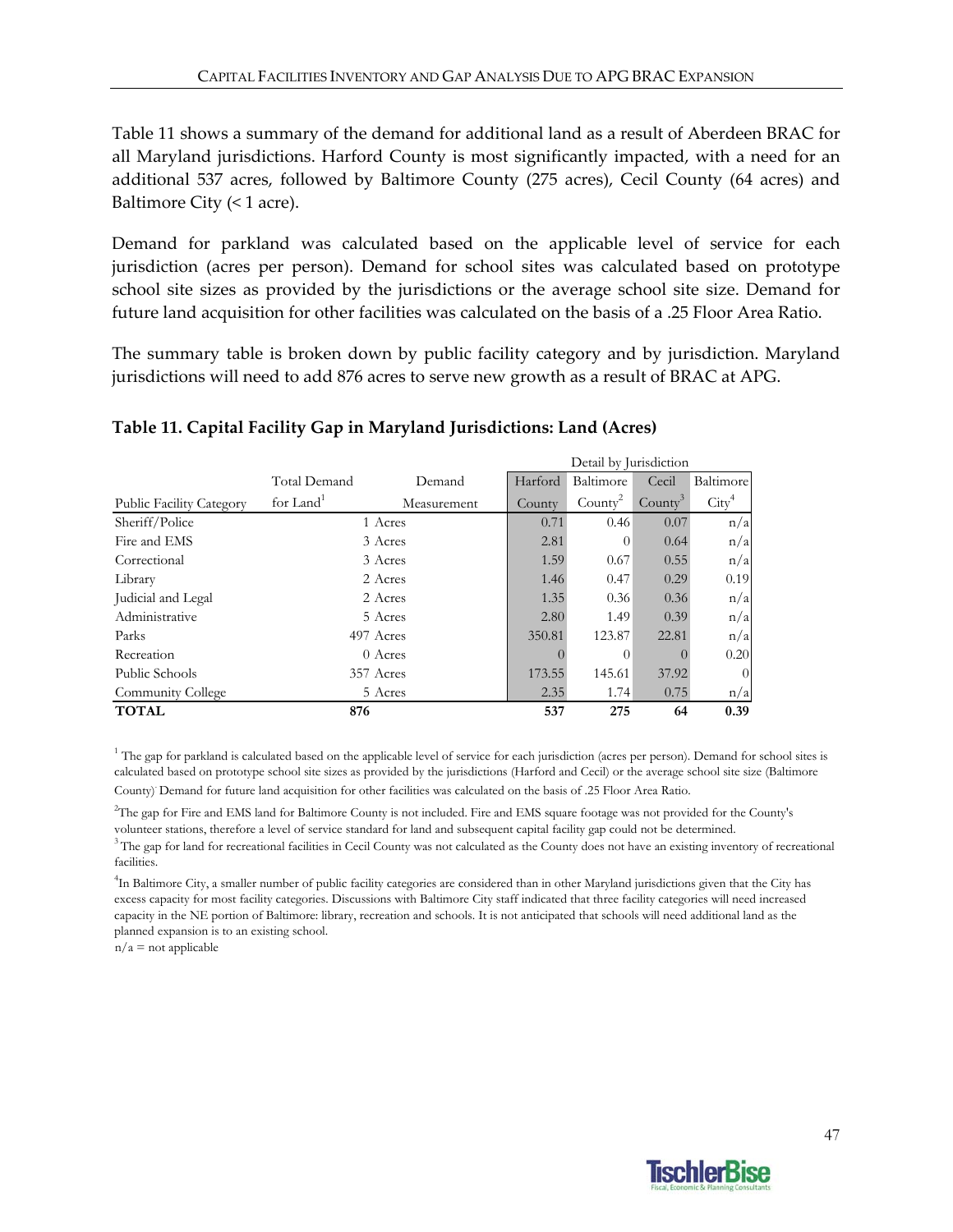Figure 27 shows the public capital facility gap for land for parks, public schools and other categories by Maryland jurisdiction. The largest impacts are parks and public schools. Demand for *parks* totals 497 acres, with the most significant impact on Harford (350 acres), followed by Baltimore County (124 acres), and Cecil County (64 acres). Baltimore City is not shown because of the small amount of land required (< 1 acre). Demand for *public schools* totals 357 acres, with the most significant impact on Harford (174 acres), followed by Baltimore County (146 acres), and Cecil County (38 acres). Demand for "other" categories totals 22 acres. The "other" category includes sheriff/police, fire/EMS, library, judicial and legal, administrative, recreation and community college. Baltimore City is not shown because of the small amount of land required (< 1 acre).





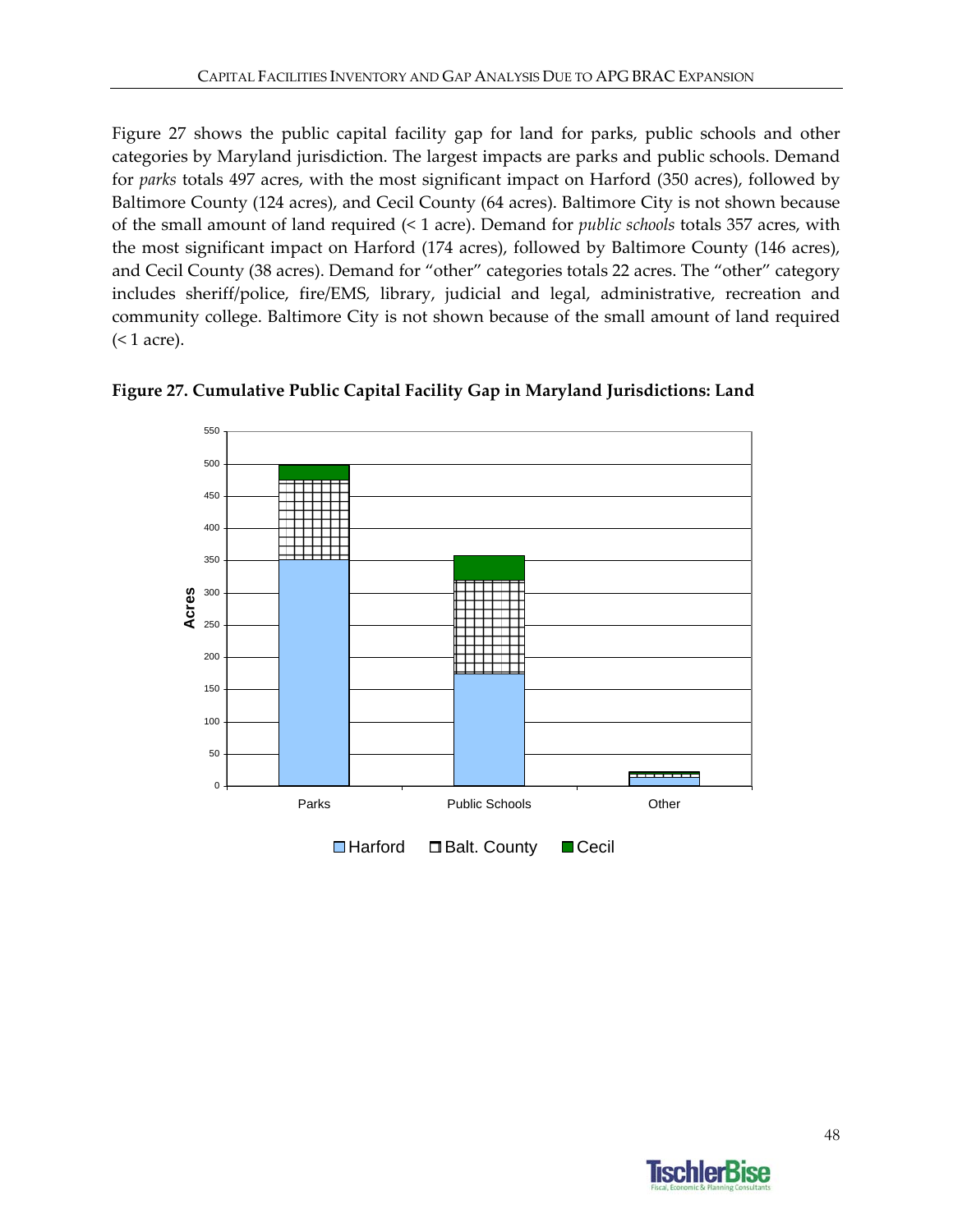Table 12 below shows a summary of the public capital facility gap by jurisdiction for building square footage, acres, student seats, correctional beds and fire/EMS major apparatus.

| Detail by Jurisdiction      |         |                     |            |                         |                     |
|-----------------------------|---------|---------------------|------------|-------------------------|---------------------|
| Demand                      | Harford | Baltimore           | Cecil      | Baltimore               | <b>Total Public</b> |
| Measurement                 | County  | Countv <sup>1</sup> | $Countv^2$ | $\operatorname{City}^3$ | Facility Gap        |
| <b>Building Square Feet</b> | 142,560 | 51,644              | 27,315     | 4,253                   | 225,772             |
| Acres                       | 537     | 275                 | 64         | 0.39                    | 876                 |
| <b>Student Seats</b>        | 4,624   | 3,385               | 1,300      | 575                     | 9,884               |
| Correctional Beds           | 37      | 27                  | 11         | n/a                     | 75                  |
| Fire/EMS Apparatus          | 10      |                     | 3          | n/a                     | 15                  |

#### **Table 12. Public Capital Facility Gap Summary by Jurisdiction**

 $1$ <sup>1</sup> The gap for Fire and EMS station space could not be determined for Baltimore County. Fire and EMS square footage was not provided for the County's volunteer stations, therefore a level of service standard and subsequent capital facility gap could not be determined.

 $2A$  facility gap for recreational facilities in Cecil County was not calculated as the County does not have an existing inventory for these facilities.

<sup>3</sup>In Baltimore City, a smaller number of public facility categories are considered than in other Maryland jurisdictions given that the City has excess capacity for most facility categories. Discussions with Baltimore City staff indicated that three facility categories will need increased capacity in the NE portion of Baltimore: library, recreation and schools.

 $n/a$  = not applicable

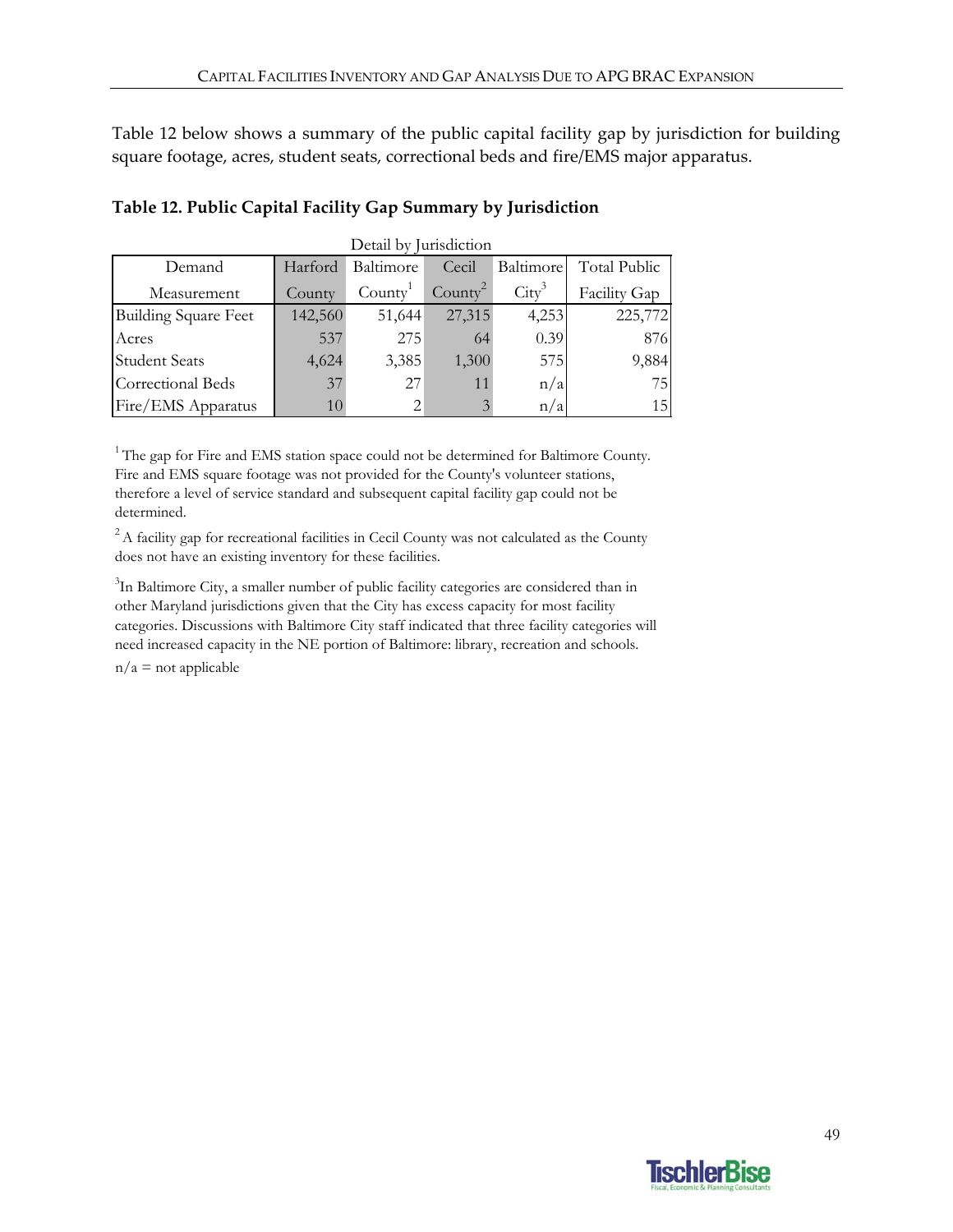# **HARFORD COUNTY SUMMARY OF PUBLIC CAPITAL FACILITY GAP**

Per the Sage Policy Group study, Harford County is expected to receive 69% of projected employment growth from APG BRAC expansion (19,237 jobs) and 42% of the population growth (19,059 persons). Table 13 presents the projected public capital facility gap in Harford County as a result of APG BRAC growth (population and employment). The table shows that based on the County's existing LOS standards (see Appendix B), and projected BRAC‐related growth in Harford County (see Chapter 2), growth at APG will have a significant impact on public facilities in the County.

BRAC growth results in the need for an additional 142,560 square feet of building space. Of this, the largest impacts are to Fire and EMS (30,651 square feet) and Administrative facilities (30,524 square feet). Fire and EMS includes needed expansions to the County's various volunteer fire stations. Additionally, there is a need for additional fire apparatus (9.92 pieces of major apparatus such as engines, pumpers, ambulances, etc.). Administrative facilities include the County's administrative space for finance, planning, budgeting, etc. along with its administrative offices for the health department, aging, parks, libraries, etc.

The table also shows a demand for land acquisition resulting from BRAC growth. This totals 537 acres. Of this, the great majority is for parkland (350.81 acres) and school sites (173.55 acres). The remainder is for expansion of the County's public facilities. The analysis for public facilities assumes that additional land will need to be acquired based on a Floor Area Ratio of .25.

The analysis showed a need for 37 additional detention beds as a result of BRAC growth. Expansion at Aberdeen will also place increased demand on the Harford County Public Schools. BRAC is expected to increase enrollment in the County by 4,624 students. The County will be able to accommodate some students within its existing schools, but will also need to either expand schools or build new schools to meet the new demand.

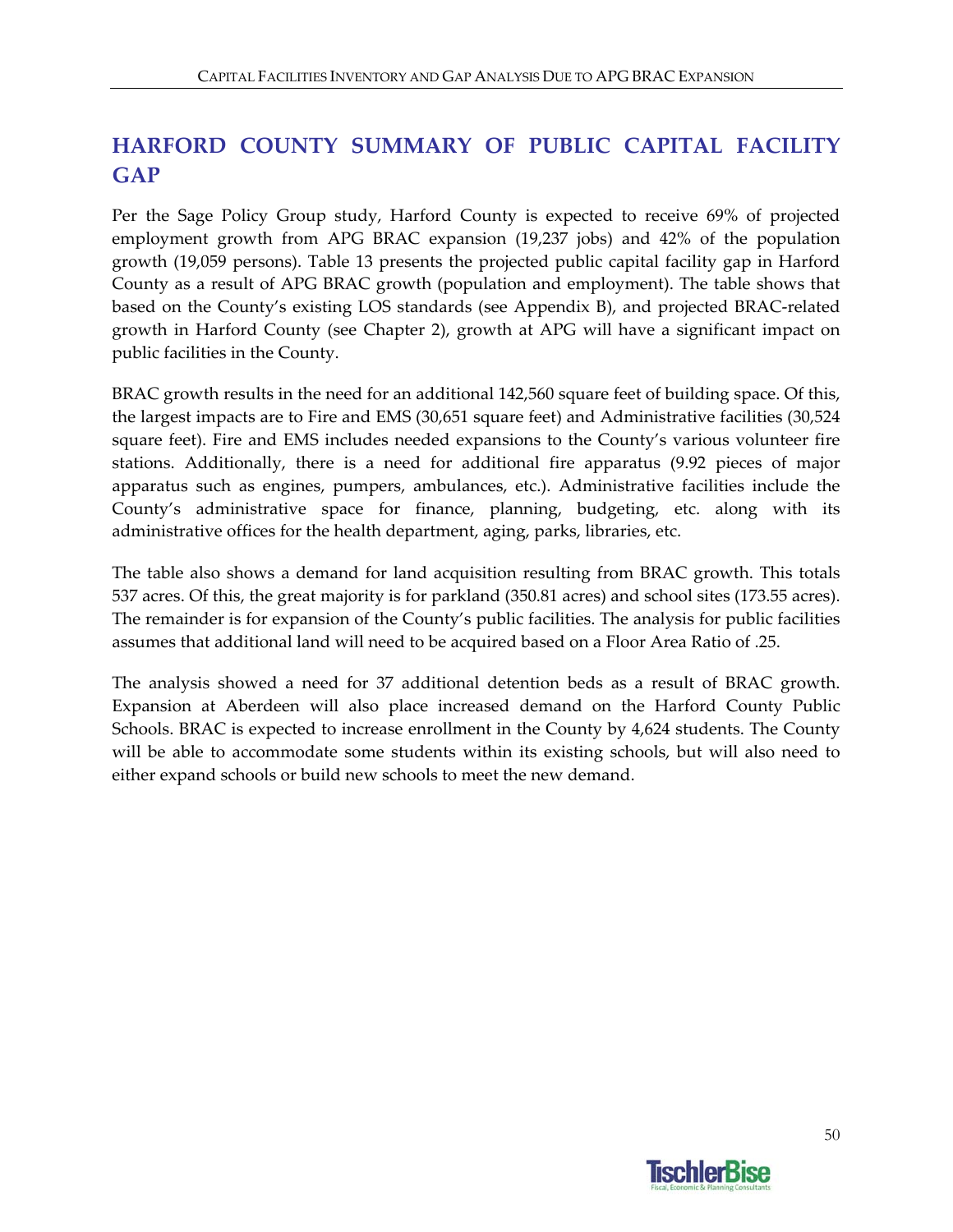|                                 | Building    |              | Land Correction | Apparatus | Student |
|---------------------------------|-------------|--------------|-----------------|-----------|---------|
| <b>Public Facility Category</b> | Square Feet | Acres        | <b>Beds</b>     | Units     | Seats   |
| Sheriff                         | 7,684       | 0.71         | n/a             | n/a       | n/a     |
| Volunteer Fire and EMS          | 30,651      | 2.81         | n/a             | 9.92      | n/a     |
| Correctional                    | n/a         | 1.59         | 37              | n/a       | n/a     |
| Library                         | 15,847      | 1.46         | n/a             | n/a       | n/a     |
| Judicial and Legal              | 14,661      | 1.35         | n/a             | n/a       | n/a     |
| Administrative                  | 30,524      | 2.80         | n/a             | n/a       | n/a     |
| Parks                           |             | $n/a$ 350.81 | n/a             | n/a       | n/a     |
| Recreation <sup>1</sup>         | 17,602      | $\theta$     | n/a             | n/a       | n/a     |
| Public Schools                  | n/a         | 173.55       | n/a             | n/a       | 4,624   |
| Community College               | 25,591      | 2.35         | n/a             | n/a       | n/a     |
| <b>TOTAL</b>                    | 142,560     | 537          | 37              | 10        | 4,624   |

#### **Table 13. Public Capital Facility Gap in Harford County by Category**

<sup>1</sup>Land Projection not included for recreation as facilities are located on parkland, and those

projections are made under "parks."

 $n/a$  = not applicable

## **GAP BY PUBLIC FACILITY CATEGORY ‐ HARFORD COUNTY**

This section presents the public capital facility gap in Harford County as a result of APG BRAC growth (population and employment) by facility category. Facilities are presented in the order shown in Table 13. Demand for most facility categories is considered to be countywide, except for volunteer Fire/EMS and public schools. Demand for these facilities is shown on a smaller geographic area. Demand for Fire/EMS facilities is shown by volunteer fire company and by attendance zone for public schools.

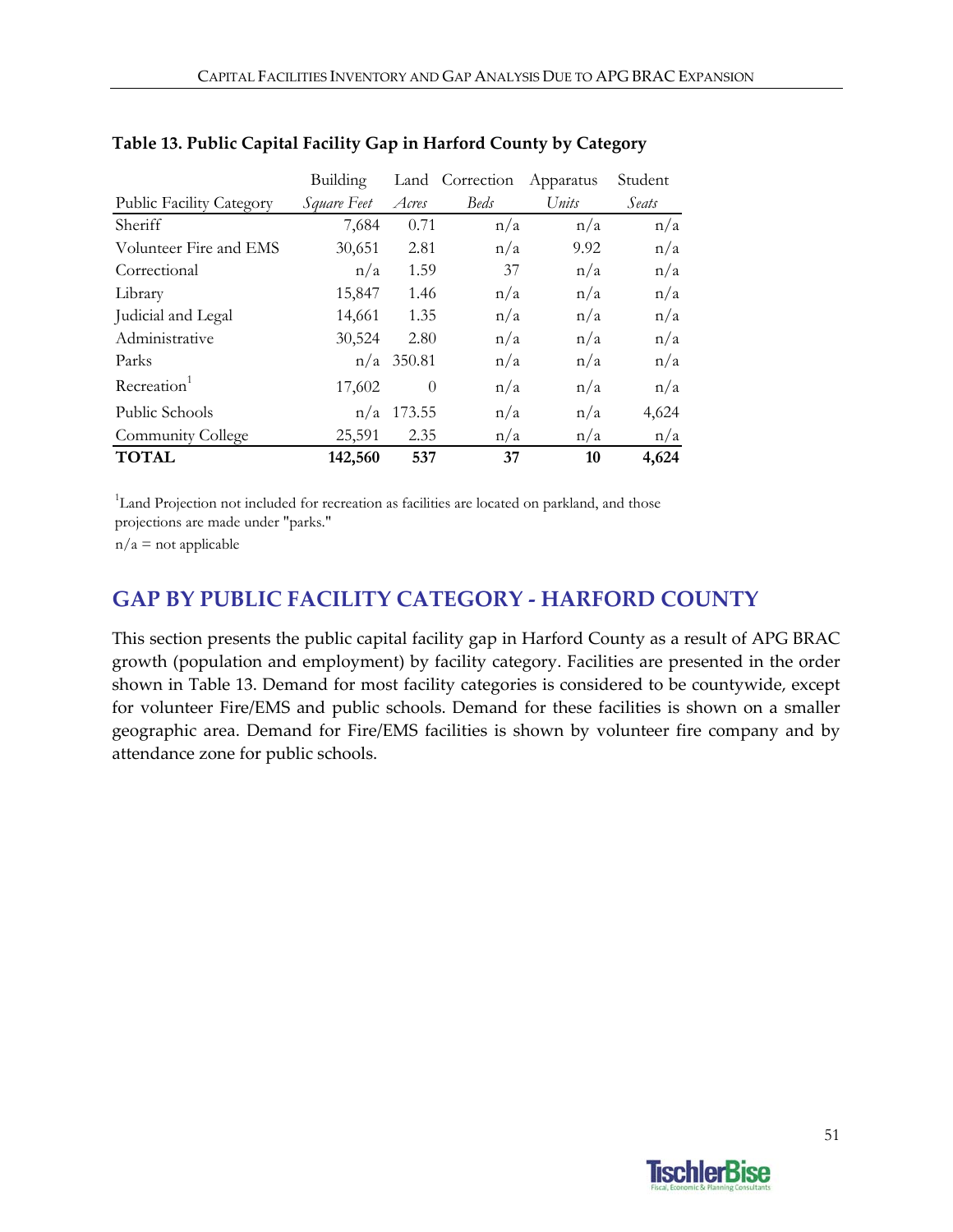## **Harford County Sheriff Facilities**

The top of Table 14 summarizes the existing capital facility level of service (LOS) for Harford County's sheriff station space. Both population and employment drives demand for sheriff services, so the capital facility LOS is calculated based on the County's existing inventory of sheriff facilities and the relationship to existing countywide population and jobs. The LOS for sheriff station space in Harford County is .20 square feet per person and per job (see the LOS report in Appendix B for more detail, including the complete inventory of Sheriff facilities).

The middle of the table shows projected countywide Aberdeen Proving Ground BRAC growth from 2007 through 2017. Projections are discussed in more detail in Chapter 2. During the 2007‐ 2017 period, there is a projected increase of 19,059 persons and 19,237 jobs in Harford County as a result of BRAC growth at APG, for a total of 38,296 persons and jobs.

The bottom portion of the table shows the capital facility demand from BRAC growth for Harford County sheriff station space. Based on the existing LOS standard of .20 square feet per person and per job, this amount of growth will require 7,684 sq. ft. in additional sheriff station space (.20 sq. ft. per person and job multiplied by 38,296 persons and jobs = 7,684 sq. ft.).

| <b>Existing Capital Facility Level of Service</b> |                             |
|---------------------------------------------------|-----------------------------|
| Existing Capital Facility Inventory <sup>1</sup>  | 72,350 Square Feet          |
| Existing Demand Units <sup>2</sup>                | 360,586 Population and Jobs |
| Existing Level of Service                         | 0.20 SF per Demand Unit     |

#### **Table 14. Capital Facility Demand in Harford County: Sheriff**

#### **Countywide Aberdeen BRAC Growth 2007-2017**

| Additional BRAC Population <sup>3</sup> |          | 19,059 Population          |
|-----------------------------------------|----------|----------------------------|
| Additional BRAC Jobs <sup>3</sup>       |          | $19,237$ Jobs              |
| <b>Additional BRAC Demand Units</b>     | $\equiv$ | 38,296 Population and Jobs |

#### **Capital Facility Demanded by BRAC Growth**

| Existing Level of Service    |              | 0.20 SF per Demand Unit    |
|------------------------------|--------------|----------------------------|
| Additional BRAC Demand Units | $\mathbf{X}$ | 38,296 Population and Jobs |
| Demand Due to BRAC Growth    | $=$ $-$      | 7,684 Square Feet          |

<sup>1</sup>Please refer to Level-of-service report in Appendix for detailed inventory of existing facilities.

 $2$ Please refer to Chapter 2 for a description of existing demographic factors.

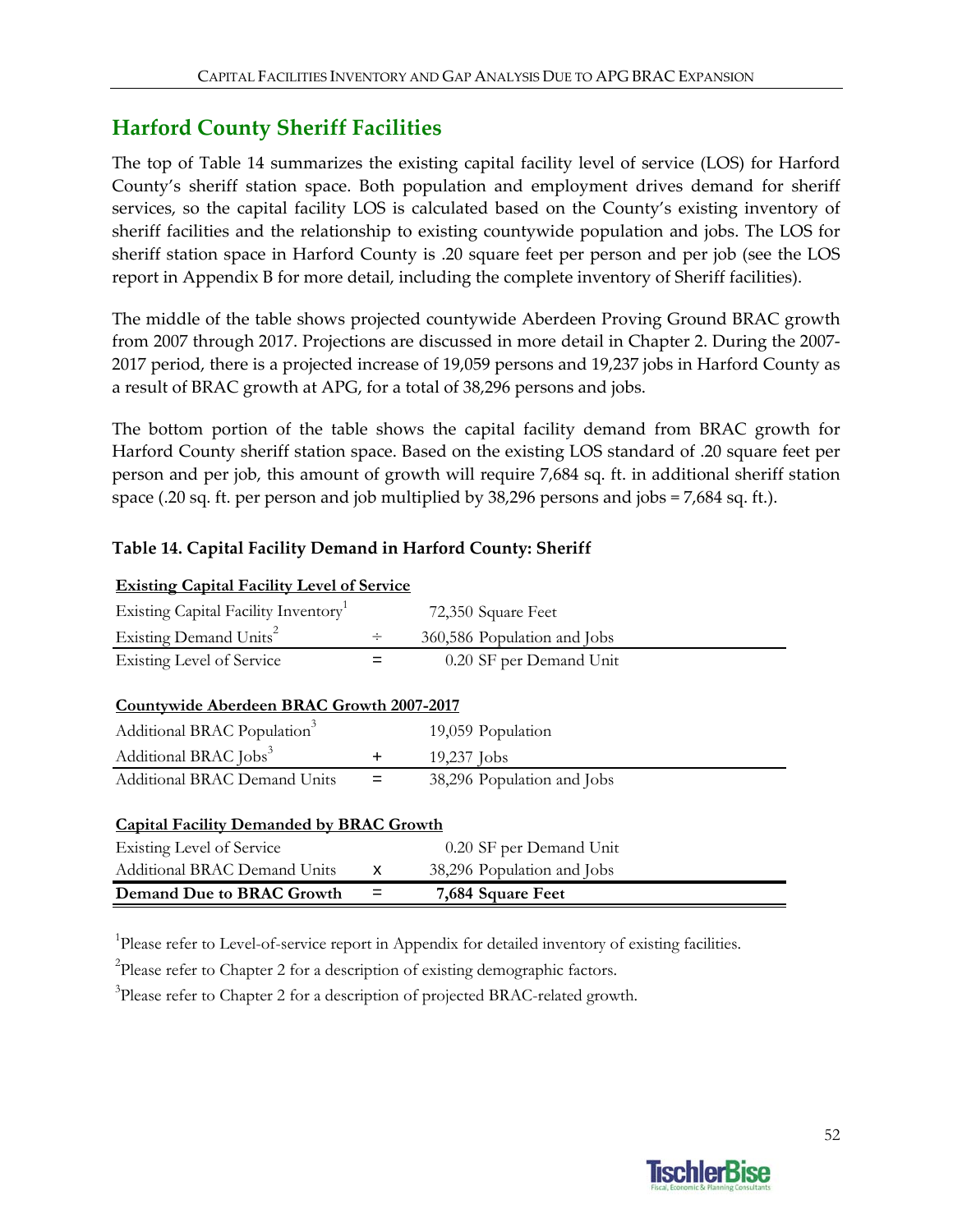# **Harford County Volunteer Fire/EMS**

### **OVERVIEW**

Fire service in Harford County is provided by volunteers, who are organized by company to serve defined areas of the County (for a map of the fire company boundaries, refer to the Inventory in Appendix B). Emergency Medical Service is provided by the companies in cooperation with the Harford County Volunteer Fire and EMS Foundation.

The stations are owned by the respective fire companies with one exception. The facility housing the Havre de Grace Ambulance Corp is leased. The fire companies also own their own apparatus. Fire/EMS facilities and apparatus are included in this analysis as it is expected that with new growth, the volunteer fire companies will expand and/or build new capital facilities and acquire additional equipment in order to maintain their current level of service (LOS). The County supports the efforts of the volunteer companies by providing funding for fire station construction, apparatus acquisition and personnel costs related to EMS services.

As discussed in the LOS report in Appendix B, Fire/EMS LOS standards were determined for each fire company for three categories of capital facilities: station space, land and major apparatus. A number of stations include banquet halls, which are used by the volunteer companies to hold fundraising and other community events. The banquet portion of the fire stations is included in the next chapter of this report covering meeting facilities in the County. Station space less the space associated with the banquet halls is considered for this public facility demand analysis. The amount of additional land needed for new station space is calculated based on a floor area ratio (FAR) of .25. The third category of capital considered in this analysis is major apparatus. This includes pumpers, ladder trucks, rescue trucks, tankers, brush units and ambulances.

As mentioned, LOS was determined for each fire company to reflect the relationship between existing Fire/EMS capital facilities within each company's boundary and the corresponding population and employment within those same boundaries. Next, the level-of-service was applied to the projected BRAC growth (population and employment) by company boundary. The distribution of BRAC growth to fire company boundaries is based on Harford County's geographic distribution of its Round 7 demographic projections and is discussed in detail in Appendix D. Table 15 provides a summary of the BRAC capital facility demand for Fire/EMS in Harford County by company.

The most significant station impacts are on the Susquehanna Hose Company (6,556 sq. ft. and .40 acres), Aberdeen Fire Department (4,340 sq. ft. and .34 acres), Abingdon Fire Company (3,699 sq. ft.) and .34 acres) and the Level Volunteer Fire Company (2,904 sq. ft. and .27 acres). For these facilities, suitable parcels for future station space were identified and are presented in Appendix C. Following Table 15 is detail on the capital facility demand calculation by company for station space, land and major apparatus.

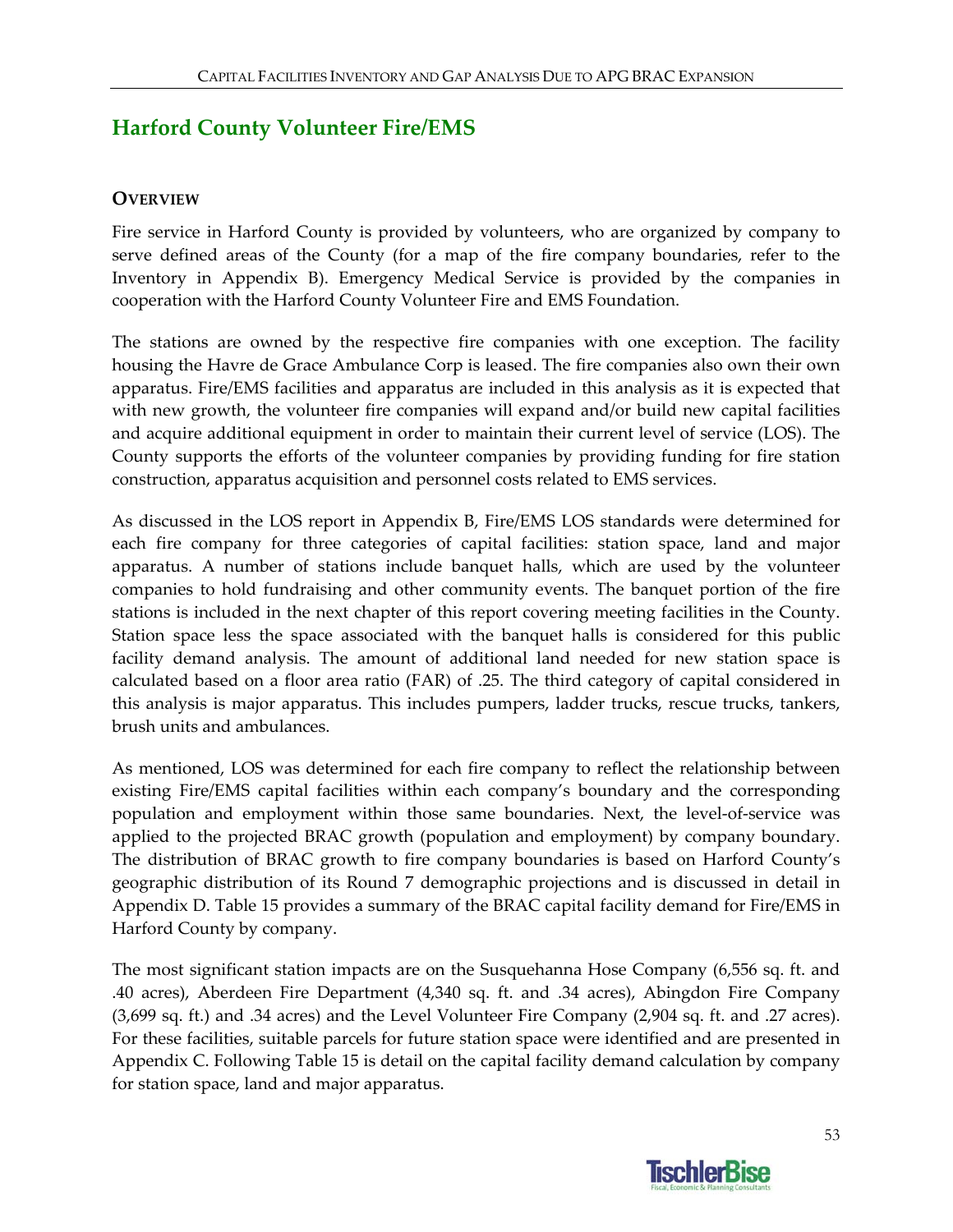|                                       | Station     | Land  | Apparatus |
|---------------------------------------|-------------|-------|-----------|
| Fire Company                          | Square Feet | Acres | Units     |
| Aberdeen Fire Department              | 4,340       | 0.40  | 1.69      |
| Abingdon Fire Company                 | 3,699       | 0.34  | 1.09      |
| Bel Air Volunteer Fire Company        | 2,159       | 0.20  | 1.00      |
| Darlington Volunteer Fire Company     | 1,203       | 0.11  | 0.44      |
| Fallston Volunteer Fire and Ambulance | 1,285       | 0.12  | 0.50      |
| Havre de Grace Ambulance Corps        | 2,537       | 0.23  | 0.34      |
| Jarrettsville Volunteer Fire Company  | 1,898       | 0.17  | 0.66      |
| Joppa-Magnolia Volunteer Fire Company | 2,143       | 0.20  | 0.70      |
| Level Volunteer Fire Company          | 2,904       | 0.27  | 0.93      |
| Norrisville Volunteer Fire            | 616         | 0.06  | 0.55      |
| Susquehanna Hose Company              | 6,556       | 0.60  | 1.35      |
| Whiteford Volunteer Fire Company      | 1,310       | 0.12  | 0.67      |
| <b>TOTAL</b>                          | 30,651      | 2.81  | 9.92      |

### **Table 15. Fire/EMS Capital Facility Demand in Harford County by Company**

#### **DEMAND FOR FIRE/EMS FACILITIES, LAND AND APPARATUS DUE TO BRAC GROWTH**

Table 16 shows a summary of capital facility demand for Fire/EMS station space by fire company. LOS is calculated based on the company's existing inventory of station space and the relationship to existing population and employment with the company's boundaries. Population and employment are considered the demand drivers for Fire/EMS station space. The second column lists the station space LOS for each company, which is square feet per demand unit. For Fire/EMS, this is measured by per person and per job (see LOS report in Appendix A for more detail, including the complete inventory of Fire/EMS facilities by company).

The next column presents projected BRAC population growth by fire company, followed by projected BRAC employment. These two columns are totaled to show total BRAC demand units. The distribution of BRAC growth to fire company boundaries is discussed in detail in Appendix D. The LOS standards per demand unit (per person and per job) shown in column 2 is then multiplied by the total BRAC demand units (persons and jobs) to determine the amount of additional station space required as a result of BRAC. This results in a total of 30,651 additional station space square feet on a countywide basis. The last column shows the amount of additional land needed to accomodate new station space, based on a floor area ratio (FAR) of .25.

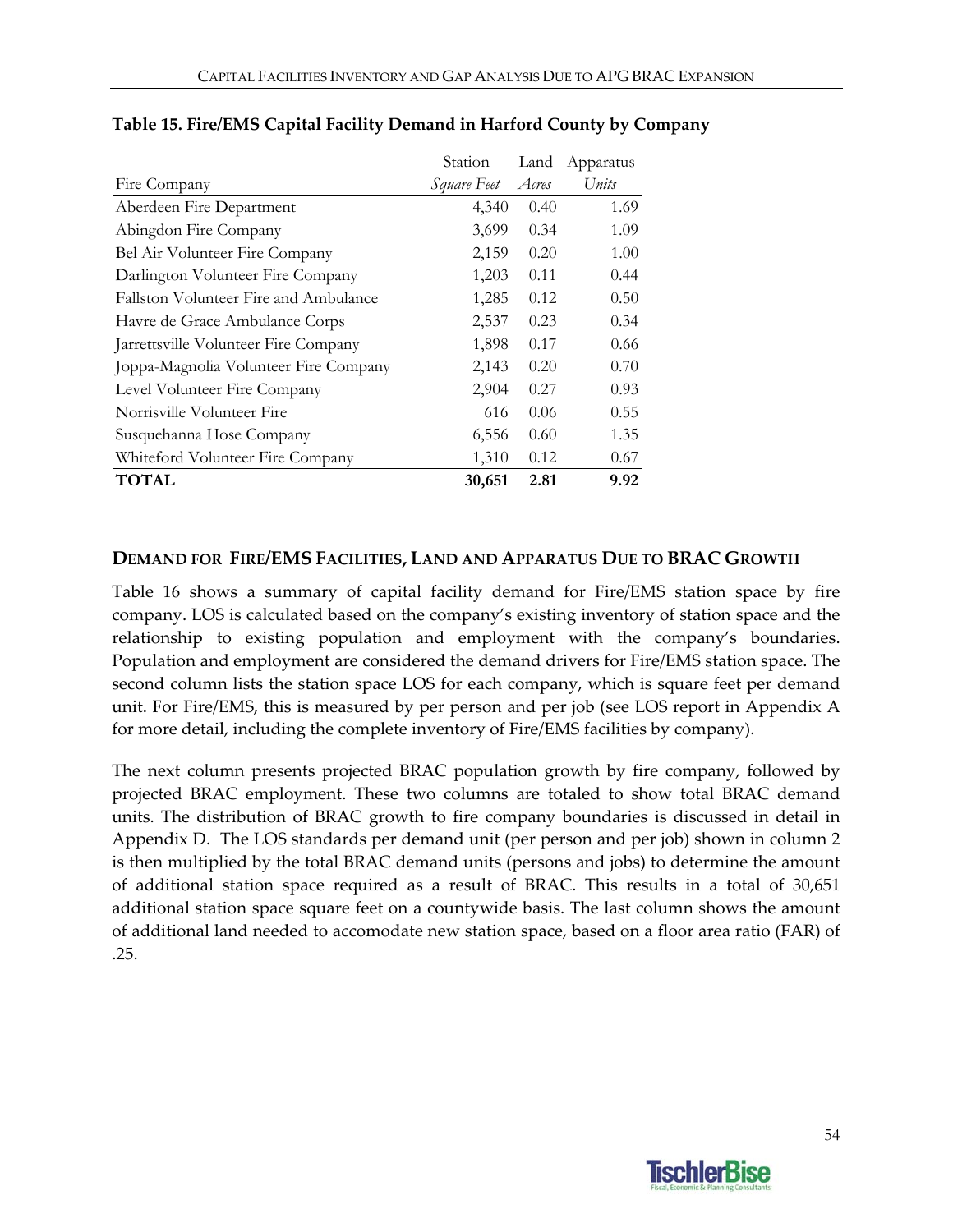| Fire                                  | <b>LOS</b>     | <b>BRAC</b> | <b>BRAC</b> | <b>Total BRAC</b>    | Additional | Additional |
|---------------------------------------|----------------|-------------|-------------|----------------------|------------|------------|
| Company                               | SF/Demand Unit | Population  | <b>Tobs</b> | Demand Units Sq. Ft. |            | Acres      |
| Aberdeen Fire Department              | 0.50           | 2,322       | 6,418       | 8,740                | 4,340      | 0.40       |
| Abingdon Fire Company                 | 0.44           | 5,218       | 3,140       | 8,358                | 3,699      | 0.34       |
| Bel Air Volunteer Fire Company        | 0.26           | 3,543       | 4,682       | 8,225                | 2,159      | 0.20       |
| Darlington Volunteer Fire Company     | 1.76           | 406         | 277         | 683                  | 1,203      | 0.11       |
| Fallston Volunteer Fire and Ambulance | 1.40           | 545         | 370         | 915                  | 1,285      | 0.12       |
| Havre de Grace Ambulance Corp         | 0.65           | 2,773       | 1,137       | 3,910                | 2,537      | 0.23       |
| Jarrettsville Volunteer Fire Company  | 1.19           | 913         | 683         | 1,596                | 1,898      | 0.17       |
| Joppa-Magnolia Volunteer Fire Company | 0.60           | 1,743       | 1,822       | 3,565                | 2,143      | 0.20       |
| Level Volunteer Fire Company          | 2.21           | 903         | 411         | 1,314                | 2,904      | 0.27       |
| Norrisville Volunteer Fire            | 1.83           | 233         | 104         | 337                  | 616        | 0.06       |
| Susquehanna Hose Company              | 1.68           | 2,773       | 1,137       | 3,910                | 6,556      | 0.60       |
| Whiteford Volunteer Fire Company      | 2.00           | 463         | 193         | 656                  | 1,310      | 0.12       |
| <b>TOTAL</b>                          |                |             |             |                      | 30,651     | 2.81       |

|  |  | Table 16. Capital Facility Demand in Harford County: Fire/EMS Station Space and Land |
|--|--|--------------------------------------------------------------------------------------|
|  |  |                                                                                      |

Table 17 shows a summary of capital facility demand for major Fire/EMS apparatus by fire company. Major apparatus includes pumpers, ladder trucks, rescue trucks, tankers, brush units and ambulances. LOS is calculated based on the company's existing inventory of major apparatus and the relationship to existing population and employment with the company's boundaries. Population and employment are considered the demand drivers for fire/EMS apparatus. The second column lists the apparatus LOS for each company, which is apparatus per demand unit. For Fire/EMS, this is measured per person and per job (see Appendix A for more detail, including the complete inventory of Fire/EMS major apparatus by company).

The next column presents projected BRAC population growth by fire company, followed by projected BRAC employment. These two columns are totaled to show total BRAC demand units. The distribution of BRAC growth to fire company boundaries is discussed in detail in Appendix D. The LOS standards per demand unit (per person and per job) shown in column 2 is then multiplied by the total BRAC demand units (persons and jobs) to determine the amount of additional major apparatus required as a result of BRAC. This results in a total of almost 10 pieces of apparatus on a countywide basis.

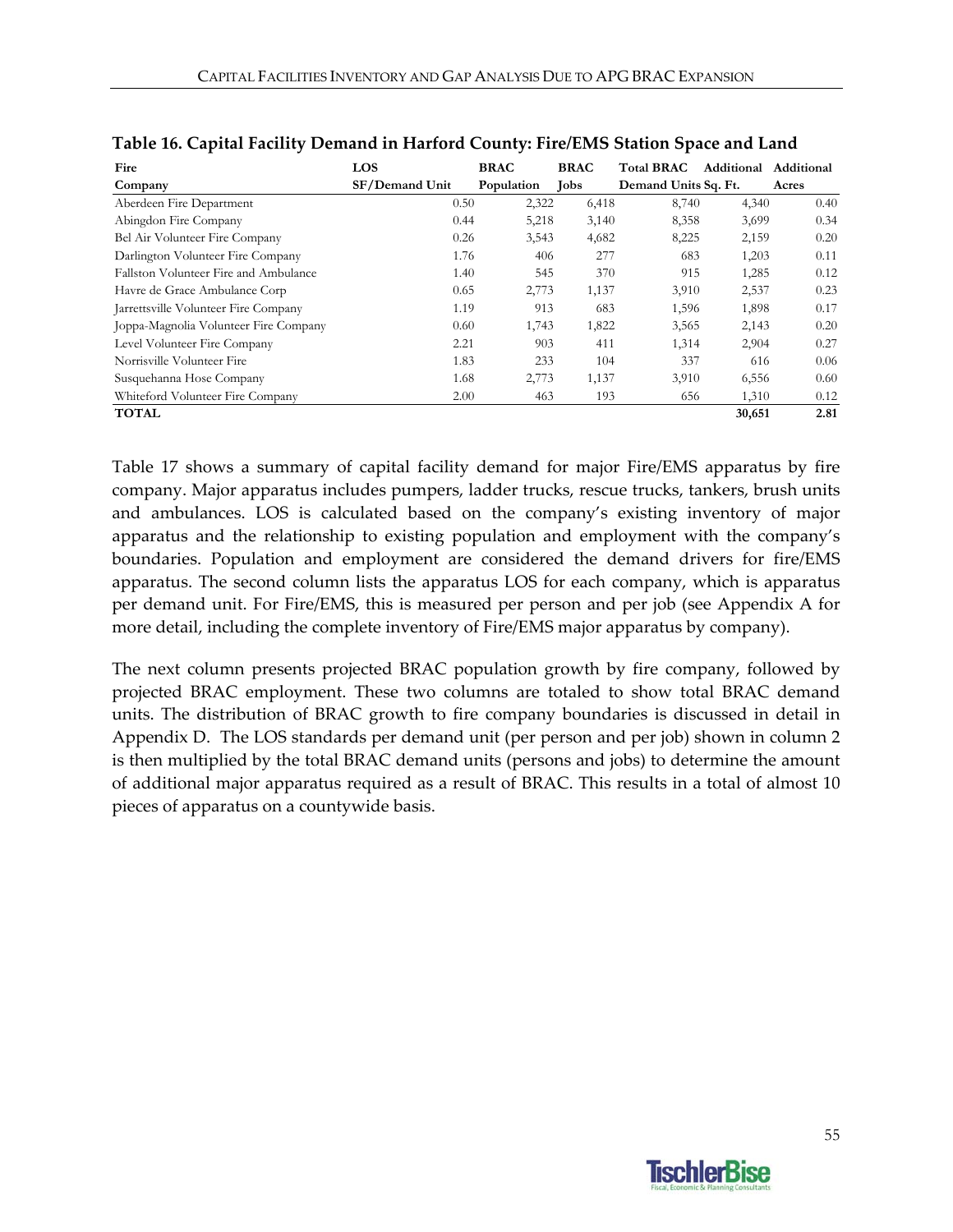| Fire                                  | LOS                          | <b>BRAC</b> | <b>BRAC</b> | <b>Total BRAC</b>         | Additional |
|---------------------------------------|------------------------------|-------------|-------------|---------------------------|------------|
| Company                               | Units/Demand Unit Population |             | <b>Jobs</b> | <b>Demand Units Units</b> |            |
| Aberdeen Fire Department              | 0.0002                       | 2,322       | 6,418       | 8,740                     | 1.69       |
| Abingdon Fire Company                 | 0.0001                       | 5,218       | 3,140       | 8,358                     | 1.09       |
| Bel Air Volunteer Fire Company        | 0.0001                       | 3,543       | 4,682       | 8,225                     | 1.00       |
| Darlington Volunteer Fire Company     | 0.0006                       | 406         | 277         | 683                       | 0.44       |
| Fallston Volunteer Fire and Ambulance | 0.0005                       | 545         | 370         | 915                       | 0.50       |
| Havre de Grace Ambulance Corp         | 0.0001                       | 2,773       | 1,137       | 3,910                     | 0.34       |
| Jarrettsville Volunteer Fire Company  | 0.0004                       | 913         | 683         | 1,596                     | 0.66       |
| Joppa-Magnolia Volunteer Fire Company | 0.0002                       | 1,743       | 1,822       | 3,565                     | 0.70       |
| Level Volunteer Fire Company          | 0.0007                       | 903         | 411         | 1,314                     | 0.93       |
| Norrisville Volunteer Fire            | 0.0016                       | 233         | 104         | 337                       | 0.55       |
| Susquehanna Hose Company              | 0.0003                       | 2,773       | 1,137       | 3,910                     | 1.35       |
| Whiteford Volunteer Fire Company      | 0.0010                       | 463         | 193         | 656                       | 0.67       |
| <b>TOTAL</b>                          |                              |             |             |                           | 9.92       |

# **Table 17. Capital Facility Demand in Harford County: Major Apparatus**

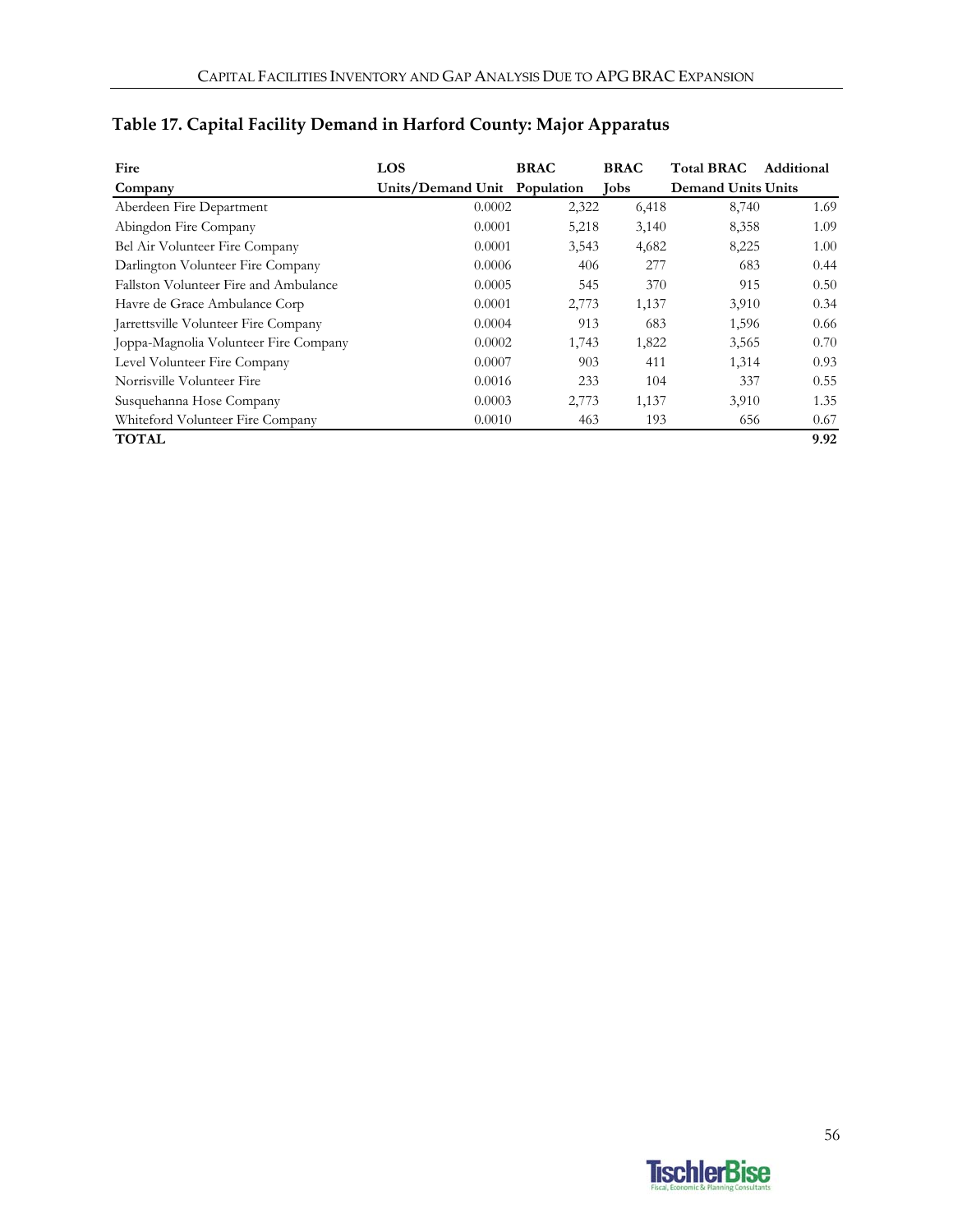## **Harford County Correctional Facilities**

The top of Table 18 shows the existing capital facility level of service (LOS) for Harford County's correctional beds. LOS is calculated based on the County's existing inventory of detention beds and the relationship to existing countywide population. Population is the demand driver for detention beds. The LOS for detention beds in Harford County is .002 beds per person (or 2 beds per 1,000 people).

The middle of the table shows projected countywide Aberdeen Proving Ground BRAC growth from 2007 through 2017. Projections are discussed in more detail in Chapter 2. During the 2007‐ 2017 period, there is a projected increase of 19,059 persons in Harford County as a result of BRAC growth at APG.

The bottom portion of the table shows the capital facility demand for Harford County detention beds. Based on the existing LOS standard of .002 beds per person, this amount of growth will require 37 additional detention beds (.002 beds per person multiplied by 19,059 persons = 37 beds).

#### **Table 18. Capital Facility Demand in Harford County: Correctional**

| <u>Existing Capital Pacility Level of Service</u>                                    |                           |                       |  |
|--------------------------------------------------------------------------------------|---------------------------|-----------------------|--|
| Existing Capital Facility Inventory                                                  |                           | 474 Beds              |  |
| Existing Demand Units <sup>2</sup>                                                   | $\div$                    | 242,700 Population    |  |
| <b>Existing Level of Service</b>                                                     |                           | 0.002 Beds per Person |  |
| Countywide Aberdeen BRAC Growth 2007-2017<br>Additional BRAC Population <sup>3</sup> |                           | 19,059 Population     |  |
|                                                                                      |                           |                       |  |
| <b>Capital Facility Demanded by BRAC Growth</b>                                      |                           |                       |  |
| Existing Level of Service                                                            |                           | 0.002 Beds per Person |  |
| <b>Additional BRAC Demand Units</b>                                                  | $\boldsymbol{\mathsf{x}}$ | 19,059 Population     |  |
| Demand Due to BRAC Growth                                                            |                           | 37 Beds               |  |

#### **Existing Capital Facility Level of Service**

<sup>1</sup>Please refer to Level-of-service report in Appendix for detailed inventory of existing facilities.

<sup>2</sup>Please refer to Chapter 2 for a description of existing demographic factors.

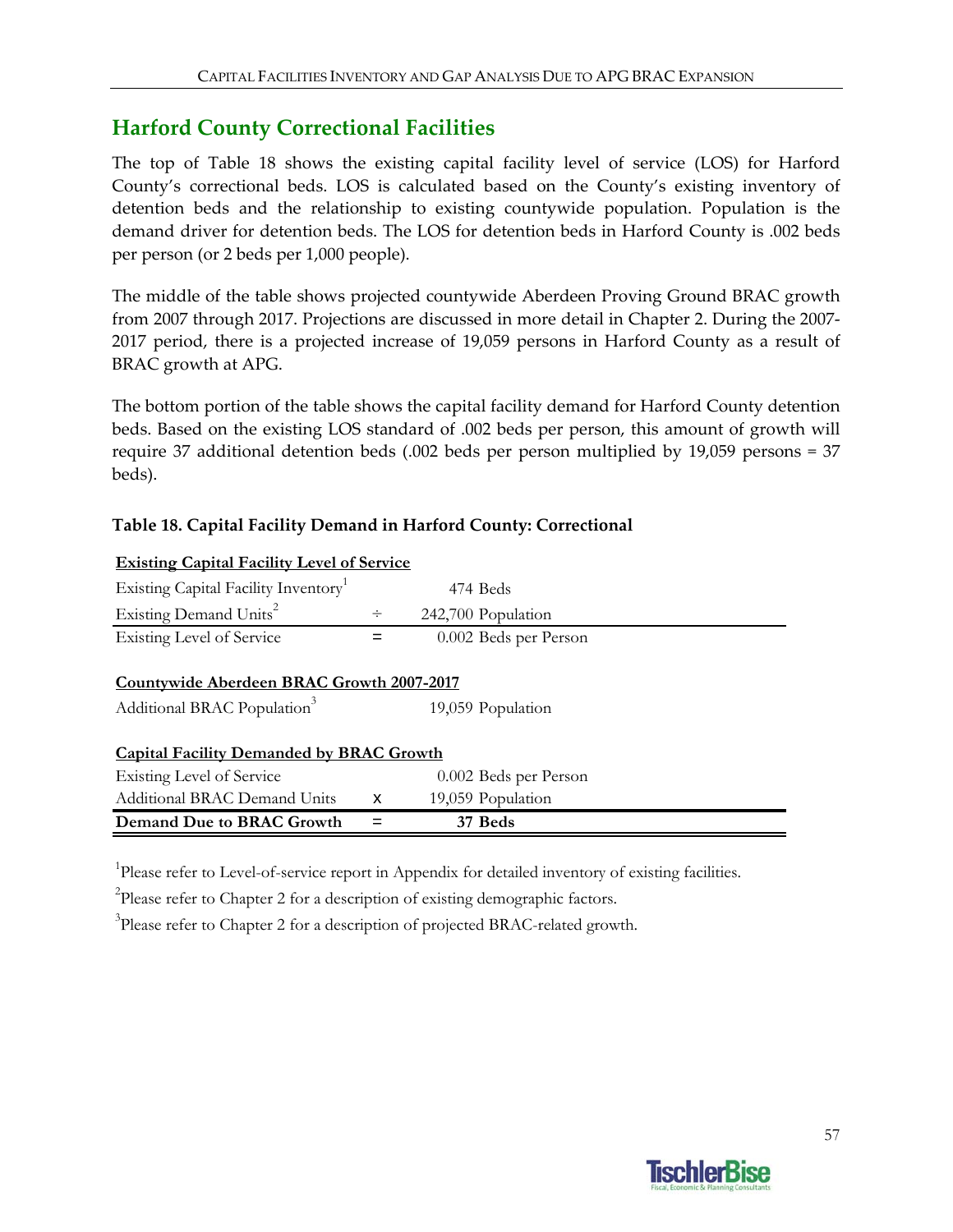## **Harford County Libraries**

The top of Table 19 shows existing capital facility level of service (LOS) for Harford County libraries. LOS is calculated based on the County's existing inventory of libraries and the relationship to existing countywide population. Population is the demand driver for library space. The LOS for library facilities in Harford County is .83 square feet per person (see the LOS report in the Appendix for more detail, including the complete inventory of library facilities).

The middle of the table shows projected countywide Aberdeen Proving Ground BRAC growth from 2007 through 2017. Projections are discussed in more detail in Chapter 2. During the 2007‐ 2017 period, there is a projected increase of 19,059 persons in Harford County as a result of BRAC growth at APG.

The bottom portion of the table shows the capital facility demand for Harford County libraries. Based on the existing LOS standard of .83 sq. ft. per person, this amount of growth will require 15,847 sq. ft. of additional library space (.83 sq. ft. per person multiplied by 19,059 persons = 15,847 sq. ft.).

#### **Table 19. Capital Facility Demand in Harford County: Libraries**

| Existing Capital Facility Inventory <sup>1</sup> |              | 201,796 Square Feet |  |
|--------------------------------------------------|--------------|---------------------|--|
| Existing Demand Units <sup>2</sup>               | $\div$       | 242,700 Population  |  |
| Existing Level of Service                        |              | 0.83 SF per Person  |  |
|                                                  |              |                     |  |
| <b>Countywide Aberdeen BRAC Growth 2007-2017</b> |              |                     |  |
| Additional BRAC Population <sup>3</sup>          |              | 19,059 Population   |  |
|                                                  |              |                     |  |
| <b>Capital Facility Demanded by BRAC Growth</b>  |              |                     |  |
| Existing Level of Service                        |              | 0.83 SF per Person  |  |
| <b>Additional BRAC Demand Units</b>              | $\mathsf{x}$ | 19,059 Population   |  |
| Demand Due to BRAC Growth                        |              | 15,847 Square Feet  |  |

#### **Existing Capital Facility Level of Service**

<sup>1</sup>Please refer to Level-of-service report in Appendix for detailed inventory of existing facilities.

 $2$ Please refer to Chapter 2 for a description of existing demographic factors.

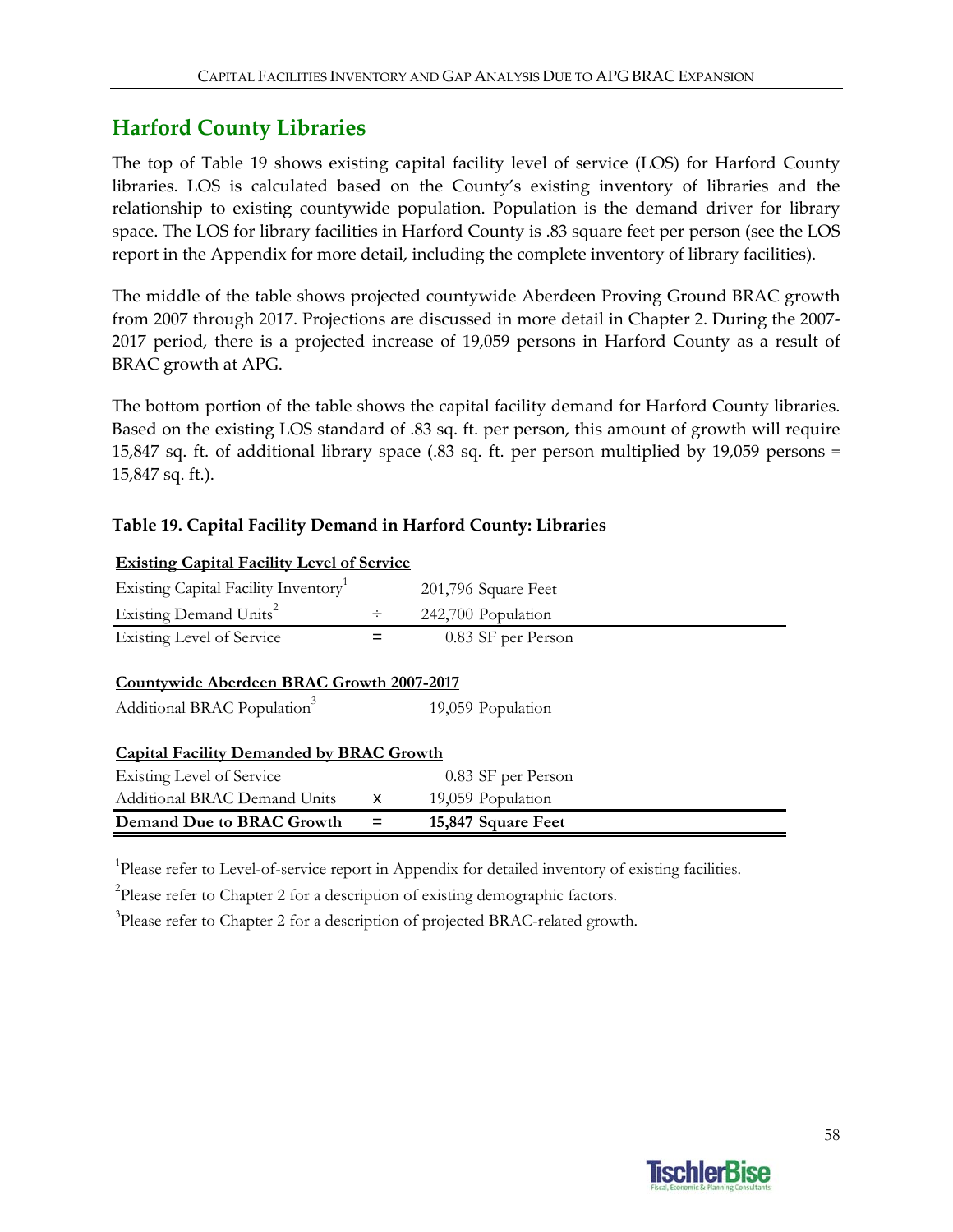# **Harford County Judicial and Legal Facilities**

The top of Table 20 shows the capital facility level of service (LOS) for Harford County judicial and legal facilities. This includes the courthouse, attorney's offices and other court functions. LOS is calculated based on the County's existing inventory of judicial and legal facility space and the relationship to existing countywide population and employment. Population and employment are considered the demand drivers for judicial and legal space. The LOS for judicial and legal facilities in Harford County is .38 square feet per person and per job (see the LOS report in the Appendix for more detail, including the complete inventory of judicial and legal facilities).

The middle of the table shows projected countywide Aberdeen Proving Ground BRAC growth from 2007 through 2017. Projections are discussed in more detail in Chapter 2. During the 2007‐ 2017 period, there is a projected increase of 19,059 persons and 19,237 jobs in Harford County as a result of BRAC growth at APG, for a total of 38,296 persons and jobs.

The bottom portion of the table shows the capital facility gap calculation for Harford County judicial and legal facilities. Based on the existing LOS standard of .38 sq. ft. per person and per job, this amount of growth will require 14,661 sq. ft. of additional judicial and legal space (.38 sq. ft. per person multiplied by 38,296 persons and jobs = 14,661 sq. ft.).

| <b>Existing Capital Facility Level of Service</b> |       |                             |
|---------------------------------------------------|-------|-----------------------------|
| Existing Capital Facility Inventory               |       | 138,044 Square Feet         |
| Existing Demand Units <sup>2</sup>                | ÷     | 360,586 Population and Jobs |
| Existing Level of Service                         |       | 0.38 SF per Demand Unit     |
|                                                   |       |                             |
| Countywide Aberdeen BRAC Growth 2007-2017         |       |                             |
| Additional BRAC Population <sup>3</sup>           |       | 19,059 Population           |
| Additional BRAC Jobs <sup>3</sup>                 | $\pm$ | 19,237 Jobs                 |
| Additional BRAC Demand Units                      | $=$   | 38,296 Population and Jobs  |
|                                                   |       |                             |
| <b>Capital Facility Demanded by BRAC Growth</b>   |       |                             |
| Existing Level of Service                         |       | 0.38 SF per Demand Unit     |
| Additional BRAC Demand Units                      | X     | 38,296 Population and Jobs  |
| Demand Due to BRAC Growth                         |       | 14,661 Square Feet          |

### **Table 20. Capital Facility Demand in Harford County: Judicial and Legal Facilities**

<sup>1</sup>Please refer to Level-of-service report in Appendix for detailed inventory of existing facilities.

<sup>2</sup>Please refer to Chapter 2 for a description of existing demographic factors.

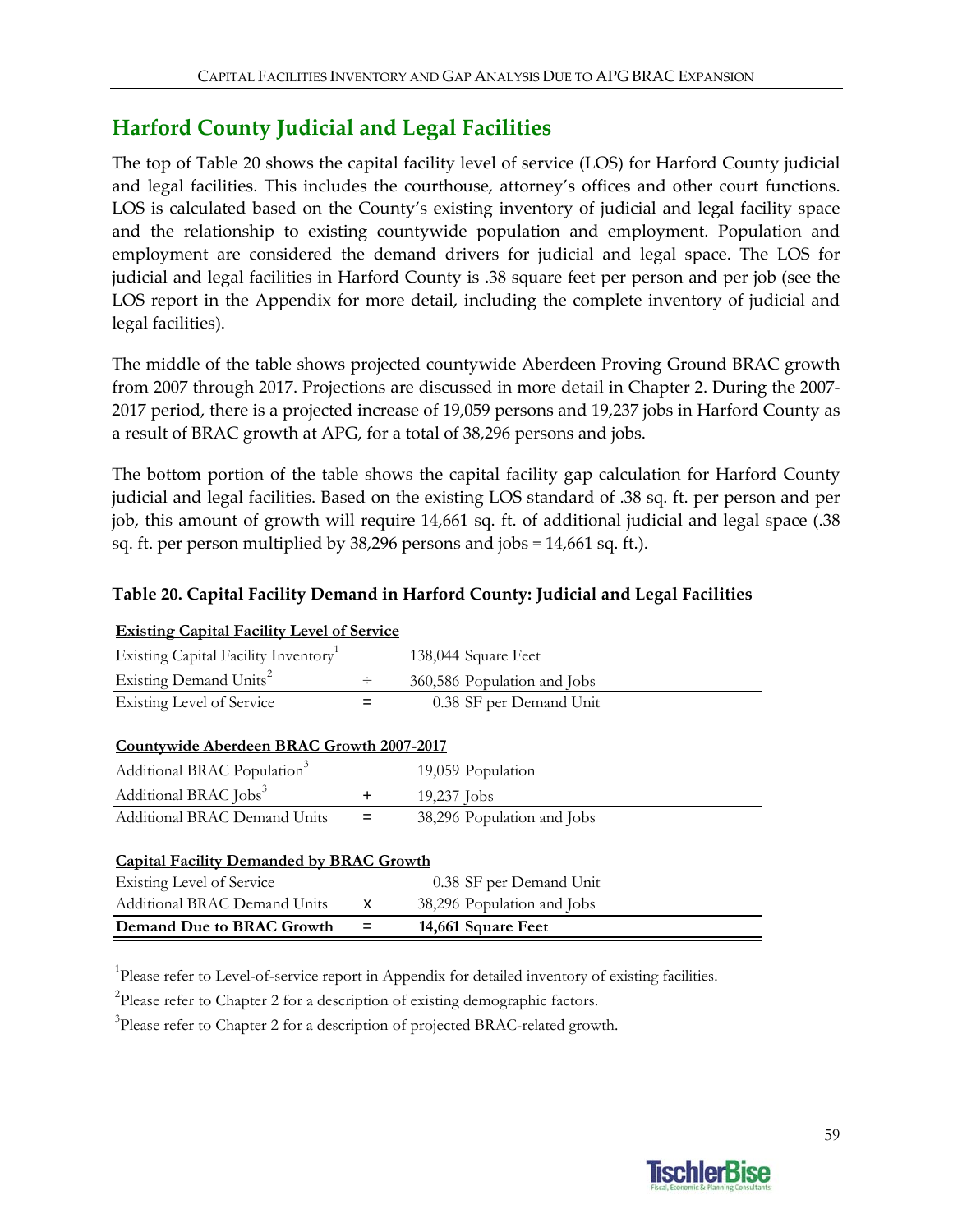# **Harford County Administrative Facilities**

Harford County's administrative facilities are used by a number of functions within County government, including general administration such as finance, county administration and planning and human service functions such as health, aging and social services. Demand for general administration space is driven by both population and employment, while demand for human services is population-driven. As discussed in the LOS report in the Appendix, two level‐of‐service standards are established for each category of administrative space.

### **GENERAL ADMINISTRATIVE FACILITIES**

The top of Table 21 shows the capital facility level of service (LOS) for Harford County general administrative facilities. LOS is calculated based on the County's existing inventory of general administrative space and the relationship to existing countywide population and employment. Population and employment are considered the demand drivers for general administrative space. The LOS for general administrative space in Harford County is .48 square feet per person and per job (see the LOS report in the Appendix for more detail, including the complete inventory of general administrative facilities).

The middle of the table shows projected countywide Aberdeen Proving Ground BRAC growth from 2007 through 2017. Projections are discussed in more detail in Chapter 2. During the 2007‐ 2017 period, there is a projected increase of 19,059 persons and 19,237 jobs in Harford County as a result of BRAC growth at APG, for a total of 38,296 persons and jobs.

The bottom portion of the table shows the capital facility demand for Harford County general administrative facilities. Based on the existing LOS standard of .48 sq. ft. per person and per job, this amount of growth will require 18,356 sq. ft. of additional general administrative space (.48 sq. ft. per person multiplied by 38,296 persons and jobs = 18,356 sq. ft.).

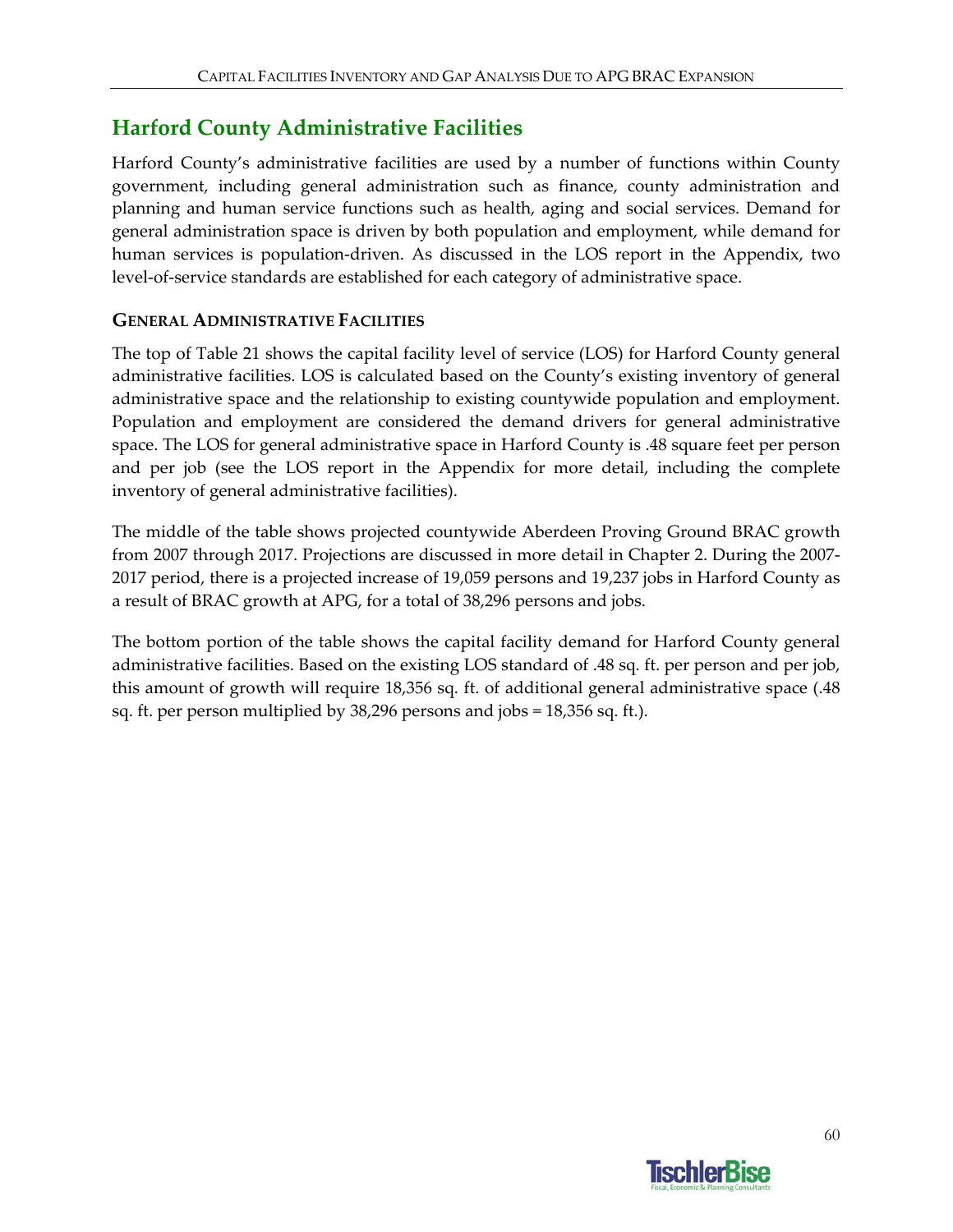#### **Table 21. Capital Facility Demand in Harford County: General Administration**

| <b>Existing Capital Facility Level of Service</b> |   |                             |
|---------------------------------------------------|---|-----------------------------|
| <b>Existing Capital Facility Inventory</b>        |   | 172,835 Square Feet         |
| <b>Existing Demand Units</b>                      | ÷ | 360,586 Population and Jobs |
| <b>Existing Level of Service</b>                  |   | 0.48 SF per Demand Unit     |
|                                                   |   |                             |
| Countywide Aberdeen BRAC Growth 2007-2017         |   |                             |
| Additional BRAC Population <sup>3</sup>           |   | 19,059 Population           |
| Additional BRAC Jobs <sup>3</sup>                 | ÷ | 19,237 Jobs                 |
| Additional BRAC Demand Units                      | = | 38,296 Population and Jobs  |
|                                                   |   |                             |
| <b>Capital Facility Demanded by BRAC Growth</b>   |   |                             |
| Existing Level of Service                         |   | 0.48 SF per Demand Unit     |
| <b>Additional BRAC Demand Units</b>               | x | 38,296 Population and Jobs  |
| Demand Due to BRAC Growth                         |   | 18,356 Square Feet          |

<sup>1</sup>Please refer to Level-of-service report in Appendix for detailed inventory of existing facilities.

<sup>2</sup>Please refer to Chapter 2 for a description of existing demographic factors.

<sup>3</sup>Please refer to Chapter 2 for a description of projected BRAC-related growth.

#### **HUMAN SERVICES ADMINISTRATIVE SPACE**

The balance of Harford County administrative space is used by functions that serve the residential base of the County. This includes the Health Department, Office of Aging, and administrative space for libraries for parks.

The top of Table 22 shows the capital facility level of service (LOS) for Harford County human services administrative facilities. LOS is calculated based on the County's existing inventory of human services administrative space and the relationship to existing countywide population. Population is considered the demand driver for human services administrative space. The LOS for human services administrative space in Harford County is .64 square feet per person (see the LOS report in the Appendix for more detail, including the complete inventory of human services administrative facilities).

The middle of the table shows projected countywide Aberdeen Proving Ground BRAC growth from 2007 through 2017. Projections are discussed in more detail in Chapter 2. During the 2007‐ 2017 period, there is a projected increase of 19,059 persons in Harford County as a result of BRAC growth at APG.

The bottom portion of the table shows the capital facility demand for Harford County human services administration facilities. Based on the existing LOS standard of .64 sq. ft. per person, this amount of growth will require 12,168 sq. ft. of additional human services administrative space (.64 sq. ft. per person multiplied by 19,059 persons = 12,168 sq. ft.).

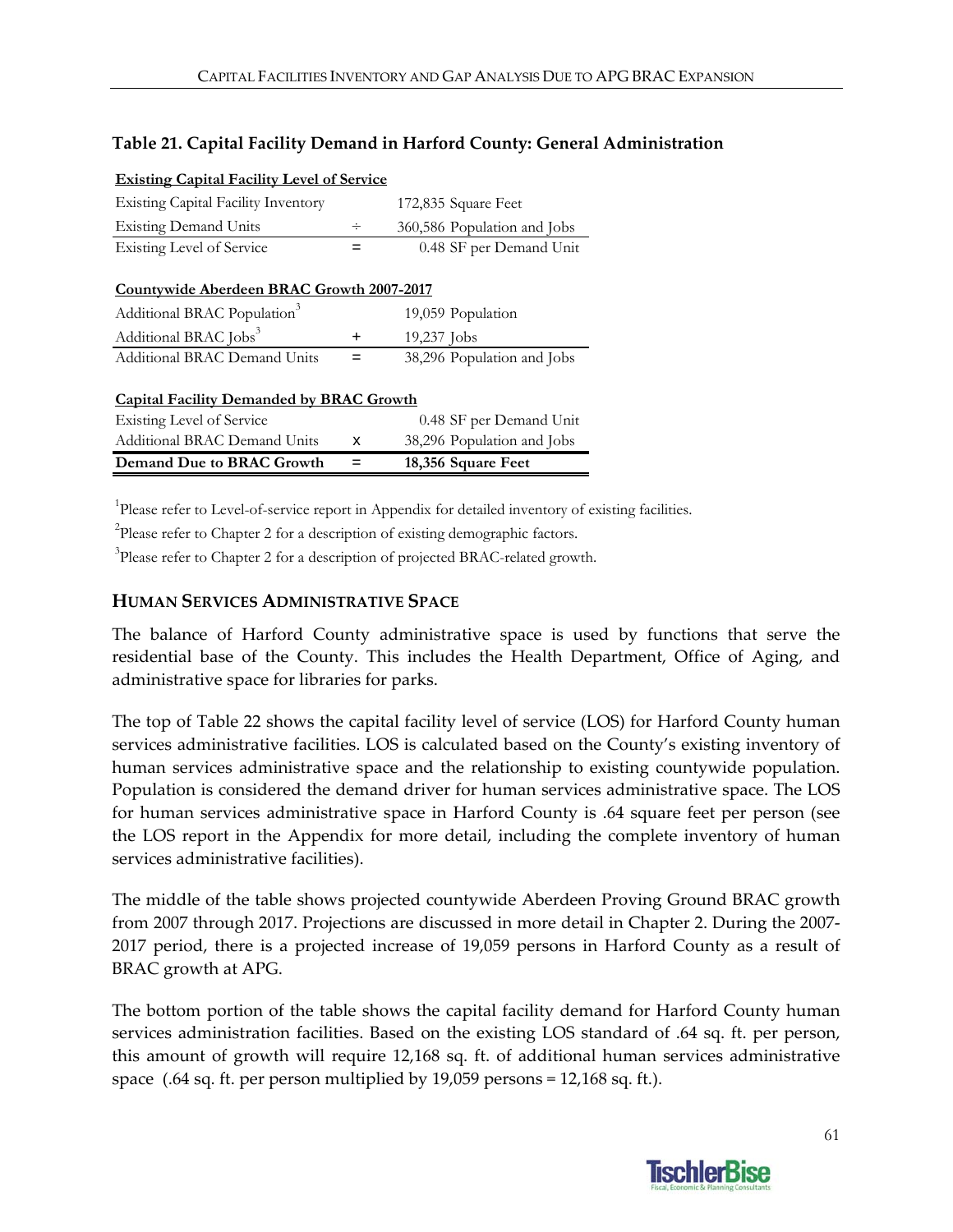### **Table 22. Capital Facility Demand in Harford County: Human Services Administration**

| <b>Existing Capital Facility Level of Service</b>                                    |   |                     |
|--------------------------------------------------------------------------------------|---|---------------------|
| <b>Existing Capital Facility Inventory</b>                                           |   | 154,944 Square Feet |
| <b>Existing Demand Units</b>                                                         | ÷ | 242,700 Population  |
| <b>Existing Level of Service</b>                                                     |   | 0.64 SF per Person  |
| Countywide Aberdeen BRAC Growth 2007-2017<br>Additional BRAC Population <sup>3</sup> |   | 19,059 Population   |
| <b>Capital Facility Demanded by BRAC Growth</b>                                      |   |                     |
| <b>Existing Level of Service</b>                                                     |   | 0.64 SF per Person  |
| <b>Additional BRAC Demand Units</b>                                                  | x | 19,059 Population   |
| Demand Due to BRAC Growth                                                            |   | 12,168 Square Feet  |
|                                                                                      |   |                     |

<sup>1</sup>Please refer to Level-of-service report in Appendix for detailed inventory of existing facilities.

 $2$ Please refer to Chapter 2 for a description of existing demographic factors.

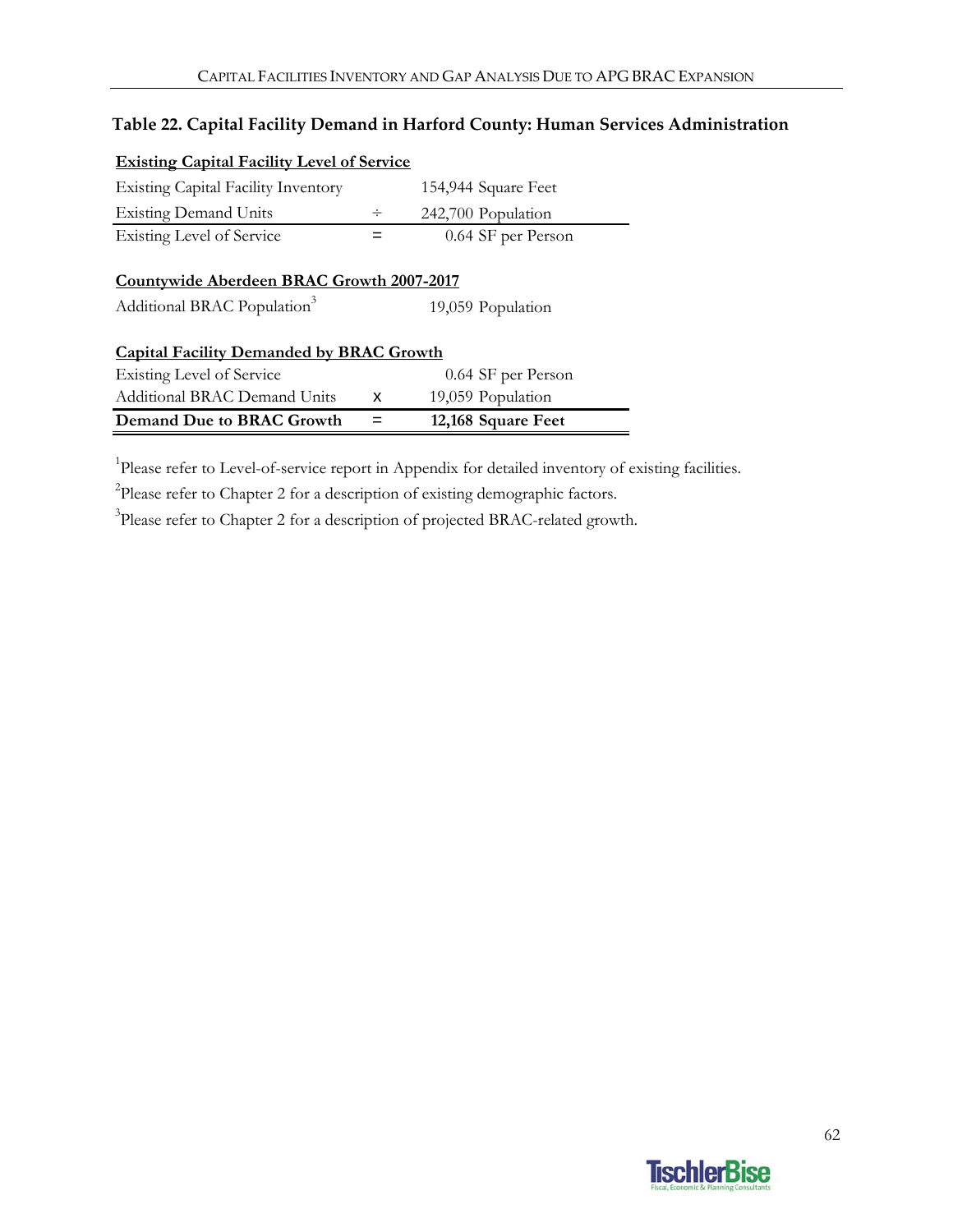## **Harford County Parks**

The top of Table 23 shows the capital facility level of service (LOS) for Harford County parks. LOS is calculated based on the County's existing inventory of County-owned parkland and the relationship to existing countywide population. Population is the demand driver for parks. The LOS for County‐owned parkland in Harford County is .0184 acres per person or 18.4 acres per 1,000 persons (see the LOS report in the Appendix for more detail, including the complete inventory of County‐owned parkland).

The middle of the table shows projected countywide Aberdeen Proving Ground BRAC growth from 2007 through 2017. Projections are discussed in more detail in Chapter 2. During the 2007‐ 2017 period, there is a projected increase of 19,059 persons in Harford County as a result of BRAC growth at APG.

The bottom portion of the table shows the capital facility demand for Harford County parks. Based on the existing LOS standard of .0184 acres per person, this amount of growth will require 351 additional park acres (.0184 acres per person multiplied by 19,059 persons = 351 acres).

### **Table 23. Capital Facility Demand in Harford County: Parks**

| <b>Existing Capital Facility Level of Service</b>            |        |                         |  |  |  |  |
|--------------------------------------------------------------|--------|-------------------------|--|--|--|--|
| Existing Capital Facility Inventory                          |        | $4,467$ Acres           |  |  |  |  |
| Existing Demand Units <sup>2</sup>                           | $\div$ | 242,700 Population      |  |  |  |  |
| Existing Level of Service                                    | $=$    | 0.0184 Acres per Person |  |  |  |  |
| Countywide Aberdeen BRAC Growth 2007-2017                    |        |                         |  |  |  |  |
| Additional BRAC Population <sup>3</sup><br>19,059 Population |        |                         |  |  |  |  |
| <b>Capital Facility Demanded by BRAC Growth</b>              |        |                         |  |  |  |  |
| Existing Level of Service                                    |        | 0.0184 Acres per Person |  |  |  |  |
| Additional BRAC Demand Units                                 | x      | 19,059 Population       |  |  |  |  |
| Demand Due to BRAC Growth                                    |        | 351 Acres               |  |  |  |  |

<sup>1</sup>Please refer to Level-of-service report in Appendix for detailed inventory of existing parkland.

 $2$ Please refer to Chapter 2 for a description of existing demographic factors.

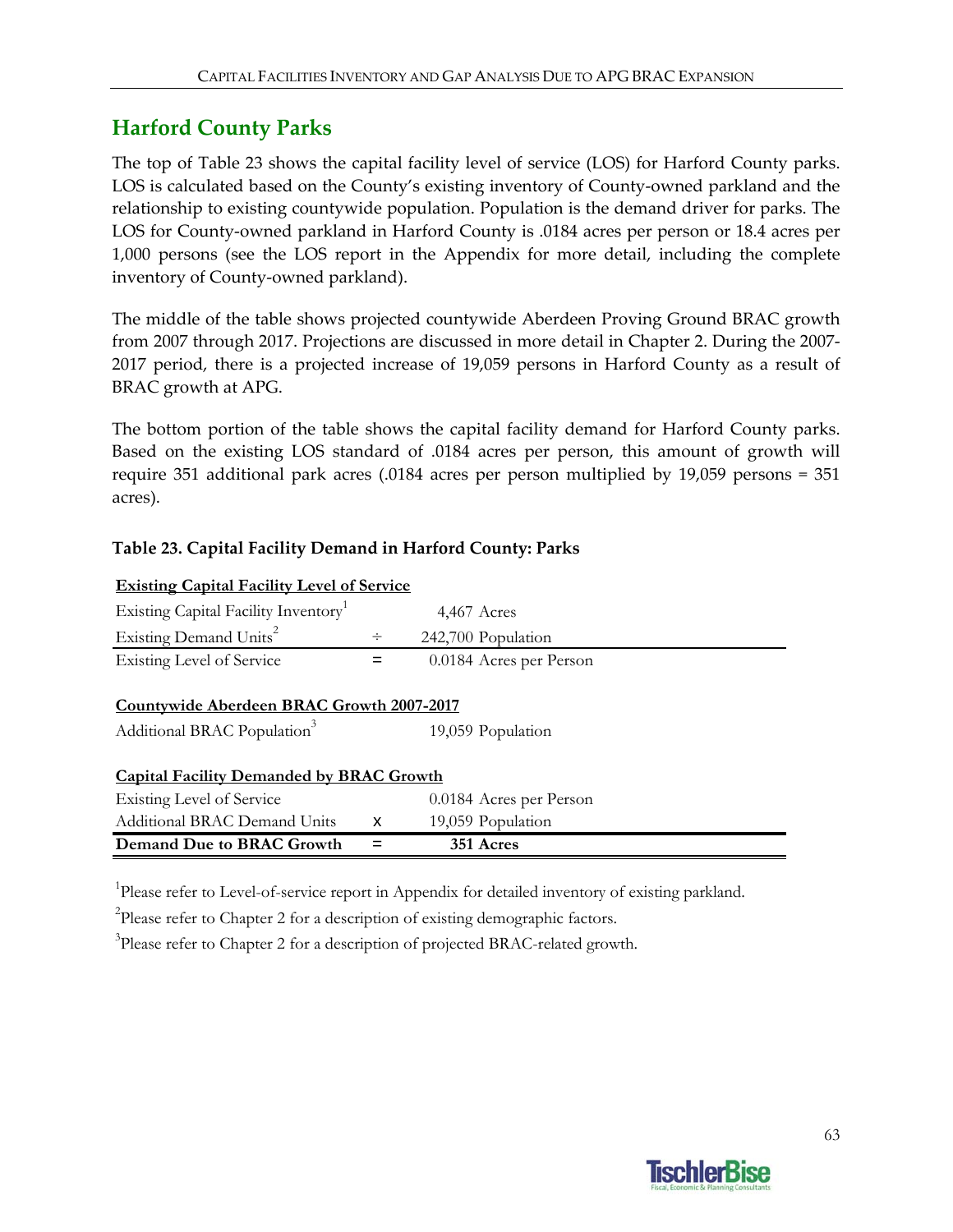## **Harford County Recreation Facilities**

The top of Table 24 shows the capital facility level of service (LOS) for Harford County recreational facilities. LOS is calculated based on the County's existing inventory of recreational facilities and the relationship to existing countywide population. Population is the demand driver for recreational facilities. The LOS for recreational facilities in Harford County is .92 sq. ft. per person (see the LOS report in the Appendix for more detail, including the complete inventory of recreational facilities).

The middle of the table shows projected countywide Aberdeen Proving Ground BRAC growth from 2007 through 2017. Projections are discussed in more detail in Chapter 2. During the 2007‐ 2017 period, there is a projected increase of 19,059 persons in Harford County as a result of BRAC growth at APG.

The bottom portion of the table shows the capital facility demand for Harford County recreational facilities. Based on the existing LOS standard of .92 sq. ft. per person, this amount of growth will require 17,602 additional square feet (.92 sq. ft. per person multiplied by 19,059 persons = 17,602 sq. ft.).

#### **Table 24. Capital Facility Demand in Harford County: Recreation Facilities**

| Demand Due to BRAC Growth                         |        | 17,602 Square Feet  |  |  |  |  |
|---------------------------------------------------|--------|---------------------|--|--|--|--|
| <b>Additional BRAC Demand Units</b>               | X      | 19,059 Population   |  |  |  |  |
| Existing Level of Service                         |        | 0.92 SF per Person  |  |  |  |  |
| <b>Capital Facility Demanded by BRAC Growth</b>   |        |                     |  |  |  |  |
| Additional BRAC Population <sup>3</sup>           |        | 19,059 Population   |  |  |  |  |
|                                                   |        |                     |  |  |  |  |
| Countywide Aberdeen BRAC Growth 2007-2017         |        |                     |  |  |  |  |
| <b>Existing Level of Service</b>                  |        | 0.92 SF per Person  |  |  |  |  |
|                                                   |        |                     |  |  |  |  |
| Existing Demand Units <sup>2</sup>                | $\div$ | 242,700 Population  |  |  |  |  |
| Existing Capital Facility Inventory               |        | 224,152 Square Feet |  |  |  |  |
| <b>Existing Capital Facility Level of Service</b> |        |                     |  |  |  |  |

<sup>1</sup>Please refer to Level-of-service report in Appendix for detailed inventory of existing facilities.

 $2$ Please refer to Chapter 2 for a description of existing demographic factors.

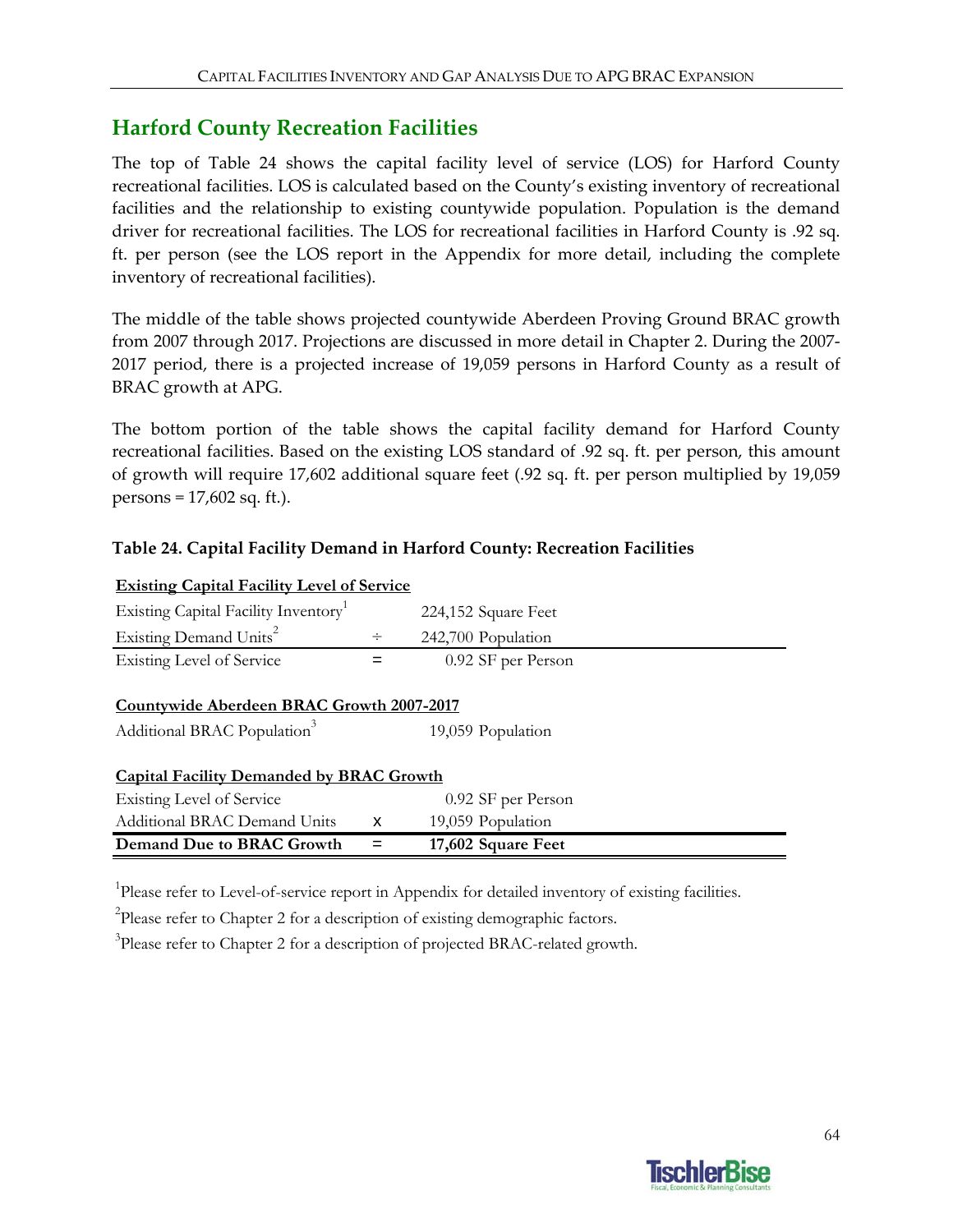# **Harford County Public Schools**

### **OVERVIEW**

With anticipated population growth in Harford County due to BRAC expansions at Aberdeen Proving Ground (APG), it is expected that the County's schools will experience increased enrollment. In its mid‐case scenario, the Sage Policy Group's *Aberdeen Proving Ground BRAC Impacts on Seven Jurisdictions* study projects an additional 4,624 public school students in Harford County as a result of BRAC at APG. The mid‐case scenario is being used based on direction from the Chesapeake Science and Security Corridor, which considers it the most reasonable assumption of new BRAC‐related growth. This TischlerBise report examines the public capital facility gap resulting from BRAC, including Harford County schools.

This section first shows the expected enrollment increase from BRAC by school type (elementary, middle and high) given current enrollment by school type. This is shown in Table 25. The analysis shows that the County would need approximately 3 elementary schools and 1 ½ middle/high schools, without consideration of existing capacity. This BRAC impact on Harford County Public Schools is shown in Table 26.

Next, TischlerBise conducted a capacity analysis to consider to what extent the County may be able to accommodate these new students in existing schools. In this analysis, a number of factors were considered. The County will need additional school capacity to accommodate BRAC students. At the same time, the County is expected to experience population growth unrelated to BRAC. In the capacity analysis, TischlerBise projected the demand on Harford County's Public Schools given each school's current capacity, current enrollment and projected future enrollment growth (BRAC and non‐BRAC related). The source for the BRAC‐related growth projections is the Sage Policy Group study. The source for the non‐BRAC related growth is the Round 7 demographic projections prepared by Harford County. The results of the capacity analysis (shown in Tables 29 and 30) indicate that the County will need approximately 4 elementary schools and 1 middle/high school. These figures vary from the BRAC impacts presented in Table 26 because they consider existing capacity and non‐BRAC related growth.

#### **ESTIMATED HARFORD COUNTY BRAC STUDENTS**

As mentioned above, Sage Policy Group's *Aberdeen Proving Ground BRAC Impacts on Seven Jurisdictions* study projects an additional 4,624 public school students in Harford County as a result of BRAC at APG in its mid‐case scenario. The mid‐case scenario assumes .66 public school students per household. This is an average of the County's students per household factor of .43 and Sage's estimate of .79 public school students per household. Sage's high‐end figure is based on a number of assumptions regarding BRAC households reflecting a survey of families at Ft. Monmouth in New Jersey and Census data for Monmouth County. These assumptions are described in more detail on Page 75 of the Sage study. Harford County's .43 public school students per household accounts for all households, including households without children. Sage's mid‐case assumption of .66 is used to estimate future BRAC students, while Harford

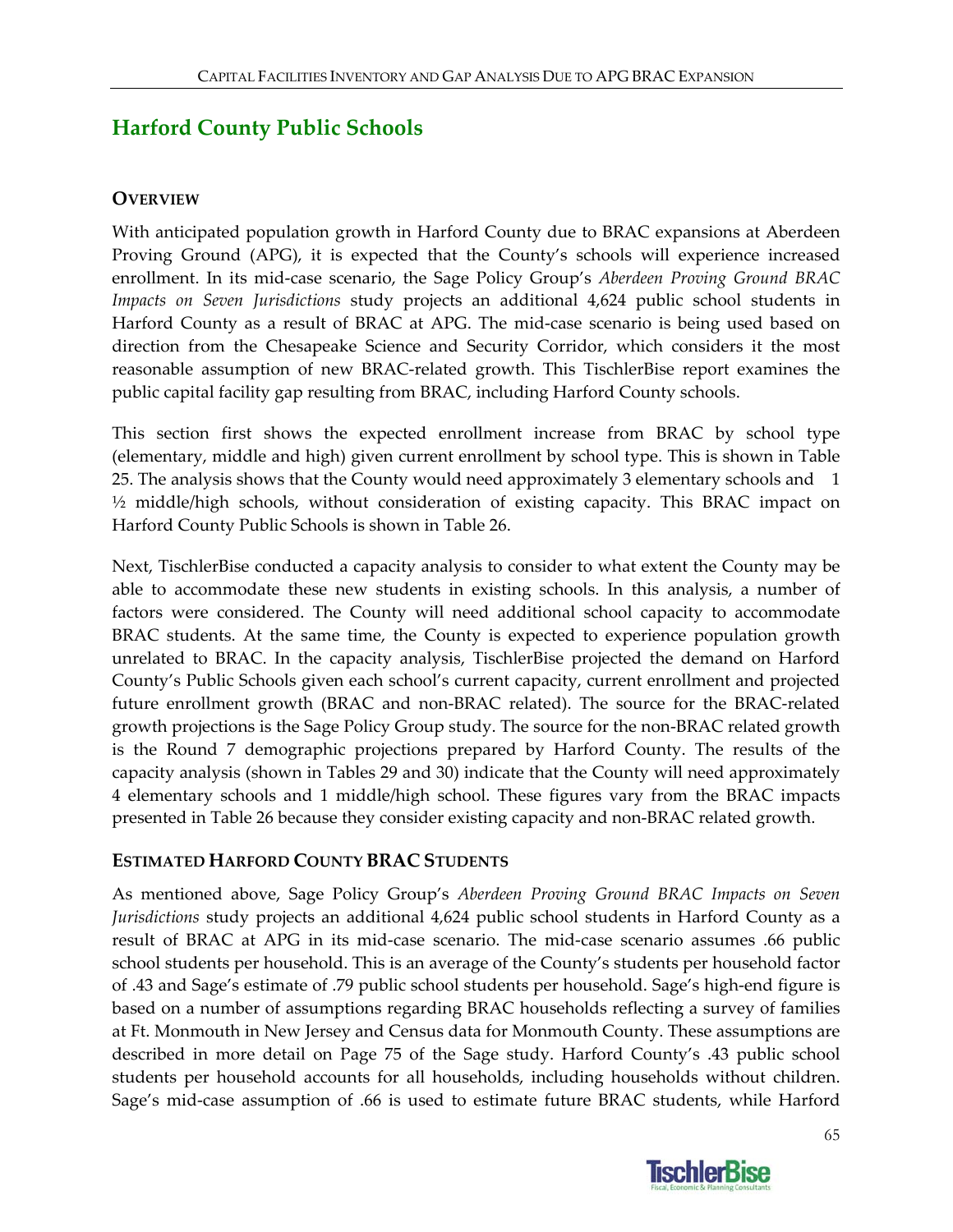County's .43 students per household is used to project future students from non‐BRAC households (shown in Table 27).

Sage projected 7,059 new households in Harford County as a result of BRAC, generating 4,624 BRAC public school students in the mid‐case scenario (based on .66 public school students per household). To estimate the breakdown by school type (elementary, middle/high, and other), TischlerBise examined Harford County Public School enrollment as of September 30, 2007 and applied the current percentage by school type to the total Sage mid‐case projection of 4,624 students. As shown in Table 25, this resulted in 2,094 elementary students, 2,511 middle/high students and 19 other students. Middle and high schools are grouped together as the County plans that all future secondary schools will include grades 6‐12.

#### **Table 25: Harford County Projected BRAC Students by School Type**

|                           | 2007   | $\%$ of  | <b>Estimated</b>                           |
|---------------------------|--------|----------|--------------------------------------------|
| <b>School Type</b>        |        |          | <b>Enrollment Enrollment BRAC Students</b> |
| <b>Elementary Schools</b> | 17,748 | $45.3\%$ | 2,094                                      |
| Middle/High Schools       | 21,276 | $54.3\%$ | 2,511                                      |
| Other                     | 159    | $0.4\%$  | 19                                         |
| <b>TOTAL</b>              | 39,183 | $100\%$  | 4,624                                      |

#### **DEMAND FOR SCHOOL FACILITIES DUE TO BRAC STUDENTS IN HARFORD COUNTY**

Using the estimated BRAC students shown in Table 25, future new schools as a result of BRAC are shown in Table 26. For the purposes of determining future capital facility needs, elementary and middle/high students are considered. Harford County Public Schools indicated that future elementary schools will be planned to a capacity of 750 students and future middle/high schools will have a capacity of 1,600 students. This results in approximately 3 new elementary schools (2,094 BRAC elementary students / 750 elementary school capacity = 2.79 elementary schools) and 1.57 new middle/high schools (2,511 BRAC middle/high students / 1,600 middle/high school capacity = 1.57 middle/high schools). Projections are not made for the "other" category, given its small number.

For each new school, the County will need to acquire approximately 20 acres of land for elementary and 75 acres for a middle/high school. This results in a need for an additional 56 acres for elementary (2.79 elementary school sites x 20 acres = 56 acres for elementary schools) and 188 acres for middle/high (1.57 middle/high school sites  $x$  75 acres = 118 acres for elementary schools), for a total of 174 acres.

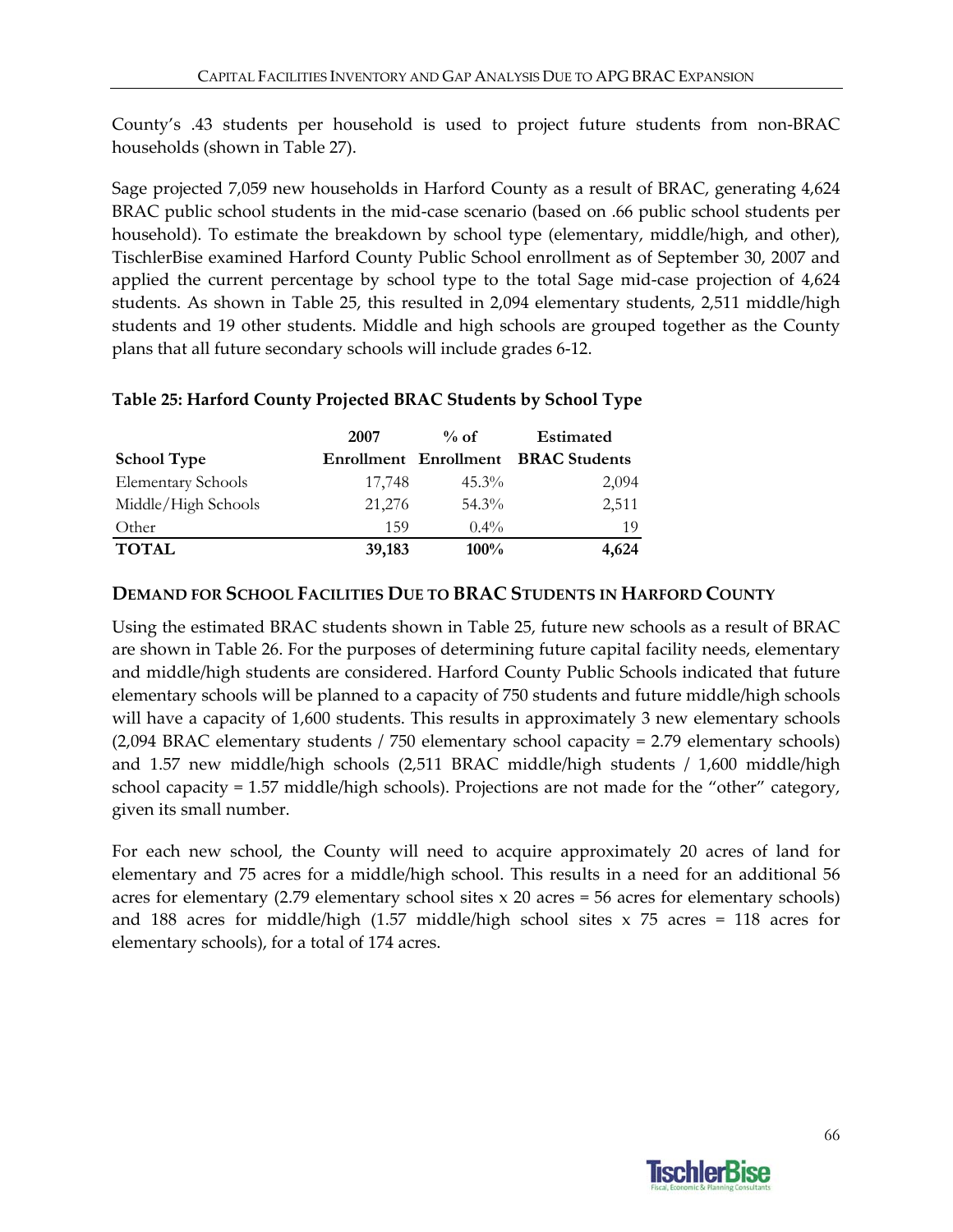|                           | Estimated            | <b>New School</b>       | <b>New</b> | Acres    |
|---------------------------|----------------------|-------------------------|------------|----------|
| <b>School Type</b>        | <b>BRAC</b> Students | Capacity Schools Needed |            |          |
| <b>Elementary Schools</b> | 2,094                | 750                     | 2.79       | 56       |
| Middle/High Schools       | 2,511                | 1,600                   | 1.57       | 118      |
| Other                     | 19                   | $\left( \right)$        | 0.00       | $\Omega$ |
| <b>TOTAL</b>              | 4,624                |                         |            | 174      |

#### **Table 26: Harford County New School Demand Due to BRAC**

In Table 26, only BRAC demand is considered. Non‐BRAC related growth is not considered, nor is the County's current capacity to serve non‐BRAC and/or BRAC growth. This is shown later in this section in the capacity analysis. To conduct the capacity analysis, we first consider the non‐ BRAC students that will also have an impact on future school construction.

#### **TOTAL GROWTH (NON‐BRAC AND BRAC) IN HARFORD COUNTY**

In order to better understand the full picture of demand on the County's school facilities, TischlerBise also considered growth that is unrelated to BRAC. As part of its Round 7 projections, Harford County Planning anticipated an increase of 17,104 households between 2005‐2015. For purposes of this analysis, this was extrapolated to the 2007‐2017 period (the period considered in the Sage study), totaling 14,633 households. This is discussed in more detail in Appendix D.

Sage projects 7,059 households as a result of BRAC during the 2007‐2017 period. Harford County made its own estimates of BRAC growth in its Round 7 projections, though BRAC and non‐BRAC growth are not distinguished in the final results. For purposes of this analysis, the Sage results are used to document BRAC‐related growth, and the balance of the Round 7 projections (7,574 households) is considered as non‐BRAC growth. To estimate new students from non‐BRAC households, the Harford County public school student per household figure of .43 is used. This generates 3,257 new students in Harford County as a result of non‐BRAC growth  $(7,574 \text{ non-BRAC households x .43 public school students per household = 3,257})$ students).

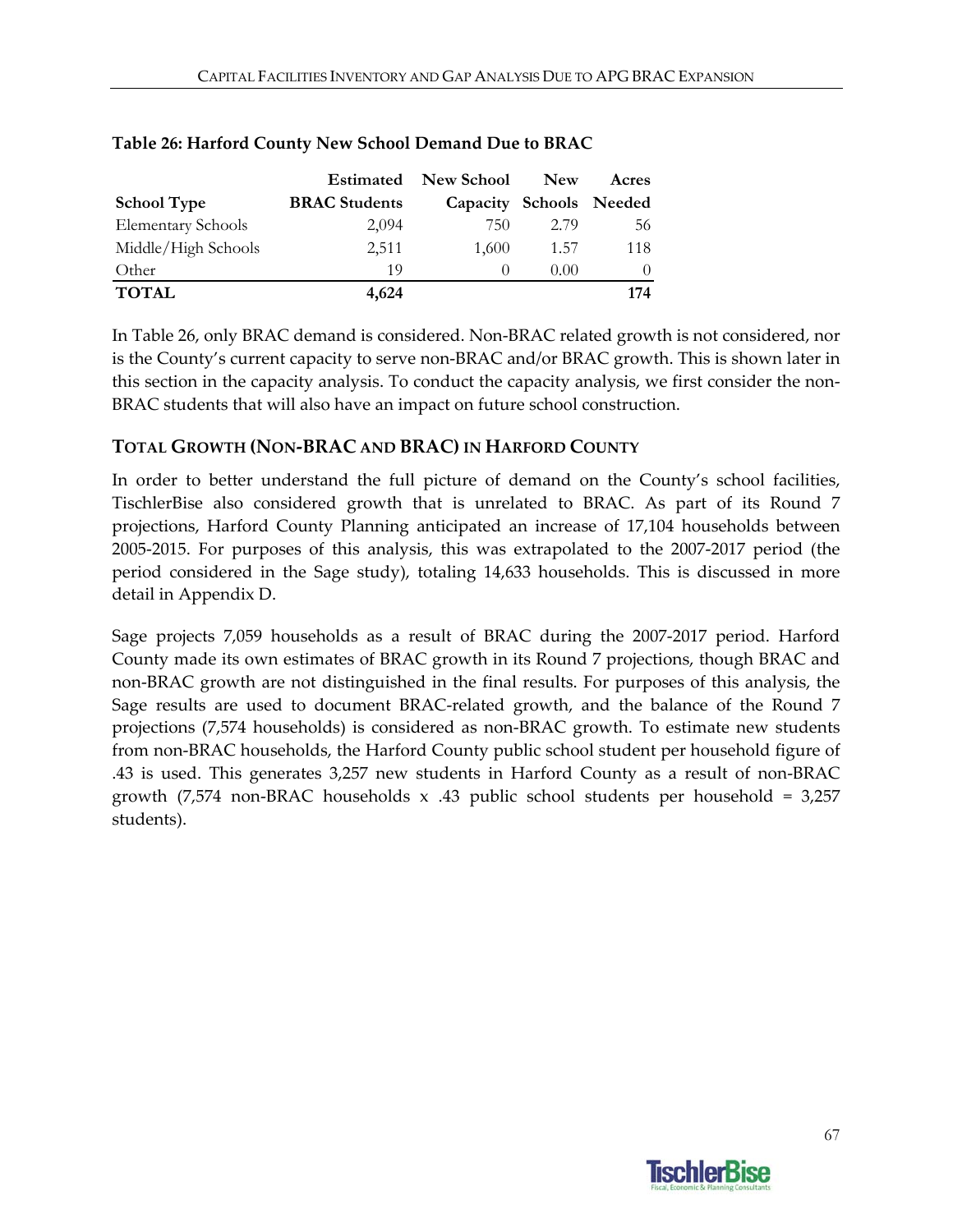|              | <b>New Households</b> | <b>Public School</b> | Projected       |  |
|--------------|-----------------------|----------------------|-----------------|--|
|              | 2007-2017             | Students/Household   | <b>Students</b> |  |
| <b>BRAC</b>  | 7.059                 | 0.66                 | 4,624           |  |
| Non-BRAC     | 7.574                 | 0.43                 | 3,257           |  |
| <b>TOTAL</b> | 14,633                |                      | 7,880           |  |

#### **Table 27: Harford County Non‐BRAC and BRAC Students**

As with BRAC growth, to estimate the breakdown by school type (elementary, middle/high, and other), TischlerBise examined current enrollment (September 30, 2007) and applied the current percentage by school type to the total non‐BRAC student projection of 3,257. As shown in Table 28, this resulted in 1,475 non‐BRAC elementary students, 1,768 middle/high students and 13 other students. Middle and high schools are grouped together as the County plans that all future secondary schools will include grades 6‐12.

#### **Table 28: Harford County Projected Non‐BRAC Students by School Type**

|                           | 2007       | $%$ of   | <b>Estimated</b>                    |
|---------------------------|------------|----------|-------------------------------------|
| <b>School Type</b>        | Enrollment |          | <b>Enrollment</b> Non-BRAC Students |
| <b>Elementary Schools</b> | 17,748     | $45.3\%$ | 1,475                               |
| Middle/High Schools       | 21,276     | $54.3\%$ | 1,768                               |
| Other                     | 159        | $0.4\%$  | 13                                  |
| <b>TOTAL</b>              | 39,183     | $100\%$  | 3,257                               |

For purposes of the capacity analysis, non‐BRAC and BRAC student projections are distributed geographically based on the percentage allocation of growth to Traffic Analysis Zones (TAZ) in the County's Round 7 demographic projections. Growth by TAZ was then aligned to school attendance boundaries. The methodology for this allocation is discussed in more detail in Appendix D. This allocation provides a picture of future growth and the resulting capacity surpluses/deficits by school attendance area.

#### **HARFORD COUNTY SCHOOL CAPACITY ANALYSIS (NON‐BRAC AND BRAC GROWTH)**

To prepare the capacity analysis, TischlerBise used a "snapshot" approach examining current enrollment and capacity and comparing that with projected student growth. The breakdown of projected future students is based on the current breakdown of students by school type.

To conduct the analysis, TischlerBise first obtained capacity as of September 30, 2007 by school from Harford County Public Schools. This is compared with the County's enrollment as of September 30, 2007 to show the existing surplus/deficit of student seats by school. This analysis is shown for elementary schools in Table 29. Next, new non‐BRAC students (totals shown in Table 28) and BRAC students (shown in Table 25) are added by attendance zone to present a revised enrollment figure. Total BRAC and non‐BRAC student vary slightly from the totals presented previously as "other" students are not considered in the capacity analysis. The

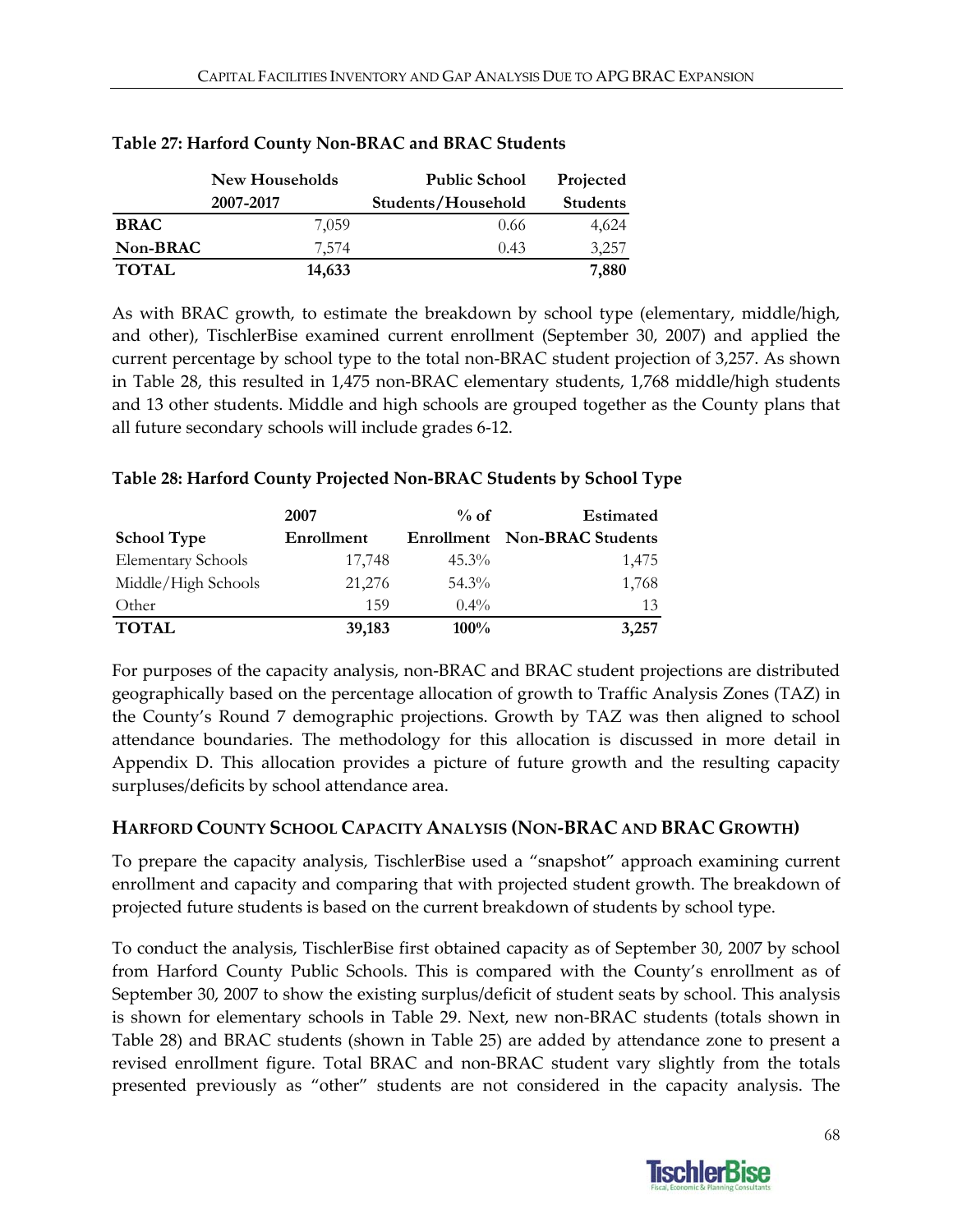revised enrollment figure is then compared with today's existing capacity to reflect a revised seat surplus/deficit by school. For elementary schools, the County is projected to face a deficit of 2,801 student seats when considering existing capacity along with both non‐BRAC and BRAC growth. As the County has in the past and expects in the future to adjust school attendance boundaries as needed, future capital facility needs for schools are considered on a countywide basis.

Harford County Public Schools plans to build new elementary schools at a capacity of 750 students. As shown at the bottom of Table 29, this results in a need for almost 4 additional elementary schools (2,801 school seat deficit / 750 elementary school capacity = 3.73 new elementary schools). For each new elementary school, the County will need to acquire approximately 20 acres of land. This results in a need for an additional 75 acres (3.73 school sites x 20 acres = 75 acres for elementary schools).

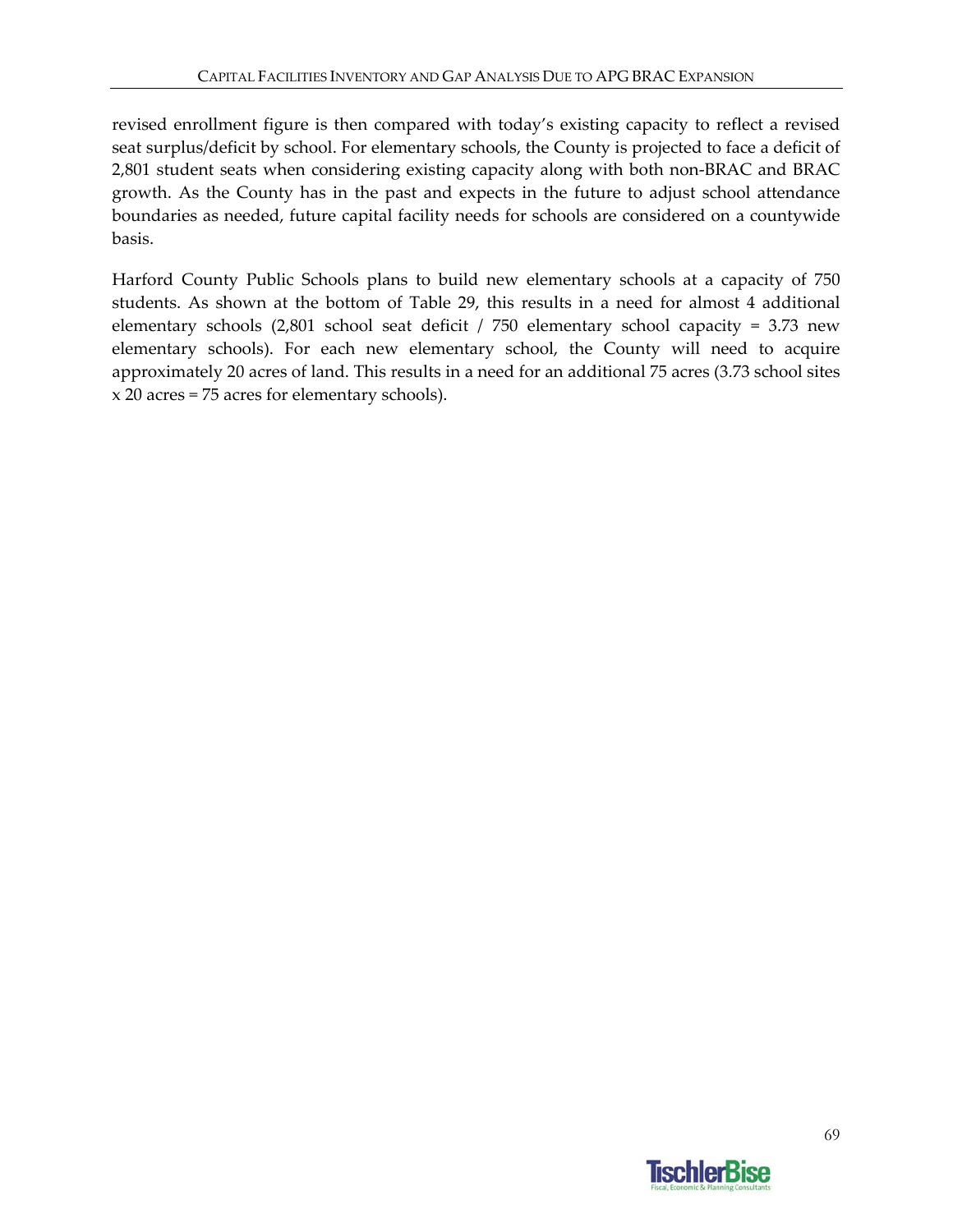|                                                                   |                       | 2007                    | existing seat   | new students       |                   | revised    | revised seat    |
|-------------------------------------------------------------------|-----------------------|-------------------------|-----------------|--------------------|-------------------|------------|-----------------|
| <b>Elementary School</b>                                          | Capacity <sup>1</sup> | Enrollment <sup>1</sup> | surplus/deficit | $\mbox{nonbrac}^2$ | brac <sup>3</sup> | enrollment | surplus/deficit |
| Abingdon                                                          | 821                   | 754                     | 67              | 50                 | 71                | 874        | $-53$           |
| Bakerfield                                                        | 455                   | 445                     | 10              | 108                | 153               | 706        | $-251$          |
| Bel Air                                                           | 500                   | 469                     | 31              | 28                 | 40                | 538        | $-38$           |
| Church Creek                                                      | 789                   | 713                     | 76              | 108                | 154               | 975        | $-186$          |
| Churchville                                                       | 388                   | 359                     | 29              | 49                 | 70                | 478        | $-90$           |
| Darlington                                                        | 192                   | 130                     | 62              | 16                 | 23                | 169        | 23              |
| Deerfield                                                         | 555                   | 540                     | 15              | 40                 | 57                | 638        | $-83$           |
| Dublin                                                            | 295                   | 226                     | 69              | 15                 | 21                | 262        | 33              |
| Edgewood                                                          | 511                   | 385                     | 126             | 6                  | 8                 | 399        | 112             |
| Emmorton                                                          | 549                   | 666                     | $-117$          | 82                 | 117               | 865        | $-316$          |
| Fountain Green                                                    | 571                   | 662                     | $-91$           | 15                 | 21                | 698        | $-127$          |
| Forest Hill                                                       | 581                   | 576                     | 5               | 28                 | 40                | 644        | $-63$           |
| <b>Forest Lakes</b>                                               | 548                   | 696                     | $-148$          | 33                 | 46                | 775        | $-227$          |
| Hall's Cross Roads                                                | 632                   | 402                     | 230             | 27                 | 39                | 468        | 164             |
| Havre de Grace                                                    | 574                   | 359                     | 215             | 65                 | 93                | 517        | 57              |
| Hickory                                                           | 693                   | 691                     | $\overline{c}$  | 40                 | 57                | 788        | $-95$           |
| George S Libby at Hillsdale                                       | 432                   | 296                     | 136             | 25                 | 35                | 356        | 76              |
| Homestead/Wakefield                                               | 907                   | 894                     | 13              | 51                 | 72                | 1,017      | $-110$          |
| William S. James                                                  | 476                   | 480                     | $-4$            | 10                 | 14                | 504        | $-28$           |
| Jarrettsville                                                     | 520                   | 440                     | 80              | 22                 | 32                | 494        | 26              |
| Joppatowne                                                        | 484                   | 502                     | $-18$           | 35                 | 50                | 587        | $-103$          |
| Magnolia                                                          | 499                   | 521                     | $-22$           | 25                 | 35                | 581        | $-82$           |
| Meadowvale                                                        | 568                   | 529                     | 39              | 121                | 172               | 823        | $-255$          |
| North Bend                                                        | 513                   | 399                     | 114             | 44                 | 62                | 505        | 8               |
| North Harford                                                     | 487                   | 478                     | 9               | 43                 | 62                | 583        | $-96$           |
| Norrisville                                                       | 252                   | 206                     | 46              | 13                 | 19                | 238        | 14              |
| William Paca Old Post                                             | 940                   | 983                     | $-43$           | 140                | 198               | 1,321      | $-381$          |
| Prospect Mill                                                     | 680                   | 961                     | $-281$          | 50                 | $71\,$            | 1,083      | $-403$          |
| <b>Ring Factory</b>                                               | 549                   | 527                     | 22              | 24                 | 34                | 586        | $-37$           |
| Riverside                                                         | 522                   | 531                     | $-9$            | 52                 | 74                | 657        | $-135$          |
| Roye Williams                                                     | 752                   | 472                     | 280             | 32                 | 46                | 550        | 202             |
| Youth's Benefit                                                   | 890                   | 1,065                   | $-175$          | 76                 | 108               | 1,249      | $-359$          |
| Total                                                             | 18,125                | 17,357                  | 768             | 1,475              | 2,094             | 20,926     | $-2,801$        |
|                                                                   |                       |                         | 96%             |                    |                   |            |                 |
| Capacity Analysis Capital Facility Demand                         |                       |                         |                 |                    |                   |            |                 |
| Additional Elementary Schools (750 student capacity) <sup>4</sup> |                       |                         |                 |                    |                   |            | 3.73            |

#### **Table 29: Harford County Elementary School Capacity Analysis**

| Additional Elementary Schools (750 student capacity) <sup>4</sup> |  |
|-------------------------------------------------------------------|--|
| Additional Land (20 acres per school) <sup>4</sup>                |  |

<sup>1</sup>Source: School capacity and enrollment provided by Harford County Public Schools for September 30, 2007.

2 Source: Derived from Harford County Round 7 Demographic Projections. Sage Policy Group household projections removed from total, leaving the remainder as non-BRAC households. Student projection based on .43 public school students per household. Allocation by school type based on current student enrollment.

<sup>3</sup>Source: Sage Policy Group mid-case public student projection, allocated geographically based on Round 7 distribution. Allocation by school type based on current student enrollment.

4 Source: School prototype size (students per school) and acreage requirements provided by Harford County Public Schools.

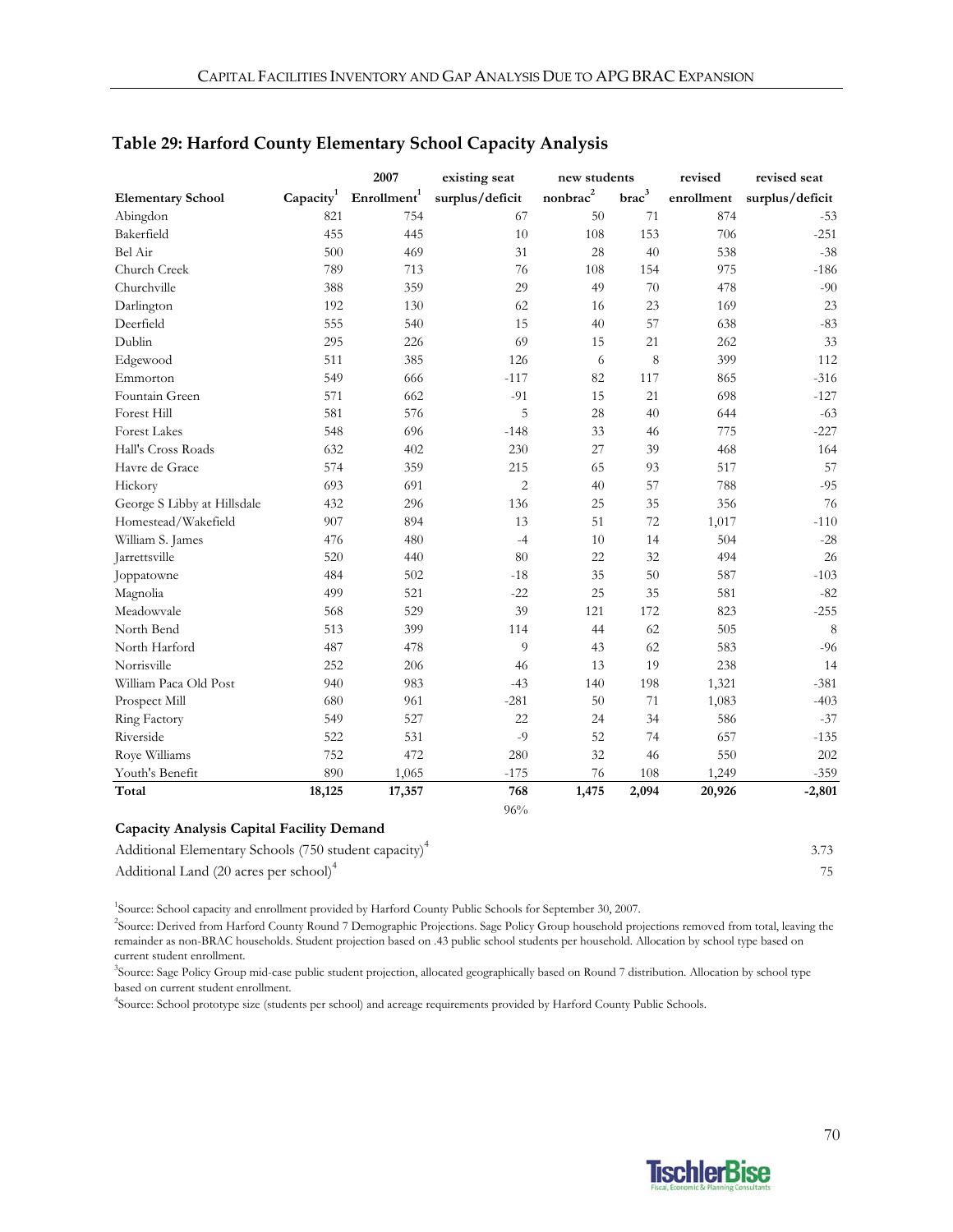This same analysis is conducted for middle/high schools. Middle and high schools are grouped together as the County plans that all future secondary schools will include grades 6‐12.

As shown at the bottom of Table 30, this results in a need for approximately one additional middle/high school (1,411 school seat deficit / 1,600 middle/high school capacity = .88 new middle/high schools). For each new middle/high school, the County will need to acquire approximately 75 acres of land. This results in a need for an additional 68 acres (.88 school sites x 75 acres = 66 acres for middle/high schools).

| <b>School Type</b>       |          | 2007       | existing        | new students |       | revised    | seat            |
|--------------------------|----------|------------|-----------------|--------------|-------|------------|-----------------|
| <b>Middle School</b>     | Capacity | Enrollment | surplus/deficit | nonbrac      | brac  | enrollment | surplus/deficit |
| Aberdeen                 | 1,709    | 1,095      | 614             | 164          | 232   | 1,491      | 218             |
| Bel Air                  | 1,318    | 1,244      | 74              | 75           | 106   | 1,425      | $-107$          |
| Edgewood                 | 1,370    | 1,142      | 228             | 123          | 174   | 1,439      | $-69$           |
| Fallston                 | 1,105    | 926        | 179             | 57           | 80    | 1,063      | 42              |
| Havre de Grace           | 775      | 610        | 165             | 106          | 150   | 866        | $-91$           |
| Magnolia                 | 1,073    | 872        | 201             | 54           | 77    | 1,003      | 70              |
| North Harford            | 1,243    | 1,153      | 90              | 78           | 110   | 1,341      | $-98$           |
| Patterson Mill           | 733      | 736        | $-3$            | 35           | 50    | 820        | $-87$           |
| Southampton              | 1,540    | 1,252      | 288             | 64           | 91    | 1,408      | 132             |
| High School <sup>5</sup> |          |            |                 |              |       |            |                 |
| Aberdeen                 | 1,370    | 1,573      | $-203$          | 220          | 312   | 2,105      | -735            |
| Bel Air                  | 1,423    | 1,398      | 25              | 101          | 143   | 1,641      | $-218$          |
| Edgewood                 | 1,380    | 1,167      | 213             | 165          | 234   | 1,566      | $-186$          |
| Fallston                 | 1,529    | 1,453      | 76              | 76           | 108   | 1,637      | $-108$          |
| Havre de Grace           | 850      | 770        | 80              | 142          | 202   | 1,114      | $-264$          |
| Joppatown                | 1,105    | 1,005      | 100             | 73           | 103   | 1,181      | $-76$           |
| North Harford            | 1,603    | 1,382      | 221             | 104          | 148   | 1,635      | $-32$           |
| Patterson Mill           | 1,030    | 438        | 592             | 47           | 67    | 551        | 479             |
| C. Milton Wright         | 1,678    | 1,750      | $-72$           | 86           | 123   | 1,959      | $-281$          |
| Total                    | 22,834   | 19,966     | 2,868           | 1,768        | 2,511 | 24,245     | $-1,411$        |

#### **Table 30: Harford County Middle/High School Capacity Analysis**

<sup>1</sup>Source: School capacity and enrollment provided by Harford County Public Schools for September 30, 2007.

2 Source: Derived from Harford County Round 7 Demographic Projections. Sage Policy Group household projections removed from total, leaving the remainder as non-BRAC households. Student projection based on .43 public school students per household.

3 Source: Sage Policy Group mid-case public student projection, allocated geographically based on Round 7 distribution. Allocation by school type based on current student enrollment.

4 Source: School prototype size (students per school) and acreage requirements provided by Harford County Public Schools.

<sup>5</sup>Does not include Harford Tech, which has countywide attendance boundaries.

#### **Capacity Analysis Capital Facility Demand**

| Additional Middle/High Schools (1600 student capacity) | 0.88 |
|--------------------------------------------------------|------|
| Additional Land (75 acres per school)                  | 66   |

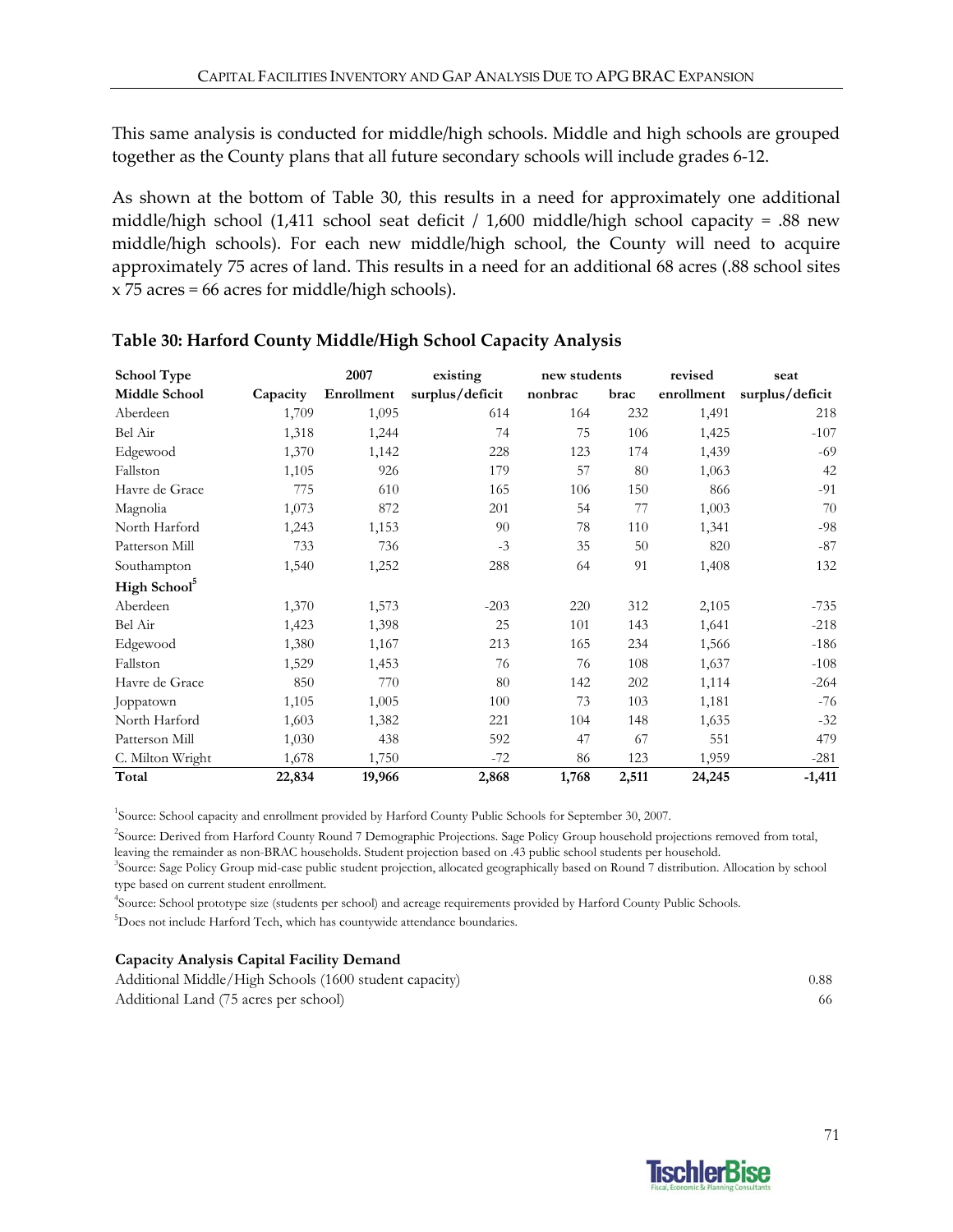#### **CONCLUSIONS**

This portion of the report considered the capital facility demand on Harford County Public Schools as a result of BRAC expansion at Aberdeen Proving Ground. In its mid‐case scenario, the Sage Policy Group's *Aberdeen Proving Ground BRAC Impacts on Seven Jurisdictions* study projects an additional 4,624 public school students in Harford County as a result of BRAC at APG. The report shows that if the County were to build new schools to serve BRAC students (without consideration of existing capacity), the County would need approximately 3 elementary schools and  $1\frac{1}{2}$  middle/high schools.

TischlerBise also considered to what extent the County may be able to accommodate these new students in existing schools. In the capacity analysis, TischlerBise projected the demand on Harford County's Public Schools given each school's current capacity, current enrollment and projected future enrollment growth (BRAC and non‐BRAC related). The results of the capacity analysis indicate that the County will need approximately 4 elementary schools and 1 middle/high school to meet demand from BRAC and non‐BRAC growth.

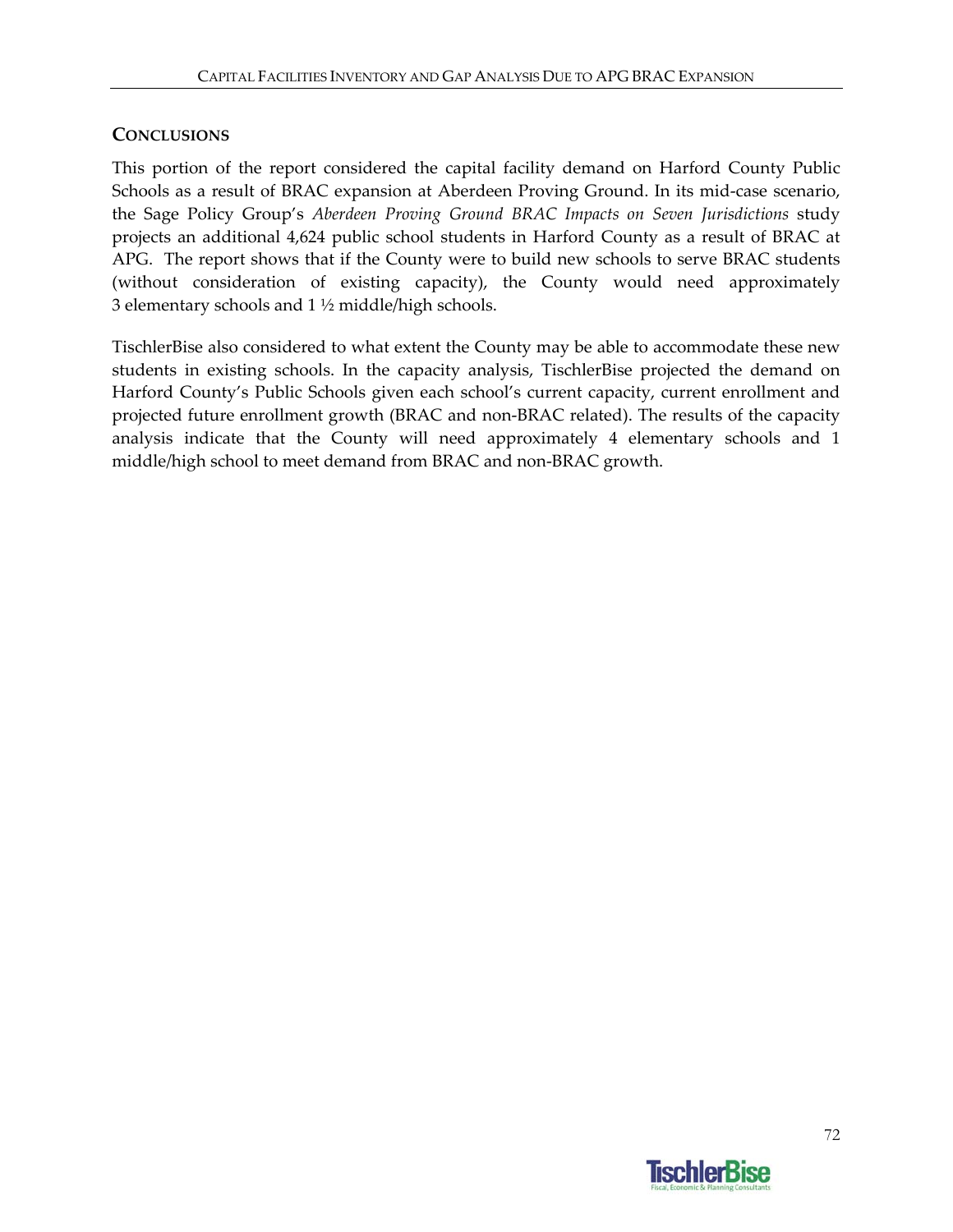## **Harford County Community College**

The top of Table 31 shows the capital facility level of service (LOS) for Harford County Community College. LOS is calculated based on the County's existing inventory of community college facilities and the relationship to existing countywide population. Population is the demand driver for community college facilities. The LOS for the Harford County Community College is 1.34 net assignable sq. ft. per person (see the LOS report in the Appendix for a description of net assignable square feet).

The middle of the table shows projected countywide Aberdeen Proving Ground BRAC growth from 2007 through 2017. Projections are discussed in more detail in Chapter 2. During the 2007‐ 2017 period, there is a projected increase of 19,059 persons in Harford County as a result of BRAC growth at APG.

The bottom portion of the table shows the capital facility demand calculation for Harford County Community College. Based on the existing LOS standard of 1.34 net assignable sq. ft. per person, this amount of growth will require 25,591 additional net assignable square feet (1.34 net assignable sq. ft. per person multiplied by 19,059 persons = 25,591 net assignable sq. ft.).

#### **Table 31. Capital Facility Demand in Harford County: Community College**

| <b>Existing Capital Facility Level of Service</b>                                                         |   |                                    |  |  |  |
|-----------------------------------------------------------------------------------------------------------|---|------------------------------------|--|--|--|
| Existing Capital Facility Inventory                                                                       |   | 325,881 Net Assignable Square Feet |  |  |  |
| Existing Demand Units <sup>2</sup>                                                                        | ÷ | 242,700 Population                 |  |  |  |
| Existing Level of Service                                                                                 |   | 1.34 SF per Demand Unit            |  |  |  |
| Countywide Aberdeen BRAC Growth 2007-2017<br>Additional BRAC Population <sup>3</sup><br>19,059 Population |   |                                    |  |  |  |
| <b>Capital Facility Demanded by BRAC Growth</b>                                                           |   |                                    |  |  |  |
| Existing Level of Service                                                                                 |   | 1.34 SF per Demand Unit            |  |  |  |
| <b>Additional BRAC Demand Units</b>                                                                       | x | 19,059 Population                  |  |  |  |
| Demand Due to BRAC Growth                                                                                 |   | 25,591 Net Assignable Square Feet  |  |  |  |

<sup>1</sup>Please refer to Level-of-service report in Appendix for detailed inventory of existing facilities.

 $2$ Please refer to Chapter 2 for a description of existing demographic factors.

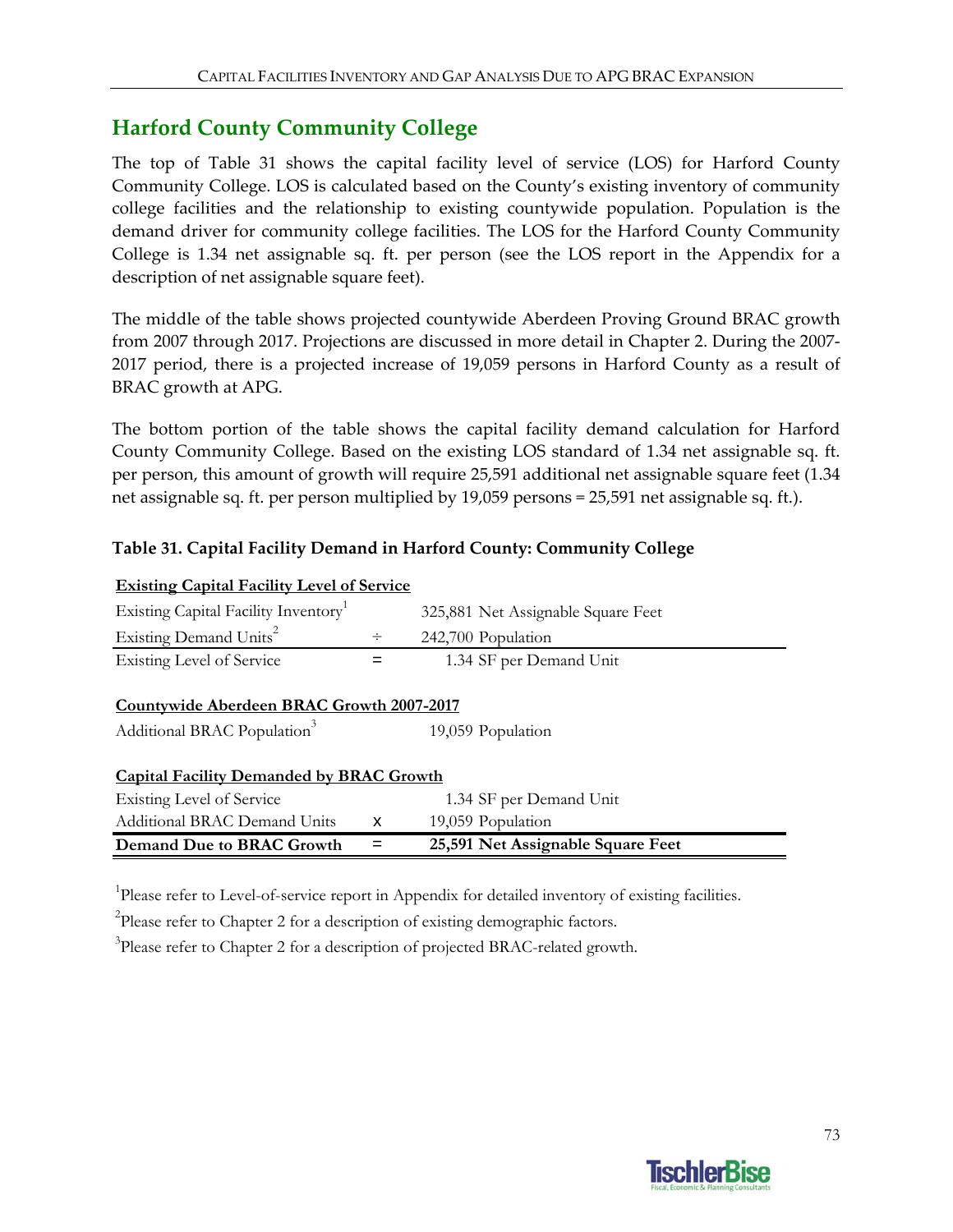# **BALTIMORE COUNTY SUMMARY OF PUBLIC CAPITAL FACILITY GAP**

Per the Sage Policy Group study, Baltimore County is expected to receive 18% of projected employment growth from APG BRAC expansion (4,849 jobs) and 31% of the population growth (13,954 persons). Table 32 presents the projected public capital facility gap in Baltimore County as a result of APG BRAC growth (population and employment). The table shows that based on the County's existing LOS standards (see Appendix B), and projected BRAC‐related growth in Baltimore County (see Chapter 2), growth at APG will have a measurable impact on public facilities in the County.

BRAC growth results in the need for an additional 51,643 square feet of building space in Baltimore County. Of this, the largest impacts are to Community College (18,934 square feet) and Administrative facilities (16,190 square feet). Administrative facilities include the County's administrative space for general government uses such as finance, planning, budgeting, etc. along with its program offices for the health department, aging, parks and recreation, etc. There will be BRAC demand on Fire and EMS facilities, however the demand could not be determined because volunteer fire data was not provided.

The Table also shows a demand for land acquisition resulting from BRAC growth. This totals 275 acres. Of this, the majority is for schools, 145.61 acres and parkland, 123.87 acres. The remainder is for expansion of the County's public facilities. The analysis for public facilities assumes a Floor Area Ratio of .25.

The analysis showed a need for 27 additional correctional beds as a result of BRAC growth. The number of school seats needed is 3,385, which was provided by Sage and projected in the analysis. The following section provides detailed calculations of the BRAC capital facility gap in Baltimore County by category.

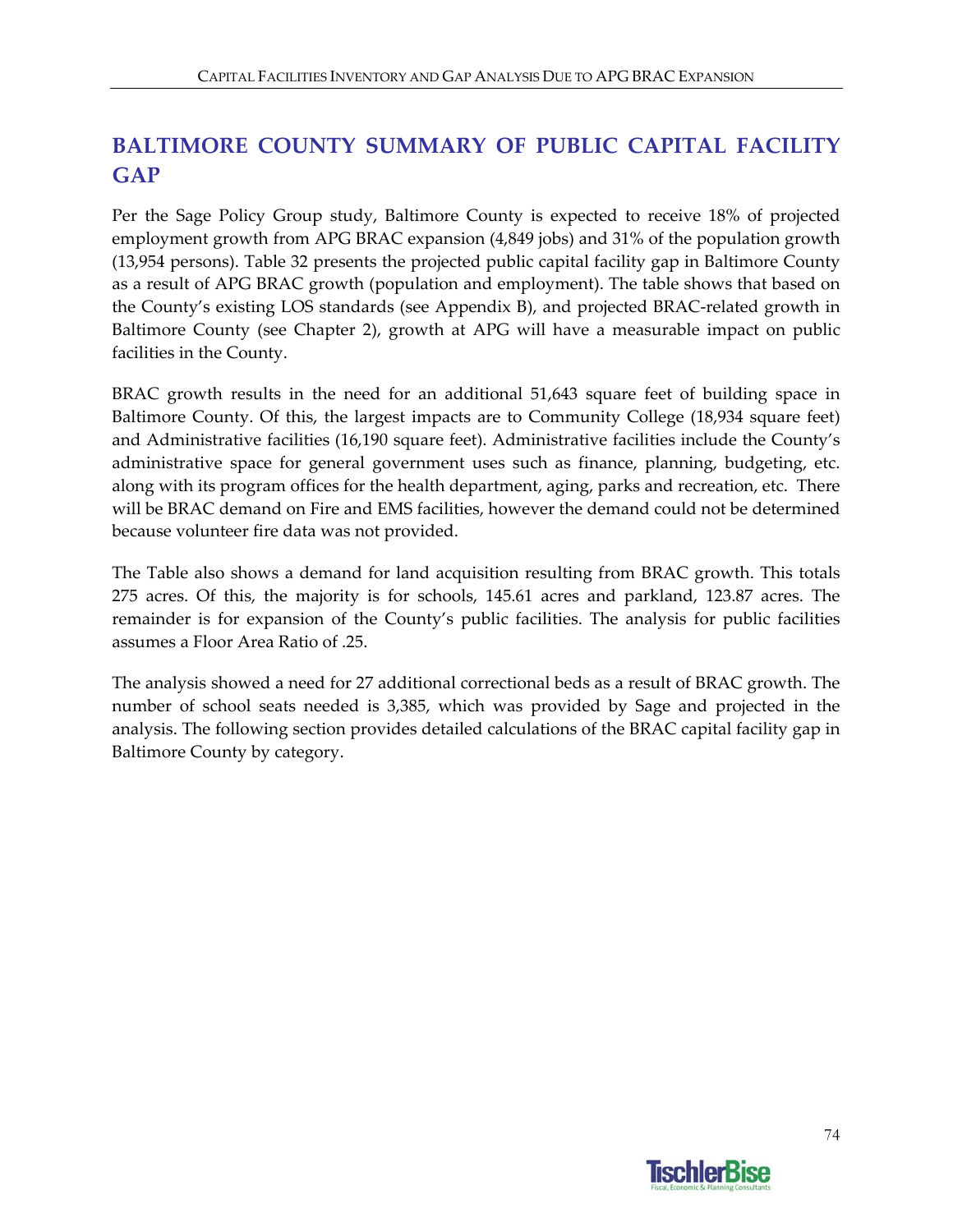|                                 | <b>Building</b> |              |             | Land Detention Apparatus | Student |
|---------------------------------|-----------------|--------------|-------------|--------------------------|---------|
| <b>Public Facility Category</b> | Square Feet     | Acres        | <b>Beds</b> | Units                    | Seats   |
| Sheriff                         | 118             | 0.01         | n/a         | n/a                      | n/a     |
| Police                          | 4,855           | 0.45         | n/a         | n/a                      | n/a     |
| Fire and $EMS1$                 | n/a             | 0.00         | n/a         | 2.23                     | n/a     |
| Correctional <sup>2</sup>       | n/a             | 0.67         | 27          | n/a                      | n/a     |
| Library                         | 5,133           | 0.47         | n/a         | n/a                      | n/a     |
| Judicial and Legal              | 3,920           | 0.36         | n/a         | n/a                      | n/a     |
| Administrative                  | 16,190          | 1.49         | n/a         | n/a                      | n/a     |
| Parks                           |                 | $n/a$ 123.87 | n/a         | n/a                      | n/a     |
| Recreation                      | 2,494           | 0.00         | n/a         | n/a                      | n/a     |
| Public Schools                  |                 | $n/a$ 145.61 | n/a         | n/a                      | 3,385   |
| Community College               | 18,934          | 1.74         | n/a         | n/a                      | n/a     |
| <b>TOTAL</b>                    | 51,643          | 275          | 27          | 2.23                     | 3,385   |

#### **Table 32. Public Capital Facility Gap in Baltimore County by Category**

1) Fire and EMS square footage was not provided for volunteer stations.

An accurate standard of square footage per capita and job could not be calculated and is therefore unknown.

2) Acreage was unknown for the Baltimore County correctional facility.

The Harford County correctional facility ratio of acre per bed (.0247) was

used to estimate acreage needed due to BRAC growth.

 $n/a$  = not applicable

### **GAP BY PUBLIC FACILITY CATEGORY – BALTIMORE COUNTY**

This section presents the public capital facility gap in Baltimore County as a result of APG BRAC growth (population and employment) by facility category. All facilities impacted are examined on a countywide basis.

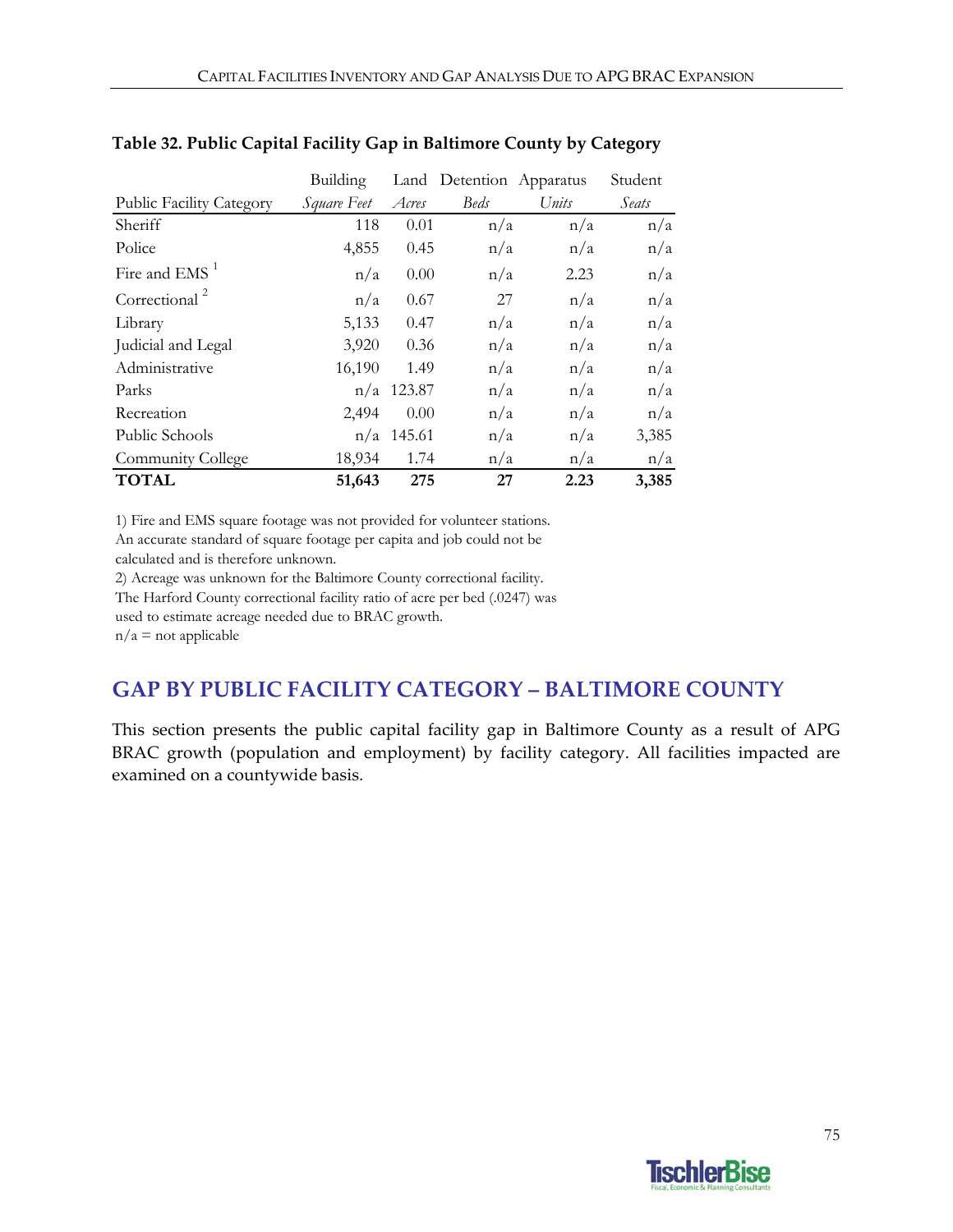## **Baltimore County Sheriff Facilities**

The top of Table 33 shows the existing capital facility level of service (LOS) for Baltimore County's sheriff facilities. LOS is calculated based on the County's existing countywide population and employment. Population and employment are considered the demand drivers for sheriff space. The LOS for sheriff space in Baltimore County is .01 square feet per person and per job (see the LOS report in the Appendix for more detail, including the complete inventory of sheriff facilities).

The middle of the Table shows projected countywide Aberdeen Proving Ground BRAC growth from 2007 through 2017. Projections are discussed in more detail in Chapter 2. During the 2007‐ 2017 period, there is a projected increase of 13,954 persons and 4,849 jobs in Baltimore County as a result of BRAC growth at APG, for a total of 18,803 persons and jobs.

The bottom portion of the Table shows the capital facility demand from BRAC growth for Baltimore County sheriff facilities. Based on the existing LOS standard of .01 square feet per person and per job, this amount of growth will require 118 sq. ft. in additional sheriff space (.01 sq. ft. per person and job multiplied by 18,803 persons and jobs = 118 sq. ft.).

#### **Table 33. Capital Facility Demand in Baltimore County: Sheriff**

| Demand Due to BRAC Growth                         | =   | 118 Square Feet               |  |  |  |
|---------------------------------------------------|-----|-------------------------------|--|--|--|
| Additional BRAC Demand Units                      | x   | 18,803 Population and Jobs    |  |  |  |
| Existing Level of Service                         |     | 0.01 SF per Demand Unit       |  |  |  |
| <b>Capital Facility Demanded by BRAC Growth</b>   |     |                               |  |  |  |
|                                                   |     |                               |  |  |  |
| <b>Additional BRAC Demand Units</b>               | $=$ | 18,803 Population and Jobs    |  |  |  |
| Additional BRAC Jobs <sup>3</sup>                 | +   | 4,849 Jobs                    |  |  |  |
| Additional BRAC Population <sup>3</sup>           |     | 13,954 Population             |  |  |  |
| Countywide Aberdeen BRAC Growth 2007-2017         |     |                               |  |  |  |
|                                                   |     |                               |  |  |  |
| Existing Level of Service                         |     | 0.01 SF per Demand Unit       |  |  |  |
| Existing Demand Units <sup>2</sup>                | ÷   | 1,315,578 Population and Jobs |  |  |  |
| Existing Capital Facility Inventory               |     | 8,238 Square Feet             |  |  |  |
| <u>Existing Capital Facility Level of Service</u> |     |                               |  |  |  |

### **Existing Capital Facility Level of Service**

<sup>1</sup>Please refer to Level-of-service report in Appendix for detailed inventory of existing facilities.

<sup>2</sup>Please refer to Chapter 2 for a description of existing demographic factors.

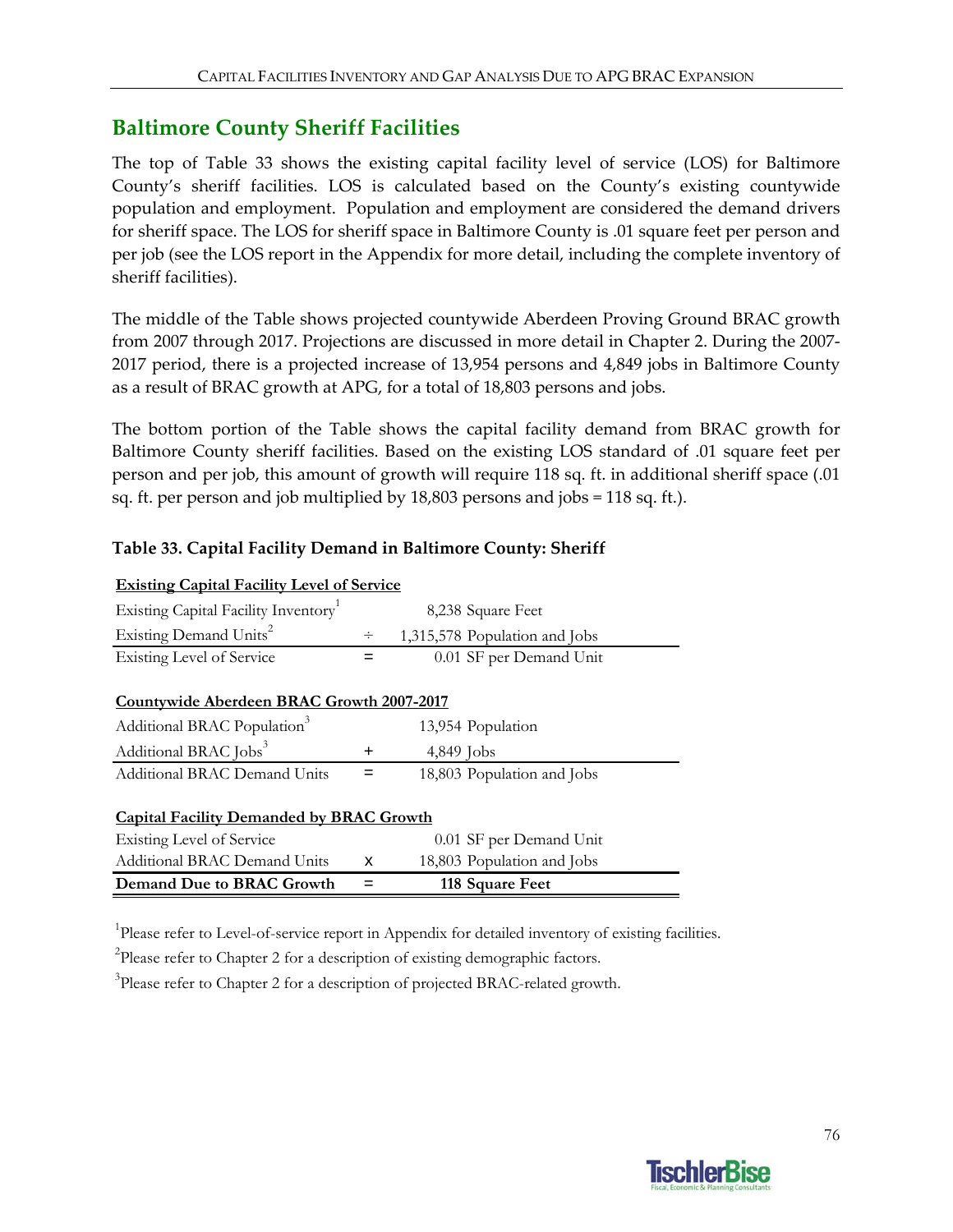### **Baltimore County Police Facilities**

The top of Table 34 shows the existing capital facility level of service (LOS) for Baltimore County's police facilities. LOS is calculated based on the County's existing countywide population and employment. Population and employment are considered the demand drivers for police space. The LOS for police space in Baltimore County is .26 square feet per person and per job (see the LOS report in the Appendix for more detail, including the complete inventory of police facilities).

The middle of the Table shows projected countywide Aberdeen Proving Ground BRAC growth from 2007 through 2017. Projections are discussed in more detail in Chapter 2. During the 2007‐ 2017 period, there is a projected increase of 13,954 persons and 4,849 jobs in Baltimore County as a result of BRAC growth at APG, for a total of 18,803 persons and jobs.

The bottom portion of the Table shows the capital facility demand from BRAC growth for Baltimore County police facilities. Based on the existing LOS standard of .26 square feet per person and per job, this amount of growth will require 4,855 sq. ft. in additional police space (.26 sq. ft. per person and job multiplied by 18,803 persons and jobs = 4,855 sq. ft.).

### **Table 34. Capital Facility Demand in Baltimore County: Police**

| <b>Existing Capital Facility Level of Service</b> |             |                               |  |  |  |
|---------------------------------------------------|-------------|-------------------------------|--|--|--|
| Existing Capital Facility Inventory               |             | 339,664 Square Feet           |  |  |  |
| Existing Demand Units <sup>2</sup>                | $\div$      | 1,315,578 Population and Jobs |  |  |  |
| <b>Existing Level of Service</b>                  | $=$         | 0.26 SF per Demand Unit       |  |  |  |
|                                                   |             |                               |  |  |  |
| Countywide Aberdeen BRAC Growth 2007-2017         |             |                               |  |  |  |
| Additional BRAC Population <sup>3</sup>           |             | 13,954 Population             |  |  |  |
| Additional BRAC Jobs <sup>3</sup>                 | $\mathbf +$ | $4,849$ Jobs                  |  |  |  |
| <b>Additional BRAC Demand Units</b>               | $=$         | 18,803 Population and Jobs    |  |  |  |
|                                                   |             |                               |  |  |  |
| <b>Capital Facility Demanded by BRAC Growth</b>   |             |                               |  |  |  |
| Existing Level of Service                         |             | 0.26 SF per Demand Unit       |  |  |  |
| <b>Additional BRAC Demand Units</b>               | x           | 18,803 Population and Jobs    |  |  |  |
| Demand Due to BRAC Growth                         |             | 4,855 Square Feet             |  |  |  |
|                                                   |             |                               |  |  |  |

<sup>1</sup>Please refer to Level-of-service report in Appendix for detailed inventory of existing facilities.

<sup>2</sup>Please refer to Chapter 2 for a description of existing demographic factors.

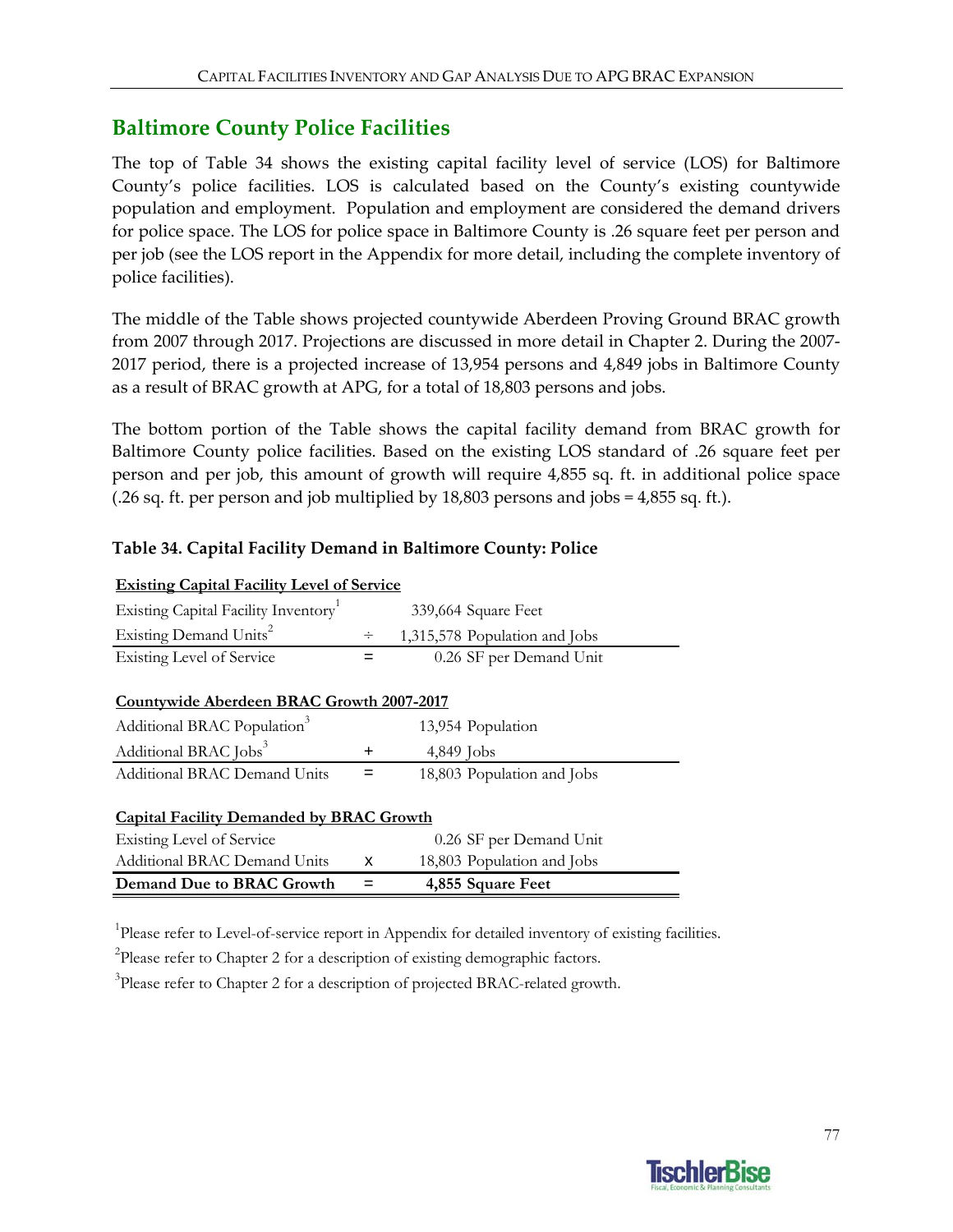## **Baltimore County Fire and EMS Facilities**

A level of service (LOS) for Baltimore County Fire and EMS stations is not shown in top of Table 35 as volunteer station square footage was not provided. Absent this information on the volunteer fire stations, a level‐of‐service could not be calculated because the LOS would underestimate BRAC demand on Fire and EMS facilities. Both population and employment drives demand for fire and EMS facilities.

The middle of the Table shows projected countywide Aberdeen Proving Ground BRAC growth from 2007 through 2017. Projections are discussed in more detail in Chapter 2. During the 2007‐ 2017 period, there is a projected increase of 13,954 persons and 4,849 jobs in Baltimore County as a result of BRAC growth at APG, for a total of 18,803 persons and jobs.

### **Table 35. Capital Facility Demand in Baltimore County: Fire and EMS**

| <u>Existing Capital Facility Level of Service</u> |             |                               |  |  |  |
|---------------------------------------------------|-------------|-------------------------------|--|--|--|
| Existing Capital Facility Inventory               |             | 0 Square Feet                 |  |  |  |
| Existing Demand Units <sup>2</sup>                | ÷           | 1,315,578 Population and Jobs |  |  |  |
| Existing Level of Service                         |             | 0.00 SF per Demand Unit       |  |  |  |
|                                                   |             |                               |  |  |  |
| Countywide Aberdeen BRAC Growth 2007-2017         |             |                               |  |  |  |
| Additional BRAC Population <sup>3</sup>           |             | 13,954 Population             |  |  |  |
| Additional BRAC Jobs <sup>3</sup>                 | $\mathbf +$ | $4,849$ Jobs                  |  |  |  |
| <b>Additional BRAC Demand Units</b>               |             | 18,803 Population and Jobs    |  |  |  |
|                                                   |             |                               |  |  |  |
| <b>Capital Facility Demanded by BRAC Growth</b>   |             |                               |  |  |  |
| Existing Level of Service                         |             | 0.00 SF per Demand Unit       |  |  |  |
| <b>Additional BRAC Demand Units</b>               | x           | 18,803 Population and Jobs    |  |  |  |
| Demand Due to BRAC Growth                         |             | 0 Square Feet                 |  |  |  |

### **Existing Capital Facility L**

<sup>1</sup>Please refer to Level-of-service report in Appendix for detailed inventory of existing facilities.

<sup>2</sup>Please refer to Chapter 2 for a description of existing demographic factors.

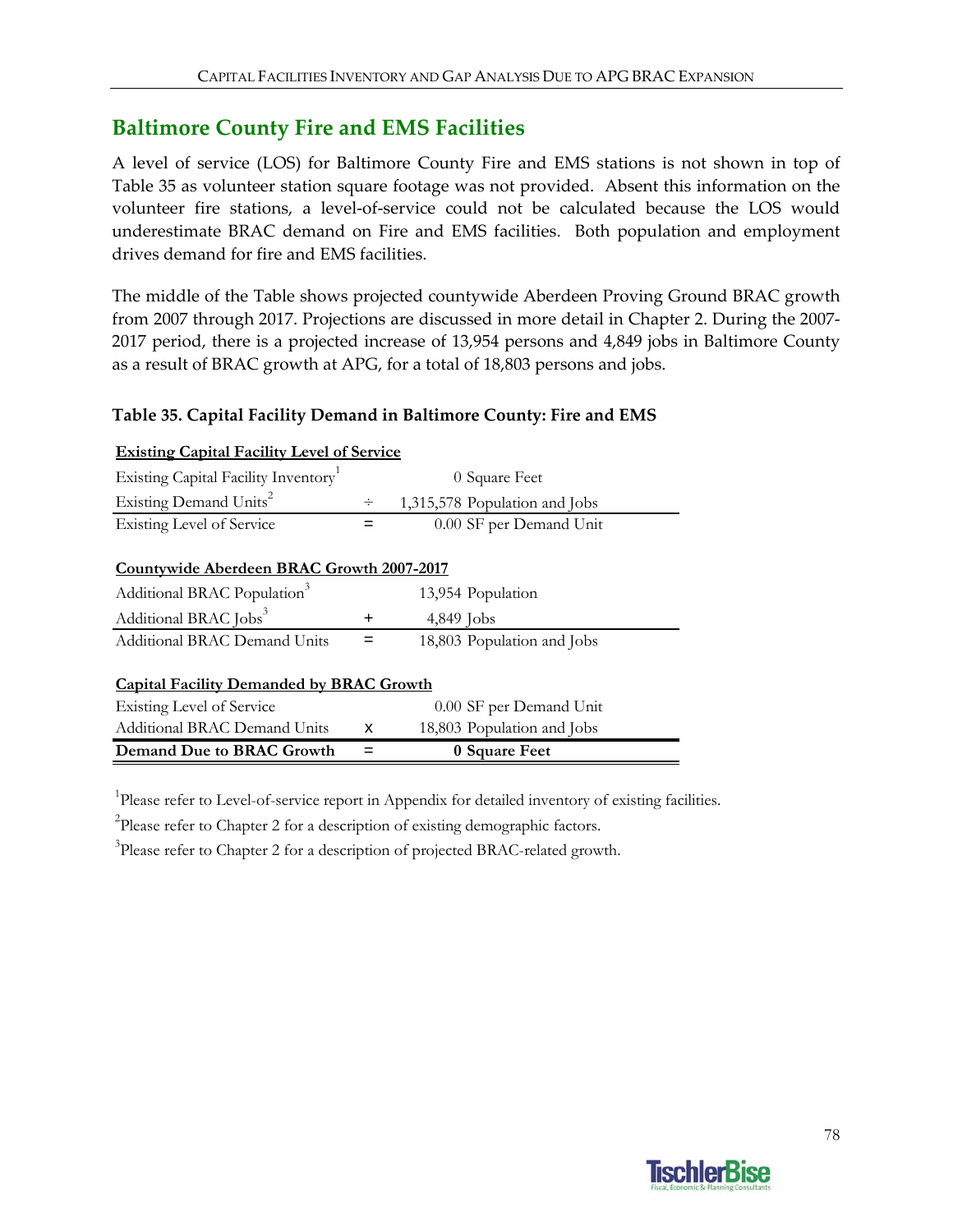## **Baltimore County Fire and EMS Apparatus**

The top of Table 36 shows the existing capital apparatus level of service (LOS) for Baltimore County's career and volunteer fire and EMS apparatus. LOS is calculated based on the County's existing countywide population and employment. Population and employment are considered the demand drivers for fire and EMS apparatus. The LOS for fire and EMS apparatus in Baltimore County is .0001 apparatus per person and per job (see the LOS report in the Appendix for more detail, including the complete inventory of fire and EMS apparatus).

The middle of the Table shows projected countywide Aberdeen Proving Ground BRAC growth from 2007 through 2017. Projections are discussed in more detail in Chapter 2. During the 2007‐ 2017 period, there is a projected increase of 13,954 persons and 4,849 jobs in Baltimore County as a result of BRAC growth at APG, for a total of 18,803 persons and jobs.

The bottom portion of the Table shows the capital facility demand from BRAC growth for Baltimore County fire and EMS apparatus. Based on the existing LOS standard of .0001 apparatus per person and per job, this amount of growth will require 2 additional units of fire and EMS apparatus (.0001 apparatus per person and job multiplied by 18,803 persons and jobs = 2.23 apparatus).

| <b>Existing Capital Facility Level of Service</b>                                                                                                                     |     |                                  |  |  |  |
|-----------------------------------------------------------------------------------------------------------------------------------------------------------------------|-----|----------------------------------|--|--|--|
| Existing Capital Facility Inventory <sup>1</sup>                                                                                                                      |     | 6 Tankers                        |  |  |  |
|                                                                                                                                                                       |     | 3 Ladder Truck                   |  |  |  |
|                                                                                                                                                                       |     | 13 Rescue Truck                  |  |  |  |
|                                                                                                                                                                       |     | 88 Engine                        |  |  |  |
|                                                                                                                                                                       | +   | 46 Ambulance                     |  |  |  |
| Total                                                                                                                                                                 | $=$ | 156 Apparatus                    |  |  |  |
| Existing Demand Units <sup>2</sup>                                                                                                                                    | ÷   | 1,315,578 Population and Jobs    |  |  |  |
| <b>Existing Level of Service</b>                                                                                                                                      | $=$ | 0.0001 Apparatus per Demand Unit |  |  |  |
| <b>Countywide Aberdeen BRAC Growth 2007-2017</b><br>Additional BRAC Population <sup>3</sup><br>13,954 Population<br>Additional BRAC Jobs <sup>3</sup><br>$4,849$ Jobs |     |                                  |  |  |  |
| <b>Additional BRAC Demand Units</b>                                                                                                                                   | =   | 18,803 Population and Jobs       |  |  |  |
| <b>Capital Facility Demanded by BRAC Growth</b>                                                                                                                       |     |                                  |  |  |  |
| <b>Existing Level of Service</b>                                                                                                                                      |     | 0.0001 Apparatus per Demand Unit |  |  |  |
| <b>Additional BRAC Demand Units</b>                                                                                                                                   | х   | 18,803 Population and Jobs       |  |  |  |
| Demand Due to BRAC Growth                                                                                                                                             | =   | 2.23 Apparatus                   |  |  |  |

#### **Table 36. Apparatus Demand in Baltimore County: Fire and EMS**

<sup>1</sup>Please refer to Level-of-service report in Appendix for detailed inventory of existing facilities.

<sup>2</sup>Please refer to Chapter 2 for a description of existing demographic factors.

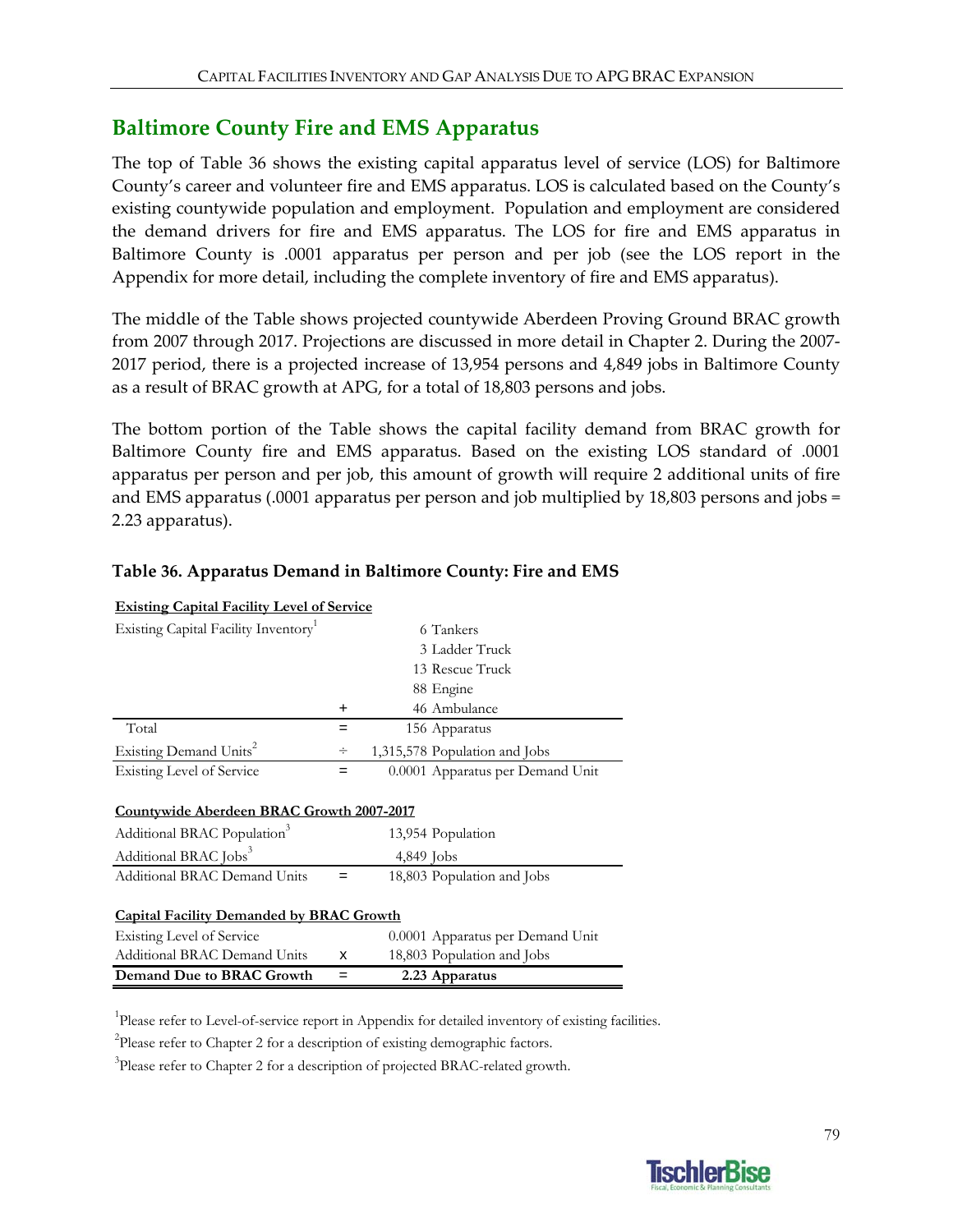## **Baltimore County Correctional Facilities**

The top of Table 37 shows the existing capital facility level of service (LOS) for Baltimore County correctional facilities. LOS is calculated based on the County's existing inventory of correctional space and the relationship to existing countywide population. Population is considered the demand driver for correctional space. The LOS for correctional space in Baltimore County is .002 beds per person (see the LOS report in the Appendix for more detail, including the complete inventory of correctional facilities).

The middle of the Table shows projected countywide Aberdeen Proving Ground BRAC growth from 2007 through 2017. Projections are discussed in more detail in Chapter 2. During the 2007‐ 2017 period, there is a projected increase of 13,954 persons in Baltimore County as a result of BRAC growth at APG.

The bottom portion of the Table shows the capital facility demand from BRAC growth for Baltimore County correctional facilities. Based on the existing LOS standard of .002 beds per person, this amount of growth will require 27 additional correctional beds (.002 beds per person multiplied by 13,954 persons = 27 beds).

#### **Table 37. Capital Facility Demand in Baltimore County: Correctional**

| <b>Existing Capital Facility Level of Service</b> |        |                        |  |
|---------------------------------------------------|--------|------------------------|--|
| Existing Capital Facility Inventory <sup>1</sup>  |        | 1,567 Beds             |  |
| Existing Demand Units <sup>2</sup>                | $\div$ | 802,300 Population     |  |
| <b>Existing Level of Service</b>                  | =      | 0.0020 Beds per Person |  |
|                                                   |        |                        |  |
| Countywide Aberdeen BRAC Growth 2007-2017         |        |                        |  |
| Additional BRAC Population <sup>3</sup>           |        | 13,954 Population      |  |
|                                                   |        |                        |  |
| <b>Capital Facility Demanded by BRAC Growth</b>   |        |                        |  |
| Existing Level of Service                         |        | 0.0020 Beds per Person |  |
| Additional BRAC Demand Units                      | x      | 13,954 Population      |  |
| Demand Due to BRAC Growth                         | $=$    | 27 Beds                |  |

<sup>1</sup>Please refer to Level-of-service report in Appendix for detailed inventory of existing facilities.

 $2$ Please refer to Chapter 2 for a description of existing demographic factors.

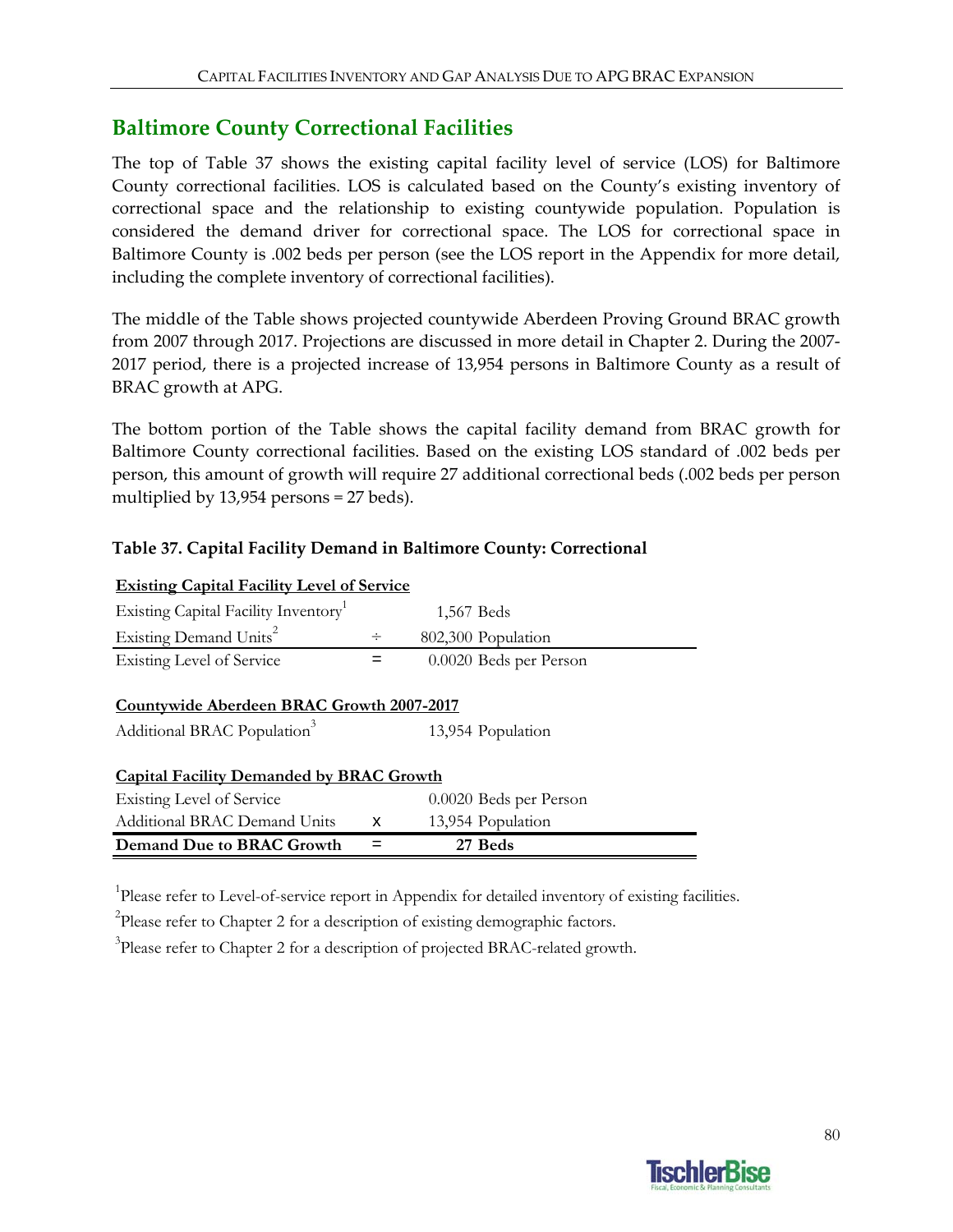## **Baltimore County Library Facilities**

The top of Table 38 shows the existing capital facility level of service (LOS) for Baltimore County library facilities. LOS is calculated based on the County's existing inventory of library space and the relationship to existing countywide population. Population is considered the demand driver for library space. The LOS for library space in Baltimore County is .37 square feet per person (see the LOS report in the Appendix for more detail, including the complete inventory of library facilities).

The middle of the Table shows projected countywide Aberdeen Proving Ground BRAC growth from 2007 through 2017. Projections are discussed in more detail in Chapter 2. During the 2007‐ 2017 period, there is a projected increase of 13,954 persons in Baltimore County as a result of BRAC growth at APG.

The bottom portion of the Table shows the capital facility demand from BRAC growth for Baltimore County library facilities. Based on the existing LOS standard of .37 square feet per person, this amount of growth will require 5,133 sq. ft. in additional library space (.37 sq. ft. per person multiplied by 13,954 persons = 5,133 sq. ft.).

#### **Table 38. Capital Facility Demand in Baltimore County: Library**

| <b>Existing Capital Facility Level of Service</b>                                                         |        |                      |  |  |  |
|-----------------------------------------------------------------------------------------------------------|--------|----------------------|--|--|--|
| Existing Capital Facility Inventory                                                                       |        | 295,100 Square Feet  |  |  |  |
| Existing Demand Units <sup>2</sup>                                                                        | $\div$ | 802,300 Population   |  |  |  |
| Existing Level of Service                                                                                 | =      | 0.37 SF per Person   |  |  |  |
| Countywide Aberdeen BRAC Growth 2007-2017<br>Additional BRAC Population <sup>3</sup><br>13,954 Population |        |                      |  |  |  |
| <b>Capital Facility Demanded by BRAC Growth</b>                                                           |        |                      |  |  |  |
| Existing Level of Service                                                                                 |        | 0.3678 SF per Person |  |  |  |
| Additional BRAC Demand Units                                                                              | x      | 13,954 Population    |  |  |  |
| Demand Due to BRAC Growth                                                                                 |        | 5,133 Square Feet    |  |  |  |

<sup>1</sup>Please refer to Level-of-service report in Appendix for detailed inventory of existing facilities.

 $2$ Please refer to Chapter 2 for a description of existing demographic factors.

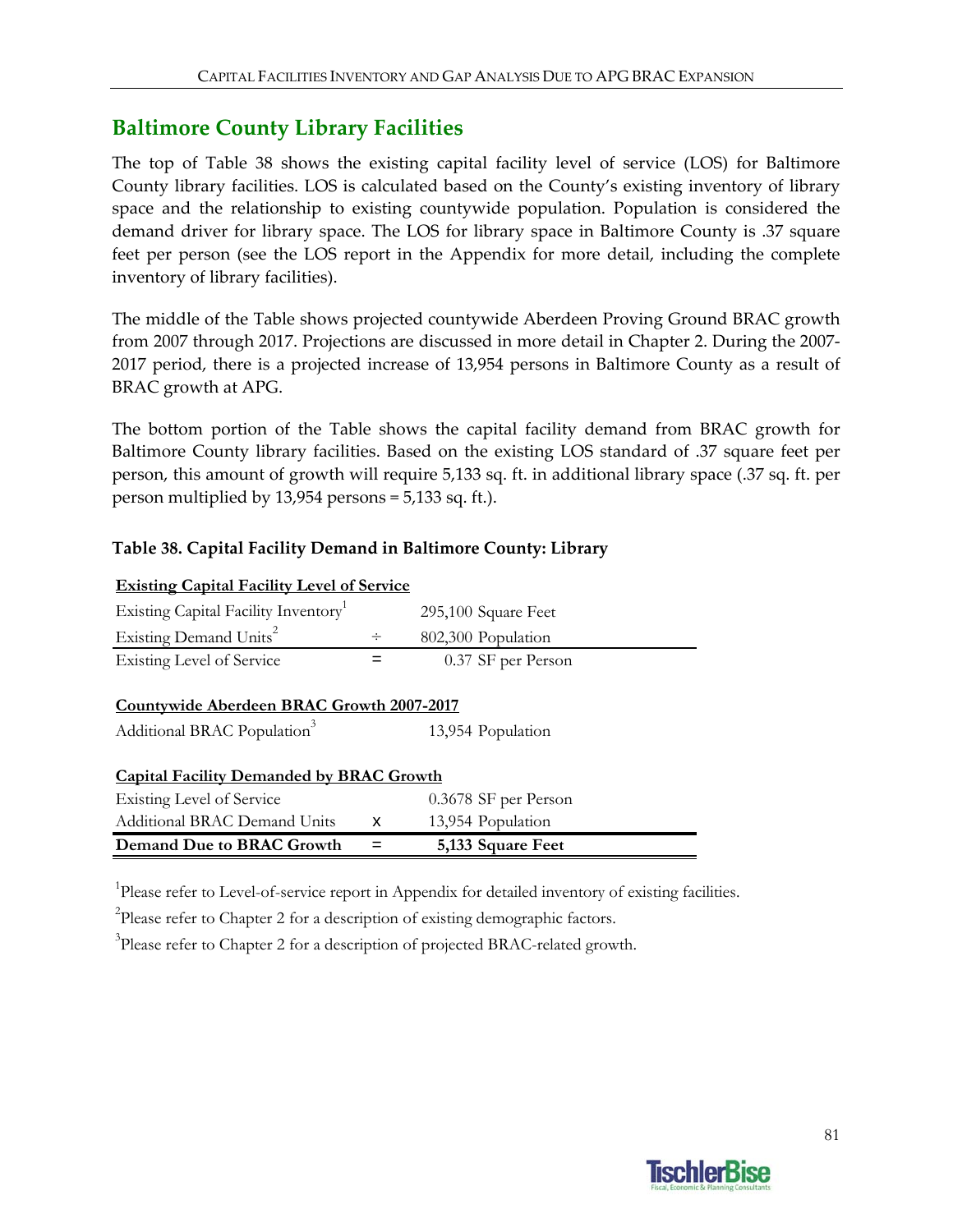## **Baltimore County Judicial and Legal Facilities**

The top of Table 39 shows the existing capital facility level of service (LOS) for Baltimore County's judicial facilities. LOS is calculated based on the County's existing countywide population and employment. Population and employment are considered the demand drivers for judicial and legal space. The LOS for judicial and legal space in Baltimore County is .21 square feet per person and per job (see the LOS report in the Appendix for more detail, including the complete inventory of judicial facilities).

The middle of the Table shows projected countywide Aberdeen Proving Ground BRAC growth from 2007 through 2017. Projections are discussed in more detail in Chapter 2. During the 2007‐ 2017 period, there is a projected increase of 13,954 persons and 4,849 jobs in Baltimore County as a result of BRAC growth at APG, for a total of 18,803 persons and jobs.

The bottom portion of the Table shows the capital facility demand from BRAC growth for Baltimore County judicial and legal facilities. Based on the existing LOS standard of .21 square feet per person and per job, this amount of growth will require 3,920 sq. ft. in additional judicial space (.21 sq. ft. per person and job multiplied by 18,803 persons and jobs = 3,920 sq. ft.).

### **Table 39. Capital Facility Demand in Baltimore County: Judicial and Legal**

| <b>Existing Capital Facility Level of Service</b> |             |              |                               |  |  |
|---------------------------------------------------|-------------|--------------|-------------------------------|--|--|
| Existing Capital Facility Inventory               |             |              | 274,286 Square Feet           |  |  |
| Existing Demand Units <sup>2</sup>                | ÷           |              | 1,315,578 Population and Jobs |  |  |
| <b>Existing Level of Service</b>                  | $=$         |              | 0.21 SF per Demand Unit       |  |  |
|                                                   |             |              |                               |  |  |
| Countywide Aberdeen BRAC Growth 2007-2017         |             |              |                               |  |  |
| Additional BRAC Population <sup>3</sup>           |             |              | 13,954 Population             |  |  |
| Additional BRAC Jobs <sup>3</sup>                 | $\mathbf +$ | $4,849$ Jobs |                               |  |  |
| <b>Additional BRAC Demand Units</b>               |             |              | 18,803 Population and Jobs    |  |  |
|                                                   |             |              |                               |  |  |
| <b>Capital Facility Demanded by BRAC Growth</b>   |             |              |                               |  |  |
| Existing Level of Service                         |             |              | 0.21 SF per Demand Unit       |  |  |
| <b>Additional BRAC Demand Units</b>               | x           |              | 18,803 Population and Jobs    |  |  |
| Demand Due to BRAC Growth                         |             |              | 3,920 Square Feet             |  |  |
|                                                   |             |              |                               |  |  |

<sup>1</sup>Please refer to Level-of-service report in Appendix for detailed inventory of existing facilities.

<sup>2</sup>Please refer to Chapter 2 for a description of existing demographic factors.

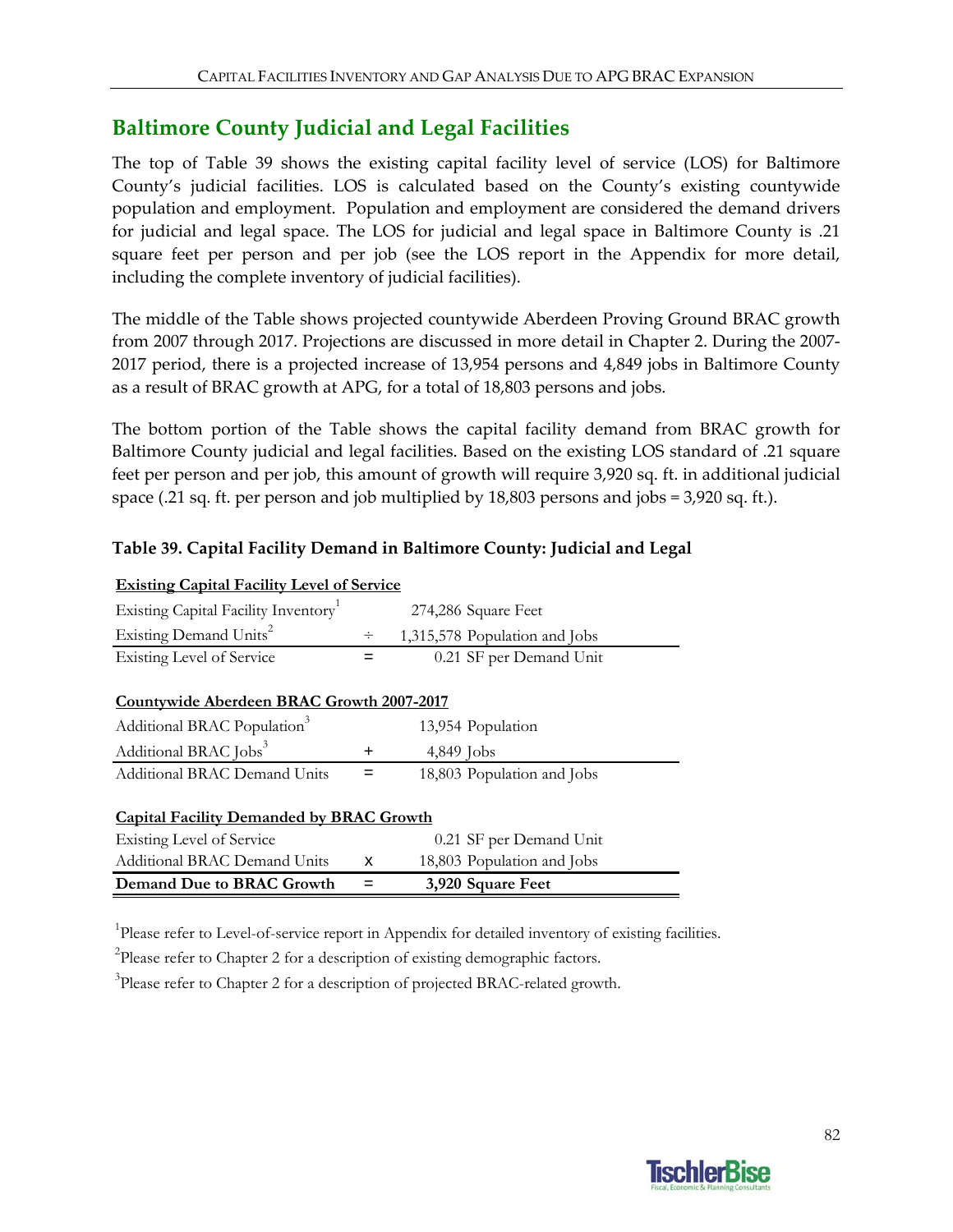## **Baltimore County Administrative Facilities**

Baltimore County's administrative facilities are used by a number of functions within County government, including general administration such as finance, county administration and planning and human service functions such as health, aging, and social services. Demand for general administration space is driven by both population and employment, while demand for human services is population-driven. As discussed in the LOS report in the Appendix, two level‐of‐service standards are established for each category of administrative space.

### **GENERAL ADMINISTRATIVE FACILITIES**

The top of Table 40 shows the existing capital facility level of service (LOS) for Baltimore County's general administrative facilities. LOS is calculated based on the County's existing countywide population and employment. Population and employment are considered the demand drivers for general administrative space. The LOS for general administrative space in Baltimore County is .34 square feet per person and per job (see the LOS report in the Appendix for more detail, including the complete inventory of general administrative facilities).

The middle of the Table shows projected countywide Aberdeen Proving Ground BRAC growth from 2007 through 2017. Projections are discussed in more detail in Chapter 2. During the 2007‐ 2017 period, there is a projected increase of 13,954 persons and 4,849 jobs in Baltimore County as a result of BRAC growth at APG, for a total of 18,803 persons and jobs.

The bottom portion of the Table shows the capital facility demand from BRAC growth for Baltimore County general administrative facilities. Based on the existing LOS standard of .34 square feet per person and per job, this amount of growth will require 6,361 sq. ft. in additional general administrative space (.34 sq. ft. per person and job multiplied by 18,803 persons and jobs = 6,361 sq. ft.). Including general administrative leased space in the level of service and gap analysis would generate a need for an additional 42 square feet of facility space due to BRAC.

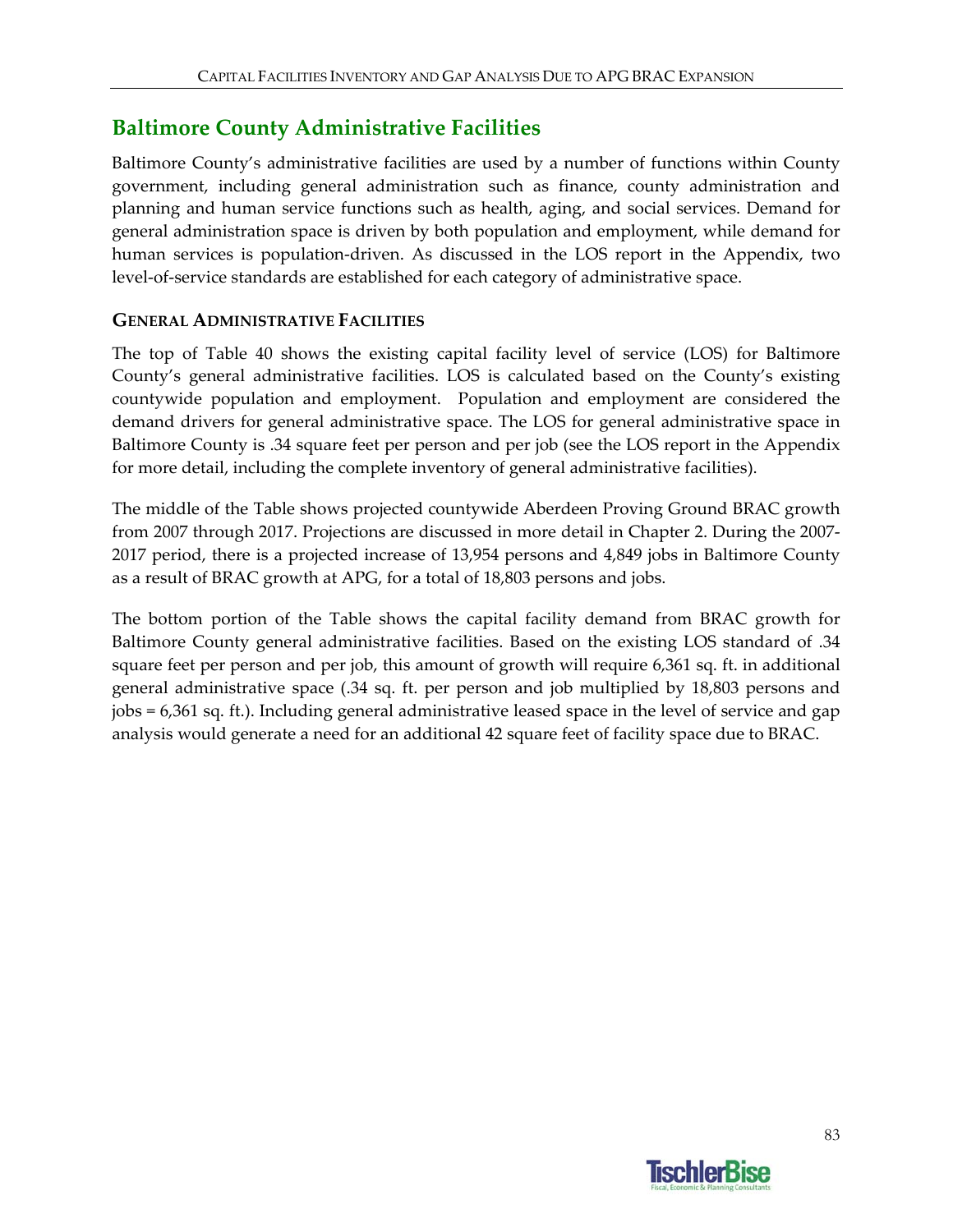#### **Table 40. Capital Facility Demand in Baltimore County: General Administration**

| <u>Existing Capital Facility Level of Service</u> |     |                               |  |  |  |  |
|---------------------------------------------------|-----|-------------------------------|--|--|--|--|
| Existing Capital Facility Inventory               |     | 453,772 Square Feet           |  |  |  |  |
| Existing Demand Units <sup>2</sup>                | ÷   | 1,315,578 Population and Jobs |  |  |  |  |
| <b>Existing Level of Service</b>                  | $=$ | 0.34 SF per Demand Unit       |  |  |  |  |
| Countywide Aberdeen BRAC Growth 2007-2017         |     |                               |  |  |  |  |
| Additional BRAC Population <sup>3</sup>           |     | 13,954 Population             |  |  |  |  |
| Additional BRAC Jobs <sup>3</sup>                 | +   | 4,489 Jobs                    |  |  |  |  |
| <b>Additional BRAC Demand Units</b>               | =   | 18,443 Population and Jobs    |  |  |  |  |
| <b>Capital Facility Demanded by BRAC Growth</b>   |     |                               |  |  |  |  |
| Existing Level of Service                         |     | 0.34 SF per Demand Unit       |  |  |  |  |
| Additional BRAC Demand Units                      | X   | 18,443 Population and Jobs    |  |  |  |  |
| <b>Demand Due to BRAC Growth</b>                  |     | 6,361 Square Feet             |  |  |  |  |

#### **Existing Capital Facility Level of Service**

<sup>1</sup>Please refer to Level-of-service report in Appendix for detailed inventory of existing facilities.

 $2$ Please refer to Chapter 2 for a description of existing demographic factors.

<sup>3</sup>Please refer to Chapter 2 for a description of projected BRAC-related growth.

#### **HUMAN SERVICES ADMINISTRATIVE FACILITIES**

The balance of Baltimore County administrative space is used by functions that serve the residential base on the County. This includes the Health Department, Office of Aging, and administrative space for parks and recreation.

The top of Table 41 shows the existing capital facility level of service (LOS) for Baltimore County human services administrative facilities. LOS is calculated based on the County's existing inventory of human services administrative space and the relationship to existing countywide population. Population is considered the demand driver for human services administrative space. The LOS for human services administrative space in Baltimore County is .70 square feet per person (see the LOS report in the Appendix for more detail, including the complete inventory of human services administrative facilities).

The middle of the Table shows projected countywide Aberdeen Proving Ground BRAC growth from 2007 through 2017. Projections are discussed in more detail in Chapter 2. During the 2007‐ 2017 period, there is a projected increase of 13,954 persons in Baltimore County as a result of BRAC growth at APG.

The bottom portion of the Table shows the capital facility demand from BRAC growth for Baltimore County human services administrative facilities. Based on the existing LOS standard of .70 square feet per person, this amount of growth will require 9,828 sq. ft. in additional

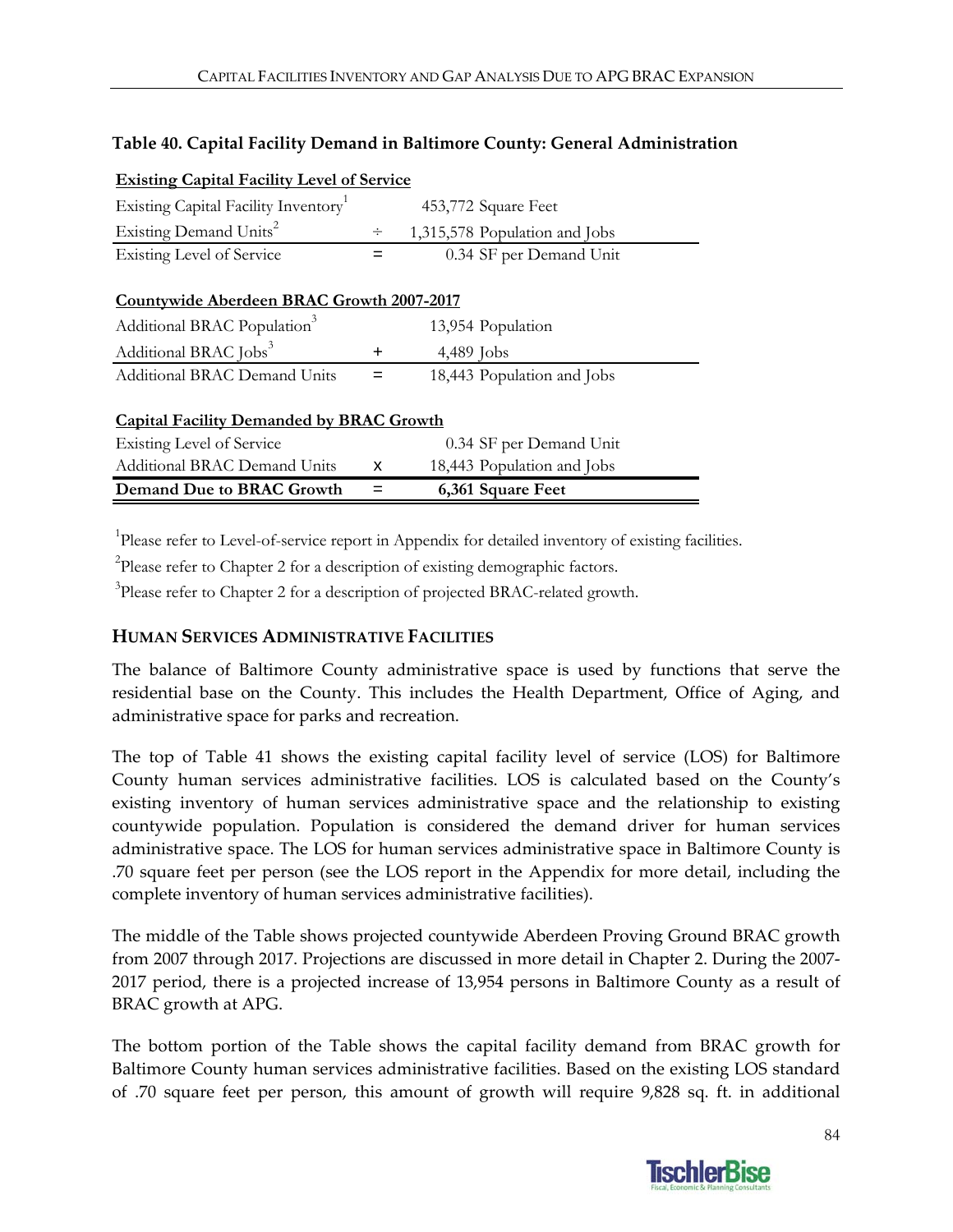human services administrative space (.70 sq. ft. per person multiplied by 13,954 persons = 9,828 sq. ft.). Including human services administrative leased space in the level of service and gap analysis would generate a need for an additional 649 square feet of facility space due to BRAC.

#### **Table 41. Capital Facility Demand in Baltimore County: Human Services Administration**

| <b>Existing Capital Facility Level of Service</b>                                                    |        |                     |  |  |  |  |  |
|------------------------------------------------------------------------------------------------------|--------|---------------------|--|--|--|--|--|
| Existing Capital Facility Inventory                                                                  |        | 565,093 Square Feet |  |  |  |  |  |
| Existing Demand Units <sup>2</sup>                                                                   | $\div$ | 802,300 Population  |  |  |  |  |  |
| Existing Level of Service                                                                            |        | 0.70 SF per Person  |  |  |  |  |  |
| Countywide Aberdeen BRAC Growth 2007-2017<br>Additional BRAC Population <sup>3</sup>                 |        | 13,954 Population   |  |  |  |  |  |
| <b>Capital Facility Demanded by BRAC Growth</b><br>Existing Level of Service<br>0.7043 SF per Person |        |                     |  |  |  |  |  |
| <b>Additional BRAC Demand Units</b>                                                                  | x      | 13,954 Population   |  |  |  |  |  |
| Demand Due to BRAC Growth                                                                            |        | 9,828 Square Feet   |  |  |  |  |  |

<sup>1</sup>Please refer to Level-of-service report in Appendix for detailed inventory of existing facilities.

<sup>2</sup>Please refer to Chapter 2 for a description of existing demographic factors.

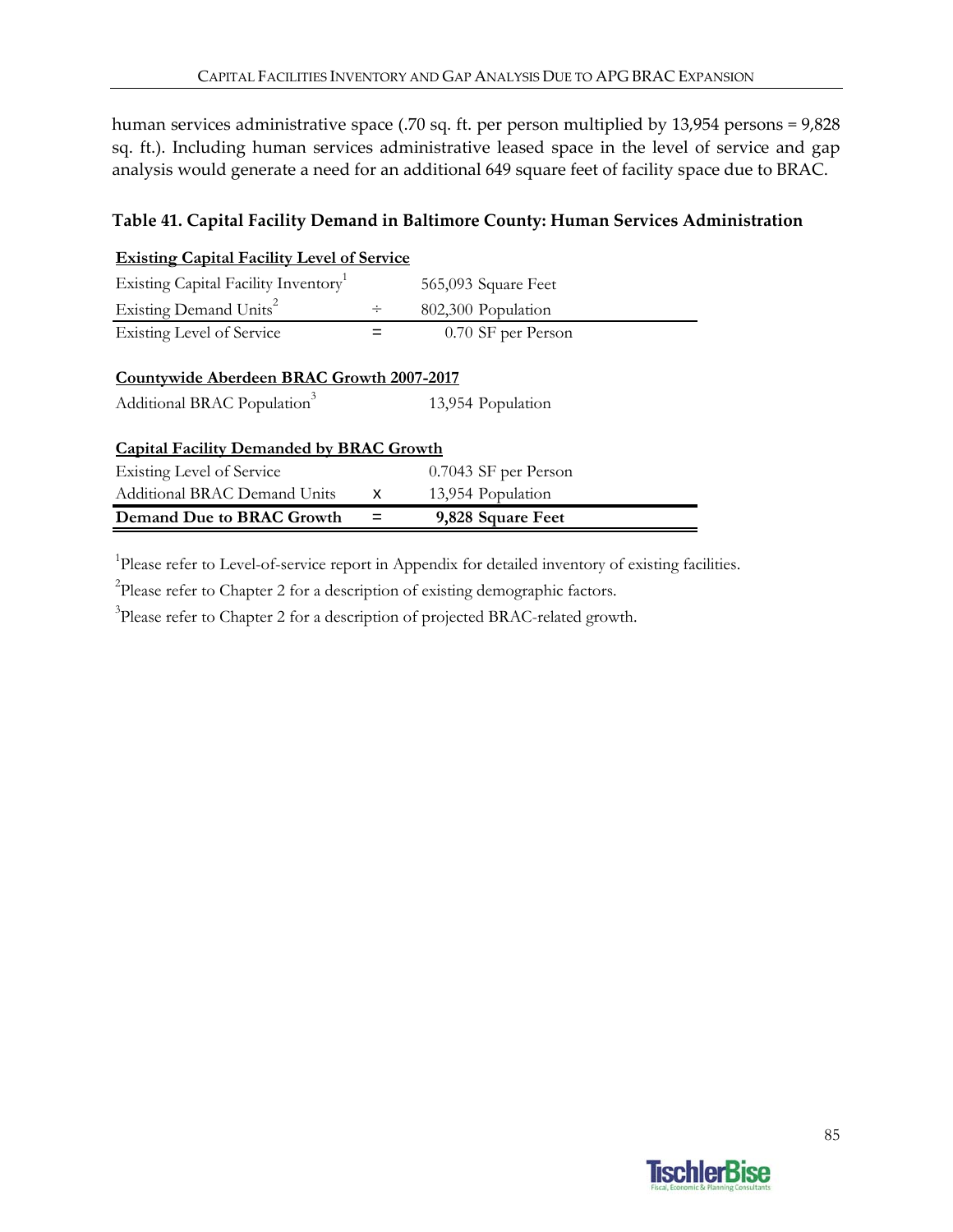## **Baltimore County Parks and Open Space**

The top of Table 42 shows the existing capital facility level of service (LOS) for Baltimore County parks and open space parkland. LOS is calculated based on the County's existing inventory of parks and open space acres and the relationship to existing countywide population. Population is considered the demand driver for parks and open space. The LOS for parks and open space in Baltimore County is .0089 acres per person (see the LOS report in the Appendix for more detail, including the complete inventory of parks and open space parkland).

The middle of the Table shows projected countywide Aberdeen Proving Ground BRAC growth from 2007 through 2017. Projections are discussed in more detail in Chapter 2. During the 2007‐ 2017 period, there is a projected increase of 13,954 persons in Baltimore County as a result of BRAC growth at APG.

The bottom portion of the Table shows the capital facility demand from BRAC growth for Baltimore County parks and open space parkland. Based on the existing LOS standard of .0089 acres per person, this amount of growth will require 124 acres in additional parks and open space acres (.0089 acres per person multiplied by 13,954 persons = 124 acres).

### **Table 42. Capital Facility Demand in Baltimore County: Parks and Open Space**

| <b>Existing Capital Facility Level of Service</b> |   |                         |  |
|---------------------------------------------------|---|-------------------------|--|
| Existing Parkland Inventory <sup>1</sup>          |   | 7,122 Acres             |  |
| Existing Demand Units <sup>2</sup>                | ÷ | 802,300 Population      |  |
| <b>Existing Level of Service</b>                  | = | 0.0089 Acres per Person |  |
|                                                   |   |                         |  |
| Countywide Aberdeen BRAC Growth 2007-2017         |   |                         |  |
| Additional BRAC Population <sup>3</sup>           |   | 13,954 Population       |  |
| <b>Capital Facility Demanded by BRAC Growth</b>   |   |                         |  |
| <b>Existing Level of Service</b>                  |   | 0.0089 Acres per Person |  |
| Additional BRAC Demand Units                      | x | 13,954 Population       |  |
| Demand Due to BRAC Growth                         |   | 124 Acres               |  |

<sup>1</sup>Please refer to Level-of-service report in Appendix for detailed inventory of existing facilities.

 $2$ Please refer to Chapter 2 for a description of existing demographic factors.

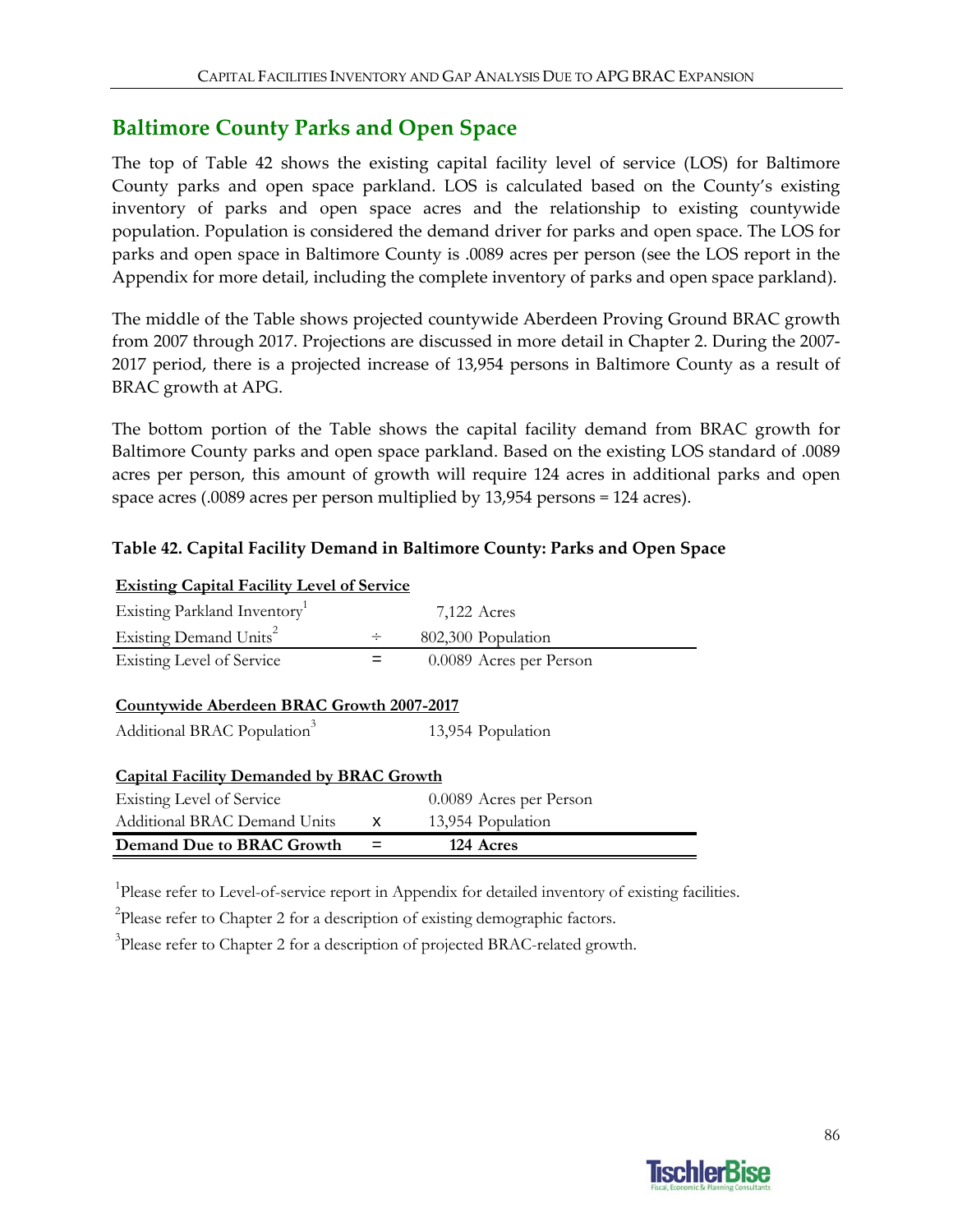### **Baltimore County Recreation Facilities**

The top of Table 43 shows the existing capital facility level of service (LOS) for Baltimore County recreation facilities. LOS is calculated based on the County's existing inventory of recreation space and the relationship to existing countywide population. Population is considered the demand driver for recreation space. The LOS for recreation space in Baltimore County is .18 square feet per person (see the LOS report in the Appendix for more detail, including the complete inventory of recreational facilities).

The middle of the Table shows projected countywide Aberdeen Proving Ground BRAC growth from 2007 through 2017. Projections are discussed in more detail in Chapter 2. During the 2007‐ 2017 period, there is a projected increase of 13,954 persons in Baltimore County as a result of BRAC growth at APG.

The bottom portion of the Table shows the capital facility demand from BRAC growth for Baltimore County recreation facilities. Based on the existing LOS standard of .18 square feet per person, this amount of growth will require 2,494 sq. ft. in additional recreation space (.18 sq. ft. per person multiplied by 13,954 persons = 2,494 sq. ft.).

### **Table 43. Capital Facility Demand in Baltimore County: Recreation**

| <b>Existing Capital Facility Level of Service</b>                                    |   |                      |  |
|--------------------------------------------------------------------------------------|---|----------------------|--|
| Existing Capital Facility Inventory                                                  |   | 143,397 Square Feet  |  |
| Existing Demand Units <sup>2</sup>                                                   | ÷ | 802,300 Population   |  |
| Existing Level of Service                                                            |   | 0.18 SF per Person   |  |
| Countywide Aberdeen BRAC Growth 2007-2017<br>Additional BRAC Population <sup>3</sup> |   | 13,954 Population    |  |
| <b>Capital Facility Demanded by BRAC Growth</b>                                      |   |                      |  |
| Existing Level of Service                                                            |   | 0.1787 SF per Person |  |
| Additional BRAC Demand Units                                                         | x | 13,954 Population    |  |
| Demand Due to BRAC Growth                                                            |   | 2,494 Square Feet    |  |

<sup>1</sup>Please refer to Level-of-service report in Appendix for detailed inventory of existing facilities.

 $2$ Please refer to Chapter 2 for a description of existing demographic factors.

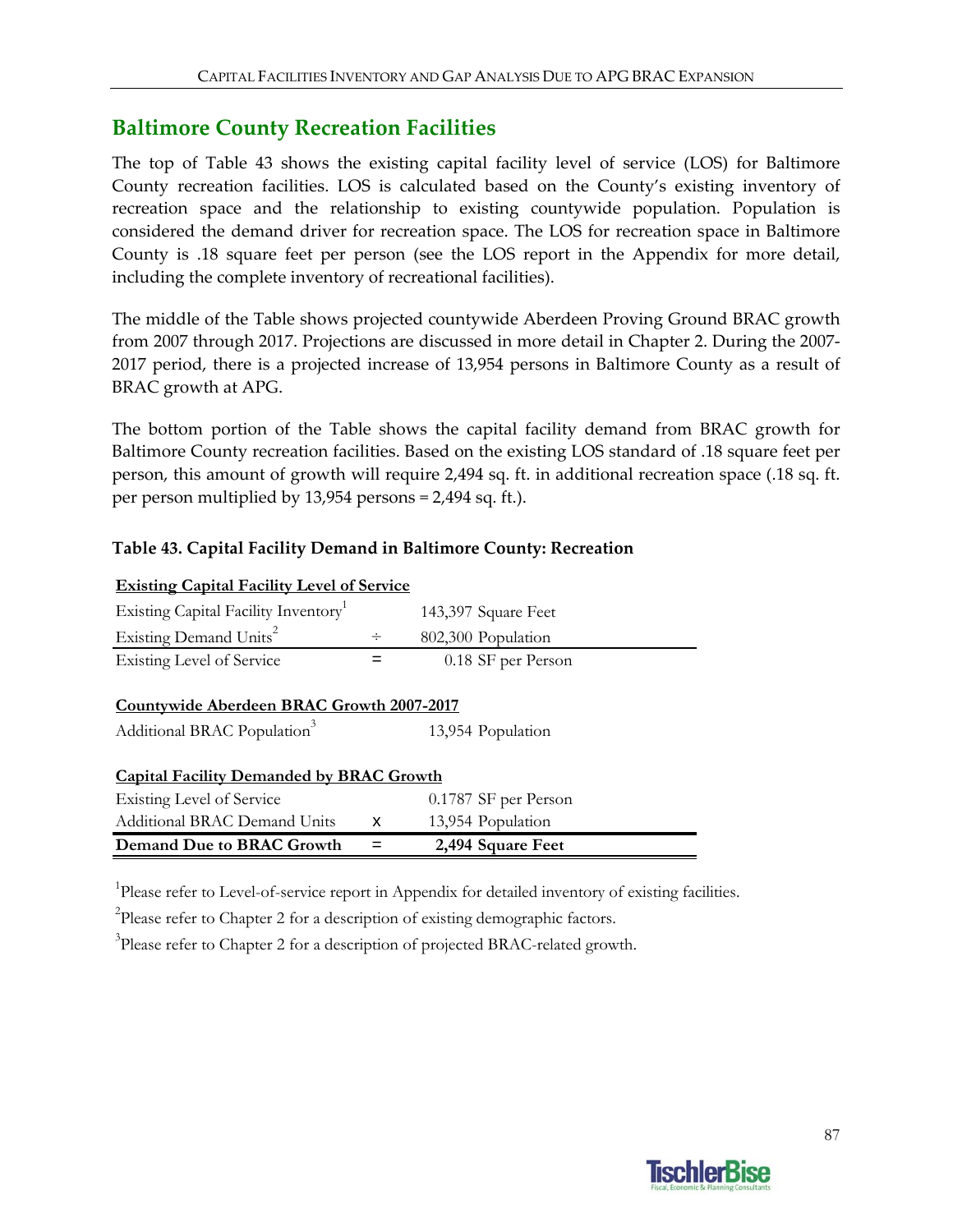# **Baltimore County Schools**

### **OVERVIEW**

With anticipated population growth in Baltimore County due to BRAC expansions at Aberdeen Proving Ground (APG), it is expected that the County's schools will experience increased enrollment. In its mid‐case scenario, the Sage Policy Group's *Aberdeen Proving Ground BRAC Impacts on Seven Jurisdictions* study projects an additional 3,385 public school students in Baltimore County as a result of BRAC at APG.

This section first shows the expected enrollment increase from BRAC by school type (elementary, middle and high) given current enrollment by school type. This is shown in Table 44. The analysis shows that the County would need approximately three elementary schools, 0.7 middle schools, and 0.8 high schools, without consideration of existing capacity. This BRAC impact on Baltimore County Public Schools is shown in Table 45.

Next, TischlerBise conducted a capacity analysis to consider to what extent the County may be able to accommodate these new students in existing schools. In this analysis, a number of factors were considered. The County will need additional school capacity to accommodate BRAC students. At the same time, the County is expected to experience growth unrelated to BRAC. In the capacity analysis, TischlerBise projected the demand on Baltimore County's Public Schools given each school type's current capacity, current enrollment and projected future enrollment growth (BRAC and non‐BRAC related). The source for the BRAC‐related growth projections is the Sage Policy Group study. The source for the non‐BRAC related growth is enrollment projections prepared by Baltimore County Public Schools. The results of the capacity analysis shown in Table 47 indicate that the County will need approximately five and a half elementary schools, no middle schools, and one and a half high school. These figures vary from the BRAC impacts presented in Table 45 because they consider existing capacity and non-BRAC related growth.

### **ESTIMATED BALTIMORE COUNTY BRAC STUDENTS**

As mentioned above, Sage Policy Group's *Aberdeen Proving Ground BRAC Impacts on Seven Jurisdictions* study projects an additional 3,385 public school students in Baltimore County as a result of BRAC at APG.

To estimate the breakdown by school type (elementary, middle/high, and other), TischlerBise examined Baltimore County Public School enrollment as of September 30, 2007 and applied the current percentage by school type to the total Sage projection of 3,385 students. As shown in Table 44, this resulted in 1,492 elementary school students, 784 middle school students, and 1,109 high school students.

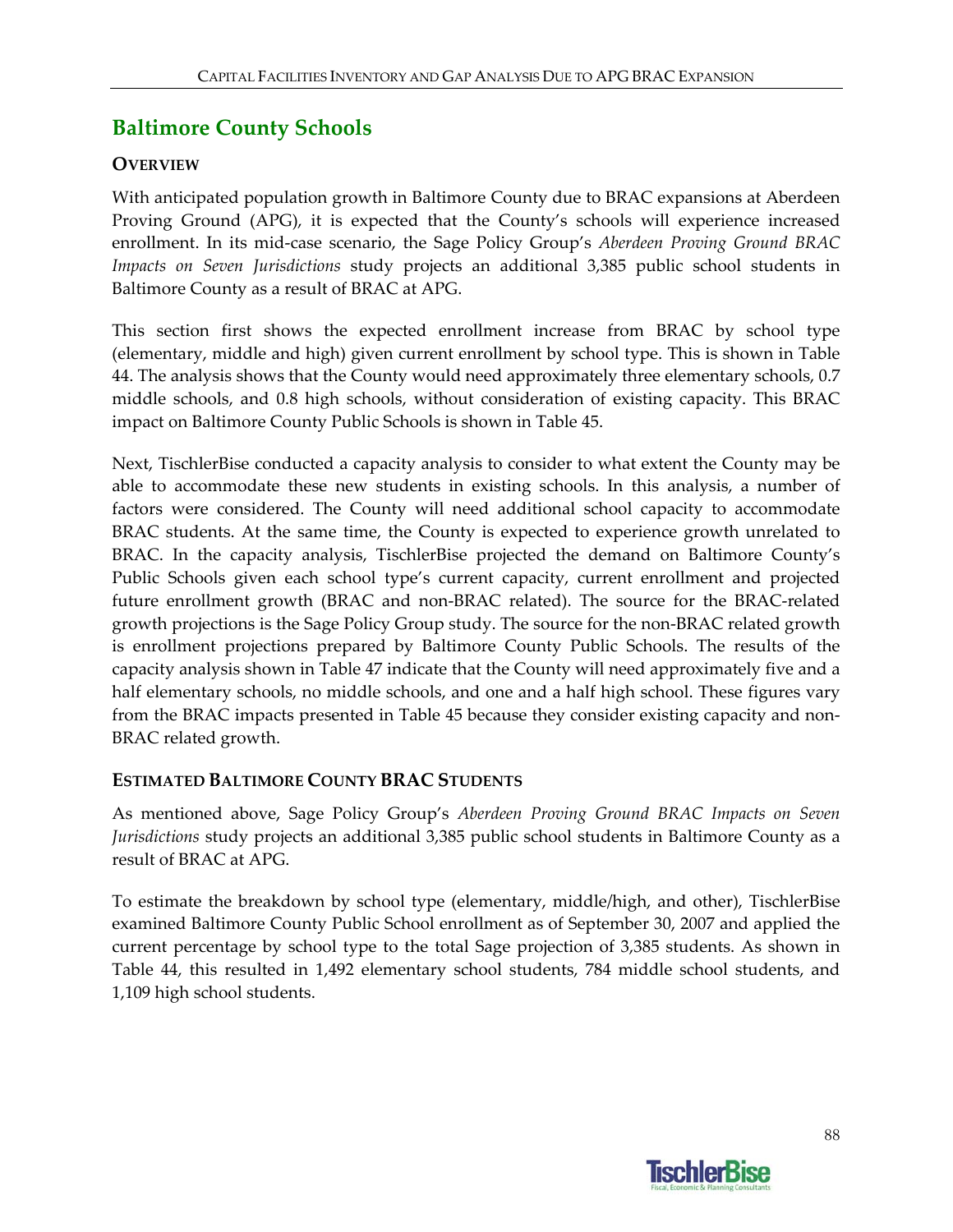|                           | 2007       | $%$ of     | <b>Estimated</b>     |
|---------------------------|------------|------------|----------------------|
| <b>School Type</b>        | Enrollment | Enrollment | <b>BRAC</b> Students |
| <b>Elementary Schools</b> | 45,520     | $44.1\%$   | 1,492                |
| Middle Schools            | 23,932     | $23.2\%$   | 784                  |
| <b>High Schools</b>       | 33,829     | $32.8\%$   | 1,109                |
| Total                     | 103,281    | $100\%$    | 3,385                |

#### **Table 44: Baltimore County Projected BRAC Students by School Type**

#### **DEMAND FOR SCHOOL FACILITIES DUE TO BRAC STUDENTS IN BALTIMORE COUNTY**

Using the estimated BRAC students shown in Table 44, future new schools as a result of BRAC are shown in Table 45. Baltimore County Public Schools indicated that future elementary schools will be planned at an optimal capacity of 470 students, middle schools at 1,075 students, and high schools at an optimal capacity of 1,400 students. This results in approximately 3.17 new elementary schools (1,492 BRAC elementary students / 470 elementary school capacity = 3.17 elementary schools), 0.73 new middle schools (784 BRAC middle students / 1,075 middle school capacity = 0.73 middle schools), and 0.79 new high schools (1,109 BRAC high students / 1,400 high school capacity = 0.79 high schools.

For each new school, the County will need to acquire 20 acres of land for an elementary school, 42 acres for a middle school, and 65 acres for a high school. This results in a need for an additional 45.6 acres for elementary  $(3.17)$  elementary school sites x 20 acres = 45.6 acres for elementary schools), 15.9 acres for middle (0.73 elementary school sites x 42 acres = 15.9 acres for middle schools), and 33.3 acres for high (0.79 high school sites  $\times$  65 acres = 33.3 acres for high schools), for a total of 94.7 acres.

|                           | <b>Estimated</b>     | <b>New School</b> | <b>New</b>     | Acres  |
|---------------------------|----------------------|-------------------|----------------|--------|
| <b>School Type</b>        | <b>BRAC</b> Students | Capacity          | <b>Schools</b> | Needed |
| <b>Elementary Schools</b> | 1,492                | 470               | 3.17           | 45.6   |
| Middle Schools            | 784                  | 1075              | 0.73           | 15.9   |
| <b>High Schools</b>       | 1.109                | 1,400             | 0.79           | 33.3   |
| Total                     | 3,385                |                   |                | 94.7   |

#### **Table 45: Baltimore County New School Facility Demand Due to BRAC**

In Table 45, only BRAC demand is considered. Non‐BRAC related growth is not considered, nor is the County's current capacity to serve non‐BRAC and/or BRAC growth. This is shown later in this section in the capacity analysis. To conduct the capacity analysis, we first consider the non‐ BRAC students that will also have an impact on future school construction.

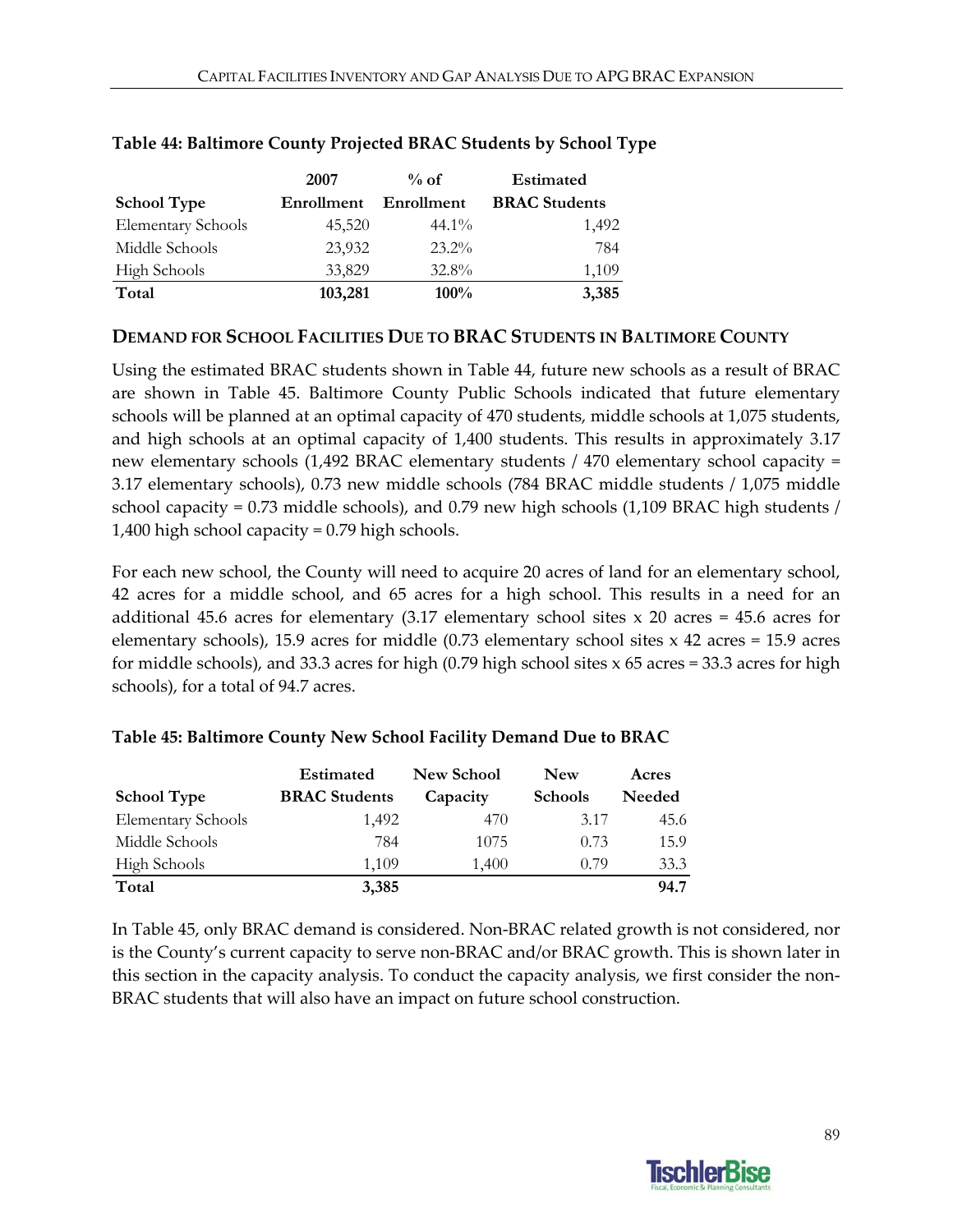### **TOTAL GROWTH (NON‐BRAC AND BRAC) IN BALTIMORE COUNTY**

In order to better understand the full picture of demand on the County's school facilities, TischlerBise also considered growth that is unrelated to BRAC. As part of its annual report to the Maryland Department of Education, Baltimore County Public Schools submitted nine year enrollment projections to the State. The projections were extrapolated out one additional year to 2017. As shown in Table 46, the projections anticipate an increase of 4,062 non-BRAC elementary students, 902 non‐BRAC middle school students, and 595 non‐BRAC high school students from 2007‐2016, which is a net increase of 5,559 non‐BRAC students.

| <b>Projected Students</b> |             |          |       |  |  |  |
|---------------------------|-------------|----------|-------|--|--|--|
| <b>School Type</b>        | <b>BRAC</b> | Non-BRAC | Total |  |  |  |
| <b>Elementary Schools</b> | 1,492       | 4,062    | 5,554 |  |  |  |
| Middle Schools            | 784         | 902      | 1,686 |  |  |  |
| <b>High Schools</b>       | 1,109       | 595      | 1,704 |  |  |  |
| Total                     | 3,385       | 5,559    | 8,944 |  |  |  |

### **Table 46: Baltimore County Projected Non‐BRAC and BRAC Students by School Type**

The total impact of public school students, including BRAC and non‐BRAC, will be 8,944 students, predominately in elementary schools.

### **BALTIMORE COUNTY SCHOOL CAPACITY ANALYSIS (NON‐BRAC AND BRAC GROWTH)**

To prepare the capacity analysis, TischlerBise used a "snapshot" approach examining current enrollment and capacity and comparing that with projected student growth. The breakdown of projected future students is based on the current breakdown of students by school type.

To conduct the analysis, TischlerBise first obtained capacity as of September 30, 2007 by school from Baltimore County Public Schools. This is compared with the County's enrollment as of September 30, 2007 to show the existing surplus/deficit of student seats by school. The totals for each school type are shown in Table 44. Next, new non-BRAC students and BRAC students, shown in Table 46, are added by school type to present a revised enrollment figure. The revised enrollment figure is then compared with today's existing capacity to reflect a revised seat surplus/deficit by school type. For elementary schools, the County is projected to face a deficit of 2,547 student seats when considering existing capacity along with both non‐BRAC and BRAC growth. For middle school there is no deficit, rather a surplus. High schools will have a 1,977 student seat deficit. As the County has in the past and expects in the future to adjust school attendance boundaries as needed, future capital facility needs for schools are considered on a countywide basis.

Baltimore County Public Schools plans to build new elementary schools at a capacity of 470 students. As shown at the bottom of Table 47, this results in a need for more than five and a half elementary schools (2,547 school seat deficit / 470 elementary school capacity = 5.42 new elementary schools). For each new elementary school, the County will need to acquire

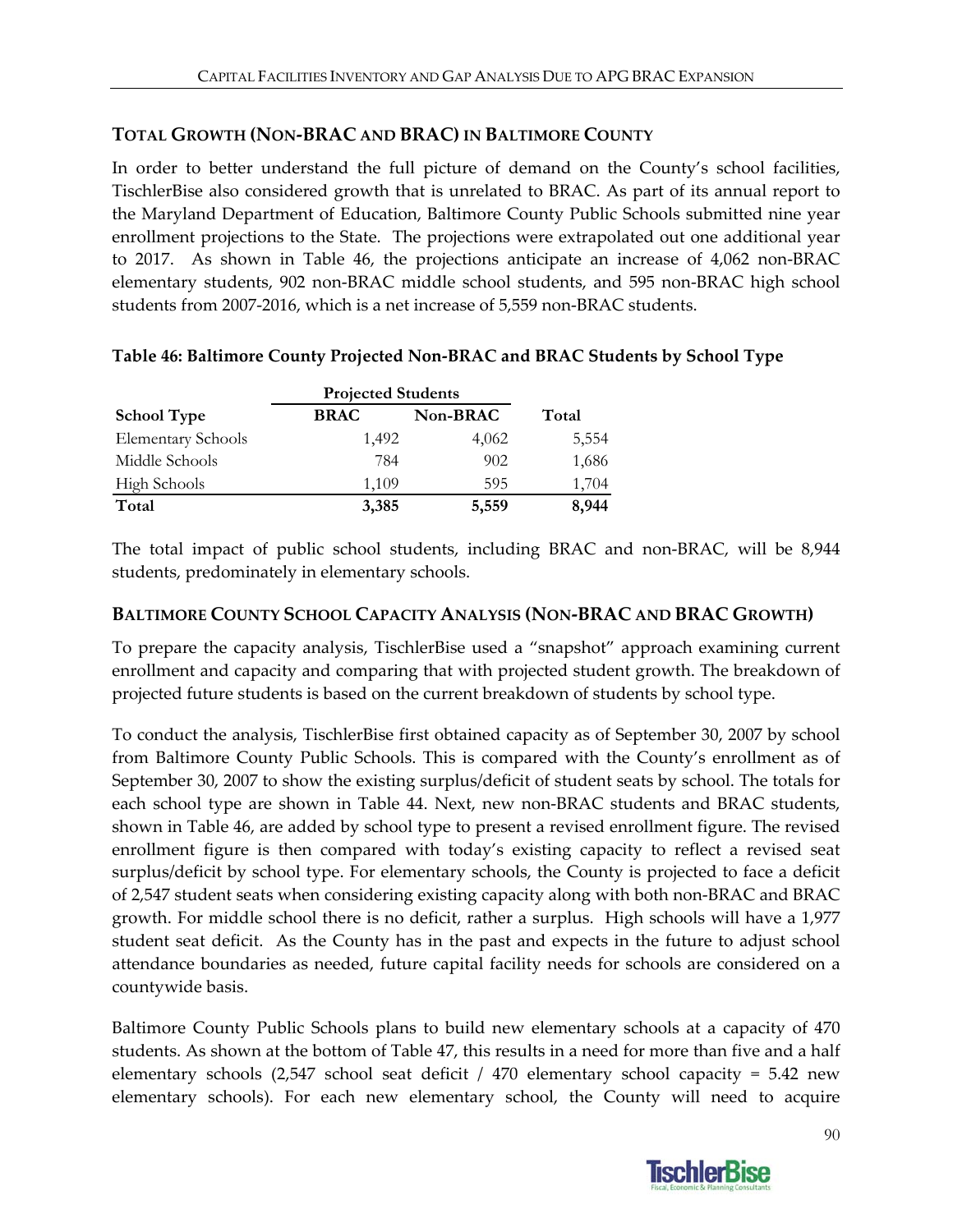approximately 20 acres of land. This results in a need for an additional 108.38 acres (5.42 school sites x 20 acres = 108.38 acres for elementary schools).

Middle schools will be built at a capacity of 1,075 students. As shown at the bottom of Table 47, there is no need to construct middle schools because of surplus capacity. The acreage needed for a new middle school site is 42 acres.

Baltimore County Public Schools plans to build new high schools at a capacity of 1,400 students. As shown at the bottom of Table 47, this results in a need for one and a half additional high school (1,977 school seat deficit / 1,400 high school capacity = 1.41 new high schools). For each new high school, the County will need to acquire approximately 65 acres of land. This results in a need for an additional 91.78 acres (1.41 school sites x 65 acres = 91.78 acres for high schools).

### **Table 47: Baltimore County School Capacity Analysis**

|                                                                   |        | 2007   | Existing                                                                                                                         | <b>New Students</b> |       | <b>Revised</b> | <b>Revised Seat</b> |
|-------------------------------------------------------------------|--------|--------|----------------------------------------------------------------------------------------------------------------------------------|---------------------|-------|----------------|---------------------|
| <b>School Type</b>                                                |        |        | Capacity <sup>1</sup> Enrollment <sup>1</sup> Surplus/Deficit Non-BRAC <sup>2</sup> BRAC <sup>3</sup> Enrollment Surplus/Deficit |                     |       |                |                     |
| <b>Elementary Schools</b>                                         | 48,527 | 45,520 | 3,007                                                                                                                            | 4,062               | 1,492 | 51,074         | $-2,547$            |
| Middle Schools                                                    | 29,030 | 23,932 | 5,098                                                                                                                            | 902                 | 784   | 25,618         | 3,412               |
| High Schools                                                      | 33,556 | 33,829 | $-273$                                                                                                                           | 595                 | 1,109 | 35,533         | $-1,977$            |
| Capacity Analysis Elementary School Facility Demand               |        |        |                                                                                                                                  |                     |       |                |                     |
| Additional Elementary Schools (470 student capacity) <sup>4</sup> |        |        |                                                                                                                                  | 5.42                |       |                |                     |
| Additional Land (20 acres per school) <sup>5</sup>                |        |        |                                                                                                                                  | 108.38              |       |                |                     |
| Capacity Analysis Middle School Facility Demand                   |        |        |                                                                                                                                  |                     |       |                |                     |
| Additional Middle Schools (1,075 student capacity) <sup>4</sup>   |        |        |                                                                                                                                  | 0.00                |       |                |                     |
| Additional Land (42 acres per school) <sup>5</sup>                |        |        |                                                                                                                                  | 0.00                |       |                |                     |
| Capacity Analysis High School Facility Demand                     |        |        |                                                                                                                                  |                     |       |                |                     |
| Additional High School (1,400 student capacity) <sup>4</sup>      |        |        |                                                                                                                                  | 1.41                |       |                |                     |
| Additional Land (65 acres per school) <sup>5</sup>                |        |        |                                                                                                                                  | 91.78               |       |                |                     |

<sup>1</sup> Source: School capacity and enrollment provided by Baltimore County Public Schools for September 30, 2007.

<sup>2</sup> Source: Derived from enrollment projections provided by Baltimore County Public Schools to Maryland.

<sup>3</sup> Source: Sage Policy Group mid-case public student projection.

<sup>4</sup> Source: Baltimore County Public Schools. Prototype student size derived from current enrollments by school type.

<sup>5</sup> Source: Prototypical acreage provided by Baltimore County Public Schools.

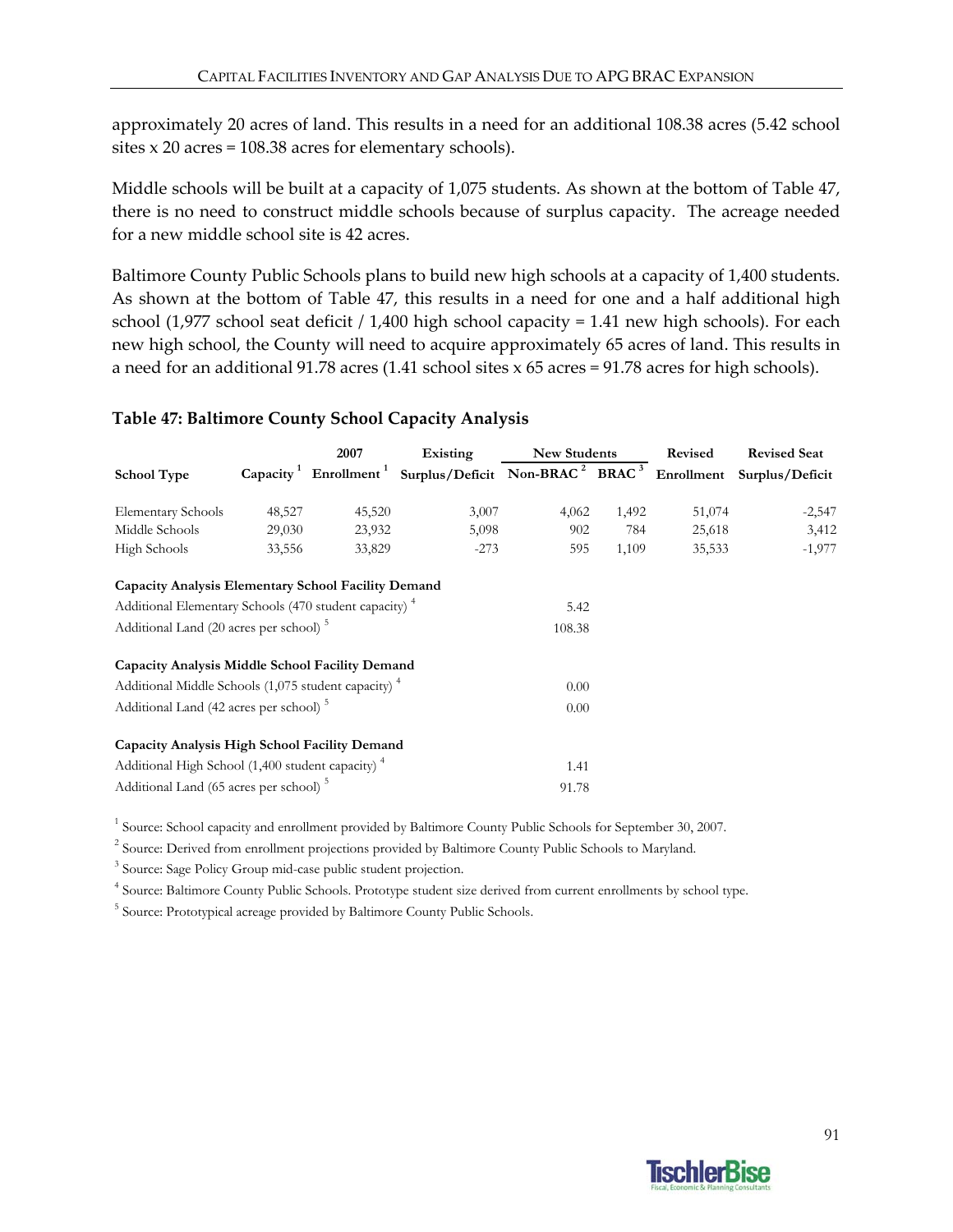### **CONCLUSIONS**

This portion of the report considered the capital facility demand on Baltimore County Public Schools as a result of BRAC expansion at Aberdeen Proving Ground. In its mid‐case scenario, the Sage Policy Group's *Aberdeen Proving Ground BRAC Impacts on Seven Jurisdictions* study projects an additional 3,385 public school students in Baltimore County as a result of BRAC at APG. The report shows that if the County were to build new schools to serve BRAC students (without consideration of existing capacity), the County would need approximately three elementary school, 0.7 middle schools, and 0.8 high schools.

TischlerBise also considered to what extent the County may be able to accommodate these new students in existing schools. In the capacity analysis, TischlerBise projected the demand on Baltimore County's Public Schools given each school's current capacity, current enrollment and projected future enrollment growth (BRAC and non‐BRAC related). The results of the capacity analysis indicate that the County will need approximately five and a half elementary schools, no middle schools, and one and a half a high schools to meet demand from BRAC and non-BRAC growth.

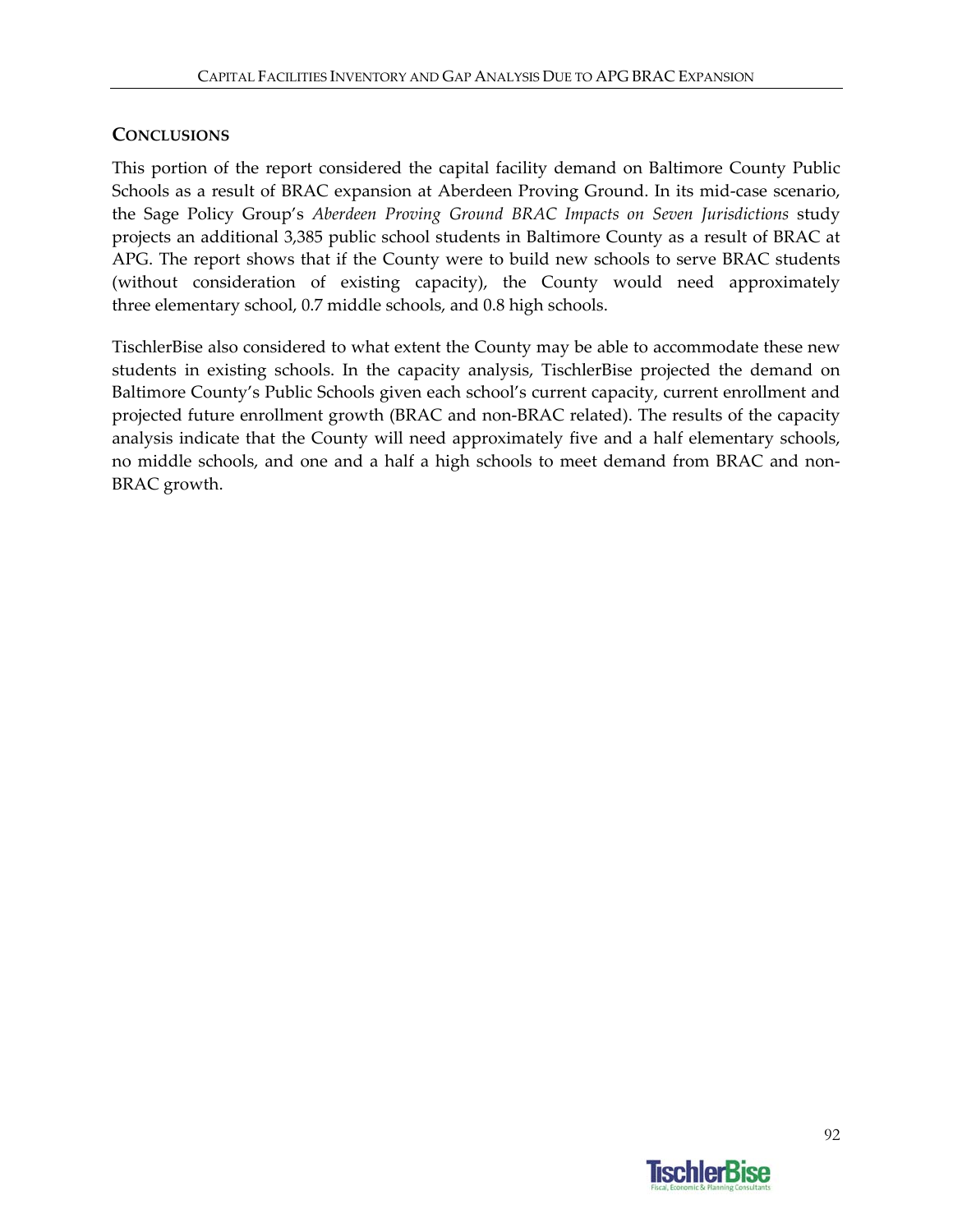## **Baltimore County Community College**

The top of Table 49 shows the existing capital facility level of service (LOS) for Baltimore County community college facilities. LOS is calculated based on the County's existing inventory of community college space and the relationship to existing countywide population. Population is considered the demand driver for community college space. The LOS for community college space in Baltimore County is 1.36 net assignable square feet per person (see the LOS report in the Appendix for more detail, including the complete inventory of community college facilities).

The middle of the Table shows projected countywide Aberdeen Proving Ground BRAC growth from 2007 through 2017. Projections are discussed in more detail in Chapter 2. During the 2007‐ 2017 period, there is a projected increase of 13,954 persons in Baltimore County as a result of BRAC growth at APG.

The bottom portion of the Table shows the capital facility demand from BRAC growth for Baltimore County community college facilities. Based on the existing LOS standard of 1.36 net assignable square feet per person, this amount of growth will require 18,934 sq. ft. in additional community college space (1.36 sq. ft. per person multiplied by 13,954 persons = 18,934 sq. ft.).

### **Table 49. Capital Facility Demand in Baltimore County: Community College**

| <b>Existing Capital Facility Level of Service</b>                                    |        |                                      |  |  |  |  |  |
|--------------------------------------------------------------------------------------|--------|--------------------------------------|--|--|--|--|--|
| Existing Capital Facility Inventory                                                  |        | 1,088,605 Net Assignable Square Feet |  |  |  |  |  |
| Existing Demand Units <sup>2</sup>                                                   | $\div$ | 802,300 Population                   |  |  |  |  |  |
| Existing Level of Service                                                            |        | 1.36 SF per Demand Unit              |  |  |  |  |  |
| Countywide Aberdeen BRAC Growth 2007-2017<br>Additional BRAC Population <sup>3</sup> |        | 13,954 Population                    |  |  |  |  |  |
| <b>Capital Facility Demanded by BRAC Growth</b>                                      |        |                                      |  |  |  |  |  |
| <b>Existing Level of Service</b>                                                     |        | 1.36 SF per Demand Unit              |  |  |  |  |  |
| Additional BRAC Demand Units                                                         | X      | 13,954 Population                    |  |  |  |  |  |
| Demand Due to BRAC Growth                                                            |        | 18,934 Net Assignable Square Feet    |  |  |  |  |  |

<sup>1</sup>Please refer to Level-of-service report in Appendix for detailed inventory of existing facilities.

 $2$ Please refer to Chapter 2 for a description of existing demographic factors.

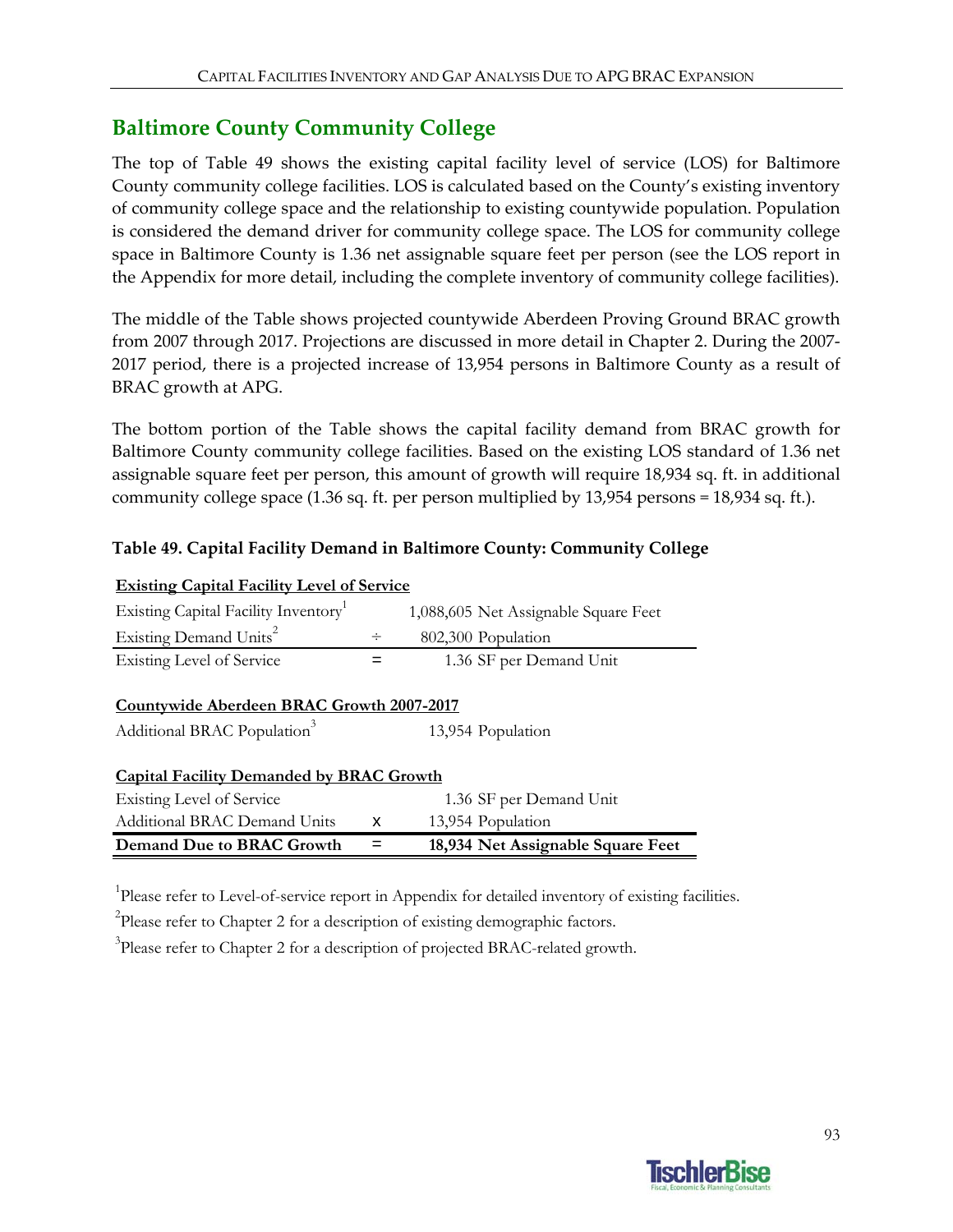## **CECIL COUNTY SUMMARY OF PUBLIC CAPITAL FACILITY GAP**

Per the Sage Policy Group study, Cecil County is expected to receive 5% of projected employment growth from APG BRAC expansion (1,460 jobs) and 12% of the population growth (5,357 persons). Table 50 presents the projected public capital facility gap in Cecil County as a result of APG BRAC growth (population and employment). The table shows that based on the County's existing LOS standards (see Appendix B), and projected BRAC‐related growth in Cecil County (see Chapter 2), growth at APG will have an impact on public facilities in the County.

BRAC growth results in the need for an additional 27,315 square feet of building space in Cecil County. Of this, the largest impacts are to Community College (8,190 square feet) and Fire and EMS facilities (6,978 square feet). Administrative facilities include the County's administrative space for general government uses such as finance, planning, budgeting, etc. along with its program offices for the housing and community development, senior services, parks and recreation, etc. Administrative facilities will also require additional space, however the impact is not as significant as for the community college and Fire and EMS facilities.

The table also shows a demand for land acquisition resulting from BRAC growth. This totals 64 acres. Of this, the majority is for schools, 37.92 acres and parkland, 22.81 acres. The remainder is for expansion of the County's public facilities. The analysis for public facilities assumes a Floor Area Ratio of .25.

The analysis showed a need for 11 additional correctional beds as a result of BRAC growth. The number of school seats needed is 1,300, which was provided by Sage and projected in the analysis. The following section provides detailed calculations of the BRAC capital facility gap in Cecil County by category.

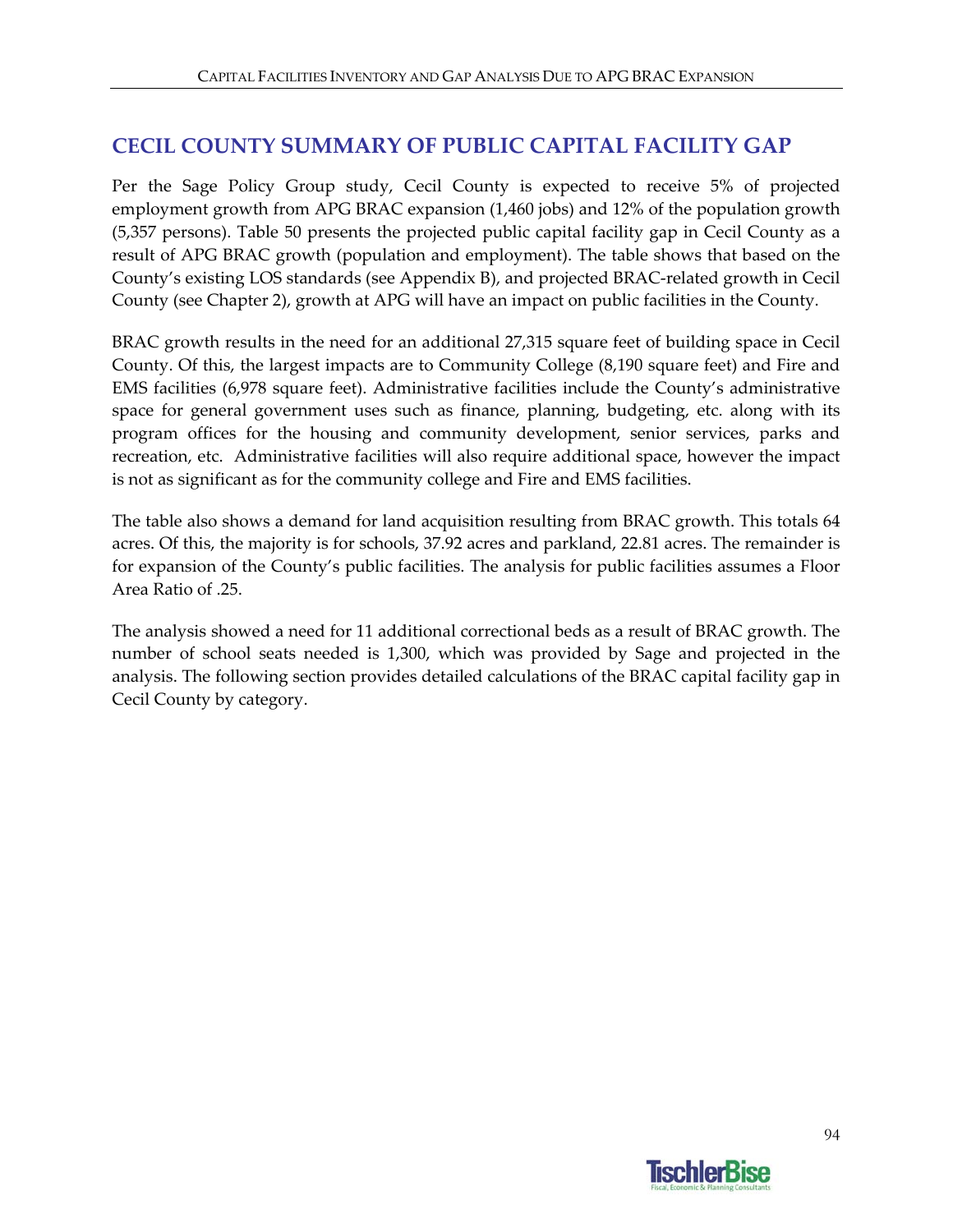|                                 | Building    | Land     | Detention   | Apparatus | Student |
|---------------------------------|-------------|----------|-------------|-----------|---------|
| <b>Public Facility Category</b> | Square Feet | Acres    | <b>Beds</b> | Units     | Seats   |
| Sheriff                         | 812         | 0.07     | n/a         | n/a       | n/a     |
| Fire and EMS                    | 6,978       | 0.64     | n/a         | 3.07      | n/a     |
| Correctional                    | n/a         | 0.55     | 11          | n/a       | n/a     |
| Library                         | 3,166       | 0.29     | n/a         | n/a       | n/a     |
| Judicial and Legal              | 3,877       | 0.36     | n/a         | n/a       | n/a     |
| Administrative                  | 4,292       | 0.39     | n/a         | n/a       | n/a     |
| Parks                           | n/a         | 22.81    | n/a         | n/a       | n/a     |
| Recreation                      | $\theta$    | $\Omega$ | n/a         | n/a       | n/a     |
| Public Schools                  | n/a         | 37.92    | n/a         | n/a       | 1,300   |
| Community College               | 8,190       | 0.75     | n/a         | n/a       | n/a     |
| <b>TOTAL</b>                    | 27,315      | 64       | 11          | 3.07      | 1,300   |

### **Table 50. Public Capital Facility Gap in Cecil County by Category**

 $n/a$  = not applicable

## **DEMAND BY PUBLIC FACILITY CATEGORY ‐ CECIL COUNTY**

This section presents the public capital facility gap in Cecil County as a result of APG BRAC growth (population and employment) by facility category. All facilities impacted are examined on a countywide basis.

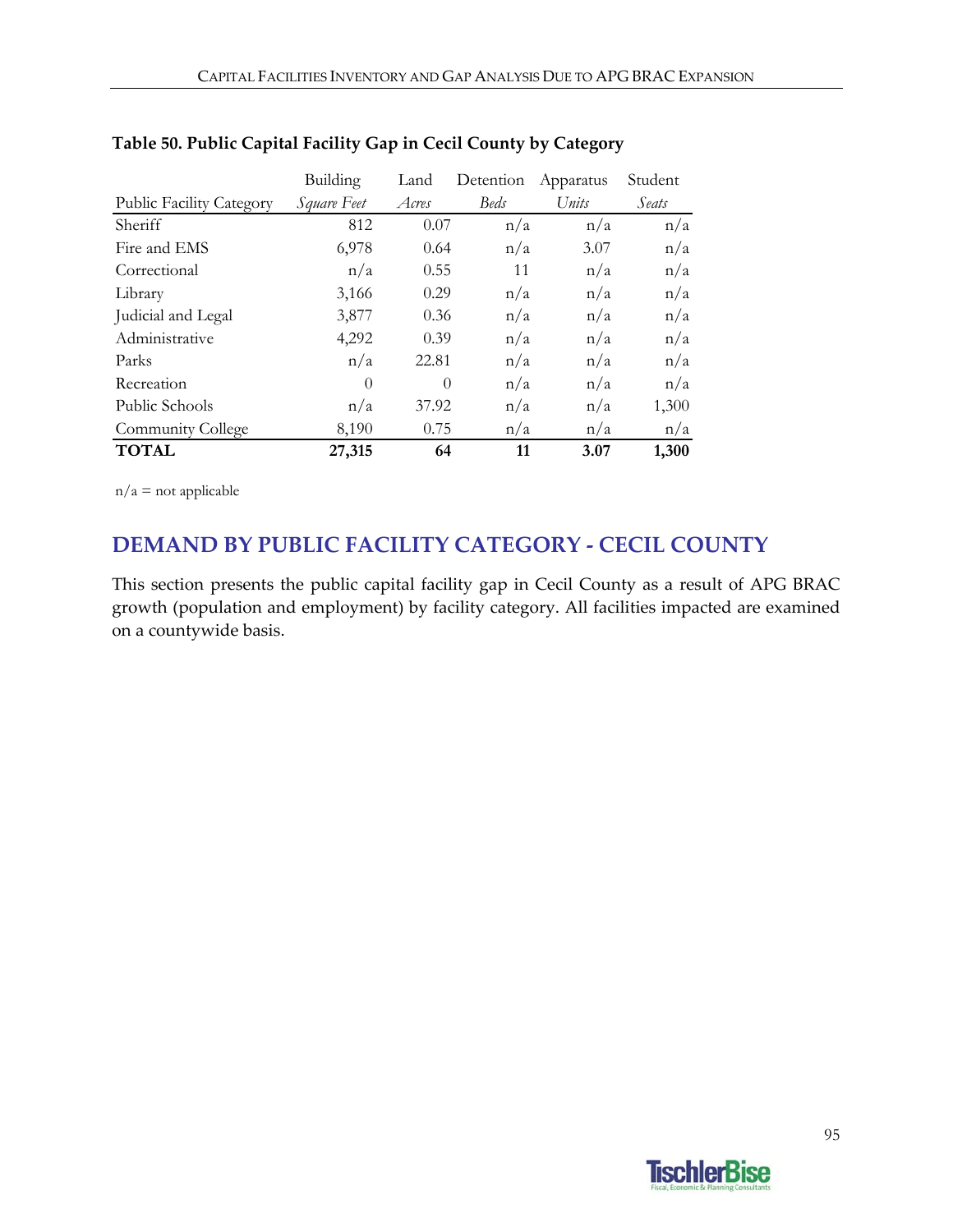## **Cecil County Sheriff Facilities**

The top of Table 51 shows the existing capital facility level of service (LOS) for Cecil County's sheriff facilities. LOS is calculated based on the County's existing countywide population and employment. Population and employment are considered the demand drivers for sheriff space. The LOS for sheriff space in Cecil County is .12 square feet per person and per job (see the LOS report in the Appendix for more detail, including the complete inventory of sheriff facilities).

The middle of the Table shows projected countywide Aberdeen Proving Ground BRAC growth from 2007 through 2017. Projections are discussed in more detail in Chapter 2. During the 2007‐ 2017 period, there is a projected increase of 5,357 persons and 1,460 jobs in Cecil County as a result of BRAC growth at APG, for a total of 6,817 persons and jobs.

The bottom portion of the Table shows the capital facility demand from BRAC growth for Cecil County sheriff facilities. Based on the existing LOS standard of .12 square feet per person and per job, this amount of growth will require 812 sq. ft. in additional sheriff space (.12 sq. ft. per person and job multiplied by 6,817 persons and jobs = 812 sq. ft.).

### **Table 51. Capital Facility Demand in Cecil County: Sheriff**

| Demand Due to BRAC Growth                         |           | 812 Square Feet             |  |
|---------------------------------------------------|-----------|-----------------------------|--|
| Additional BRAC Demand Units                      | x         | 6,817 Population and Jobs   |  |
| Existing Level of Service                         |           | 0.12 SF per Demand Unit     |  |
| <b>Capital Facility Demanded by BRAC Growth</b>   |           |                             |  |
| <b>Additional BRAC Demand Units</b>               |           | 6,817 Population and Jobs   |  |
| Additional BRAC Jobs <sup>3</sup>                 | $\ddot{}$ | $1,460$ Jobs                |  |
| Additional BRAC Population <sup>3</sup>           |           | 5,357 Population            |  |
| Countywide Aberdeen BRAC Growth 2007-2017         |           |                             |  |
|                                                   |           |                             |  |
| <b>Existing Level of Service</b>                  |           | 0.12 SF per Demand Unit     |  |
| Existing Demand Units <sup>2</sup>                | ÷         | 141,915 Population and Jobs |  |
| Existing Capital Facility Inventory <sup>1</sup>  |           | 16,895 Square Feet          |  |
| <u>Existing Capital Facility Level of Service</u> |           |                             |  |

### **Existing Capital Facility Level of Service**

<sup>1</sup>Please refer to Level-of-service report in Appendix for detailed inventory of existing facilities.

 $2$ Please refer to Chapter 2 for a description of existing demographic factors.

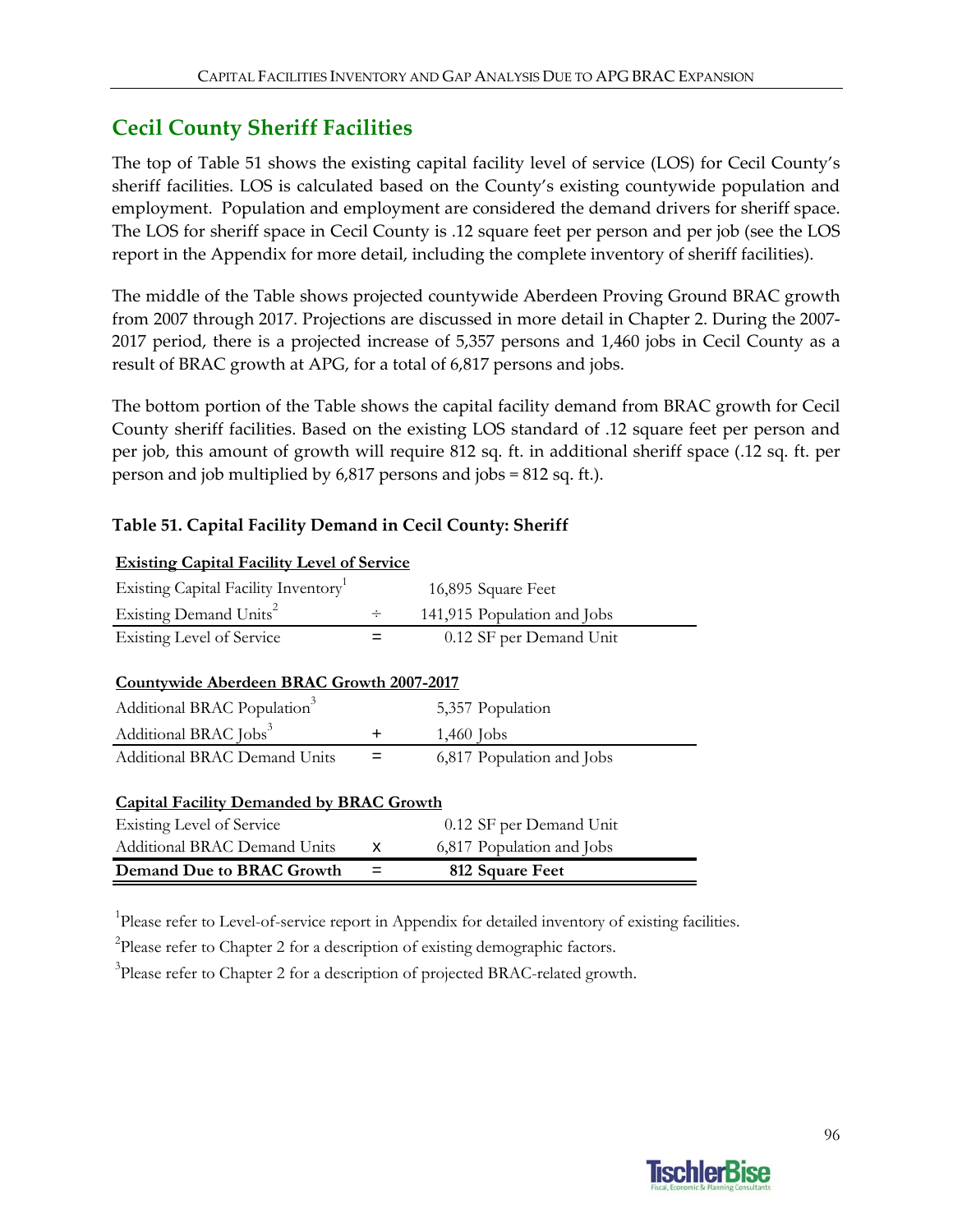## **Cecil County Fire and EMS Facilities**

The top of Table 52 shows the existing capital facility level of service (LOS) for Cecil County's sheriff facilities. LOS is calculated based on the County's existing countywide population and employment. Population and employment are considered the demand drivers for fire/EMS space. The LOS for fire/EMS space in Cecil County is 1.02 square feet per person and per job (see the LOS report in the Appendix for more detail, including the complete inventory of fire and EMS facilities).

The middle of the Table shows projected countywide Aberdeen Proving Ground BRAC growth from 2007 through 2017. Projections are discussed in more detail in Chapter 2. During the 2007‐ 2017 period, there is a projected increase of 5,357 persons and 1,460 jobs in Cecil County as a result of BRAC growth at APG, for a total of 6,817 persons and jobs.

The bottom portion of the Table shows the capital facility demand from BRAC growth for Cecil County fire and EMS facilities. Based on the existing LOS standard of 1.02 square feet per person and per job, this amount of growth will require 6,978 sq. ft. in additional fire and EMS space (1.02 sq. ft. per person and job multiplied by 6,817 persons and jobs = 6,978 sq. ft.).

### **Table 52. Capital Facility Demand in Cecil County: Fire and EMS**

| <b>Existing Capital Facility Level of Service</b> |           |                             |  |  |  |  |
|---------------------------------------------------|-----------|-----------------------------|--|--|--|--|
| Existing Capital Facility Inventory <sup>1</sup>  |           | 145,265 Square Feet         |  |  |  |  |
| Existing Demand Units <sup>2</sup>                | $\div$    | 141,915 Population and Jobs |  |  |  |  |
| <b>Existing Level of Service</b>                  | =         | 1.02 SF per Demand Unit     |  |  |  |  |
| Countywide Aberdeen BRAC Growth 2007-2017         |           |                             |  |  |  |  |
| Additional BRAC Population <sup>3</sup>           |           | 5,357 Population            |  |  |  |  |
| Additional BRAC Jobs <sup>3</sup>                 | $\ddot{}$ | $1,460$ Jobs                |  |  |  |  |
| <b>Additional BRAC Demand Units</b>               |           | 6,817 Population and Jobs   |  |  |  |  |
| <b>Capital Facility Demanded by BRAC Growth</b>   |           |                             |  |  |  |  |
| <b>Existing Level of Service</b>                  |           | 1.02 SF per Demand Unit     |  |  |  |  |
| Additional BRAC Demand Units                      | X         | 6,817 Population and Jobs   |  |  |  |  |
| Demand Due to BRAC Growth                         |           | 6,978 Square Feet           |  |  |  |  |

<sup>1</sup>Please refer to Level-of-service report in Appendix for detailed inventory of existing facilities.

 $2$ Please refer to Chapter 2 for a description of existing demographic factors.

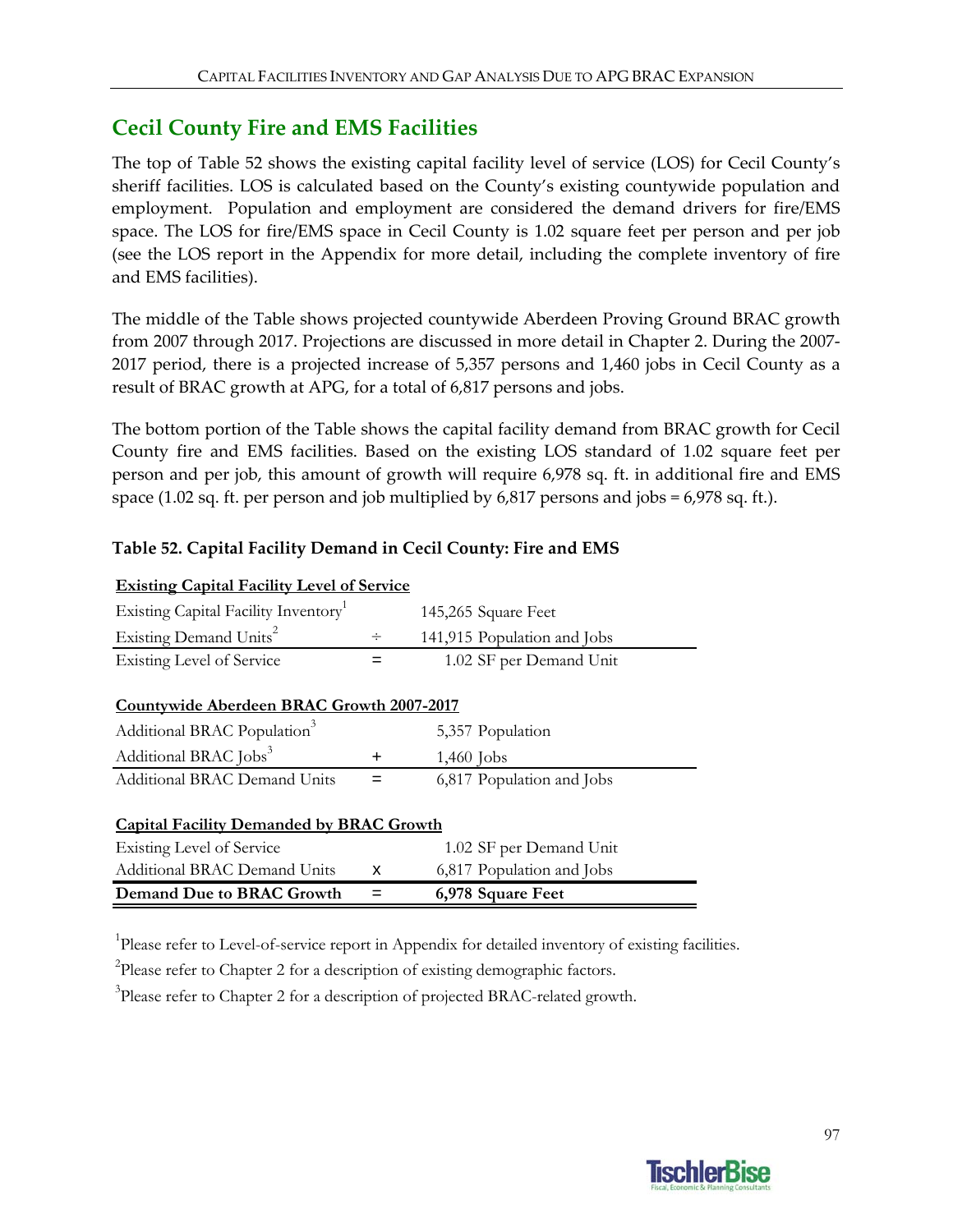## **Cecil County Fire and EMS Apparatus**

The top of Table 53 shows the existing capital apparatus level of service (LOS) for Cecil County's fire and EMS apparatus. LOS is calculated based on the County's existing countywide population and employment. Population and employment are considered the demand drivers for fire and EMS apparatus. The LOS for Fire/EMS apparatus in Cecil County is .0005 apparatus per person and per job (see the LOS report in the Appendix for more detail, including the complete inventory of fire and EMS apparatus).

The middle of the Table shows projected countywide Aberdeen Proving Ground BRAC growth from 2007 through 2017. Projections are discussed in more detail in Chapter 2. During the 2007‐ 2017 period, there is a projected increase of 5,357 persons and 1,460 jobs in Cecil County as a result of BRAC growth at APG, for a total of 6,817 persons and jobs.

The bottom portion of the Table shows the capital facility demand from BRAC growth for Cecil County fire and EMS apparatus. Based on the existing LOS standard of .0005 apparatus per person and per job, this amount of growth will require 3 additional fire and EMS apparatus (.0005 apparatus per person and job multiplied by 6,817 persons and jobs = 3.07 apparatus).

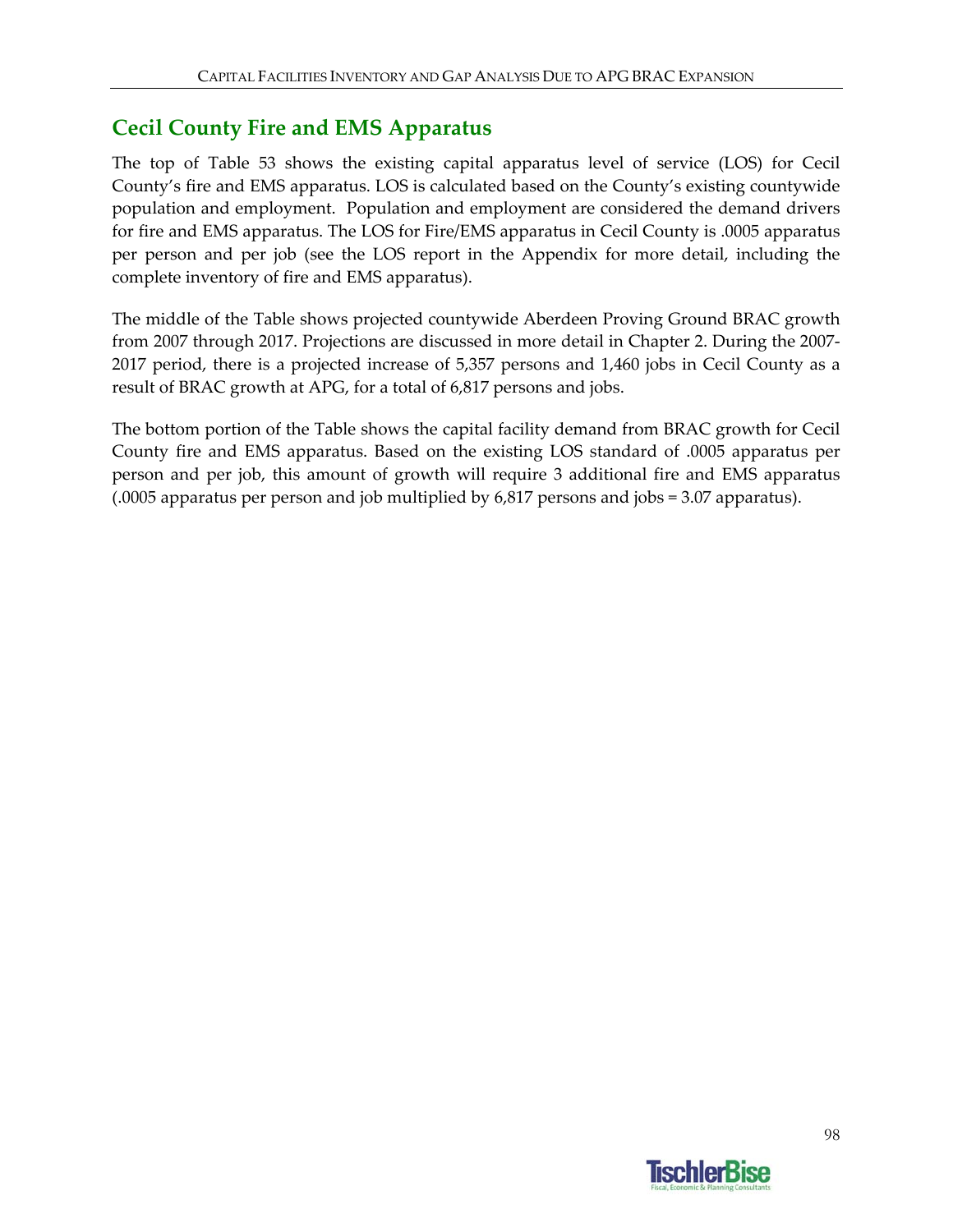| Table 53. Apparatus Demand in Cecil County: Fire and EMS |  |
|----------------------------------------------------------|--|
|----------------------------------------------------------|--|

| <b>Demand Due to BRAC Growth</b>                 | =      | 3.07 Apparatus                   |
|--------------------------------------------------|--------|----------------------------------|
| <b>Additional BRAC Demand Units</b>              | x      | 6,817 Population and Jobs        |
| <b>Existing Level of Service</b>                 |        | 0.0005 Apparatus per Demand Unit |
| <b>Capital Facility Demanded by BRAC Growth</b>  |        |                                  |
| <b>Additional BRAC Demand Units</b>              |        | 6,817 Population and Jobs        |
| Additional BRAC Jobs <sup>3</sup>                |        | $1,460$ Jobs                     |
| Additional BRAC Population <sup>3</sup>          |        | 5,357 Population                 |
| Countywide Aberdeen BRAC Growth 2007-2017        |        |                                  |
| <b>Existing Level of Service</b>                 | =      | 0.0005 Apparatus per Demand Unit |
| Existing Demand Units <sup>2</sup>               | ÷      | 141,915 Population and Jobs      |
| Total                                            | =      | 64 Apparatus                     |
|                                                  | $\div$ | 20 Ambulance                     |
|                                                  |        | 36 Engine                        |
|                                                  |        | 3 Rescue Truck                   |
|                                                  |        | 5 Ladder Truck                   |
| Existing Capital Facility Inventory <sup>1</sup> |        | 0 Pumper                         |
|                                                  |        |                                  |

<sup>1</sup>Please refer to Level-of-service report in Appendix for detailed inventory of existing facilities.

 $2$ Please refer to Chapter 2 for a description of existing demographic factors.

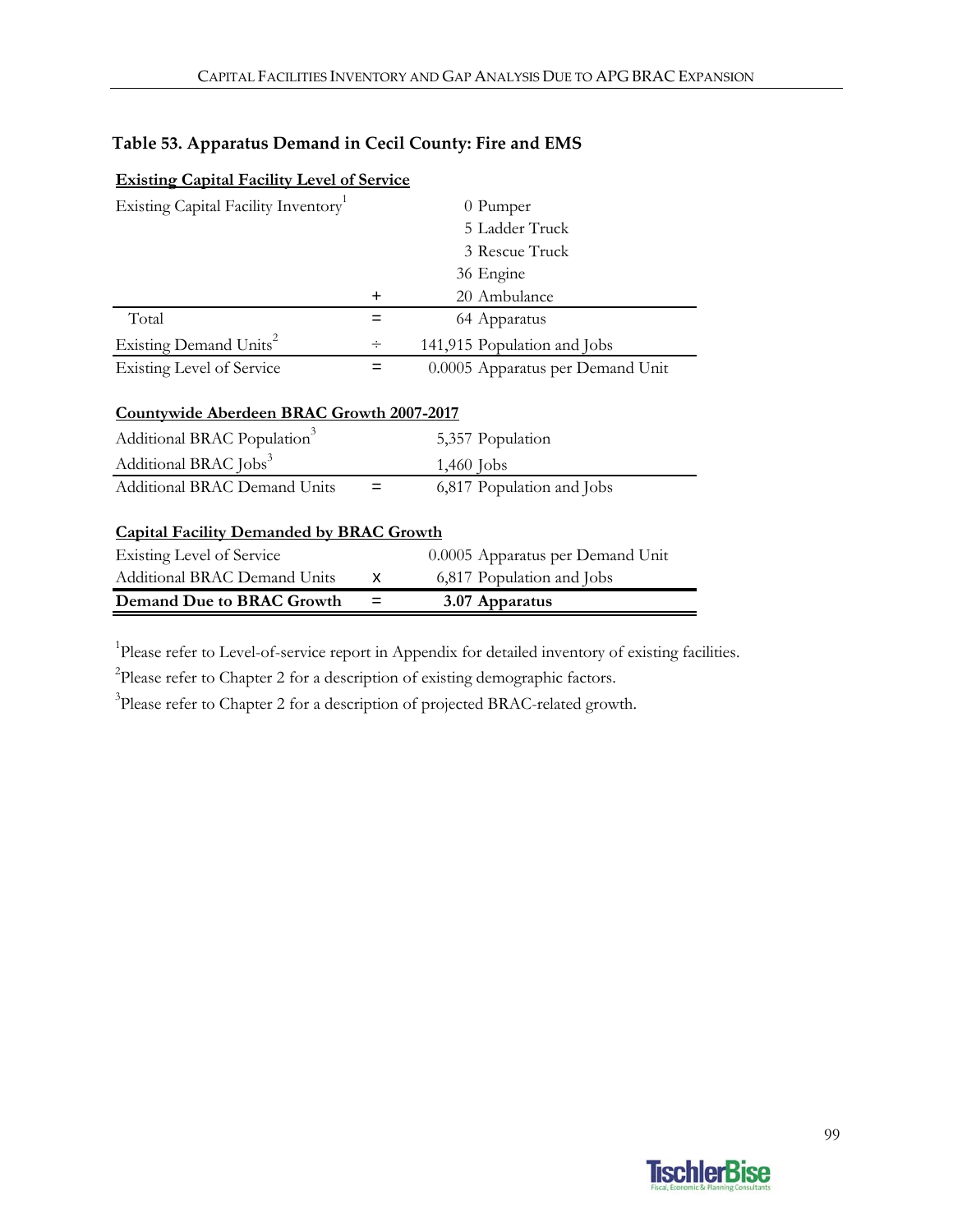## **Cecil County Correctional Facilities**

The top of Table 54 shows the existing capital facility level of service (LOS) for Cecil County correctional facilities. LOS is calculated based on the County's existing inventory of correctional space and the relationship to existing countywide population. Population is considered the demand driver for correctional space. The LOS for correctional space in Cecil County is .002 beds per person (see the LOS report in the Appendix for more detail, including the complete inventory of correctional facilities).

The middle of the Table shows projected countywide Aberdeen Proving Ground BRAC growth from 2007 through 2017. Projections are discussed in more detail in Chapter 2. During the 2007‐ 2017 period, there is a projected increase of 5,357 persons in Cecil County as a result of BRAC growth at APG.

The bottom portion of the Table shows the capital facility demand from BRAC growth for Cecil County correctional facilities. Based on the existing LOS standard of .002 beds per person, this amount of growth will require 11 additional correctional beds (.002 beds per person multiplied by  $5,357$  persons = 11 beds).

| <b>Existing Capital Facility Level of Service</b>                                           |        |                        |  |
|---------------------------------------------------------------------------------------------|--------|------------------------|--|
| Existing Capital Facility Inventory <sup>1</sup>                                            |        | 204 Beds               |  |
| Existing Demand Units <sup>2</sup>                                                          | $\div$ | 102,000 Population     |  |
| Existing Level of Service                                                                   |        | 0.0020 Beds per Person |  |
| <b>Countywide Aberdeen BRAC Growth 2007-2017</b><br>Additional BRAC Population <sup>3</sup> |        | 5,357 Population       |  |
| <b>Capital Facility Demanded by BRAC Growth</b>                                             |        |                        |  |
| Existing Level of Service                                                                   |        | 0.0020 Beds per Person |  |
| Additional BRAC Demand Units                                                                | x      | 5,357 Population       |  |
| Demand Due to BRAC Growth                                                                   |        | 11 Beds                |  |

#### **Table 54. Capital Facility Demand in Cecil County: Correctional**

<sup>1</sup>Please refer to Level-of-service report in Appendix for detailed inventory of existing facilities.

 $2$ Please refer to Chapter 2 for a description of existing demographic factors.

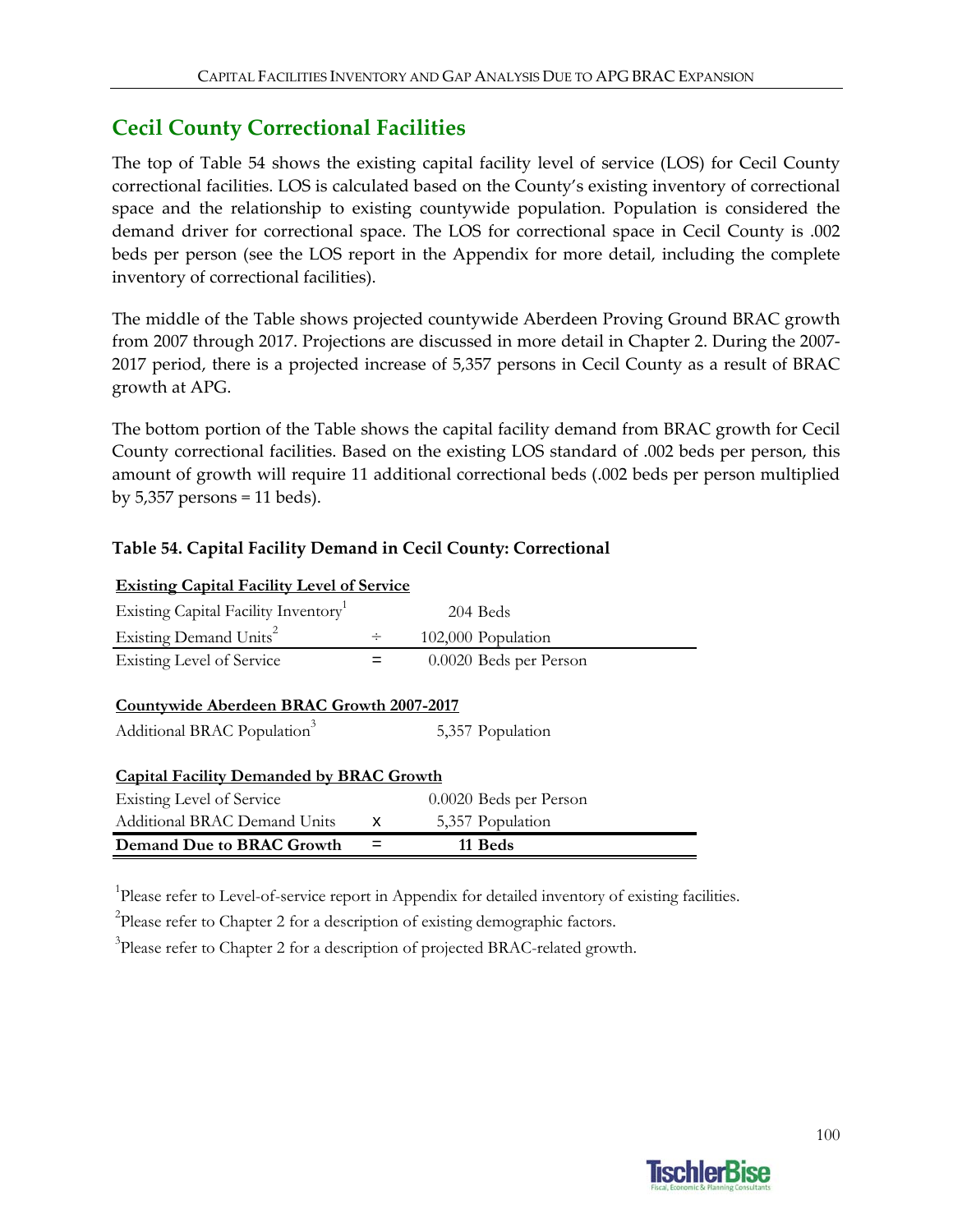## **Cecil County Library Facilities**

The top of Table 55 shows the existing capital facility level of service (LOS) for Cecil County library facilities. LOS is calculated based on the County's existing inventory of library space and the relationship to existing countywide population. Population is considered the demand driver for library space. The LOS for library space in Cecil County is .59 square feet per person (see the LOS report in the Appendix for more detail, including the complete inventory of library facilities).

The middle of the Table shows projected countywide Aberdeen Proving Ground BRAC growth from 2007 through 2017. Projections are discussed in more detail in Chapter 2. During the 2007‐ 2017 period, there is a projected increase of 5,357 persons in Cecil County as a result of BRAC growth at APG.

The bottom portion of the Table shows the capital facility demand from BRAC growth for Cecil County library facilities. Based on the existing LOS standard of .59 square feet per person, this amount of growth will require 3,166 sq. ft. in additional library space (.59 sq. ft. per person multiplied by  $5,347$  persons =  $3,166$  sq. ft.).

### **Table 55. Capital Facility Demand in Cecil County: Library**

| <b>Existing Capital Facility Level of Service</b> |        |                      |  |
|---------------------------------------------------|--------|----------------------|--|
| Existing Capital Facility Inventory               |        | 60,291 Square Feet   |  |
| Existing Demand Units <sup>2</sup>                | $\div$ | 102,000 Population   |  |
| Existing Level of Service                         | =      | 0.59 SF per Person   |  |
|                                                   |        |                      |  |
| Countywide Aberdeen BRAC Growth 2007-2017         |        |                      |  |
| Additional BRAC Population <sup>3</sup>           |        | 5,357 Population     |  |
| <b>Capital Facility Demanded by BRAC Growth</b>   |        |                      |  |
| Existing Level of Service                         |        | 0.5911 SF per Person |  |
| Additional BRAC Demand Units                      | x      | 5,357 Population     |  |
| Demand Due to BRAC Growth                         |        | 3,166 Square Feet    |  |

<sup>1</sup>Please refer to Level-of-service report in Appendix for detailed inventory of existing facilities.

 $2$ Please refer to Chapter 2 for a description of existing demographic factors.

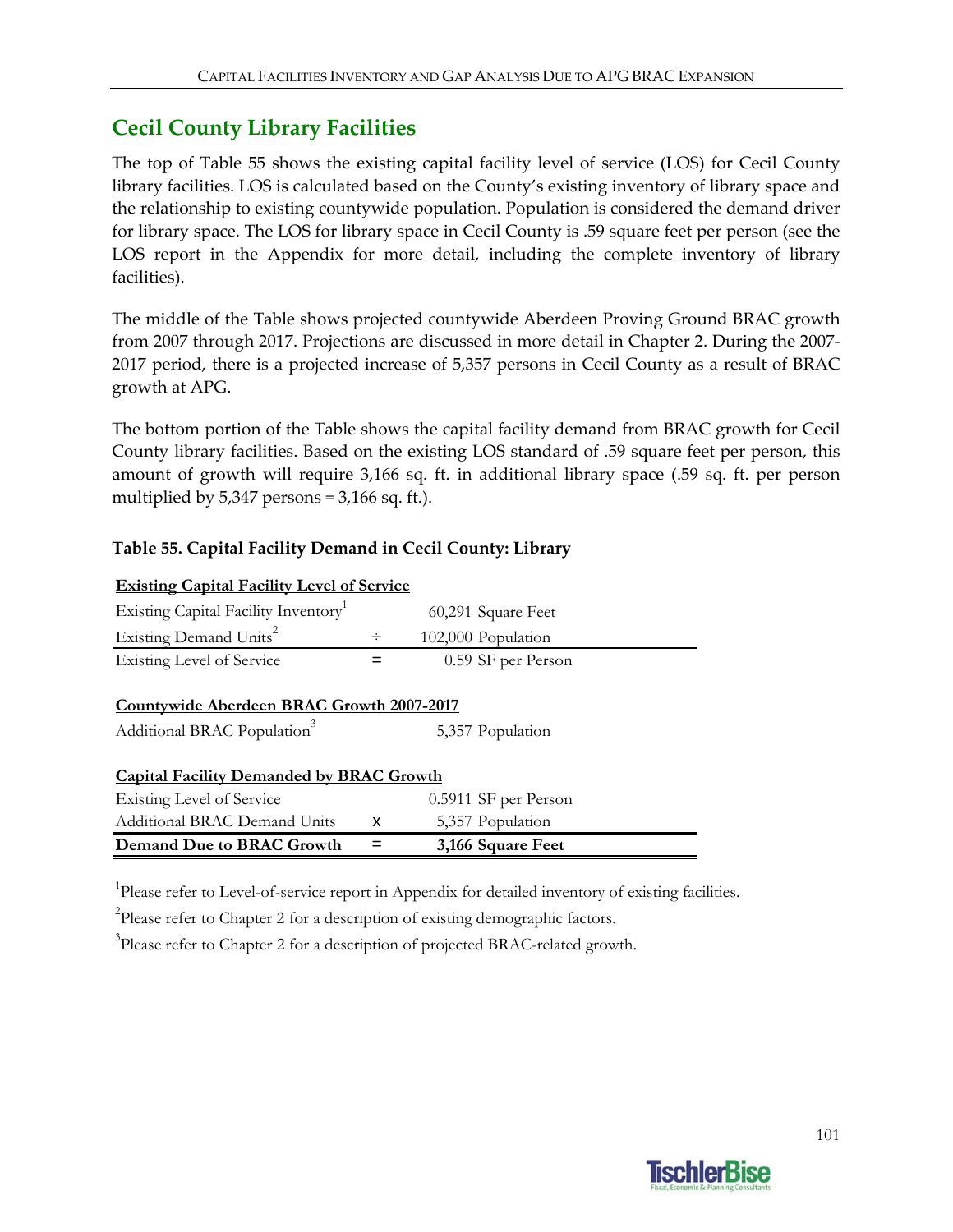# **Cecil County Judicial and Legal Facilities**

The top of Table 56 shows the existing capital facility level of service (LOS) for Cecil County's judicial facilities. LOS is calculated based on the County's existing countywide population and employment. Population and employment are considered the demand drivers for judicial and legal space. The LOS for judicial and legal in Cecil County is .57 square feet per person and per job (see the LOS report in the Appendix for more detail, including the complete inventory of judicial and legal facilities).

The middle of the Table shows projected countywide Aberdeen Proving Ground BRAC growth from 2007 through 2017. Projections are discussed in more detail in Chapter 2. During the 2007‐ 2017 period, there is a projected increase of 5,357 persons and 1,460 jobs in Cecil County as a result of BRAC growth at APG, for a total of 6,817 persons and jobs.

The bottom portion of the Table shows the capital facility demand from BRAC growth for Cecil County judicial and legal facilities. Based on the existing LOS standard of .57 square feet per person and per job, this amount of growth will require 3,877 sq. ft. in additional judicial space (.57 sq. ft. per person and job multiplied by 6,817 persons and jobs = 3,877 sq. ft.).

### **Table 56. Capital Facility Demand in Cecil County: Judicial and Legal**

| <b>Existing Capital Facility Level of Service</b> |        |                             |  |
|---------------------------------------------------|--------|-----------------------------|--|
| Existing Capital Facility Inventory               |        | 80,720 Square Feet          |  |
| Existing Demand Units <sup>2</sup>                | $\div$ | 141,915 Population and Jobs |  |
| <b>Existing Level of Service</b>                  | =      | 0.57 SF per Demand Unit     |  |
|                                                   |        |                             |  |
| Countywide Aberdeen BRAC Growth 2007-2017         |        |                             |  |
| Additional BRAC Population <sup>3</sup>           |        | 5,357 Population            |  |
| Additional BRAC Jobs <sup>3</sup>                 | +      | $1,460$ Jobs                |  |
| <b>Additional BRAC Demand Units</b>               | =      | 6,817 Population and Jobs   |  |
|                                                   |        |                             |  |
| <b>Capital Facility Demanded by BRAC Growth</b>   |        |                             |  |
| <b>Existing Level of Service</b>                  |        | 0.57 SF per Demand Unit     |  |
| <b>Additional BRAC Demand Units</b>               | x      | 6,817 Population and Jobs   |  |
| Demand Due to BRAC Growth                         |        | 3,877 Square Feet           |  |

<sup>1</sup>Please refer to Level-of-service report in Appendix for detailed inventory of existing facilities.

 $2$ Please refer to Chapter 2 for a description of existing demographic factors.

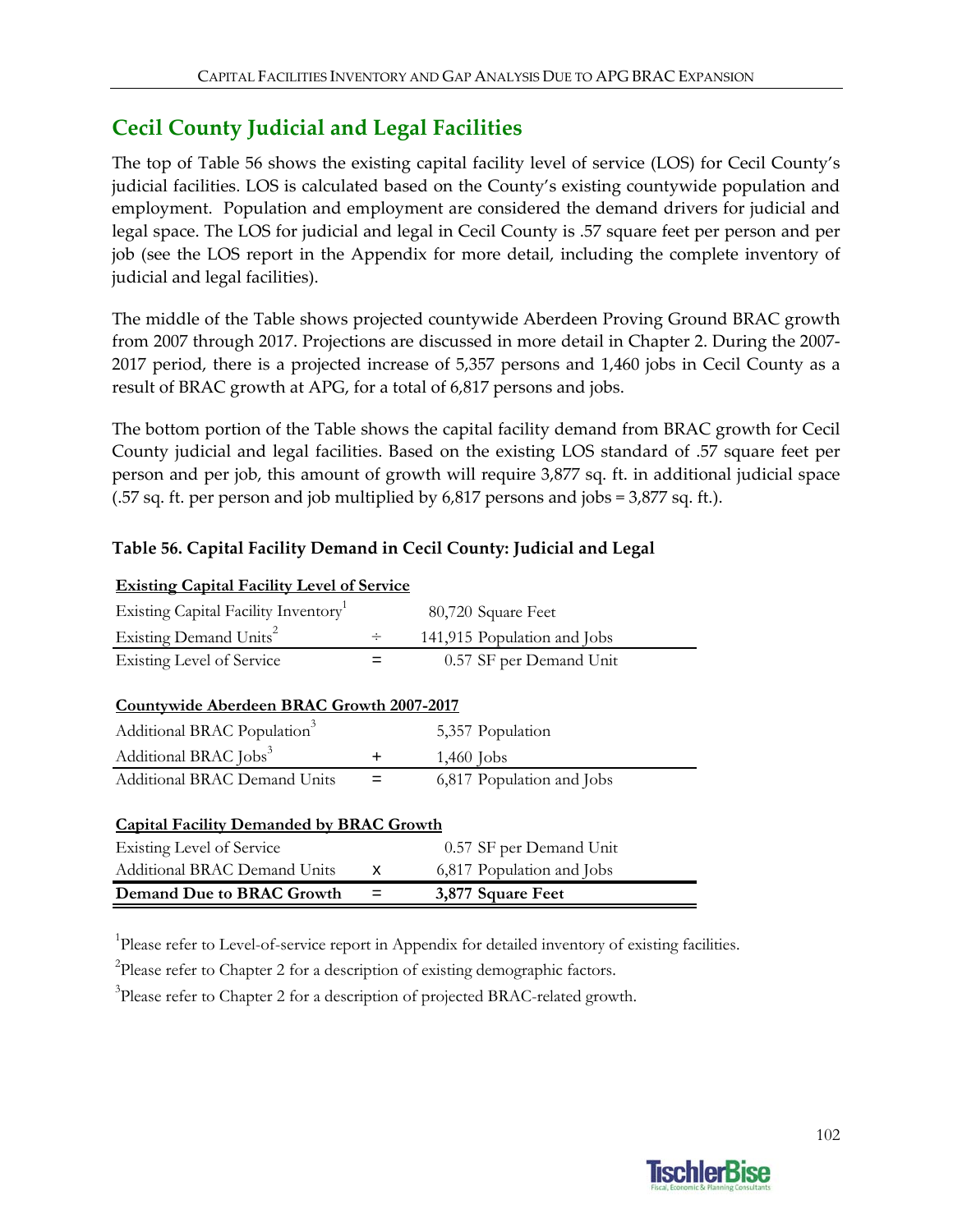## **Cecil County Administrative Facilities**

Cecil County's administrative facilities are used by a number of functions within County government, including general administration such as finance, county administration and planning and human service functions such as housing and community development, senior services, and social services. Demand for general administration space is driven by both population and employment, while demand for human services is population‐driven. As discussed in the LOS report in the Appendix, two level‐of‐service standards are established for each category of administrative space.

### **GENERAL ADMINISTRATIVE FACILITIES**

The top of Table 57 shows the existing capital facility level of service (LOS) for Cecil County's general administrative facilities. LOS is calculated based on the County's existing countywide population and employment. Population and employment are considered the demand drivers for general administrative space. The LOS for general administrative space in Cecil County is .44 square feet per person and per job (see the LOS report in the Appendix for more detail, including the complete inventory of general administrative facilities).

The middle of the Table shows projected countywide Aberdeen Proving Ground BRAC growth from 2007 through 2017. Projections are discussed in more detail in Chapter 2. During the 2007‐ 2017 period, there is a projected increase of 5,357 persons and 1,460 jobs in Cecil County as a result of BRAC growth at APG, for a total of 6,817 persons and jobs.

The bottom portion of the Table shows the capital facility demand from BRAC growth for Cecil County general administrative facilities. Based on the existing LOS standard of .44 square feet per person and per job, this amount of growth will require 3,013 sq. ft. in additional general administrative space (.44 sq. ft. per person and job multiplied by 6,817 persons and jobs = 3,013 sq. ft.).

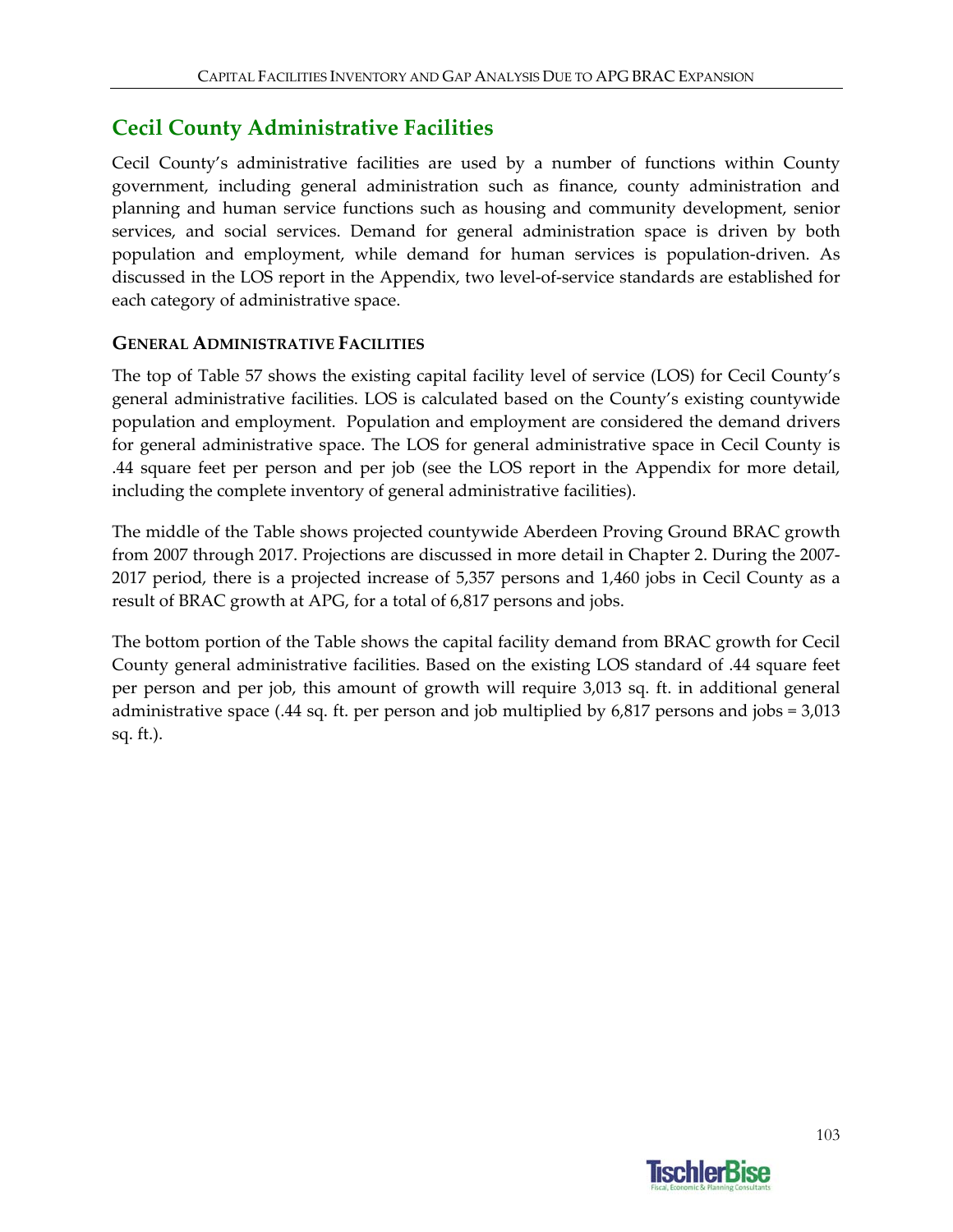#### **Table 57. Capital Facility Demand in Cecil County: General Administration**

| <b>Existing Capital Facility Level of Service</b> |        |                             |  |
|---------------------------------------------------|--------|-----------------------------|--|
| Existing Capital Facility Inventory               |        | 62,733 Square Feet          |  |
| Existing Demand Units <sup>2</sup>                | $\div$ | 141,915 Population and Jobs |  |
| <b>Existing Level of Service</b>                  |        | 0.44 SF per Demand Unit     |  |
|                                                   |        |                             |  |
| Countywide Aberdeen BRAC Growth 2007-2017         |        |                             |  |
| Additional BRAC Population <sup>3</sup>           |        | 5,357 Population            |  |
| Additional BRAC Jobs <sup>3</sup>                 | ٠      | $1,460$ Jobs                |  |
| <b>Additional BRAC Demand Units</b>               | =      | 6,817 Population and Jobs   |  |
|                                                   |        |                             |  |
| <b>Capital Facility Demanded by BRAC Growth</b>   |        |                             |  |
| <b>Existing Level of Service</b>                  |        | 0.44 SF per Demand Unit     |  |
| Additional BRAC Demand Units                      | x      | 6,817 Population and Jobs   |  |
| Demand Due to BRAC Growth                         |        | 3,013 Square Feet           |  |

<sup>1</sup>Please refer to Level-of-service report in Appendix for detailed inventory of existing facilities.

 $2$ Please refer to Chapter 2 for a description of existing demographic factors.

<sup>3</sup>Please refer to Chapter 2 for a description of projected BRAC-related growth.

#### **HUMAN SERVICES ADMINISTRATIVE FACILITIES**

A list of human service departments was provided for the main county building. This balance along with other Cecil County administrative space is used by functions that serve the residential base on the County. This includes the Housing and Community Development, Senior Services, and administrative space for parks and recreation.

The top of Table 58 shows the existing capital facility level of service (LOS) for Cecil County human services administrative facilities. LOS is calculated based on the County's existing inventory of human services administrative space and the relationship to existing countywide population. Population is considered the demand driver for human services administrative space. The LOS for human services administrative space in Cecil County is .24 square feet per person (see the LOS report in the Appendix for more detail, including the complete inventory of human services administrative facilities).

The middle of the Table shows projected countywide Aberdeen Proving Ground BRAC growth from 2007 through 2017. Projections are discussed in more detail in Chapter 2. During the 2007‐ 2017 period, there is a projected increase of 5,357 persons in Cecil County as a result of BRAC growth at APG.

The bottom portion of the Table shows the capital facility demand from BRAC growth for Cecil County human services administrative facilities. Based on the existing LOS standard of .24

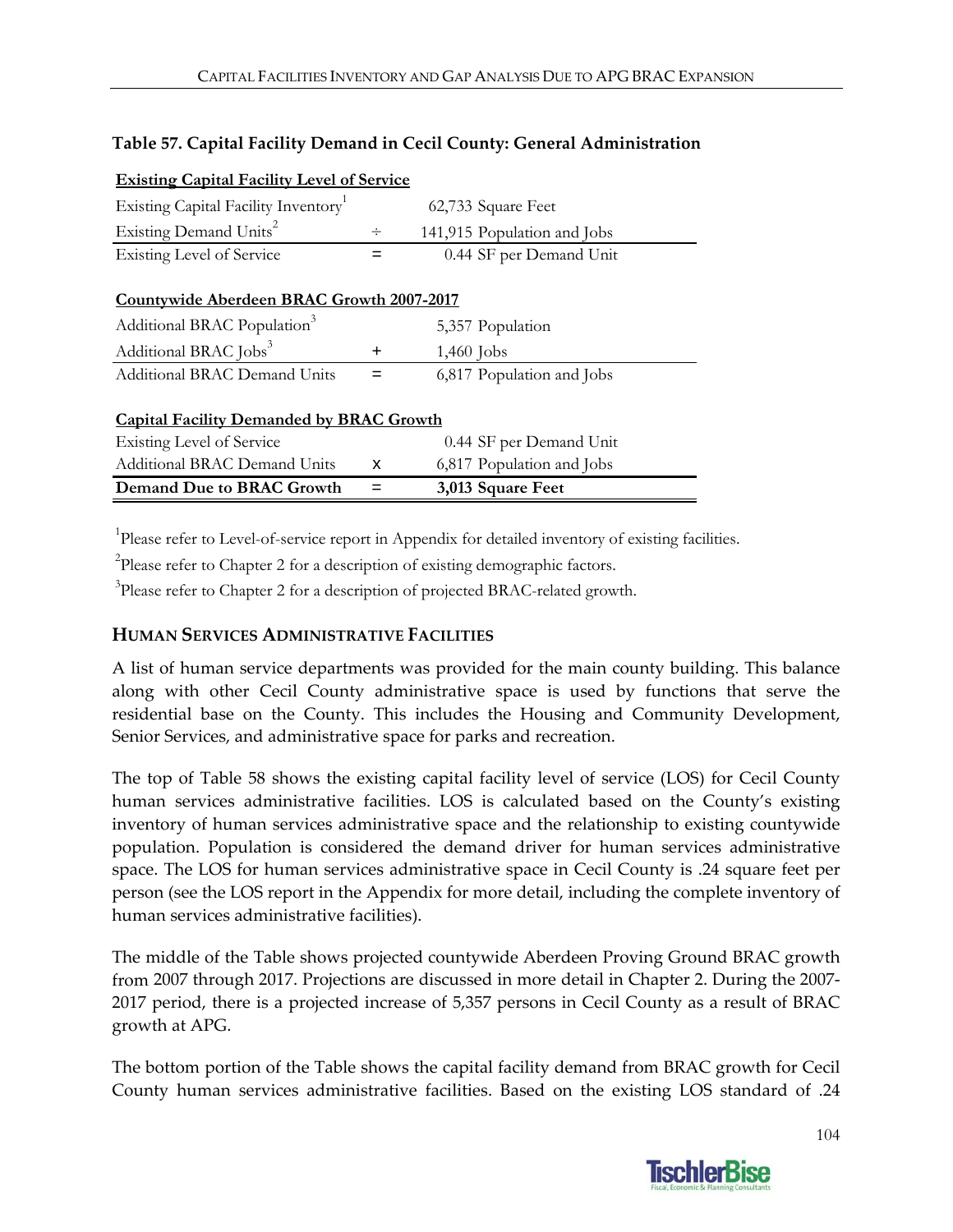square feet per person, this amount of growth will require 1,278 sq. ft. in additional human services administrative space (.24 sq. ft. per person multiplied by 5,357 persons = 1,278 sq. ft.).

### **Table 58. Capital Facility Demand in Cecil County: Human Services Administration**

| <b>Existing Capital Facility Level of Service</b>                                    |        |                      |  |
|--------------------------------------------------------------------------------------|--------|----------------------|--|
| Existing Capital Facility Inventory                                                  |        | 24,342 Square Feet   |  |
| Existing Demand Units <sup>2</sup>                                                   | $\div$ | 102,000 Population   |  |
| Existing Level of Service                                                            | =      | 0.24 SF per Person   |  |
| Countywide Aberdeen BRAC Growth 2007-2017<br>Additional BRAC Population <sup>3</sup> |        | 5,357 Population     |  |
| <b>Capital Facility Demanded by BRAC Growth</b>                                      |        |                      |  |
| Existing Level of Service                                                            |        | 0.2386 SF per Person |  |
| Additional BRAC Demand Units                                                         | x      | 5,357 Population     |  |
| Demand Due to BRAC Growth                                                            |        | 1,278 Square Feet    |  |

<sup>1</sup>Please refer to Level-of-service report in Appendix for detailed inventory of existing facilities.

 $2$ Please refer to Chapter 2 for a description of existing demographic factors.

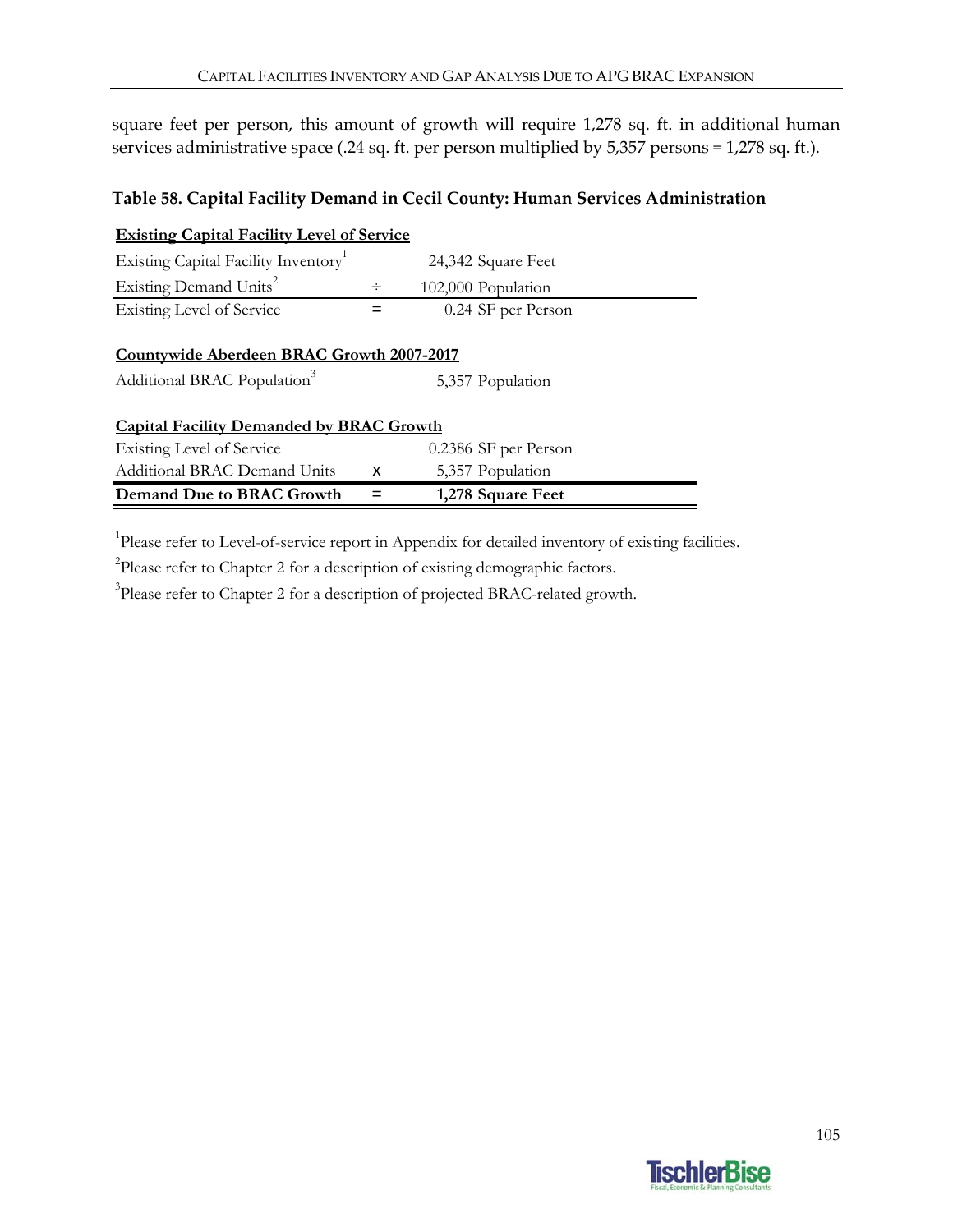## **Cecil County Parks and Open Space**

The top of Table 59 shows the existing capital facility level of service (LOS) for Cecil County parks and open space parkland. LOS is calculated based on the County's existing inventory of parks and open space acres and the relationship to existing countywide population. Population is considered the demand driver for parks and open space. The LOS for parks and open space in Cecil County is .0043 acres per person (see the LOS report in the Appendix for more detail, including the complete inventory of parks and open space parkland).

The middle of the Table shows projected countywide Aberdeen Proving Ground BRAC growth from 2007 through 2017. Projections are discussed in more detail in Chapter 2. During the 2007‐ 2017 period, there is a projected increase of 5,357 persons in Cecil County as a result of BRAC growth at APG.

The bottom portion of the Table shows the capital facility demand from BRAC growth for Cecil County parks and open space parkland. Based on the existing LOS standard of .0043 acres per person, this amount of growth will require 23 acres in additional parks and open space acres (.0043 acres per person multiplied by 5,357 persons = 23 acres).

### **Table 59. Capital Facility Demand in Cecil County: Parks and Open Space**

| <b>Existing Capital Facility Level of Service</b> |        |                         |  |
|---------------------------------------------------|--------|-------------------------|--|
| Existing Capital Facility Inventory <sup>1</sup>  |        | 434 Acres               |  |
| Existing Demand Units <sup>2</sup>                | $\div$ | 102,000 Population      |  |
| Existing Level of Service                         |        | 0.0043 Acres per Person |  |
|                                                   |        |                         |  |
| Countywide Aberdeen BRAC Growth 2007-2017         |        |                         |  |
| Additional BRAC Population <sup>3</sup>           |        | 5,357 Population        |  |
| <b>Capital Facility Demanded by BRAC Growth</b>   |        |                         |  |
| Existing Level of Service                         |        | 0.0043 Acres per Person |  |
| Additional BRAC Demand Units                      | x      | 5,357 Population        |  |
| Demand Due to BRAC Growth                         |        | 23 Acres                |  |

<sup>1</sup>Please refer to Level-of-service report in Appendix for detailed inventory of existing facilities.

 $2$ Please refer to Chapter 2 for a description of existing demographic factors.

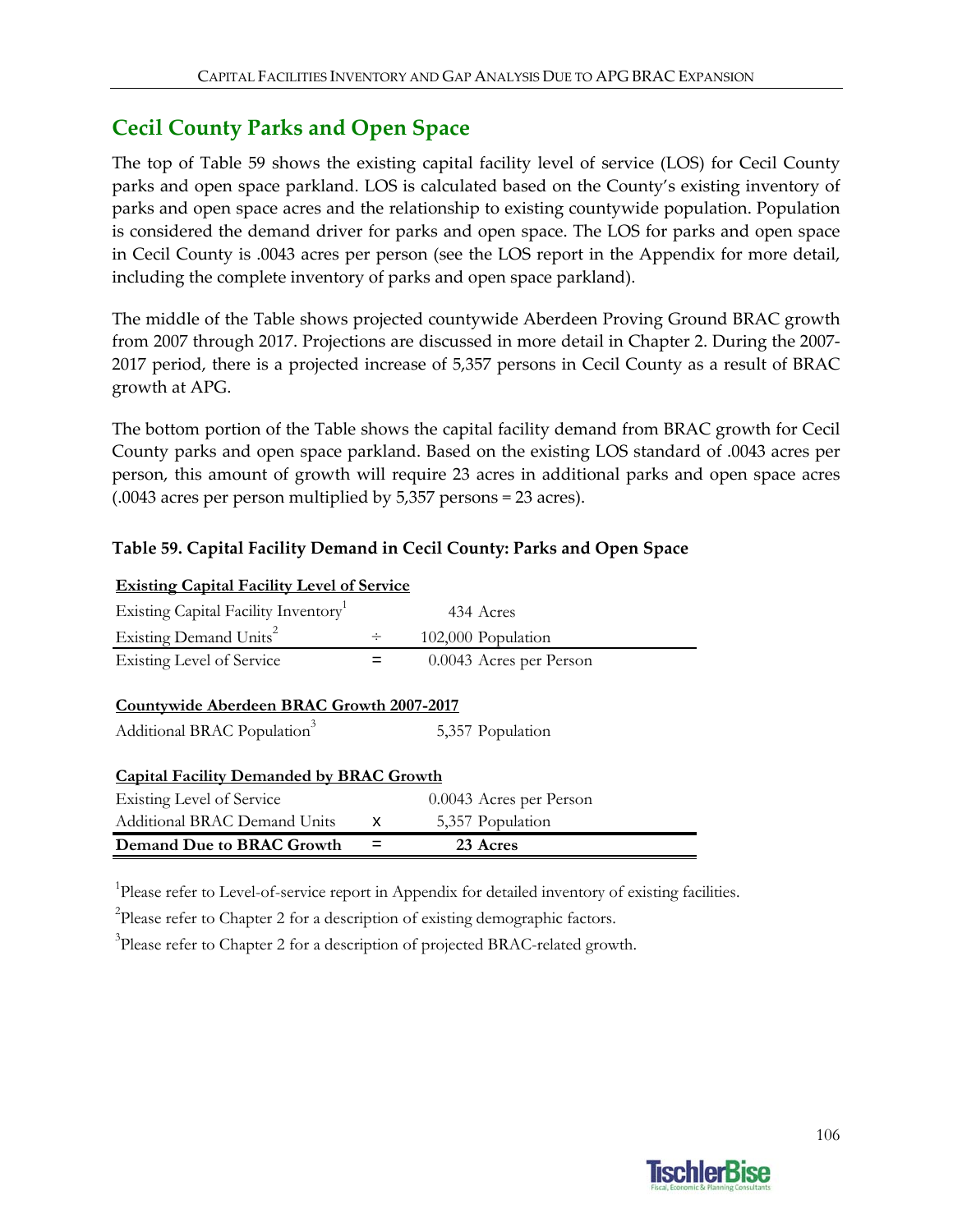## **Cecil County Recreation Facilities**

The Cecil County Department of Parks and Recreation indicated that the County does not own any recreational facilities.

# **Cecil County Schools**

### **OVERVIEW**

With anticipated population growth in Cecil County due to BRAC expansions at Aberdeen Proving Ground (APG), it is expected that the County's schools will experience increased enrollment. In its mid‐case scenario, the Sage Policy Group's *Aberdeen Proving Ground BRAC Impacts on Seven Jurisdictions* study projects an additional 1,300 public school students in Cecil County as a result of BRAC at APG.

This section first shows the expected enrollment increase from BRAC by school type (elementary, middle and high) given current enrollment by school type. This is shown in Table 60. The analysis shows that the County would need approximately one elementary school and less than a half of a school for middle and high school, without consideration of existing capacity. This BRAC impact on Cecil County Public Schools is shown in Table 61.

Next, TischlerBise conducted a capacity analysis to consider to what extent the County may be able to accommodate these new students in existing schools. In this analysis, a number of factors were considered. The County will need additional school capacity to accommodate BRAC students. At the same time, the County is expected to experience growth unrelated to BRAC. In the capacity analysis, TischlerBise projected the demand on Cecil County's Public Schools given each school type's current capacity, current enrollment and projected future enrollment growth (BRAC and non-BRAC related). The source for the BRAC-related growth projections is the Sage Policy Group study. The source for the non‐BRAC related growth is enrollment projections prepared by Cecil County Public Schools. The results of the capacity analysis shown in Table 63 indicate that the County will need approximately one and a half elementary schools, no middle schools, and half a high school. These figures vary from the BRAC impacts presented in Table 61 because they consider existing capacity and non‐BRAC related growth.

### **ESTIMATED CECIL COUNTY BRAC STUDENTS**

As mentioned above, Sage Policy Group's *Aberdeen Proving Ground BRAC Impacts on Seven Jurisdictions* study projects an additional 1,300 public school students in Cecil County as a result of BRAC at APG.

To estimate the breakdown by school type (elementary, middle/high, and other), TischlerBise examined Cecil County Public School enrollment as of September 30, 2007 and applied the current percentage by school type to the total Sage projection of 1,300 students. As shown in Table 60, this resulted in 574 elementary school students, 316 middle school students, and 410

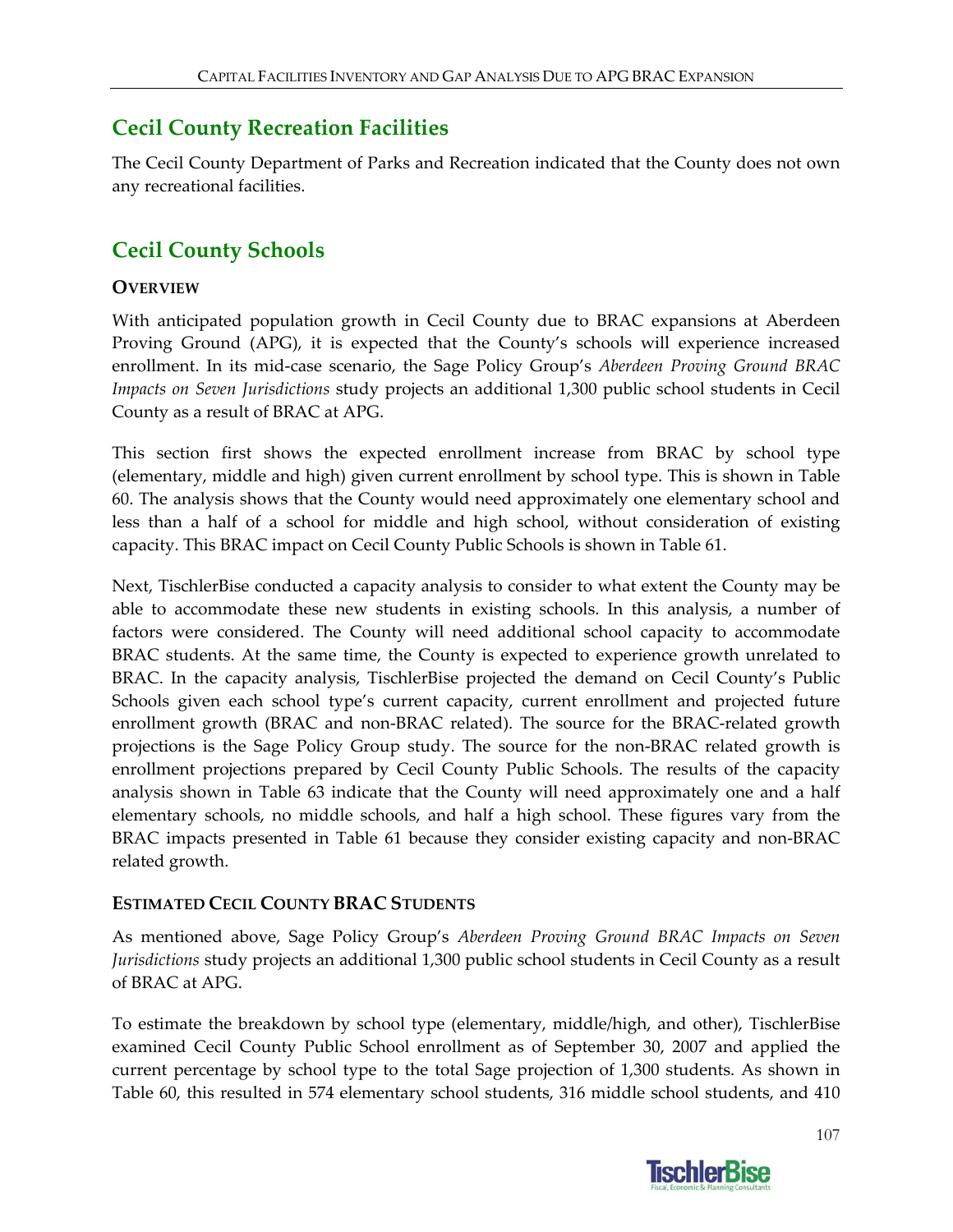high school students.

|                           | 2007   | $%$ of   | Estimated                           |
|---------------------------|--------|----------|-------------------------------------|
| <b>School Type</b>        |        |          | Enrollment Enrollment BRAC Students |
| <b>Elementary Schools</b> | 7.147  | $44.2\%$ | 574                                 |
| Middle Schools            | 3,926  | $24.3\%$ | 316                                 |
| <b>High Schools</b>       | 5,100  | $31.5\%$ | 410                                 |
| Total                     | 16,173 | $100\%$  | 1,300                               |

### **Table 60: Cecil County Projected BRAC Students by School Type**

### **DEMAND FOR SCHOOL FACILITIES DUE TO BRAC STUDENTS IN CECIL COUNTY**

Using the estimated BRAC students shown in Table 60, future new schools as a result of BRAC are shown in Table 61. Cecil County Public Schools indicated that future elementary schools will be planned at an optimal capacity of 600 students, middle schools at 700 students, and high schools at an optimal capacity of 1,200 students. This results in approximately 0.96 new elementary schools (574 BRAC elementary students / 600 elementary school capacity = 0.96 elementary schools), 0.45 new middle schools (316 BRAC middle students / 700 middle school capacity = 0.45 middle schools), and 0.34 new high schools (410 BRAC high students / 1,200 high school capacity = 0.34 high schools.

For each new school, the County will need to acquire 14.35 acres of land for an elementary school, 21.8 acres for a middle school, and 42 acres for a high school. The acreage also assumes the land on the site is 100% useable. This results in a need for an additional 13.7 acres for elementary (0.96 elementary school sites x 14.35 acres = 13.7 acres for elementary schools), 9.8 acres for middle (0.45 elementary school sites  $x$  21.8 acres = 9.8 acres for middle schools), and 14.3 acres for high (0.34 high school sites x 42 acres = 14.3 acres for high schools), for a total of 37.9 acres.

| <b>School Type</b>        | Estimated<br><b>BRAC Students</b> | <b>New School</b><br>Capacity | <b>New</b><br><b>Schools</b> | Acres<br>Needed |
|---------------------------|-----------------------------------|-------------------------------|------------------------------|-----------------|
| <b>Elementary Schools</b> | 574                               | 600                           | 0.96                         | 13.7            |
| Middle Schools            | 316                               | 700                           | 0.45                         | 9.8             |
| <b>High Schools</b>       | 410                               | 1,200                         | 0.34                         | 14.3            |
| Total                     | 1,300                             |                               |                              | 37.9            |

### **Table 61: Cecil County New School Facility Demand Due to BRAC**

1) Acres per school type assume land site is 100% useable

In Table 61, only BRAC demand is considered. Non‐BRAC related growth is not considered, nor is the County's current capacity to serve non‐BRAC and/or BRAC growth. This is shown later in this section in the capacity analysis. To conduct the capacity analysis, we first consider the non‐ BRAC students that will also have an impact on future school construction.

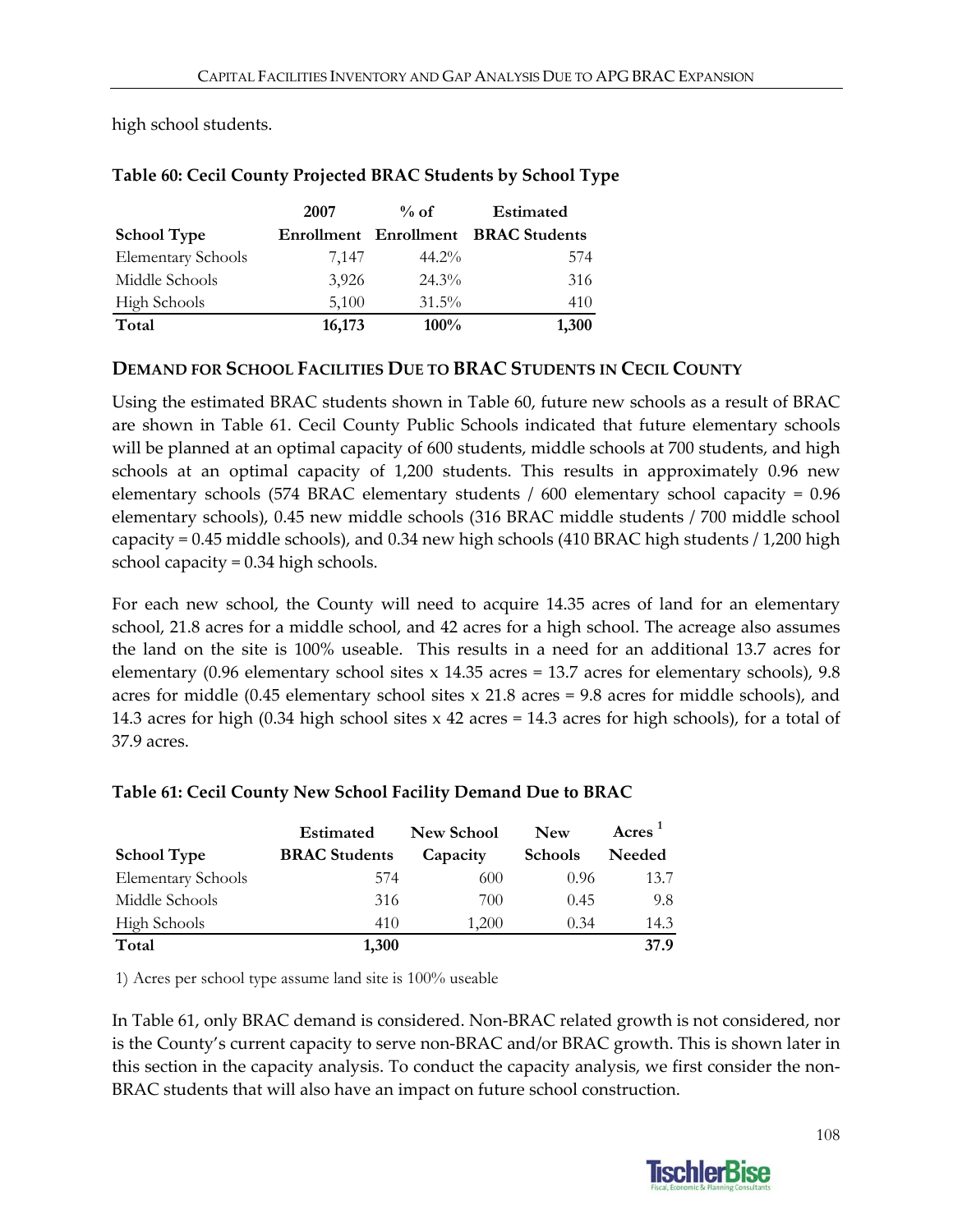### **TOTAL GROWTH (NON‐BRAC AND BRAC) IN CECIL COUNTY**

In order to better understand the full picture of demand on the County's school facilities, TischlerBise also considered growth that is unrelated to BRAC. As part of its annual report to the Maryland Department of Education, Cecil County Public Schools submitted nine year enrollment projections to the State. The projections were extrapolated out one additional year to 2017. The projections anticipate an increase of 1,357 non-BRAC elementary students, 133 non‐BRAC middle school students, and a decrease of 330 non‐BRAC high school students from 2007‐2016, which is a net increase of 1,160 non‐BRAC students.

|                           | <b>Projected Students</b> |          |       |
|---------------------------|---------------------------|----------|-------|
| <b>School Type</b>        | <b>BRAC</b>               | Non-BRAC | Total |
| <b>Elementary Schools</b> | 574                       | 1,357    | 1,931 |
| Middle Schools            | 316                       | 133      | 449   |
| <b>High Schools</b>       | 410                       | $-330$   | 80    |
| Total                     | 1,300                     | 1,160    | 2,460 |

### **Table 62: Cecil County Projected Non‐BRAC and BRAC Students by School Type**

The total impact of public school students, including BRAC and non-BRAC, will be 2,460 students, predominately in elementary schools.

#### **CECIL COUNTY SCHOOL CAPACITY ANALYSIS (NON‐BRAC AND BRAC GROWTH)**

To prepare the capacity analysis, TischlerBise used a "snapshot" approach examining current enrollment and capacity and comparing that with projected student growth. The breakdown of projected future students is based on the current breakdown of students by school type.

To conduct the analysis, TischlerBise first obtained capacity as of September 30, 2007 by school from Cecil County Public Schools. This is compared with the County's enrollment as of September 30, 2007 to show the existing surplus/deficit of student seats by school. The totals for each school type are shown in Table 60. Next, new non-BRAC students and BRAC students, shown in Table 62, are added by school type to present a revised enrollment figure. The revised enrollment figure is then compared with today's existing capacity to reflect a revised seat surplus/deficit by school type. For elementary schools, the County is projected to face a deficit of 844 student seats when considering existing capacity along with both non‐BRAC and BRAC growth. For middle school the deficit will be 69 student seats and a 737 student seat deficit for high schools. As the County has in the past and expects in the future to adjust school attendance boundaries as needed, future capital facility needs for schools are considered on a countywide basis.

Cecil County Public Schools plans to build new elementary schools at an optimal capacity of

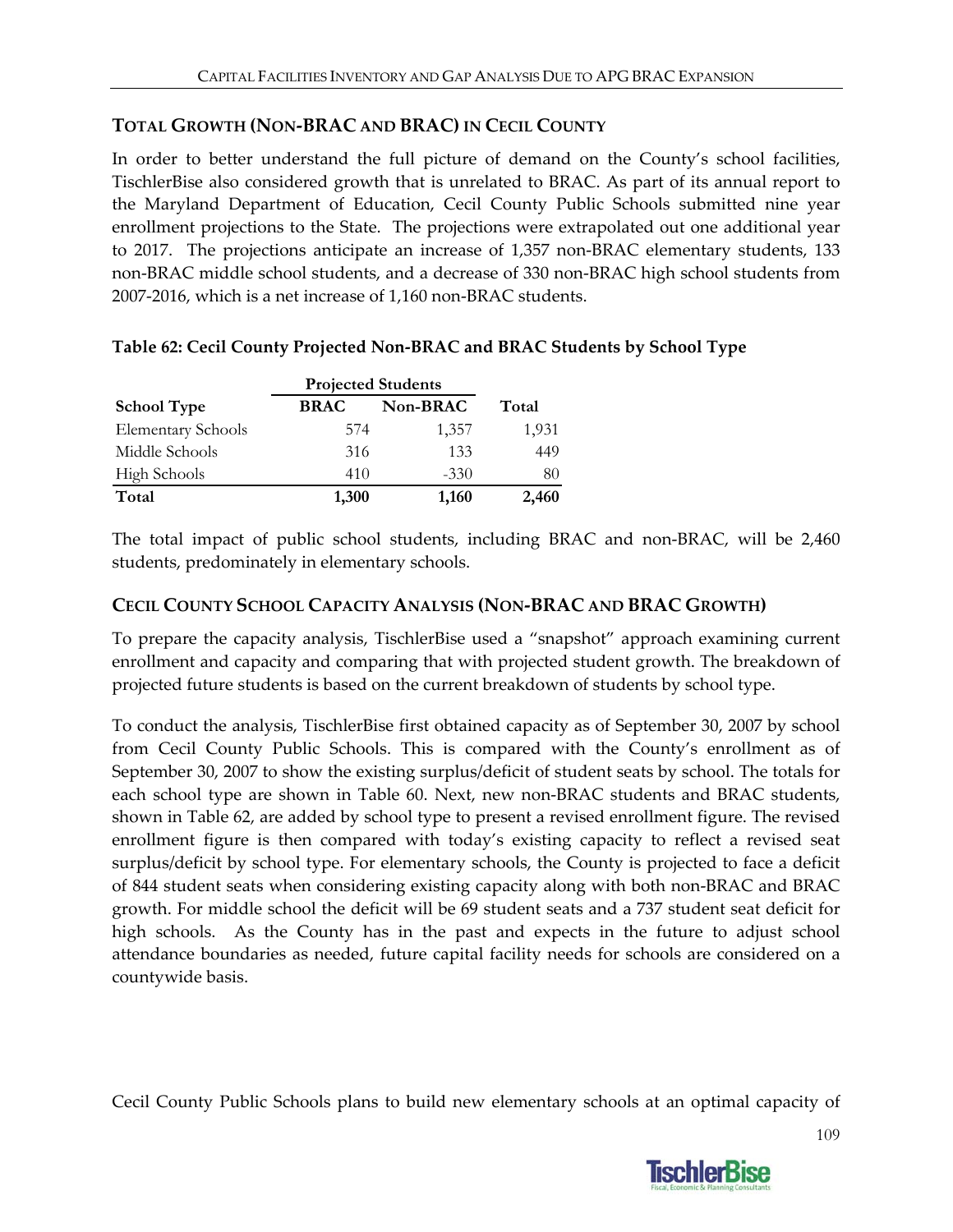600 students. As shown at the bottom of Table 63, this results in a need for more than one additional elementary school (844 school seat deficit / 600 elementary school capacity = 1.41 new elementary schools). For each new elementary school, the County will need to acquire approximately 14.35 acres of land. This results in a need for an additional 20.20 acres (1.41 school sites x 14.35 acres = 20.20 acres for elementary schools).

Middle schools will be built at an optimal capacity of 700 students. As shown at the bottom of Table 63, this results in a marginal need for a middle school (69 school seat deficit / 700 middle school capacity =  $0.10$  new middle schools). The middle school needs are so small that additions to existing schools could be considered. The acreage needed for a new middle school site is 21.8. This analysis results in a need for an additional 2.14 acres (0.10 school sites x 21.8) acres = 2.14 acres for middle schools).

Cecil County Public Schools plans to build new high schools at an optimal capacity of 1,200 students. As shown at the bottom of Table 63, this results in a need for more a little more than half an additional high school (737 school seat deficit  $/1,200$  elementary school capacity = 0.61 new high schools). For each new high school, the County will need to acquire approximately 42 acres of land. This results in a need for an additional 25.79 acres (0.61 school sites x 42 acres = 25.79 acres for high schools).

|                                                                   |       | 2007  | Existing                                                                                                                         | <b>New Students</b> |     | Revised | <b>Revised Seat</b> |
|-------------------------------------------------------------------|-------|-------|----------------------------------------------------------------------------------------------------------------------------------|---------------------|-----|---------|---------------------|
| <b>School Type</b>                                                |       |       | Capacity <sup>1</sup> Enrollment <sup>1</sup> Surplus/Deficit Non-BRAC <sup>2</sup> BRAC <sup>3</sup> Enrollment Surplus/Deficit |                     |     |         |                     |
| Elementary Schools                                                | 8,234 | 7,147 | 1,087                                                                                                                            | 1,357               | 574 | 9,078   | $-844$              |
| Middle Schools                                                    | 4,306 | 3,926 | 380                                                                                                                              | 133                 | 316 | 4,375   | $-69$               |
| High Schools                                                      | 4,443 | 5,100 | $-657$                                                                                                                           | $-330$              | 410 | 5,180   | $-737$              |
| Capacity Analysis Elementary School Facility Demand               |       |       |                                                                                                                                  |                     |     |         |                     |
| Additional Elementary Schools (600 student capacity) <sup>4</sup> |       |       |                                                                                                                                  | 1.41                |     |         |                     |
| Additional Land (14.35 acres per school) <sup>5</sup>             |       |       |                                                                                                                                  | 20.20               |     |         |                     |
| Capacity Analysis Middle School Facility Demand                   |       |       |                                                                                                                                  |                     |     |         |                     |
| Additional Middle Schools (700 student capacity) <sup>4</sup>     |       |       |                                                                                                                                  | 0.10                |     |         |                     |
| Additional Land (21.80 acres per school) <sup>5</sup>             |       |       |                                                                                                                                  | 2.14                |     |         |                     |
| Capacity Analysis High School Facility Demand                     |       |       |                                                                                                                                  |                     |     |         |                     |
| Additional High School (1,200 student capacity) <sup>4</sup>      |       |       |                                                                                                                                  | 0.61                |     |         |                     |
| Additional Land (42.00 acres per school) <sup>5</sup>             |       |       |                                                                                                                                  | 25.79               |     |         |                     |

### **Table 63: Cecil County School Capacity Analysis**

<sup>1</sup> Source: School capacity and enrollment provided by Cecil County Public Schools for September 30, 2007.

<sup>2</sup> Source: Derived from enrollment projections provided by Cecil County Public Schools to Maryland.

<sup>3</sup> Source: Sage Policy Group mid-case public student projection.

<sup>4</sup> Source: School prototype student size provided by Cecil County Public School.

<sup>5</sup> Source: Cecil County Public Schools. Prototype acreage of existing school lots by type, and assumes land is 100% uesable.

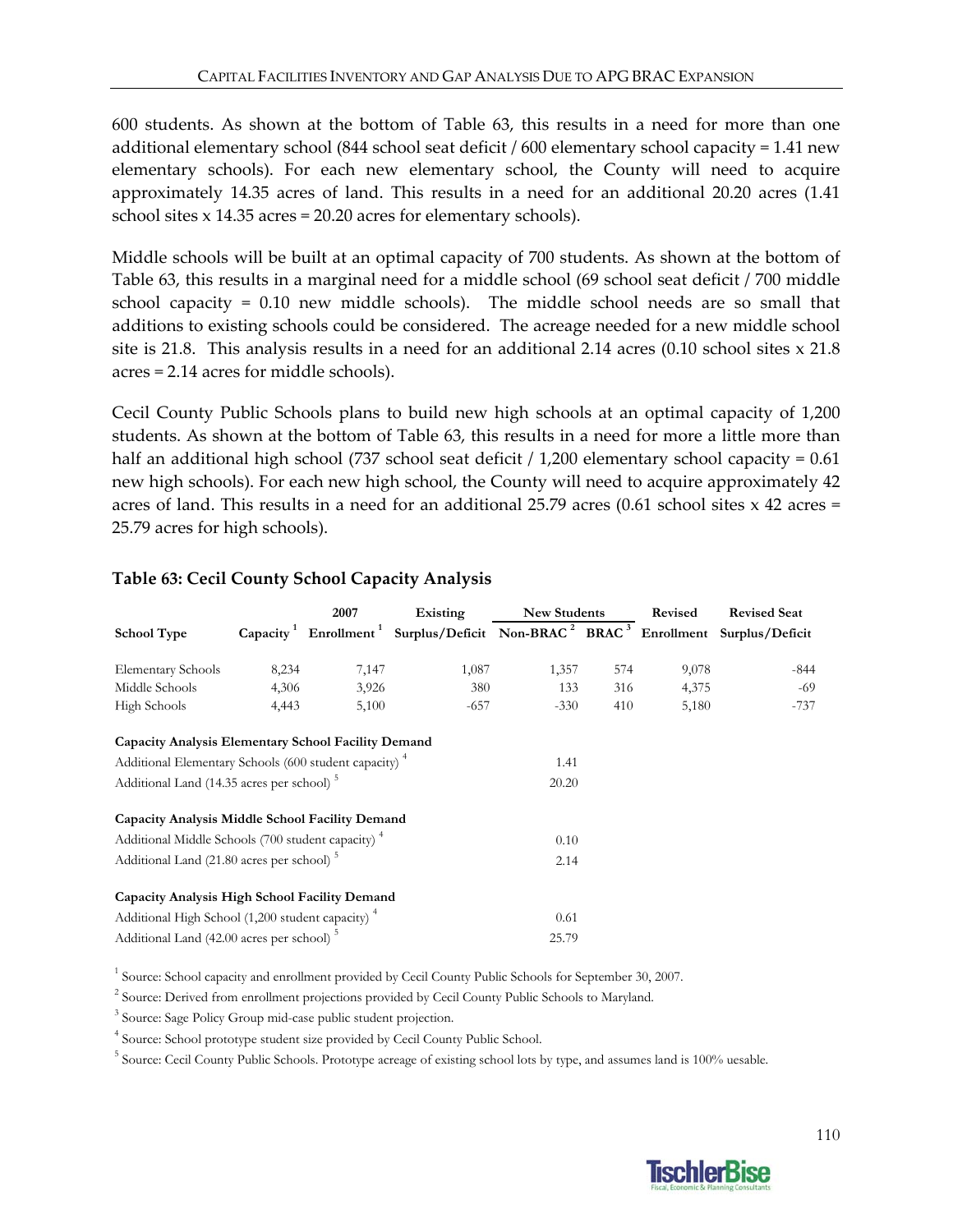### **CONCLUSIONS**

This portion of the report considered the capital facility demand on Cecil County Public Schools as a result of BRAC expansion at Aberdeen Proving Ground. In its mid‐case scenario, the Sage Policy Group's *Aberdeen Proving Ground BRAC Impacts on Seven Jurisdictions* study projects an additional 1,300 public school students in Cecil County as a result of BRAC at APG. The report shows that if the County were to build new schools to serve BRAC students (without consideration of existing capacity), the County would need approximately one elementary school and less than a half of a school for middle and high schools.

TischlerBise also considered to what extent the County may be able to accommodate these new students in existing schools. In the capacity analysis, TischlerBise projected the demand on Cecil County's Public Schools given each school's current capacity, current enrollment and projected future enrollment growth (BRAC and non‐BRAC related). The results of the capacity analysis indicate that the County will need approximately one and a half elementary schools, no middle schools, and half a high school to meet demand from BRAC and non‐BRAC growth.

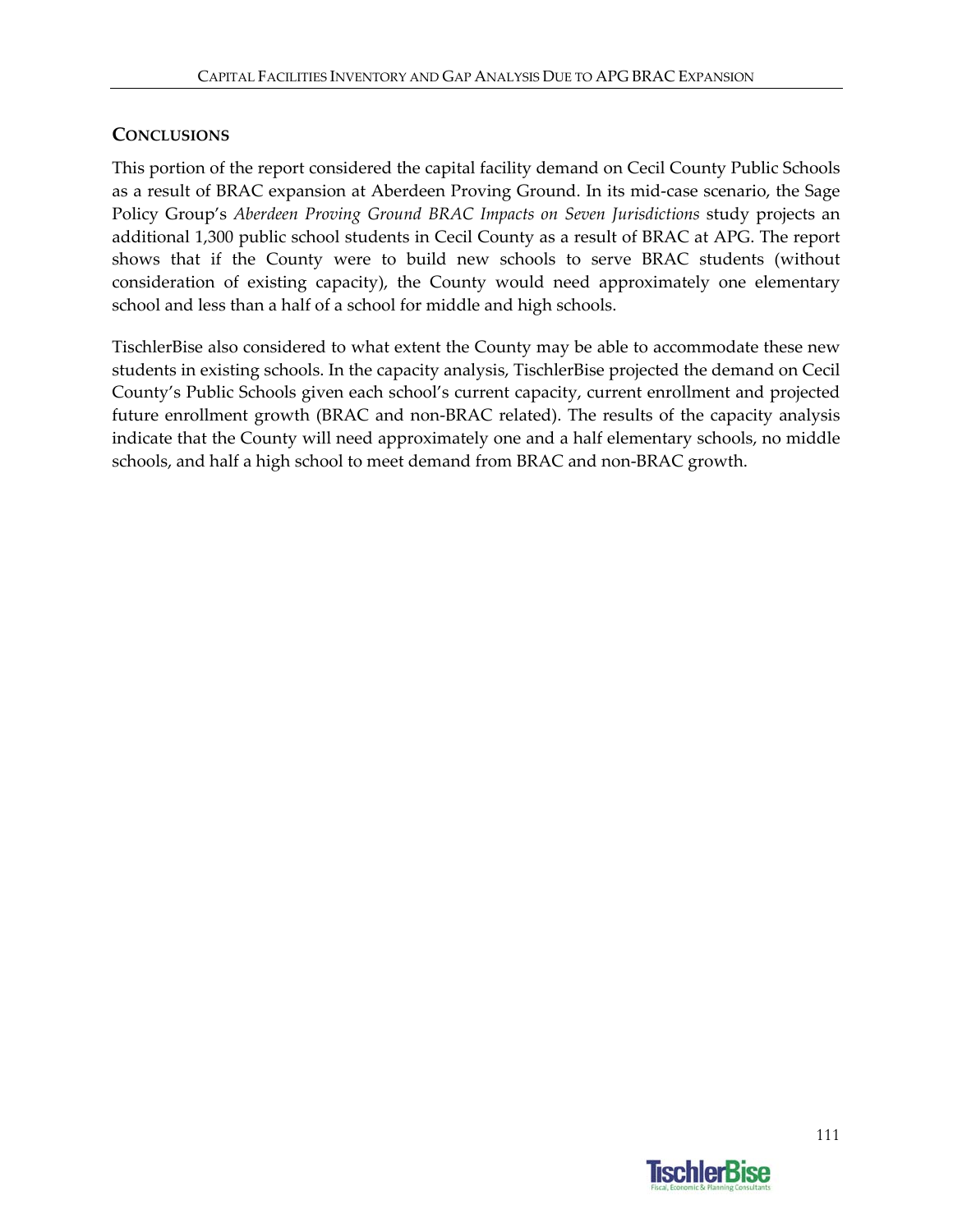## **Cecil County Community College**

The top of Table 64 shows the existing capital facility level of service (LOS) for Cecil County community college facilities. LOS is calculated based on the County's existing inventory of community college space and the relationship to existing countywide population. Population is considered the demand driver for community college space. The LOS for community college space in Cecil County is 1.53 net assignable square feet per person (see the LOS report in the Appendix for more detail, including the complete inventory of community college facilities).

The middle of the Table shows projected countywide Aberdeen Proving Ground BRAC growth from 2007 through 2017. Projections are discussed in more detail in Chapter 2. During the 2007‐ 2017 period, there is a projected increase of 5,357 persons in Cecil County as a result of BRAC growth at APG.

The bottom portion of the Table shows the capital facility demand from BRAC growth for Cecil County community college facilities. Based on the existing LOS standard of 1.53 net assignable square feet per person, this amount of growth will require 8,190 sq. ft. in additional community college space  $(1.53 \text{ sq. ft. per person multiplied by } 5.357 \text{ persons} = 8.190 \text{ sq. ft.}).$ 

### **Table 64. Capital Facility Demand in Cecil County: Community College**

| <b>Existing Capital Facility Level of Service</b>                                    |        |                                    |
|--------------------------------------------------------------------------------------|--------|------------------------------------|
| Existing Capital Facility Inventory                                                  |        | 155,937 Net Assignable Square Feet |
| Existing Demand Units <sup>2</sup>                                                   | $\div$ | 102,000 Population                 |
| Existing Level of Service                                                            |        | 1.53 SF per Demand Unit            |
| Countywide Aberdeen BRAC Growth 2007-2017<br>Additional BRAC Population <sup>3</sup> |        | 5,357 Population                   |
| <b>Capital Facility Demanded by BRAC Growth</b>                                      |        |                                    |
| Existing Level of Service                                                            |        | 1.53 SF per Demand Unit            |
| Additional BRAC Demand Units                                                         | x      | 5,357 Population                   |
| Demand Due to BRAC Growth                                                            |        | 8,190 Net Assignable Square Feet   |

<sup>1</sup>Please refer to Level-of-service report in Appendix for detailed inventory of existing facilities.

 $2$ Please refer to Chapter 2 for a description of existing demographic factors.

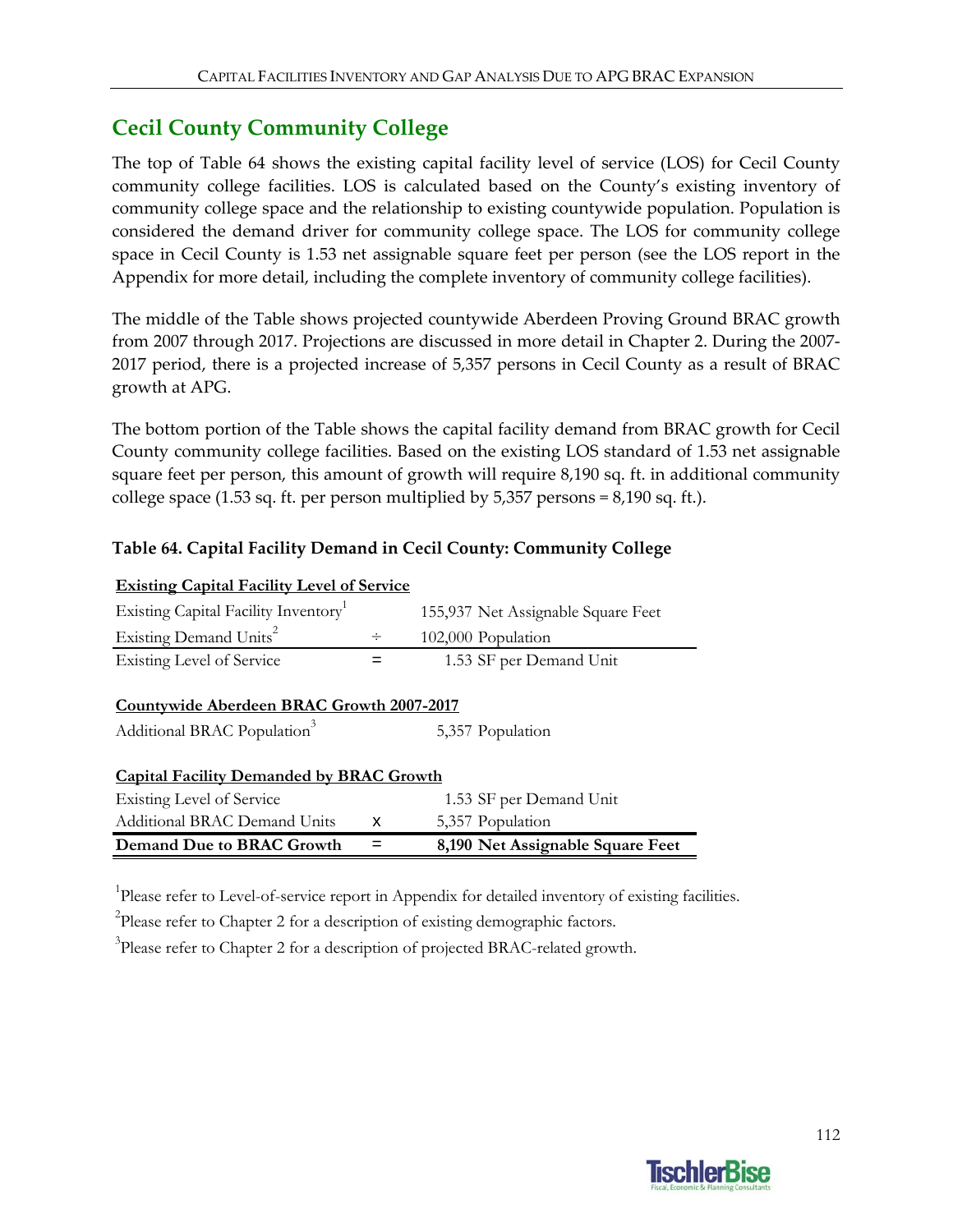## **BALTIMORE CITY SUMMARY OF CAPITAL FACILITY DEMAND**

Discussions with Baltimore City staff indicated that three facility categories will need increased capacity in the NE portion of Baltimore, an area where Aberdeen BRAC growth in the City is expected. For Baltimore City, the three facility categories considered are: libraries, recreation and schools.

Table 65 presents the public capital facility gap in Baltimore City for select capital facility categories as a result of APG BRAC growth (population). The table shows that based on the City's existing LOS standards (see Appendix B), and projected BRAC‐related growth in the City (see Chapter 2), growth at APG will have an impact on these categories of public facilities.

BRAC growth results in the need for an additional 2,081 square feet of library space and 2,172 for recreation. The City projects that it will also need to acquire parcels for these expansions, so a land acquisition component is included as well for all facilities considered. The analysis for public facilities assumes that additional land will need to be acquired for library and recreation based on a Floor Area Ratio of .25.

Aberdeen BRAC growth is also expected to impact schools in northeast Baltimore. In its FY2008‐2013 CIP, the City plans to expand its Garrett‐Heights Elementary/Middle School in anticipation of BRAC growth in that area. In its mid‐case scenario, the Sage Policy Group's *Aberdeen Proving Ground BRAC Impacts on Seven Jurisdictions* study projects an additional 575 public school students in Baltimore City as a result of BRAC at APG. Of these, 285 are expected to be elementary and 125 middle school students. These students would be expected to be accommodated through the expansion of the Garrett‐Heights Elementary/Middle School. The Maryland Governor's Subcabinet on BRAC indicates in its FY08 BRAC Budget that it will provide funding to the City to expand two high schools: Dunbar High School and Carver Vocational Technical High School. New high school students as a result of Aberdeen BRAC would be expected to be served by these expansions. Shown in Table 65 are the total student seats as a result of BRAC. No land is projected for schools as the expansions will take place on existing school sites.

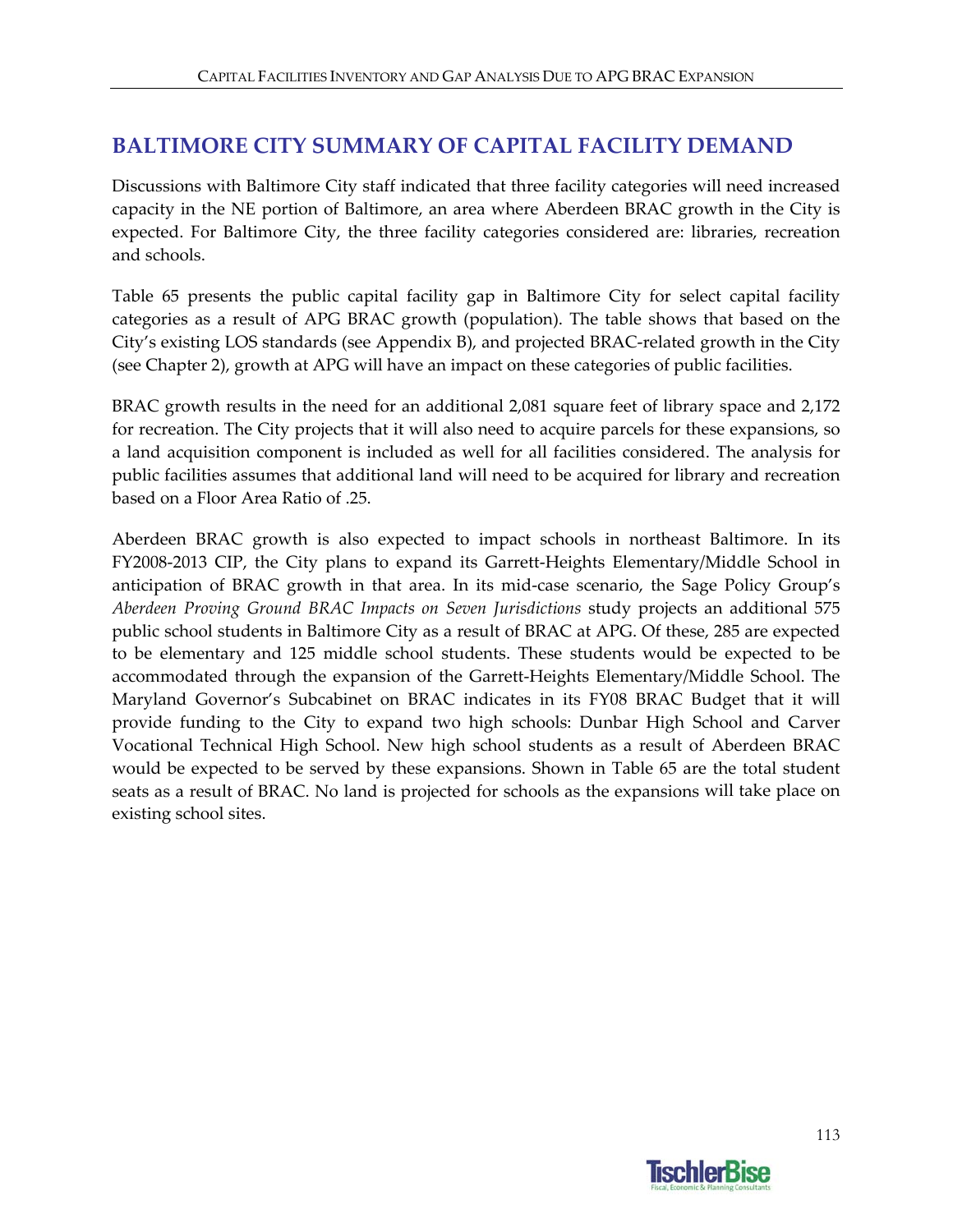### **Table 65. Capital Facility Gap in Baltimore City by Category**

|                                 | Building Land            |      | Student |
|---------------------------------|--------------------------|------|---------|
| <b>Public Facility Category</b> | <i>Square Feet Acres</i> |      | Seats   |
| Library                         | 2,081                    | 0.19 | n/a     |
| Recreation                      | 2,172                    | 0.20 | n/a     |
| Schools                         | n/a                      | 0.00 | 575     |
| <b>TOTAL</b>                    | 4,253                    | 0.39 | 575     |

 $n/a$  = not applicable

# **PUBLIC FACILITY GAP BY FACILITY CATEGORY IN BALTIMORE CITY**

This section presents the public capital facility gap in Baltimore City in select categories as a result of APG BRAC growth (population). The categories are libraries, recreation and schools.

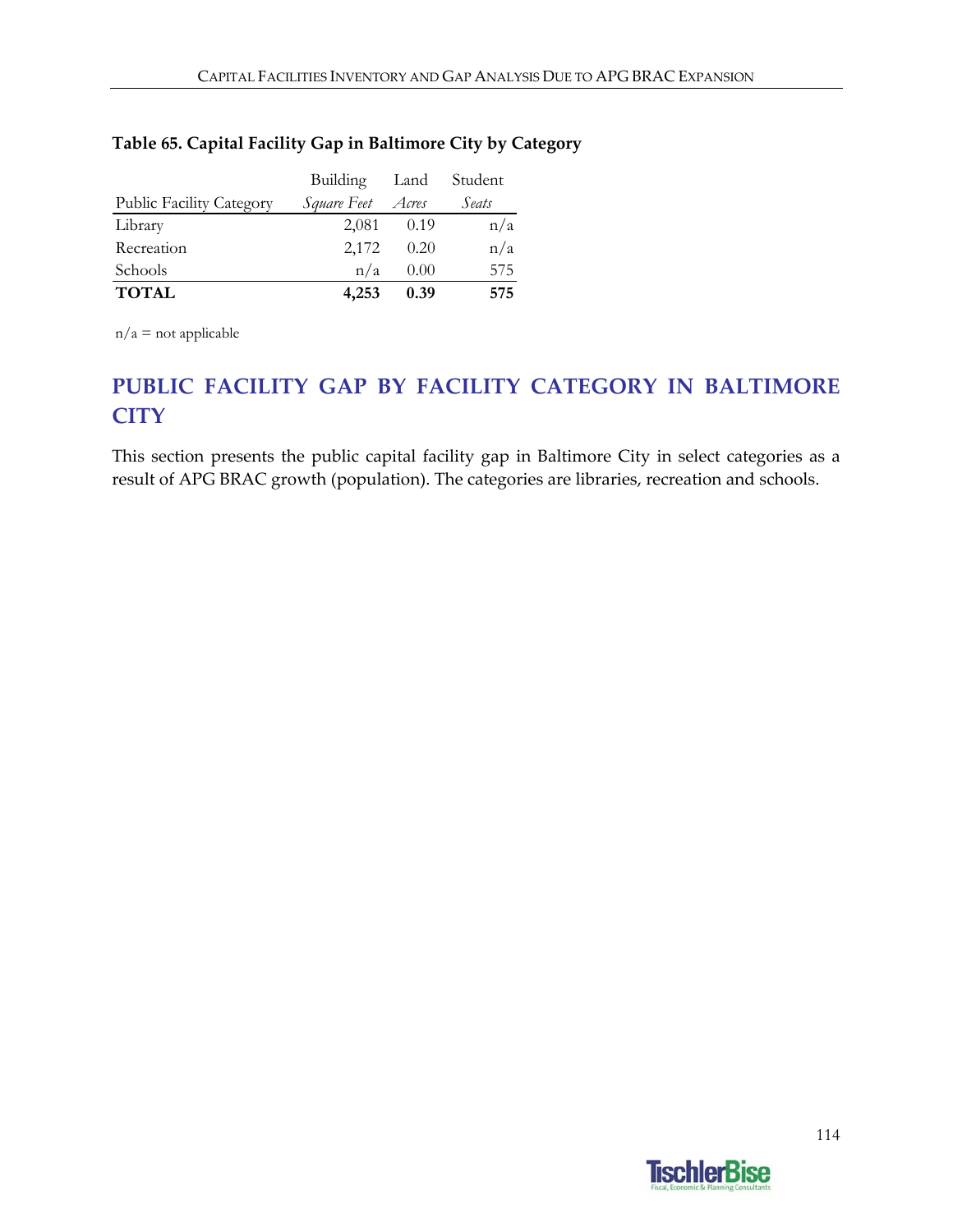## **Baltimore City Library Facilities**

The top of Table 66 summarizes the existing capital facility level of service (LOS) for Baltimore City's library facilities. Population drives demand for library space, so the capital facility LOS is calculated based on the City's existing inventory of library facilities and the relationship to existing citywide population. The LOS for library space in Baltimore City is .88 square feet per person (see the LOS report in the Appendix for more detail, including the complete inventory of library facilities).

The middle of the table shows projected citywide Aberdeen Proving Ground BRAC growth from 2007 through 2017. Projections are discussed in more detail in Chapter 2. During the 2007‐ 2017 period, there is a projected increase of 2,368 persons in Baltimore City as a result of BRAC growth at APG.

The bottom portion of the table shows the capital facility demand from BRAC growth for Baltimore City library space. Based on the existing LOS standard of .88 square feet per person, this amount of growth will require 2,081 sq. ft. in additional library space (.88 sq. ft. per person multiplied by  $2,368$  persons =  $2,081$  sq. ft.).

| <b>Existing Capital Facility Level of Service</b>                                  |        |                     |  |  |  |
|------------------------------------------------------------------------------------|--------|---------------------|--|--|--|
| Existing Capital Facility Inventory <sup>1</sup>                                   |        | 572,278 Square Feet |  |  |  |
| Existing Demand Units <sup>2</sup>                                                 | $\div$ | 651,080 Population  |  |  |  |
| Existing Level of Service                                                          |        | 0.88 SF per Person  |  |  |  |
| Citywide Aberdeen BRAC Growth 2007-2017<br>Additional BRAC Population <sup>3</sup> |        | 2,368 Population    |  |  |  |
| <b>Capital Facility Demanded by BRAC Growth</b>                                    |        |                     |  |  |  |
| Existing Level of Service                                                          |        | 0.88 SF per Person  |  |  |  |
| <b>Additional BRAC Demand Units</b>                                                | x      | 2,368 Population    |  |  |  |
| Demand Due to BRAC Growth                                                          |        | 2,081 Square Feet   |  |  |  |

#### **Table 66. Capital Facility Demand in Baltimore City: Library**

<sup>1</sup>Please refer to Level-of-service report in Appendix for detailed inventory of existing facilities.

 $2$ Please refer to Chapter 2 for a description of existing demographic factors.

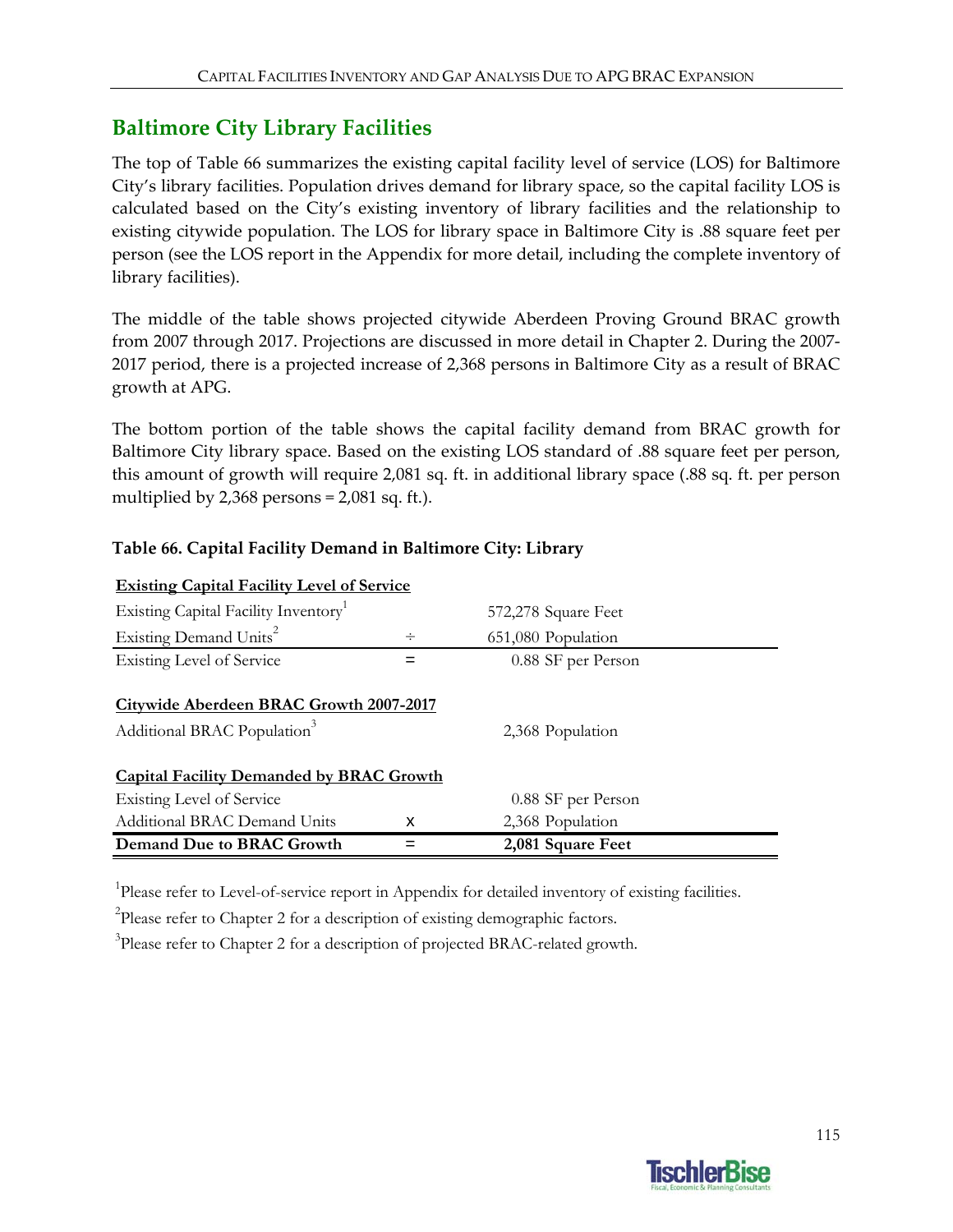## **Baltimore City Recreation Facilities**

The top of Table 67 summarizes the existing capital facility level of service (LOS) for Baltimore City's recreation facilities. Population drives demand for recreation space, so the capital facility LOS is calculated based on the City's existing inventory of recreation facilities and the relationship to existing citywide population. The LOS for recreation space in Baltimore City is .88 square feet per person (see the LOS report in the Appendix for more detail, including the complete inventory of recreation facilities).

The middle of the table shows projected citywide Aberdeen Proving Ground BRAC growth from 2007 through 2017. Projections are discussed in more detail in Chapter 2. During the 2007‐ 2017 period, there is a projected increase of 2,368 persons in Baltimore City as a result of BRAC growth at APG.

The bottom portion of the table shows the capital facility demand from BRAC growth for Baltimore City recreation space. Based on the existing LOS standard of .92 square feet per person, this amount of growth will require 2,172 sq. ft. in additional recreation space (.92 sq. ft. per person multiplied by 2,368 persons = 2,172 sq. ft.).

| <b>Existing Capital Facility Level of Service</b>                                         |   |                     |  |  |  |
|-------------------------------------------------------------------------------------------|---|---------------------|--|--|--|
| Existing Capital Facility Inventory                                                       |   | 597,130 Square Feet |  |  |  |
| Existing Demand Units <sup>2</sup>                                                        | ÷ | 651,080 Population  |  |  |  |
| <b>Existing Level of Service</b>                                                          |   | 0.92 SF per Person  |  |  |  |
| <b>Citywide Aberdeen BRAC Growth 2007-2017</b><br>Additional BRAC Population <sup>3</sup> |   | 2,368 Population    |  |  |  |
| <b>Capital Facility Demanded by BRAC Growth</b>                                           |   |                     |  |  |  |
| Existing Level of Service                                                                 |   | 0.92 SF per Person  |  |  |  |
| Additional BRAC Demand Units                                                              | x | 2,368 Population    |  |  |  |
| <b>Demand Due to BRAC Growth</b>                                                          |   | 2,172 Square Feet   |  |  |  |

#### **Table 67. Capital Facility Demand in Baltimore City: Recreation**

<sup>1</sup>Please refer to Level-of-service report in Appendix for detailed inventory of existing facilities.

 $2$ Please refer to Chapter 2 for a description of existing demographic factors.

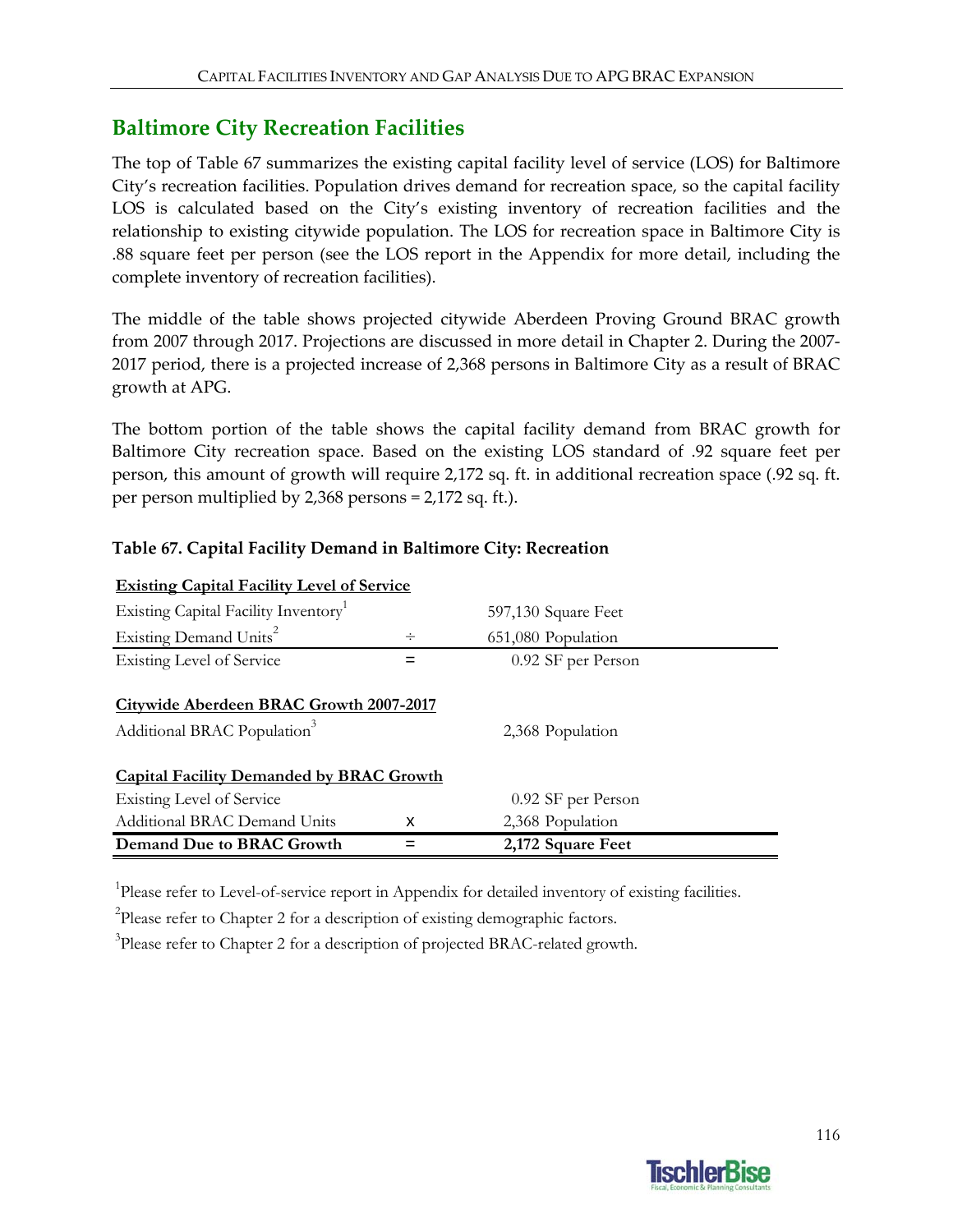## **Baltimore City Public Schools**

With anticipated population growth in NE Baltimore City due to BRAC expansions at Aberdeen Proving Ground (APG), the City expects to build additional capacity in a elementary/middle school to serve these new students. In its mid‐case scenario, the Sage Policy Group's *Aberdeen Proving Ground BRAC Impacts on Seven Jurisdictions* study projects an additional 575 public school students in Baltimore City as a result of BRAC at APG.

To estimate the breakdown of BRAC students by school type (elementary, middle, and high), TischlerBise examined Baltimore City Public School enrollment as of September 30, 2007 and applied the current percentage by school type to the total Sage mid‐case projection of 575 students. As shown in Table 68, this resulted in 285 elementary students, 125 middle student and 165 high students.

BRAC students are expected to be accommodated through the expansion of the Garrett-Heights Elementary/Middle school. High school students from BRAC are anticipated to be absorbed through capacities in the City's existing high schools. Shown in Table 68 are the total student seats as a result of BRAC.

|                           | 2007       |               | new           |  |
|---------------------------|------------|---------------|---------------|--|
| School type               | Enrollment | $\frac{0}{0}$ | brac students |  |
| <b>Elementary Schools</b> | 40,632     | 50%           | 285           |  |
| Middle Schools            | 17.771     | 22%           | 125           |  |
| <b>High Schools</b>       | 23,525     | $29\%$        | 165           |  |
| <b>TOTAL</b>              | 81,928     |               | 575           |  |

#### **Table 68: Baltimore City Projected BRAC Students by School Type**

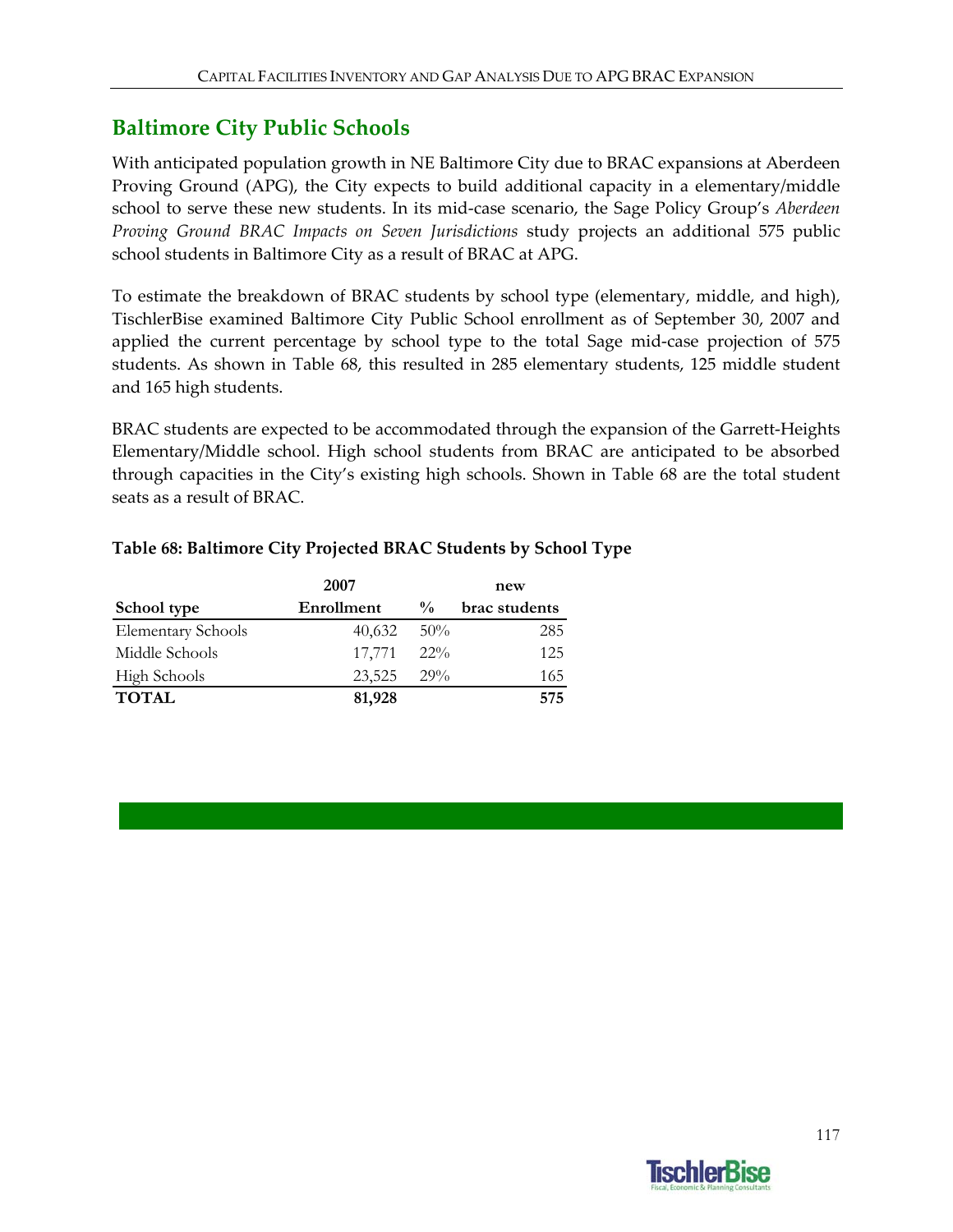### Chapter 4: Private Capital Facility Gap Analysis

### **METHODOLOGY**

TischlerBise, Inc. is under contract with the Chesapeake Science and Security Corridor and the Aberdeen BRAC (Base Realignment and Closure) Office to determine the additional demands for public and private facilities that will be generated by the increase in BRAC‐related population and employment growth associated with Aberdeen Proving Ground (APG). Presented in this chapter is the private facility gap analysis. The public facility gap analysis is presented in the previous chapter.

The process began with a study conducted by Sage Policy Group projecting growth in the various jurisdictions expected to be impacted by BRAC, including four Maryland jurisdictions (Harford County, Baltimore County, Cecil County and Baltimore City), three Pennsylvania counties (Chester, Lancaster and York) and New Castle County in Delaware. The demographic projections from the Sage Policy Group study are summarized in Chapter 2 of this report.

Next, TischlerBise, Inc.'s subcontractor, AKRF, obtained data from public and private sources for the following categories of private facilities/service provider:

- ‐ Meeting Space
- ‐ Hotels
- ‐ Hospitals
- ‐ Doctors
- ‐ Senior Homes
- ‐ Day Care

The primary data sources were Smith Travel Research (hotels and meeting space), the Maryland Office of Health Care Quality (senior homes), Maryland Health Care Commission (hospitals), Direct Medical Data (doctors) and the Maryland Department of Education (day care facilities/providers).

For each facility/service provider, two pieces of information were obtained: an address and the demand measurement factor. A facility or service provider's address was used to place it geographically on a map. The inventory of facilities/service providers by jurisdiction, including maps, is shown in Appendix A. The Appendix also includes a discussion of two private facility categories that are regional in nature: convention centers and museums. Due to the magnitude of the inventories for doctors, senior homes and day care, inventory summaries are provided showing service providers by geographic area within each jurisdiction. In addition to facility/service provider addresses, a second data element, the demand measurement factor, is used to establish an existing level of service for each facility/service provider category.

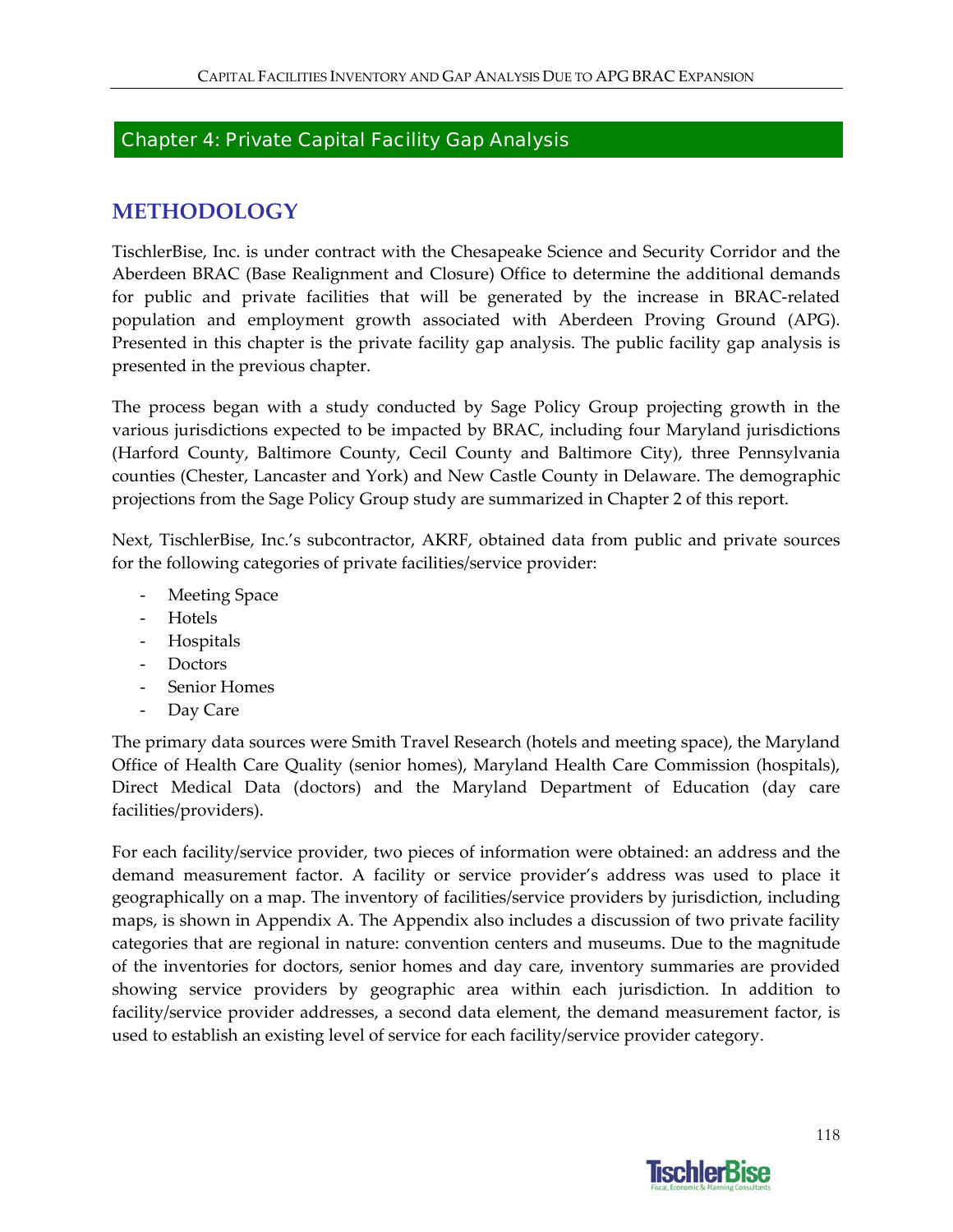Like most public facilities, demand for meeting space is measured by square feet. Demand for other private facilities/service providers vary for each category considered. Those are:

| <b>Private Facility or</b>       | Demand                    |
|----------------------------------|---------------------------|
| <b>Service Provider Category</b> | <b>Measurement Factor</b> |
| Meeting Space                    | Square Feet               |
| Hotels                           | Rooms                     |
| Hospitals                        | <b>Beds</b>               |
| Doctors                          | Doctors                   |
| Senior Homes                     | <b>Beds</b>               |
| Day Care                         | Child Seats               |

#### **Table 69. Private Facilities/Service Providers Demand Measurement Factors**

Using current demographic factors (see Chapter 2), LOS is established for each private facility/service provider for each jurisdiction. Some examples include meeting space square feet per job, and senior home beds per capita. Level‐of‐service calculations are shown in detail in Appendix B.

This private facility/service provider gap analysis was conducted for each of the Maryland jurisdictions, and is presented here in the following order based on the projected BRAC growth in each jurisdiction: Harford County, Baltimore County, Cecil County and Baltimore City. The existing LOS for the various private facility categories/service providers documents the current relationship between the number of facilities/service providers and demographics in the applicable jurisdiction. For all private facilities/service providers, demand is considered on a countywide basis.

Unlike public facilities where demand is generally limited to residents in the applicable jurisdiction, demand for some private facilities can extend beyond jurisdictional boundaries. This would be true largely for hospitals and doctors. For example, the regional hospital center in Baltimore City serves an area beyond the City itself. The most complete picture of demand for hospital facilities would require a market study to determine service area and demand for services. In this report, we document the LOS for various private facilities/service providers, noting that in some cases the LOS may be over/understated. Returning to the Baltimore City regional hospital center example, the LOS in Harford County is 1.1 beds per 1,000 residents compared with 6.3 beds per 1,000 in Baltimore City. While BRAC population growth in Baltimore City is relatively small (2,368 persons, or % of total Aberdeen BRAC growth), the demand for hospital beds is only 25% less than the hospital bed demand shown for Harford County where the largest BRAC population increase will be experienced (19,059 persons, or 41%). The projection show a demand for 20 beds in Harford County and 15 beds in Baltimore City.

The private facility/service provider gap is calculated by applying the jurisdiction's existing LOS to the projected BRAC‐related increase in population and/or employment from APG. The

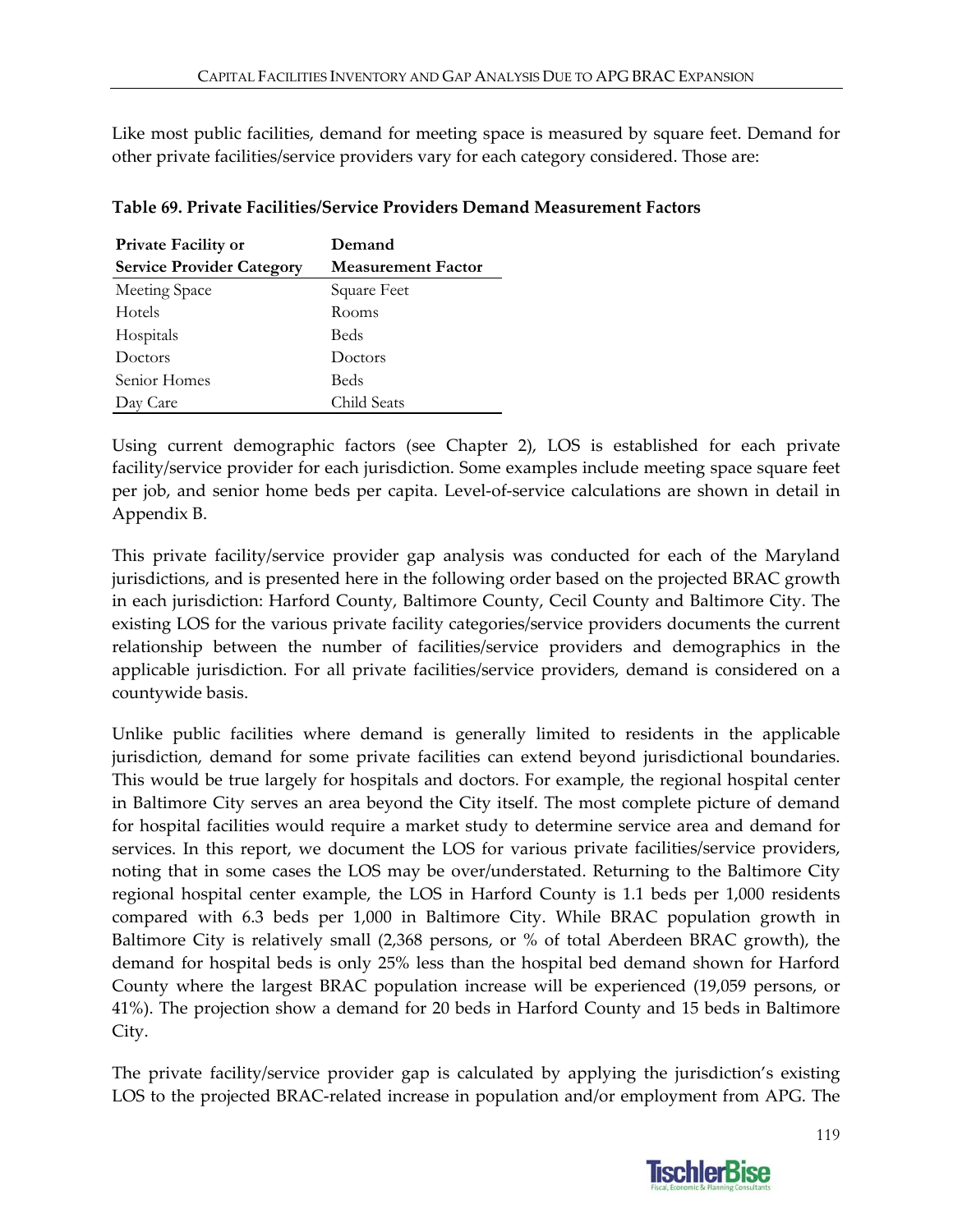private facility/service provider gap is calculated for meeting space square footage, hotel rooms, hospital beds, doctors, senior home beds and day care child seats. A summary of the facility/service provider demand for all jurisdictions is presented in the next section. Following that is the detailed methodology for each jurisdiction.

# **SUMMARY OF PRIVATE FACILITY/SERVICE PROVIDER GAP FOR MARYLAND JURISDICTIONS IN CSSC REGION**

Table 70 shows a summary of the private facility/service provider gap as a result of Aberdeen BRAC for all Maryland jurisdictions in the CSSC region. The summary table is broken down by private facility/service provider category and by jurisdiction. Based on TischlerBise's analysis of existing levels of service, Maryland jurisdictions will need an additional 5,704 square feet of meeting space, 450 additional hotel rooms, 64 hospital beds, 91 doctors, 329 senior home beds and 1,482 day care child seats.

|                                  |                 |                   | Detail by Jurisdiction |           |          |                 |
|----------------------------------|-----------------|-------------------|------------------------|-----------|----------|-----------------|
|                                  | Total Private   | Demand            | Harford                | Baltimore | Cecil    | Baltimore       |
| <b>Private Facility Category</b> | Facility Demand | Measurement       | County                 | County    | County   | City            |
| Meeting Space                    |                 | 5,704 Square Feet | 3,278                  | 1,246     | 1,029    | 151             |
| Hotels                           |                 | 450 Rooms         | 357                    | 55        | 35       | $\vert 3 \vert$ |
| Hospitals                        |                 | 64 Beds           | 20                     | 22        | $\Omega$ | 16              |
| Doctors                          |                 | 91 Doctors        | 29                     | 49        | 5        | 8               |
| Senior Homes                     |                 | 329 Beds          | 107                    | 163       | 37       | 22              |
| Day Care                         |                 | 1,482 Child Seats | 729                    | 520       | 150      | 83              |

#### **Table 70. Private Facility/Service Provider Gap in Maryland Jurisdictions**

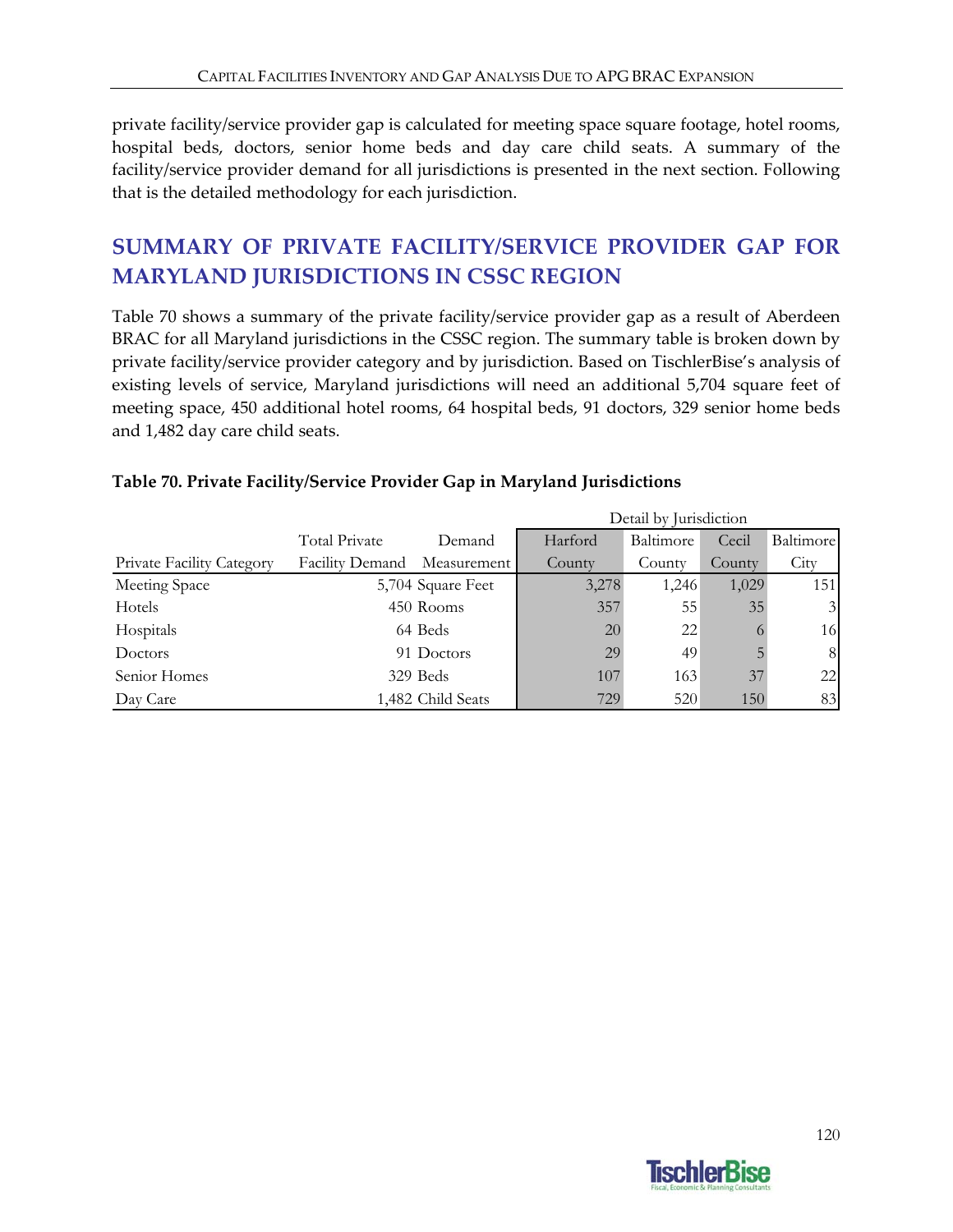Based on maintaining the existing inventory, Figure 28 shows the demand for meeting space broken down by Maryland CSSC jurisdiction. The gap for meeting space totals 5,704 square feet, and is largely in Harford County. A typical ratio is approximately 10 to 15 square feet of meeting space per person. This gap is driven by the relatively high level of service as a result of the existing inventory of hotel meeting space near the Aberdeen Proving Ground combined with the significant employment growth expected in the County.





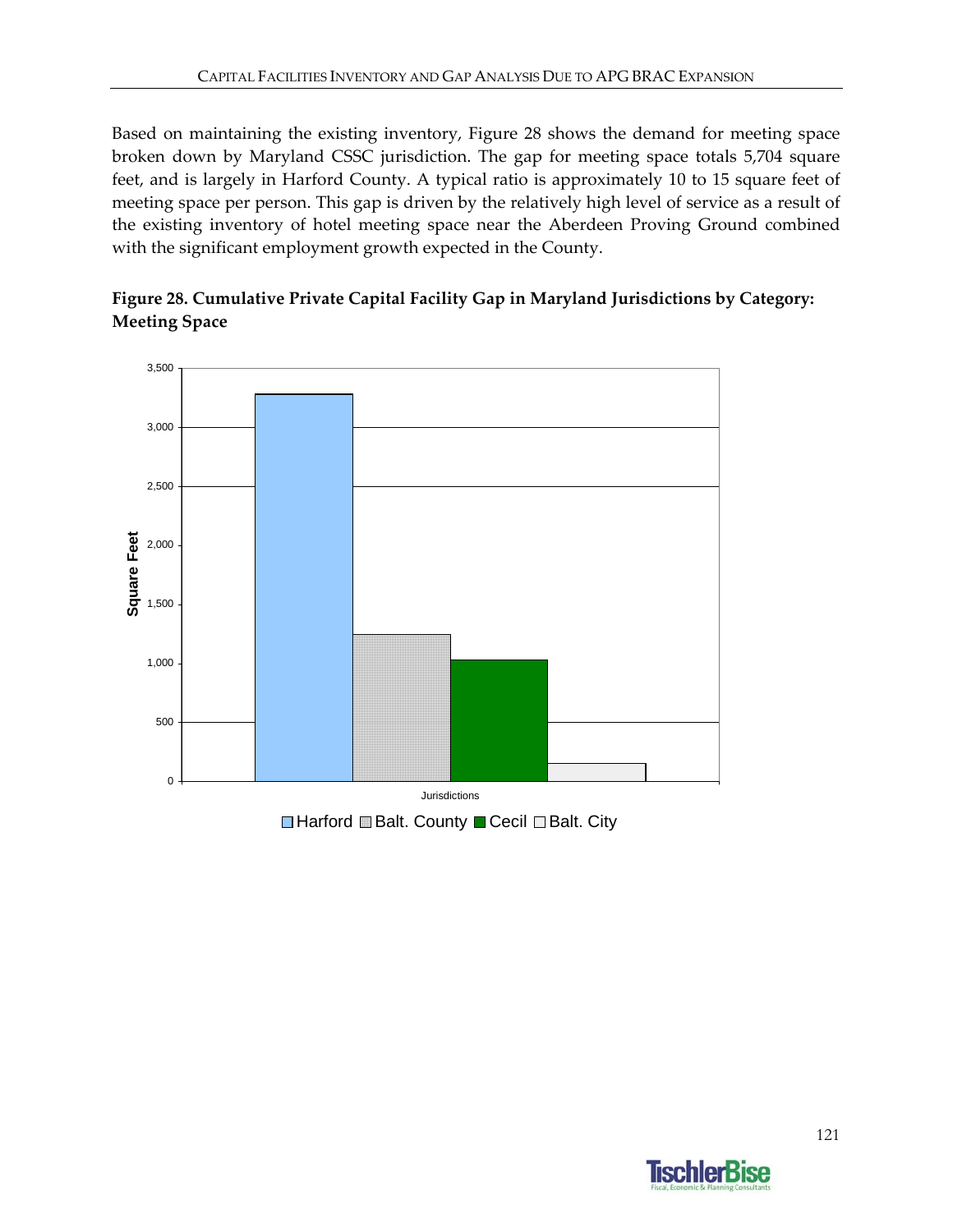Figure 29 shows the gap for hotels broken down by Maryland CSSC jurisdiction. The analysis projects a need for 450 new beds as a result of Aberdeen BRAC within the 4‐county region. Based on the level of service analysis and given employment projections, this growth is expected to be found largely in Harford. Given the significant employment expected at APG, it follows that additional hotel rooms will be needed to serve contractors and visitors to the base.





**■Harford ■Balt. County ■ Cecil ■Balt. City** 

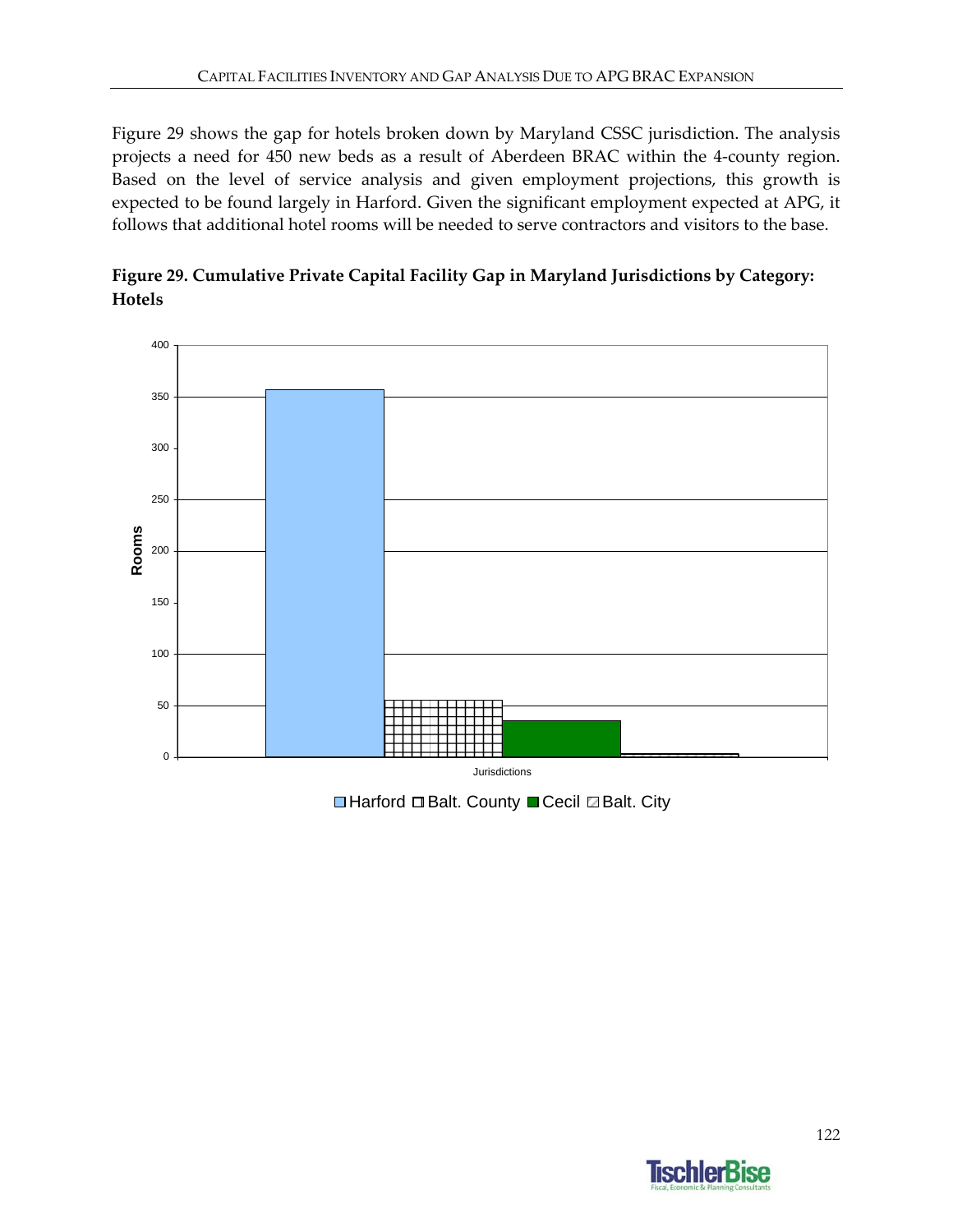The remaining private facilities are a function of population. Figure 30 shows the gap for hospital and senior home beds in the four Maryland jurisdictions. The demand projections show a need for an additional 64 hospital beds and 329 senior homes based on current level of service standards. Demand for hospital beds is projected be dispersed throughout the region, with 22 beds in Baltimore County, 20 beds in Harford County, 16 in Baltimore City and 6 in Cecil. The gap for senior beds is found primarily in Harford County (729 beds) and Baltimore County (520 beds), followed by Cecil County (150 beds) and Baltimore City (83 beds).

### **Figure 30. Cumulative Private Capital Facility Gap in Maryland Jurisdictions by Category: Hospital and Senior Home Beds**



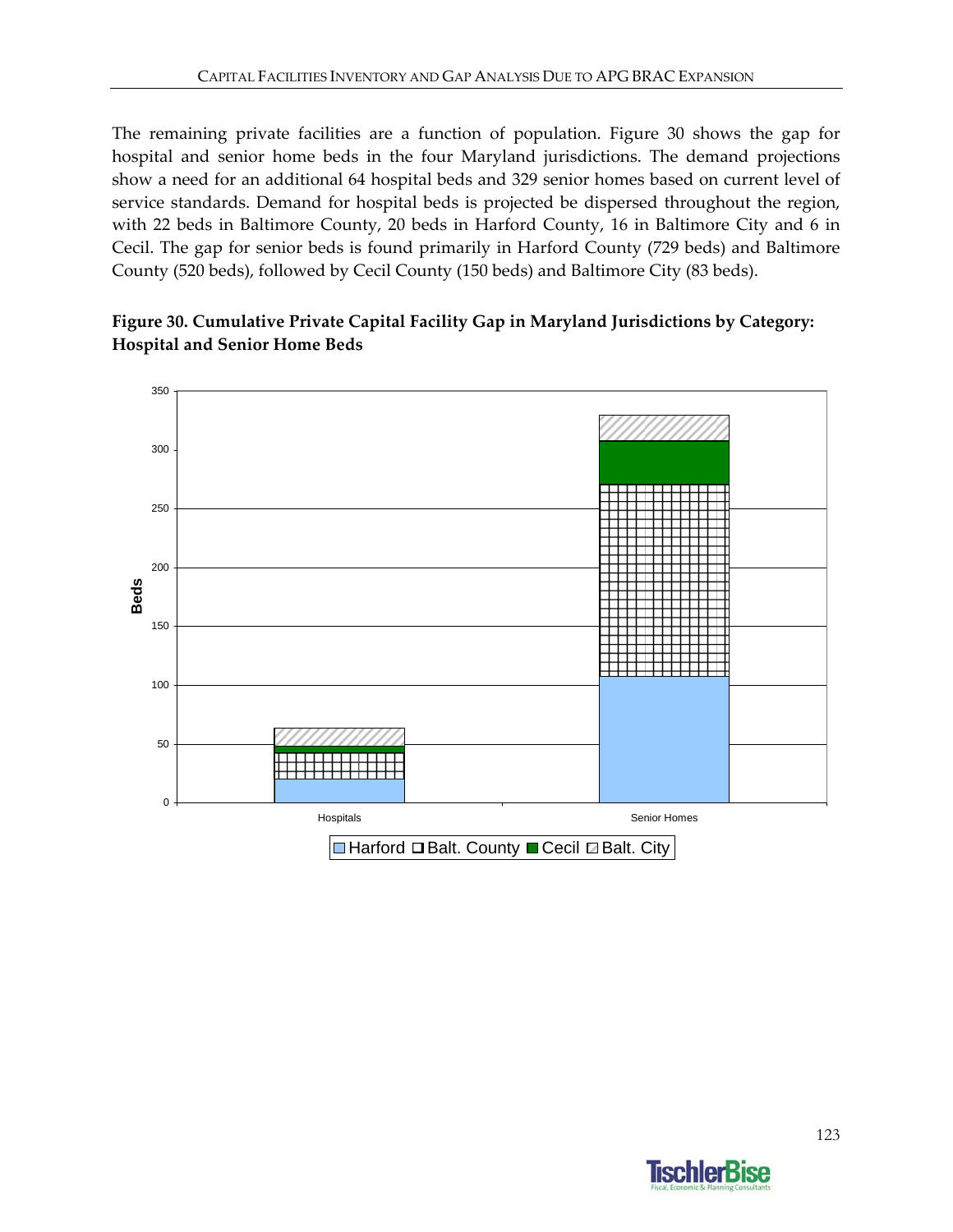Figure 31 shows the demand for doctors in the four Maryland jurisdictions. The majority (54%) of demand is found in Baltimore County. This is largely explained by the relatively high number of doctors in the County (3.5 per 1,000 persons) and the significant population growth expected there as a result of Aberdeen BRAC. Baltimore County is followed by Harford County (29 doctors), Baltimore City (8 doctors) and Cecil County (5 doctors).



**Figure 31. Cumulative Private Capital Facility Gap in Maryland Jurisdictions by Category: Doctors**

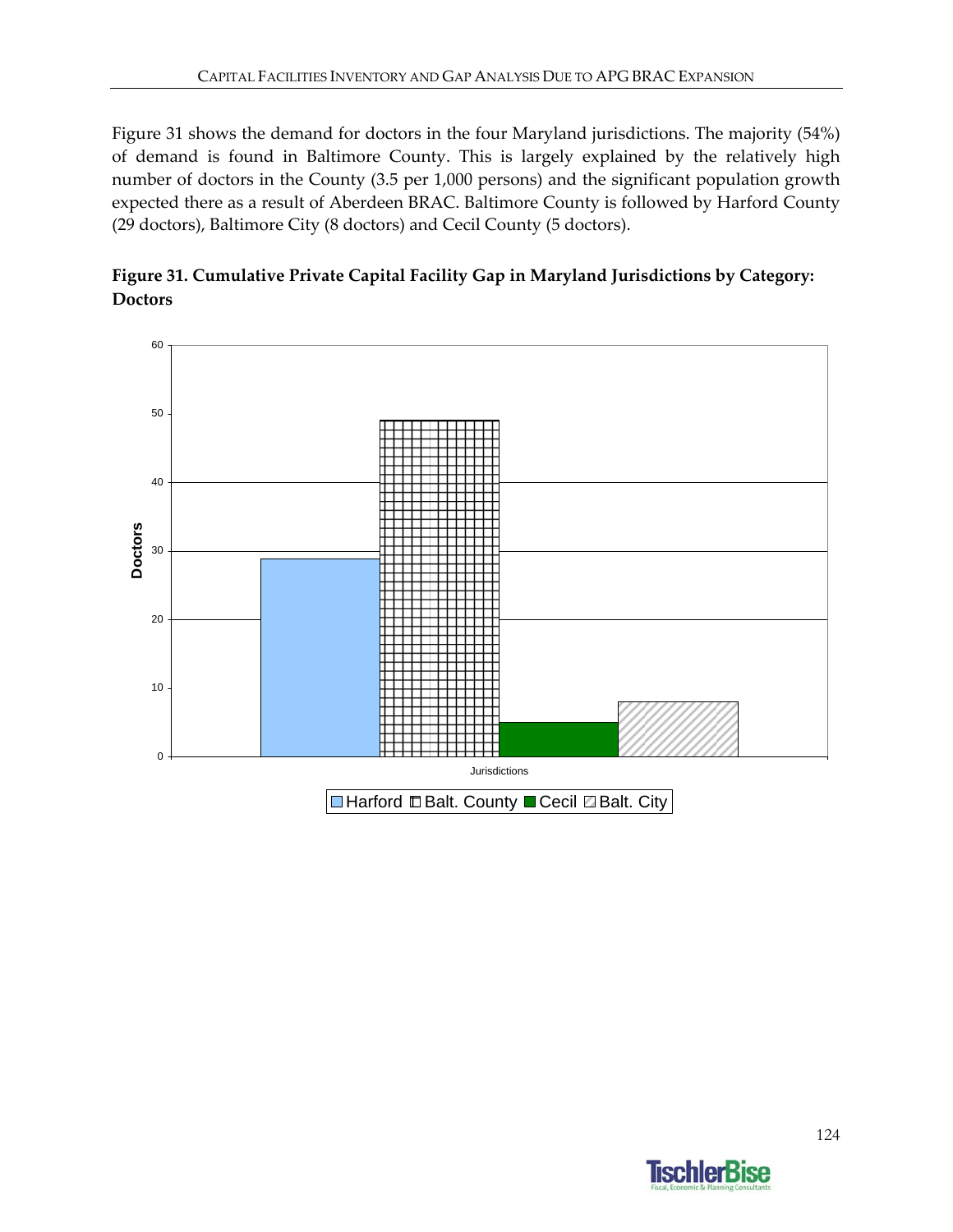Figure 32 shows the demand for day care facilities by child seats in the four Maryland jurisdictions. In total, the area is projected to need an additional 1,482 child seats. About half of the seats, 729, are projected for Harford County. Second is Baltimore County with 520 seats. The remainder are projected for Cecil County (150 seats) and Baltimore City (83 seats).





**■Harford BBalt. County ■Cecil ■Balt. City** 

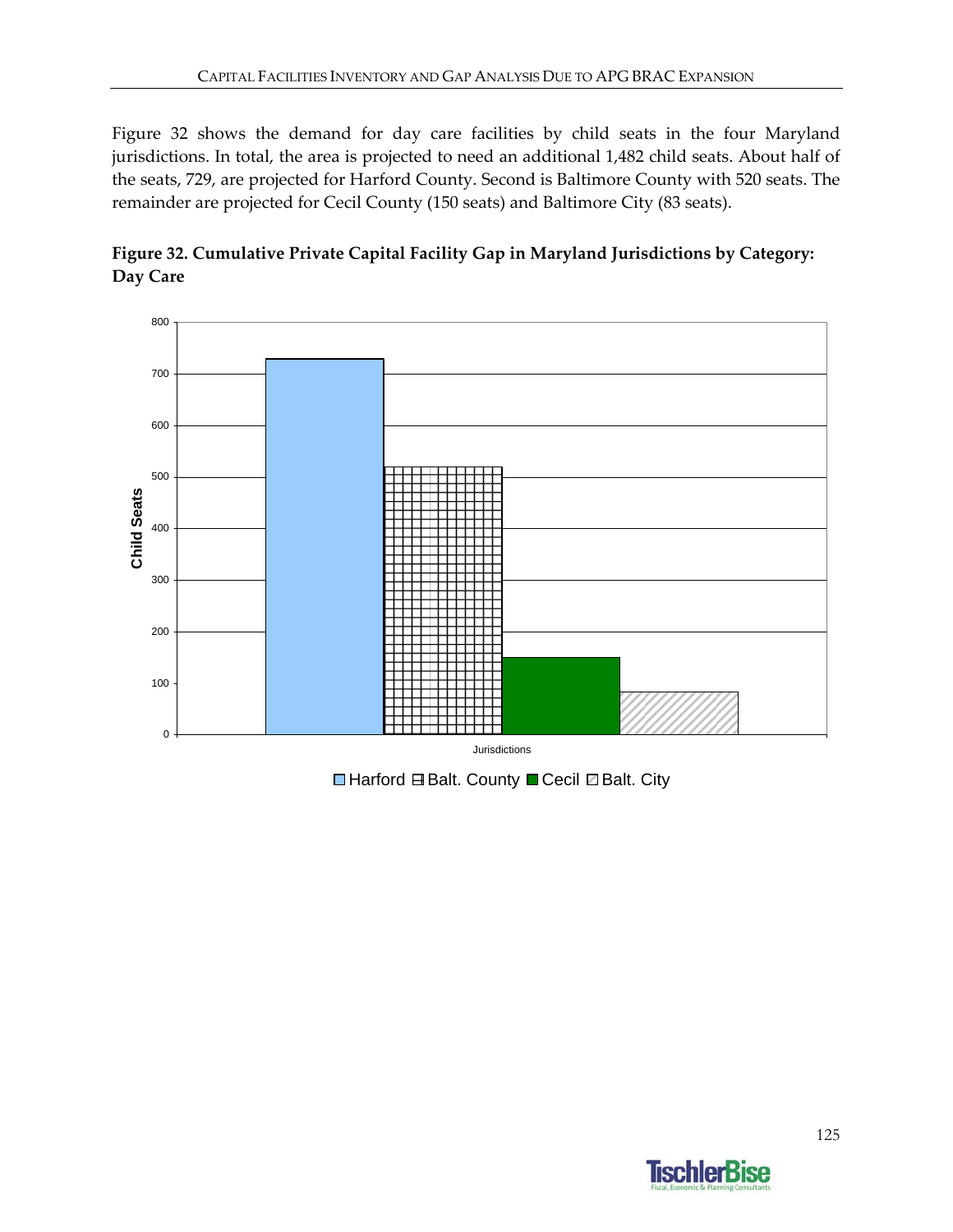## **HARFORD COUNTY SUMMARY OF PRIVATE FACILITY/SERVICE PROVIDER GAP**

Per the Sage Policy Group study, Harford County is expected to receive 69% of projected employment growth from APG BRAC expansion (19,237 jobs) and 42% of the population growth (19,059 persons). Table 71 presents the projected private facility/service provider demand in Harford County as a result of APG BRAC growth (population and/or employment). The table shows that based on the County's existing LOS standards (see Appendix B), and projected BRAC‐related growth in Harford County (see Chapter 2), growth at APG will have a significant impact on private facilities/service providers in the County.

As a result of BRAC employment growth, the CSSC anticipates a need for additional space to accommodate meetings and large events. BRAC growth results in the need for an additional 3,278 square feet of additional meeting space in Harford County. A typical ratio is approximately 10 to 15 square feet of meeting space per person. It is also expected that due to increased employment, demand for hotel rooms will also increase. The analysis showed that based on existing levels of service, BRAC generates a demand for 357 additional hotel rooms.

Growth in population as a result of BRAC expansion is also expected to have an impact on facilities such as hospitals, senior homes and day care facilities. Based on existing levels of service in the County, growth of 19,059 persons will generate a need for 20 hospital beds, 29 doctors, 107 senior home beds, and 729 child seats in day care.

|                                  | Demand      | Additions   |
|----------------------------------|-------------|-------------|
| <b>Private Facility Category</b> | Factor      | Due to BRAC |
| Meeting Space                    | Square Feet | 3,278       |
| Hotels                           | Rooms       | 357         |
| Hospitals                        | Beds        | 20          |
| Doctors                          | Doctors     | 29          |
| Senior Homes                     | Beds        | 107         |
| Day Care                         | Child Seats | 729         |

### **Table 71. Private Facility/Service Provider Gap in Harford County by Category**

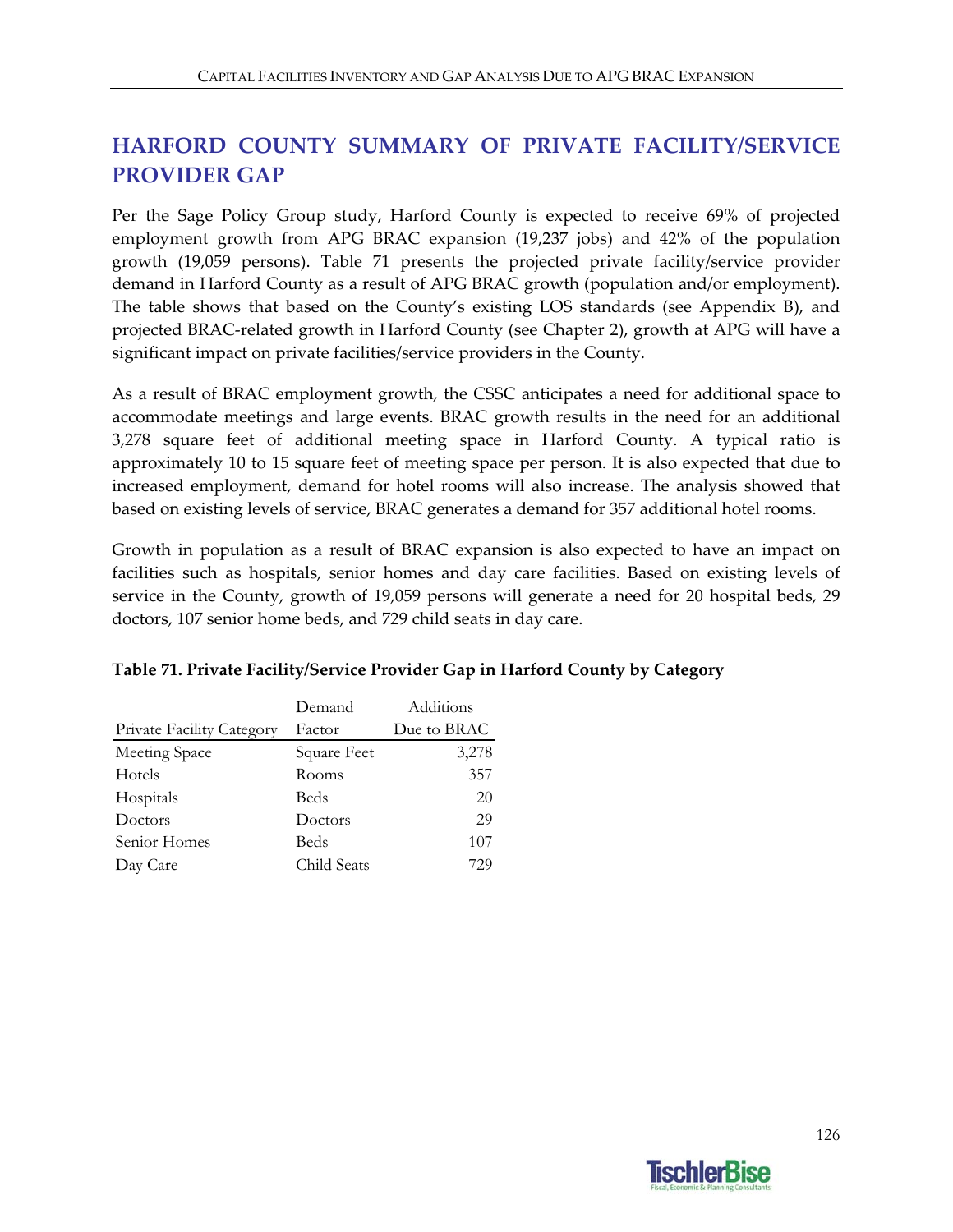# **GAP BY PRIVATE FACILITY/SERVICE PROVIDER CATEGORY IN HARFORD COUNTY**

This section presents the private facility/service provider gap in Harford County as a result of APG BRAC growth (population and/or employment) by facility category. Facilities/service providers are presented in the order shown in Table 71. Demand for all categories is considered to be countywide.

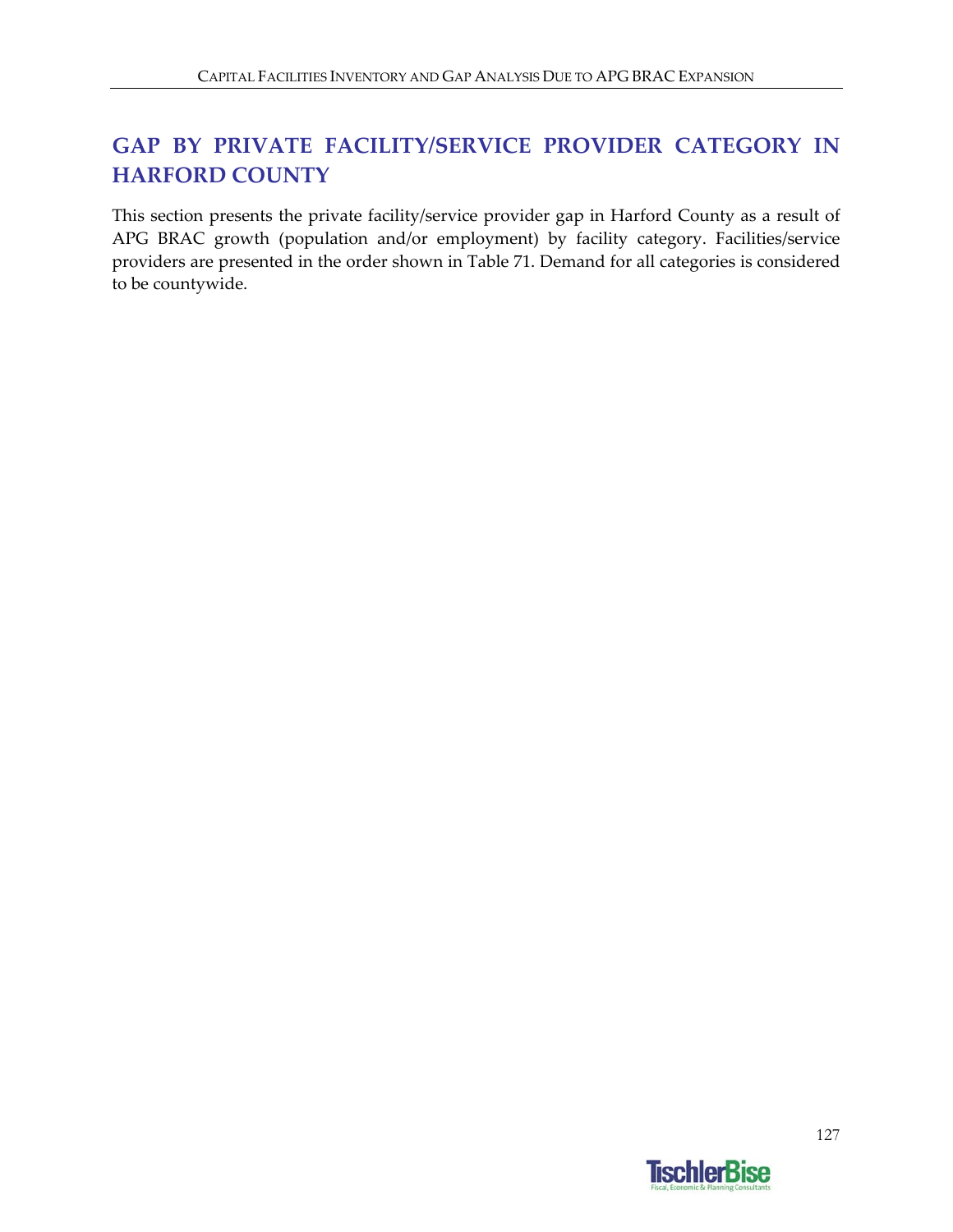### **Harford County Meeting Space**

The top of Table 72 summarizes the existing capital facility level of service (LOS) for meeting space in Harford County. Employment is considered the demand driver for meeting space, so the capital facility LOS is calculated based on the existing inventory of meeting space in the County and the relationship to existing countywide jobs. The LOS for meeting space in Harford County is .17 square feet per job (see the LOS report in the Appendix for more detail, including the complete inventory of meeting facilities.).

The middle of the table shows projected countywide Aberdeen Proving Ground BRAC growth from 2007 through 2017. Projections are discussed in more detail in Chapter 2. During the 2007‐ 2017 period, there is a projected increase of 19,237 jobs in Harford County as a result of BRAC growth at APG.

The bottom portion of the table shows the capital facility demand from BRAC growth for meeting space in Harford County. Based on the existing LOS standard of .17 square feet per job, this amount of growth will require 3,278 sq. ft. in additional meeting space (.17 sq. ft. per job multiplied by  $19,237$  jobs = 3,278 sq. ft.).

### **Table 72. Capital Facility Demand in Harford County: Meeting Space**

| <b>Existing Capital Facility Level of Service</b>                              |        |                         |
|--------------------------------------------------------------------------------|--------|-------------------------|
| Existing Capital Facility Inventory <sup>1</sup>                               |        | 20,088 Square Feet      |
| Existing Demand Units <sup>2</sup>                                             | $\div$ | 117,886 Jobs            |
| Existing Level of Service                                                      |        | 0.17 SF per Demand Unit |
| Countywide Aberdeen BRAC Growth 2007-2017<br>Additional BRAC Jobs <sup>3</sup> |        | 19,237 Jobs             |
| <b>Capital Facility Demanded by BRAC Growth</b><br>Existing Level of Service   |        | 0.17 SF per Demand Unit |
| <b>Additional BRAC Demand Units</b>                                            | x      | 19,237 Jobs             |
| Demand Due to BRAC Growth                                                      |        | 3,278 Square Feet       |

<sup>1</sup>Please refer to Level-of-service report in Appendix for detailed inventory of existing facilities.

 $2$ Please refer to Chapter 2 for a description of existing demographic factors.

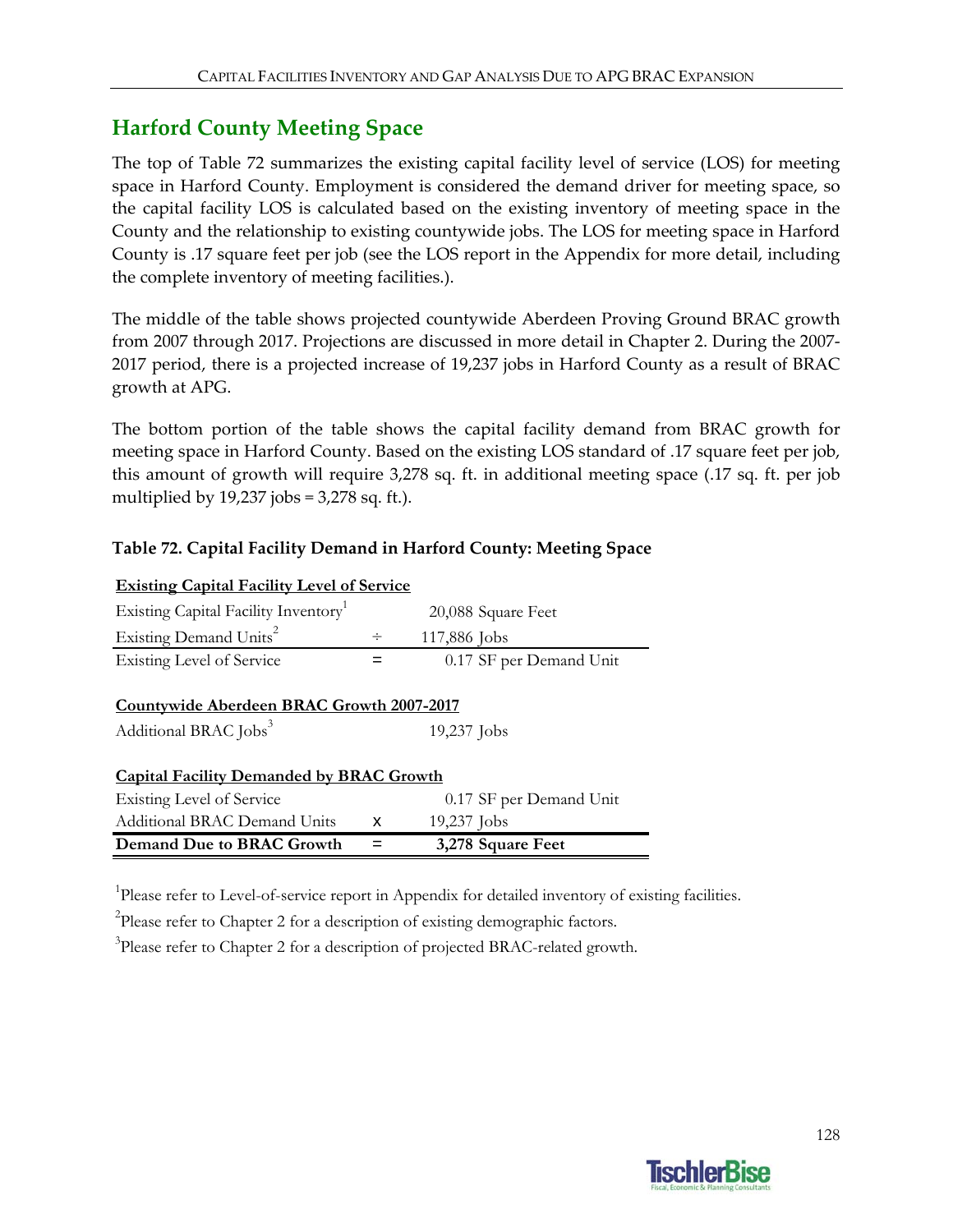## **Harford County Hotels**

The top of Table 73 summarizes the existing capital facility level of service (LOS) for hotels in Harford County. Employment is considered the demand driver for hotels, so the capital facility LOS is calculated based on the existing inventory of hotel rooms in the County and the relationship to existing countywide jobs. The LOS for hotels in Harford County is .02 rooms per job (see the LOS report in the Appendix for more detail, including the complete inventory of hotels.).

The middle of the table shows projected countywide Aberdeen Proving Ground BRAC growth from 2007 through 2017. Projections are discussed in more detail in Chapter 2. During the 2007‐ 2017 period, there is a projected increase of 19,237 jobs in Harford County as a result of BRAC growth at APG.

The bottom portion of the table shows the capital facility demand from BRAC growth for hotels in Harford County. Based on the existing LOS standard of .02 hotel rooms per job, this amount of growth will require 357 additional hotel rooms (.02 hotel rooms per job multiplied by 19,237  $jobs = 357$  rooms).

### **Table 73. Capital Facility Demand in Harford County: Hotels**

| <b>Existing Capital Facility Level of Service</b> |   |                    |  |
|---------------------------------------------------|---|--------------------|--|
| <b>Existing Capital Facility Inventory</b>        |   | $2,206$ Rooms      |  |
| <b>Existing Demand Units</b>                      | ÷ | 117,886 Jobs       |  |
| <b>Existing Level of Service</b>                  |   | 0.02 Rooms per Job |  |
|                                                   |   |                    |  |
| <b>Countywide Aberdeen BRAC Growth 2007-2017</b>  |   |                    |  |
| Additional BRAC Population <sup>3</sup>           |   | 19,059 Population  |  |
|                                                   |   |                    |  |
| <b>Capital Facility Demanded by BRAC Growth</b>   |   |                    |  |
| <b>Existing Level of Service</b>                  |   | 0.02 Rooms per Job |  |
| Additional BRAC Demand Units                      | x | 19,059 Population  |  |
| Demand Due to BRAC Growth                         |   | 357 Rooms          |  |

<sup>1</sup>Please refer to Level-of-service report in Appendix for detailed inventory of existing facilities.

 $2$ Please refer to Chapter 2 for a description of existing demographic factors.

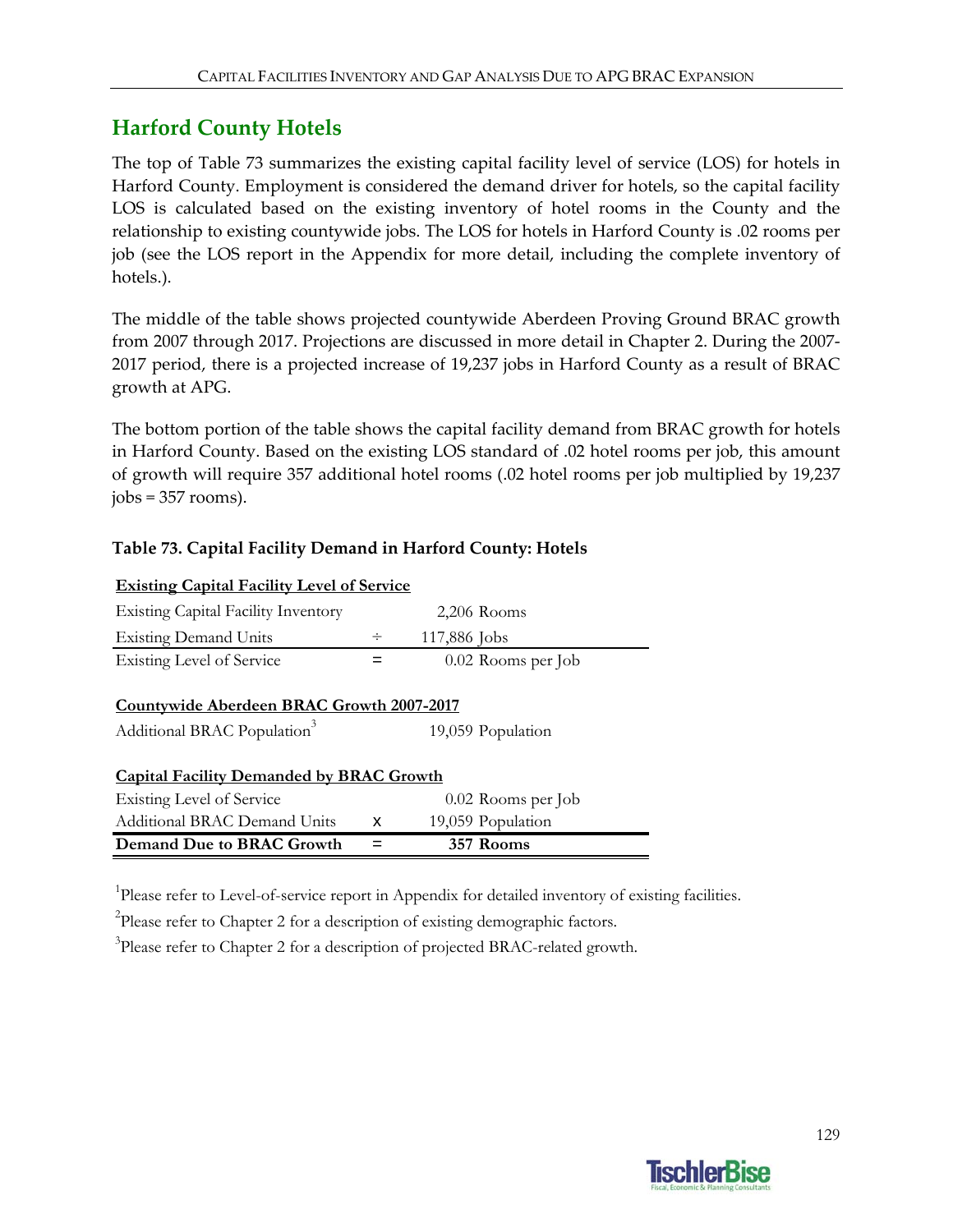## **Harford County Hospitals**

The top of Table 74 summarizes the existing capital facility level of service (LOS) for hospitals in Harford County. Population is considered the demand driver for hospitals, so the capital facility LOS is calculated based on the existing inventory of hospitals in the County and the relationship to existing countywide population. The LOS for hospital beds in Harford County is .0011 beds per person (see the LOS report in the Appendix for more detail, including the complete inventory of hospitals.).

The middle of the table shows projected countywide Aberdeen Proving Ground BRAC growth from 2007 through 2017. Projections are discussed in more detail in Chapter 2. During the 2007‐ 2017 period, there is a projected increase of 19,059 persons in Harford County as a result of BRAC growth at APG.

The bottom portion of the table shows the capital facility demand from BRAC growth for hospitals in Harford County. Based on the existing LOS standard of .0011 beds per person, this amount of growth will require 20 additional hospital beds (.0011 beds per person multiplied by 19,059 persons = 20 beds).

### **Table 74. Capital Facility Demand in Harford County: Hospitals**

| <b>Existing Capital Facility Level of Service</b> |   |                        |  |
|---------------------------------------------------|---|------------------------|--|
| Existing Capital Facility Inventory <sup>1</sup>  |   | 259 Beds               |  |
| Existing Demand Units <sup>2</sup>                | ÷ | 242,700 Population     |  |
| <b>Existing Level of Service</b>                  |   | 0.0011 Beds per Person |  |
|                                                   |   |                        |  |
| Countywide Aberdeen BRAC Growth 2007-2017         |   |                        |  |
| Additional BRAC Population <sup>3</sup>           |   | 19,059 Population      |  |
|                                                   |   |                        |  |
| <b>Capital Facility Demanded by BRAC Growth</b>   |   |                        |  |
| Existing Level of Service                         |   | 0.0011 Beds per Person |  |
| <b>Additional BRAC Demand Units</b>               | x | 19,059 Population      |  |
| Demand Due to BRAC Growth                         |   | 20 Beds                |  |

<sup>1</sup>Please refer to Level-of-service report in Appendix for detailed inventory of existing facilities.

 $2$ Please refer to Chapter 2 for a description of existing demographic factors.

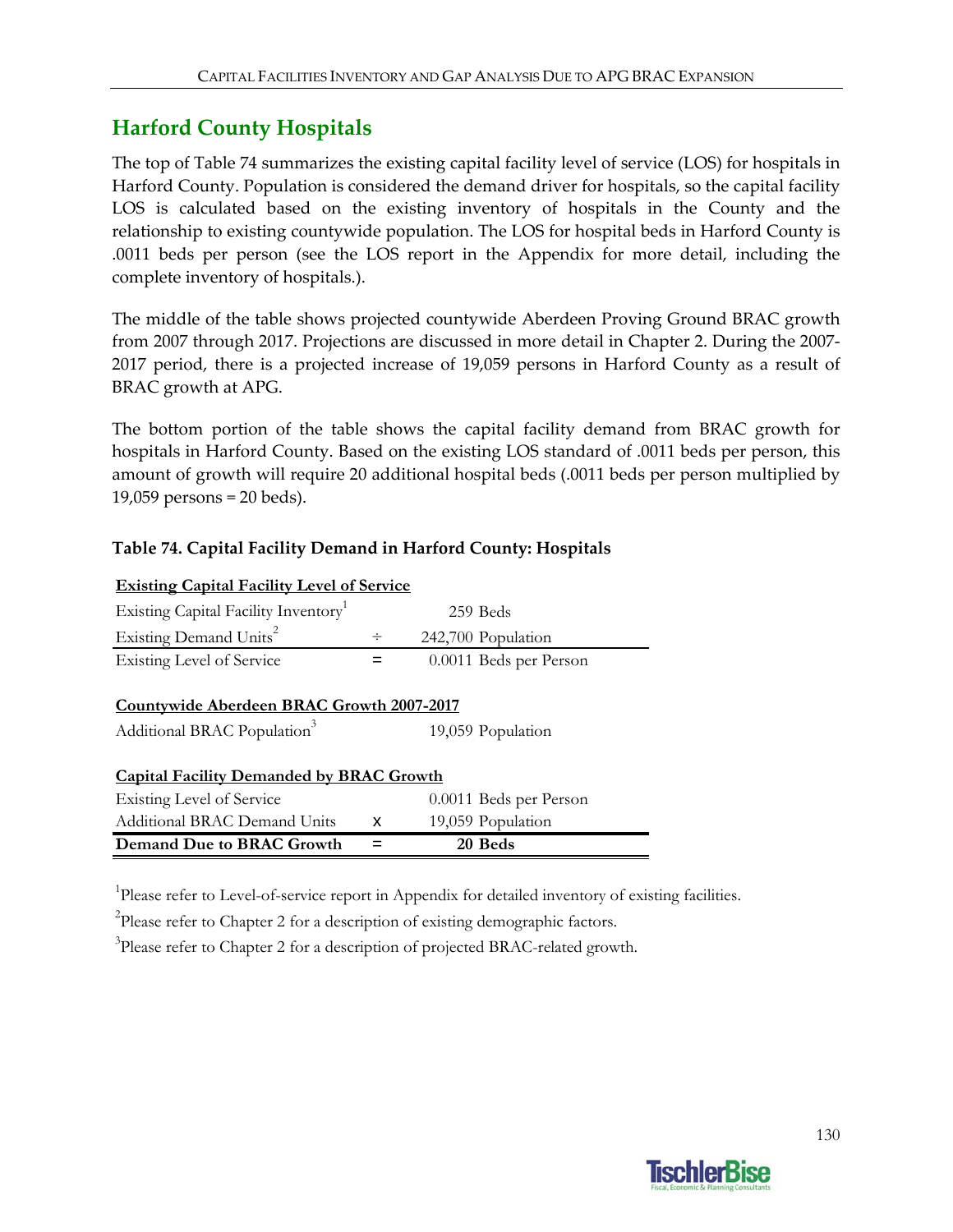### **Harford County Doctors**

The top of Table 75 summarizes the existing level of service (LOS) for doctors in Harford County. Population is considered the demand driver for doctors, so the LOS is calculated based on the existing directory of doctors in the County and the relationship to existing countywide population. The LOS for doctors in Harford County is .0015 doctors per person (see the LOS report in the Appendix for more detail, including the complete inventory of doctors.).

The middle of the table shows projected countywide Aberdeen Proving Ground BRAC growth from 2007 through 2017. Projections are discussed in more detail in Chapter 2. During the 2007‐ 2017 period, there is a projected increase of 19,059 persons in Harford County as a result of BRAC growth at APG.

The bottom portion of the table shows the demand from BRAC growth for doctors in Harford County. Based on the existing LOS standard of .0015 doctors per person, this amount of growth will require 29 doctors (.0015 doctors per person multiplied by 19,059 persons = 29 doctors).

| <b>Existing Level of Service</b>          |   |                           |
|-------------------------------------------|---|---------------------------|
| Existing Directory <sup>1</sup>           |   | 367 Doctors               |
| Existing Demand Units <sup>2</sup>        | ÷ | 242,700 Population        |
| <b>Existing Level of Service</b>          |   | 0.0015 Doctors per Person |
|                                           |   |                           |
| Countywide Aberdeen BRAC Growth 2007-2017 |   |                           |
| Additional BRAC Population <sup>3</sup>   |   | 19,059 Population         |
| Demand from BRAC Growth                   |   |                           |
| <b>Existing Level of Service</b>          |   | 0.0015 Doctors per Person |
| Additional BRAC Demand Units              | x | 19,059 Population         |
| Demand Due to BRAC Growth                 |   | 29 Doctors                |

#### **Table 75. Service Provider Demand in Harford County: Doctors**

<sup>1</sup>Please refer to Level-of-service report in Appendix for summarized directory of doctors.

<sup>2</sup>Please refer to Chapter 2 for a description of existing demographic factors.

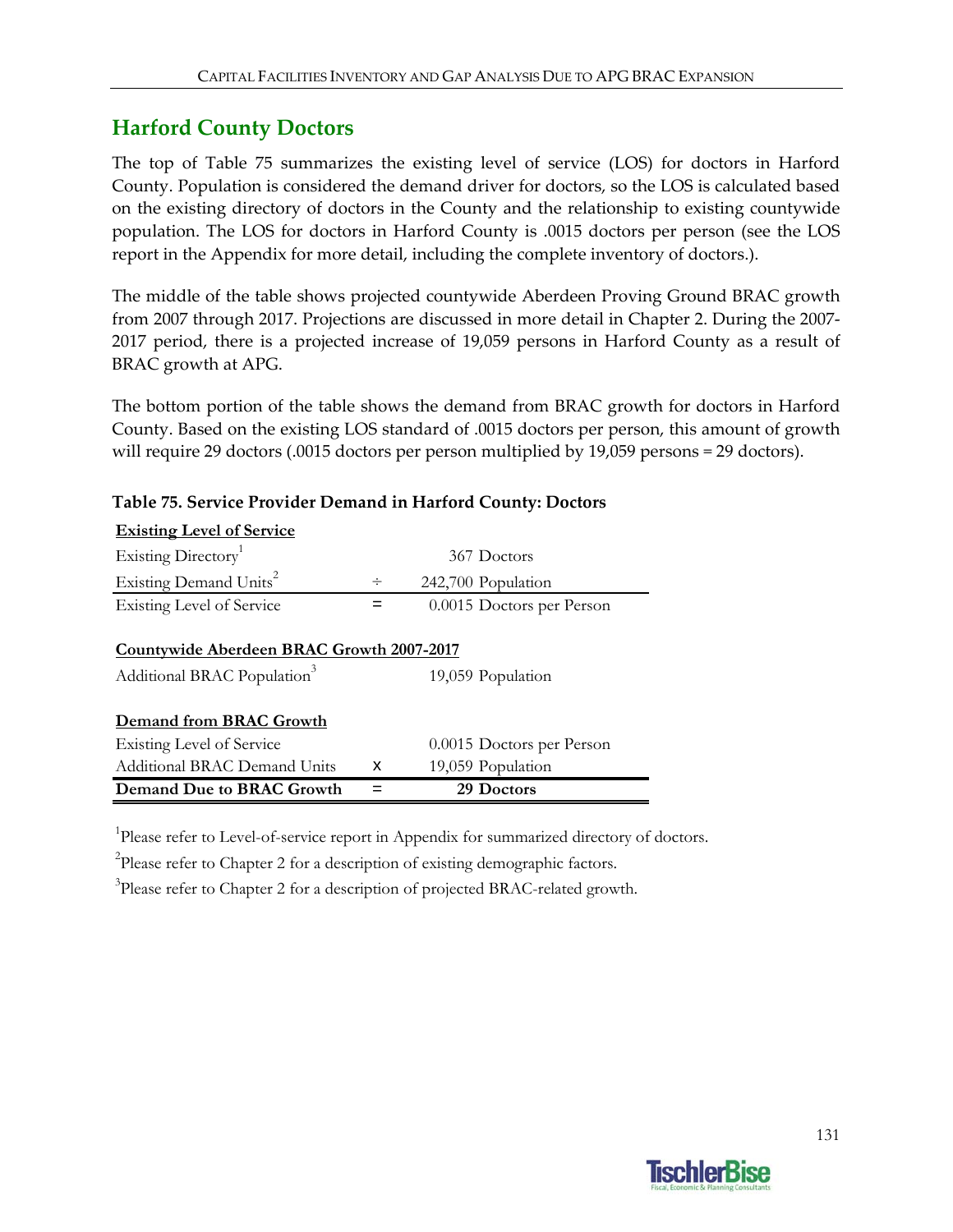### **Harford County Senior Homes**

The top of Table 76 summarizes the existing capital facility level of service (LOS) for senior homes in Harford County. Population is considered the demand driver for senior homes, so the capital facility LOS is calculated based on the existing inventory of senior home beds in the County and the relationship to existing countywide population. The LOS for senior home beds in Harford County is .01 beds per person (see the LOS report in the Appendix for more detail, including a summary inventory of senior home facilities by geographic area.).

The middle of the table shows projected countywide Aberdeen Proving Ground BRAC growth from 2007 through 2017. Projections are discussed in more detail in Chapter 2. During the 2007‐ 2017 period, there is a projected increase of 19,059 persons in Harford County as a result of BRAC growth at APG.

The bottom portion of the table shows the capital facility demand from BRAC growth for senior homes in Harford County. Based on the existing LOS standard of .01 beds per person, this amount of growth will require 107 additional senior home beds (.01 beds per person multiplied by 19,059 persons = 107 beds).

### **Table 76. Capital Facility Demand in Harford County: Senior Homes**

| <b>Existing Capital Facility Level of Service</b>                                    |        |                      |
|--------------------------------------------------------------------------------------|--------|----------------------|
| Existing Capital Facility Inventory <sup>1</sup>                                     |        | 1,367 Beds           |
| Existing Demand Units <sup>2</sup>                                                   | $\div$ | 242,700 Population   |
| <b>Existing Level of Service</b>                                                     |        | 0.01 Beds per Person |
| Countywide Aberdeen BRAC Growth 2007-2017<br>Additional BRAC Population <sup>3</sup> |        | 19,059 Population    |
| <b>Capital Facility Demanded by BRAC Growth</b><br>Existing Level of Service         |        | 0.01 Beds per Person |
| <b>Additional BRAC Demand Units</b>                                                  | x      | 19,059 Population    |
| Demand Due to BRAC Growth                                                            |        | 107 Beds             |

<sup>1</sup>Please refer to Level-of-service report in Appendix for summarized directory of senior homes.

 $2$ Please refer to Chapter 2 for a description of existing demographic factors.

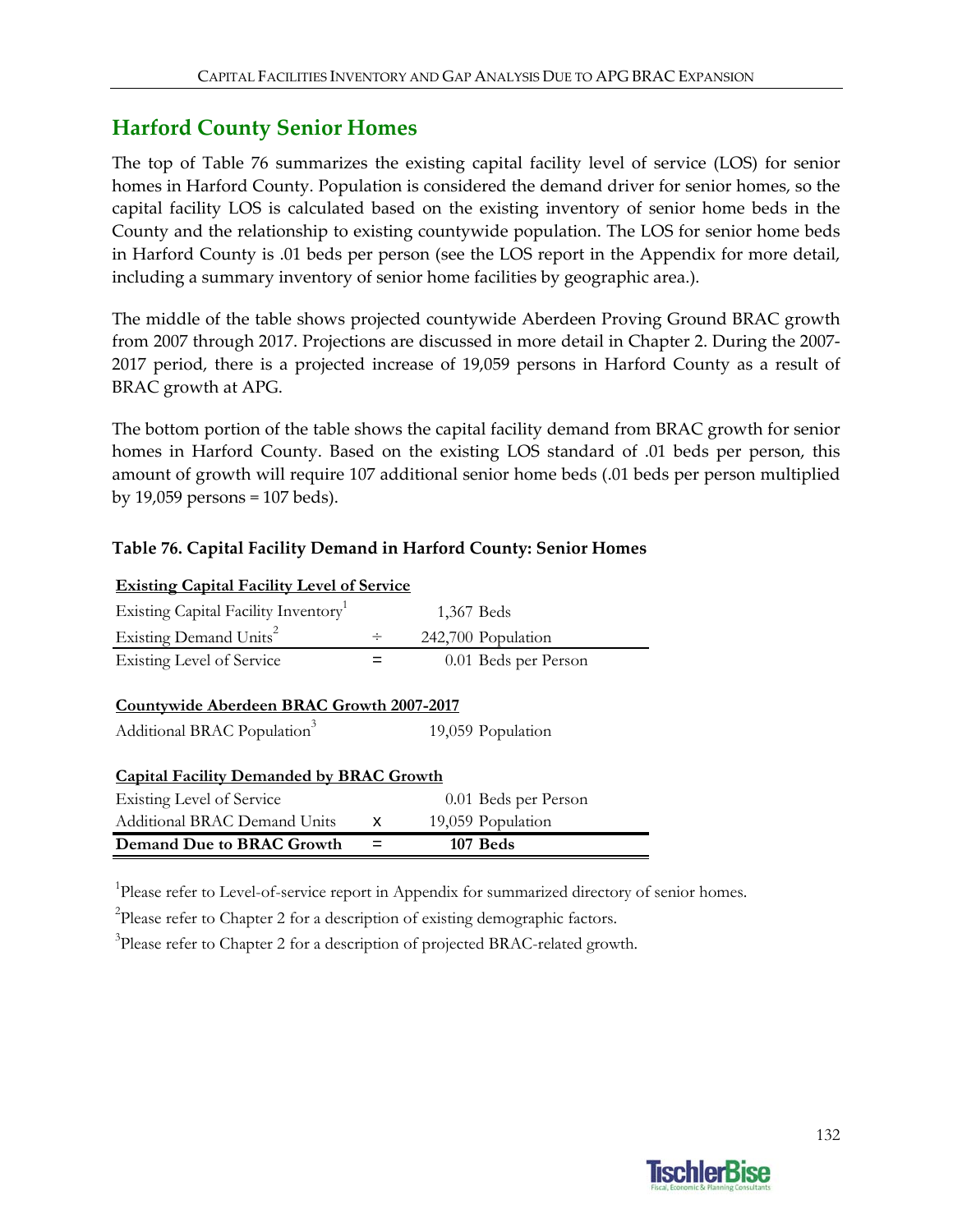### **Harford County Day Care**

The top of Table 77 summarizes the existing capital facility level of service (LOS) for day care facilities in Harford County. Population is considered the demand driver for day care, so the capital facility LOS is calculated based on the existing inventory of day care child seats in the County and the relationship to existing countywide population. The LOS for day care child seats in Harford County is .04 child seats per person (see the LOS report in the Appendix for more detail, including a summary inventory of day care facilities by geographic area.).

The middle of the table shows projected countywide Aberdeen Proving Ground BRAC growth from 2007 through 2017. Projections are discussed in more detail in Chapter 2. During the 2007‐ 2017 period, there is a projected increase of 19,059 persons in Harford County as a result of BRAC growth at APG.

The bottom portion of the table shows the capital facility demand from BRAC growth for day care facilities in Harford County. Based on the existing LOS standard of .04 child seats per person, this amount of growth will require 729 additional day care child seats (.04 child seats per person multiplied by 19,059 persons = 729 seats).

### **Table 77. Capital Facility Demand in Harford County: Day Care**

| <b>Existing Capital Facility Level of Service</b>                                    |   |                             |
|--------------------------------------------------------------------------------------|---|-----------------------------|
| Existing Capital Facility Inventory                                                  |   | 9,284 Child Seats           |
| Existing Demand Units <sup>2</sup>                                                   | ÷ | 242,700 Population          |
| <b>Existing Level of Service</b>                                                     |   | 0.04 Child Seats per Person |
| Countywide Aberdeen BRAC Growth 2007-2017<br>Additional BRAC Population <sup>3</sup> |   | 19,059 Population           |
| <b>Capital Facility Demanded by BRAC Growth</b><br><b>Existing Level of Service</b>  |   | 0.04 Child Seats per Person |
| <b>Additional BRAC Demand Units</b>                                                  | x | 19,059 Population           |
| Demand Due to BRAC Growth                                                            |   | 729 Child Seats             |

<sup>1</sup>Please refer to Level-of-service report in Appendix for summarized directory of day care providers.

 $2$ Please refer to Chapter 2 for a description of existing demographic factors.

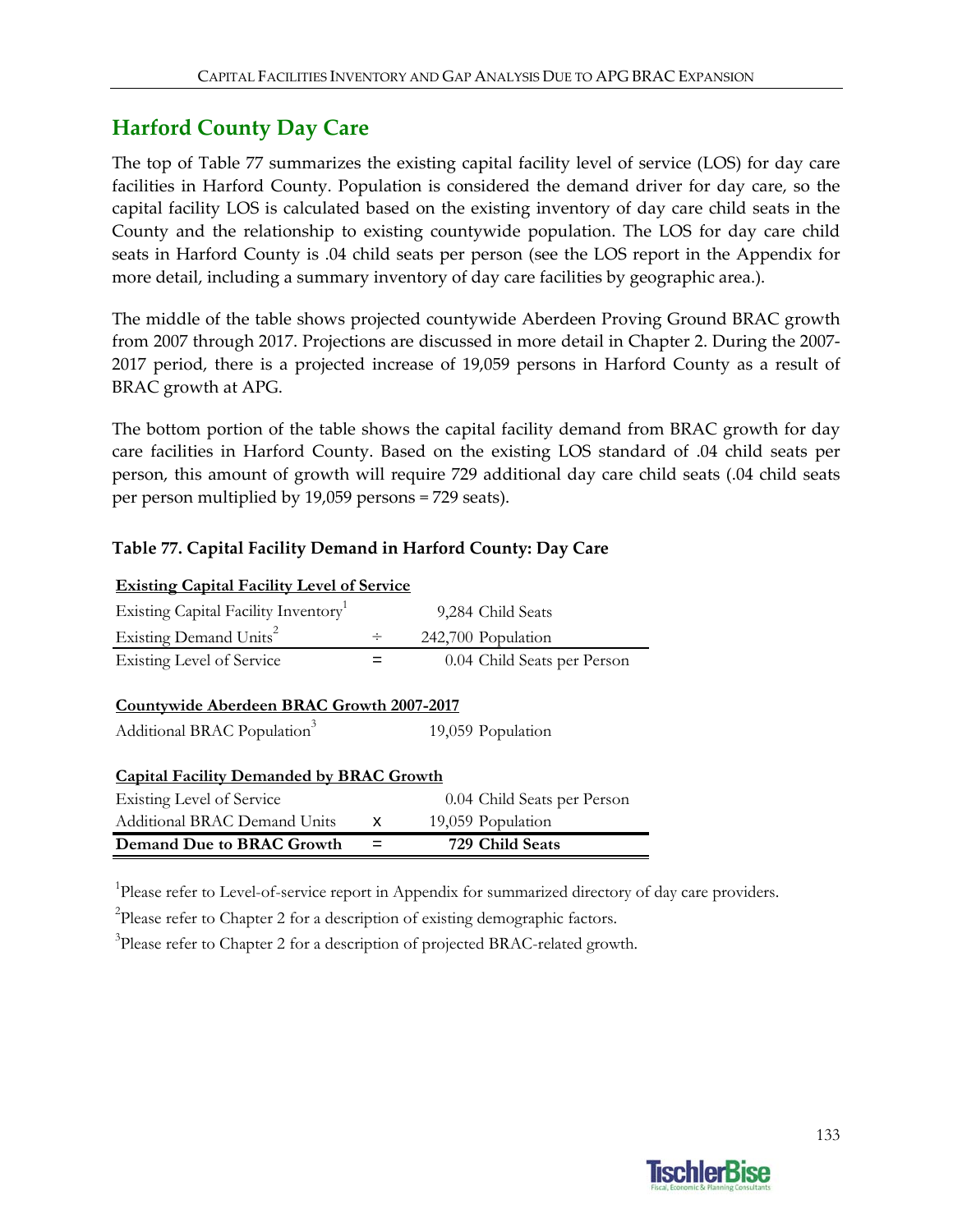# **BALTIMORE COUNTY SUMMARY OF PRIVATE FACILITY/SERVICE PROVIDER GAP**

Per the Sage Policy Group study, Baltimore County is expected to receive 18% of projected employment growth from APG BRAC expansion (4,849 jobs) and 31% of the population growth (13,954 persons). Table 78 presents the projected private facility/service provider demand in Baltimore County as a result of APG BRAC growth (population and/or employment). The table shows that based on the County's existing LOS standards (see Appendix B), and projected BRAC-related growth in Baltimore County (see Chapter 2), growth at APG will have an impact on private facilities/service providers in the County.

As a result of BRAC employment growth, the CSSC anticipates a need for additional space to accommodate meetings and large events. BRAC growth results in the need for an additional 1,246 square feet of additional meeting space in Baltimore County. A typical ratio is approximately 10 to 15 square feet of meeting space per person. It is also expected that due to increased employment, demand for hotel rooms will also increase slightly. The analysis showed that based on existing levels of service, BRAC generates a demand for 55 additional hotel rooms.

Growth in population as a result of BRAC expansion is also expected to have a small impact on facilities such as hospitals, senior homes and day care facilities. Based on existing levels of service in the County, growth of 13,954 persons will generated a need for 22 hospital beds, 49 doctors, 163 senior home beds and 520 child seats in day care.

|                                  |               | Addtions    |
|----------------------------------|---------------|-------------|
| <b>Private Facility Category</b> | Demand Factor | Due to BRAC |
| Meeting Space                    | Square Feet   | 1,246       |
| Hotels                           | Rooms         | 55          |
| Hospitals                        | Beds          | 22          |
| Doctors                          | Doctors       | 49          |
| Senior Homes                     | Beds          | 163         |
| Day Care                         | Child Seats   | 520         |

### **Table 78. Private Capital Facility Gap in Baltimore County by Category**

 $n/a$  = not applicable

# **GAP BY PRIVATE FACILITY/SERVICE PROVIDER CATEGORY IN BALTIMORE COUNTY**

This section presents the private facility/service provider gap in Baltimore County as a result of APG BRAC growth (population and/or employment) by facility category. Facilities/service providers are presented in the order shown in Table 78. All facilities impacted are examined on

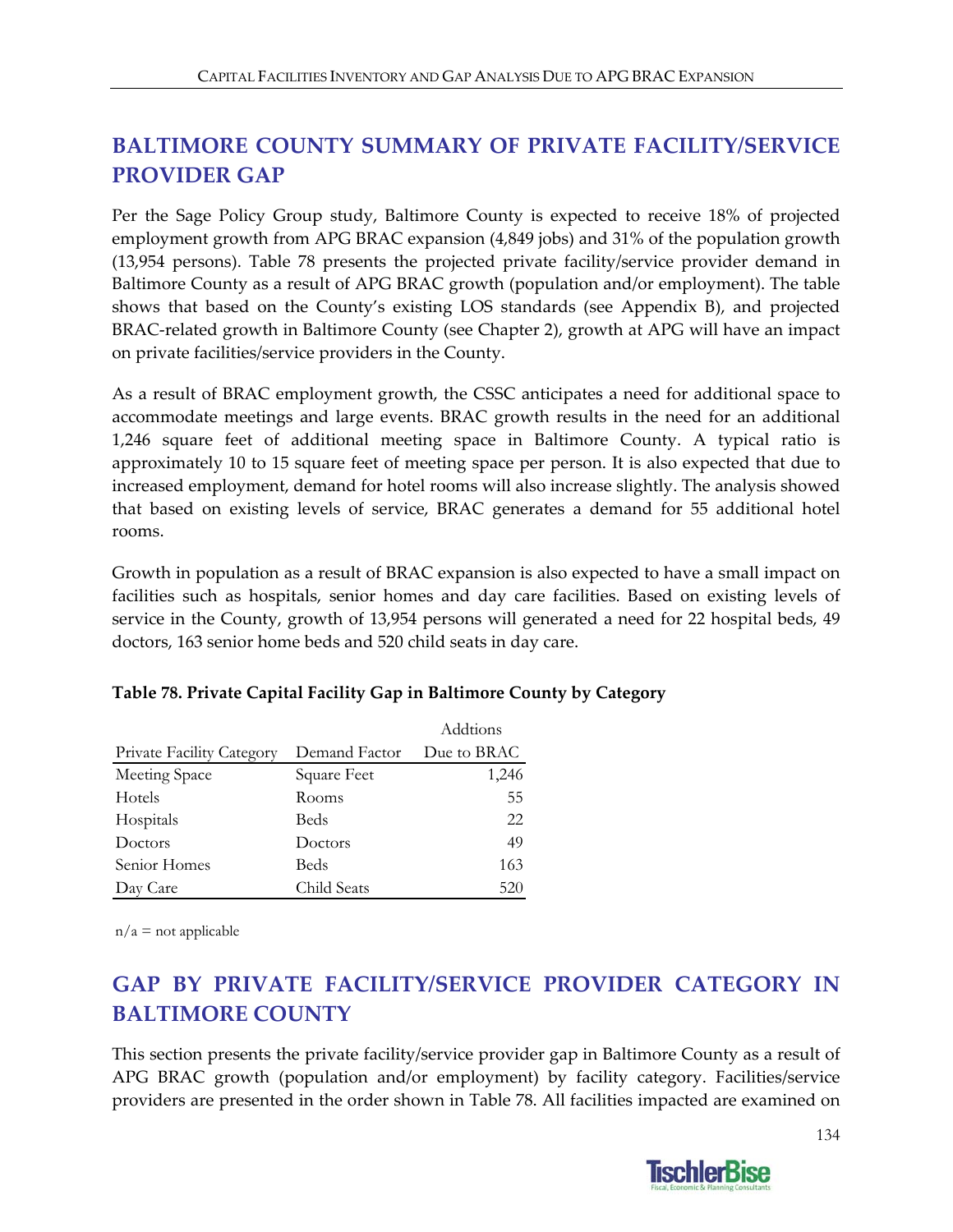a countywide basis.

### **Baltimore County Meeting Space**

The top of Table 79 shows the existing capital facility level of service (LOS) for Baltimore County meeting space facilities. LOS is calculated based on the County's existing inventory of meeting space and the relationship to existing countywide jobs. Jobs are considered the demand driver for meeting space. The LOS for meeting space in Baltimore County is .26 square feet per job (see the LOS report in the Appendix for more detail, including the complete inventory of meeting space facilities).

The middle of the Table shows projected countywide Aberdeen Proving Ground BRAC growth from 2007 through 2017. Projections are discussed in more detail in Chapter 2. During the 2007-2017 period, there is a projected increase of 4,849 jobs in Baltimore County as a result of BRAC growth at APG.

The bottom portion of the Table shows the capital facility demand from BRAC growth for Baltimore County meeting space facilities. Based on the existing LOS standard of .26 square feet per job, this amount of growth will require 1,246 sq. ft. in meeting space (.26 sq. ft. per job multiplied by  $4,849$  jobs = 1,246 sq. ft.).

### **Table 79. Private Capital Facility Demand in Baltimore County: Meeting Space**

| Demand Due to BRAC Growth                         |        | 1,246 Square Feet   |  |
|---------------------------------------------------|--------|---------------------|--|
| Additional BRAC Demand Units                      | x      | 4,849 Jobs          |  |
| Existing Level of Service                         |        | $0.2571$ SF per Job |  |
| <b>Capital Facility Demanded by BRAC Growth</b>   |        |                     |  |
|                                                   |        |                     |  |
| Additional BRAC Population <sup>3</sup>           |        | $4,849$ Jobs        |  |
| <b>Countywide Aberdeen BRAC Growth 2007-2017</b>  |        |                     |  |
|                                                   |        |                     |  |
| Existing Level of Service                         |        | $0.26$ SF per Job   |  |
| Existing Demand Units <sup>2</sup>                | $\div$ | 513,278 Jobs        |  |
| Existing Capital Facility Inventory               |        | 131,939 Square Feet |  |
| <b>Existing Capital Facility Level of Service</b> |        |                     |  |

<sup>1</sup>Please refer to Level-of-service report in Appendix for detailed inventory of existing facilities.

 $2$ Please refer to Chapter 2 for a description of existing demographic factors.

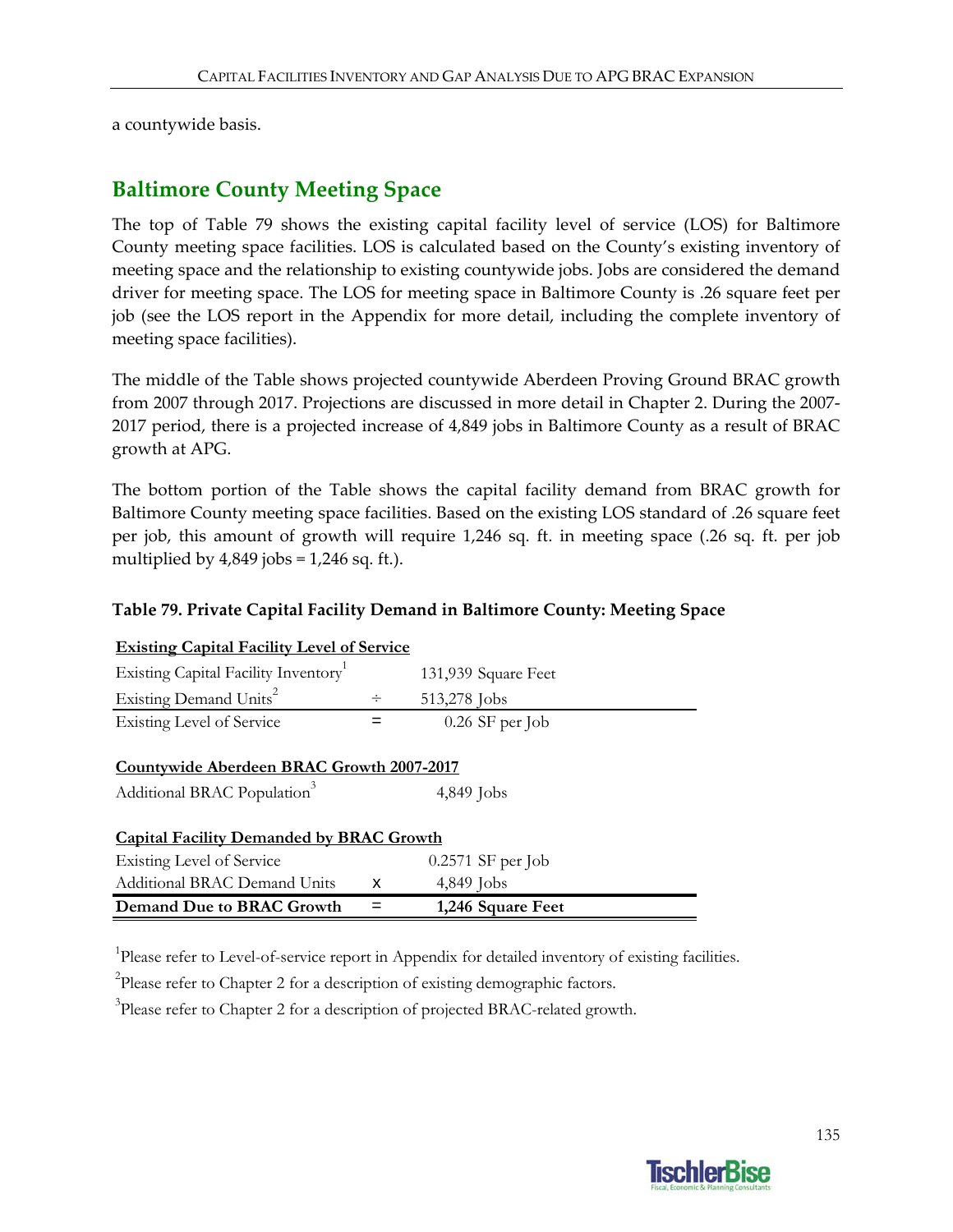### **Baltimore County Hotels**

The top of Table 80 shows the existing capital facility level of service (LOS) for Baltimore County hotel facilities. LOS is calculated based on the County's existing inventory of hotel rooms and the relationship to existing countywide jobs. Jobs are considered the demand driver for hotel rooms. The LOS for hotel rooms in Baltimore County is .01 rooms per job (see the LOS report in the Appendix for more detail, including the complete inventory of hotel facilities).

The middle of the Table shows projected countywide Aberdeen Proving Ground BRAC growth from 2007 through 2017. Projections are discussed in more detail in Chapter 2. During the 2007‐ 2017 period, there is a projected increase of 4,849 jobs in Baltimore County as a result of BRAC growth at APG.

The bottom portion of the Table shows the capital facility demand from BRAC growth for Baltimore County hotel rooms. Based on the existing LOS standard of .01 rooms per job, this amount of growth will require 55 hotel rooms (.01 rooms per job multiplied by 4,849 jobs = 55 rooms).

### **Table 80. Private Capital Facility Demand in Baltimore County: Hotels**

| Demand Due to BRAC Growth                         |        | 55 Rooms             |  |
|---------------------------------------------------|--------|----------------------|--|
| Additional BRAC Demand Units                      | x      | $4,849$ Jobs         |  |
| Existing Level of Service                         |        | 0.0113 Rooms per Job |  |
| <b>Capital Facility Demanded by BRAC Growth</b>   |        |                      |  |
| Additional BRAC Jobs <sup>3</sup>                 |        | 4,849 Jobs           |  |
| Countywide Aberdeen BRAC Growth 2007-2017         |        |                      |  |
|                                                   |        |                      |  |
| <b>Existing Level of Service</b>                  |        | 0.01 Rooms per Job   |  |
| Existing Demand Units <sup>2</sup>                | $\div$ | 513,278 Jobs         |  |
| Existing Capital Facility Inventory               |        | 5,786 Rooms          |  |
| <u>Existing Capital Facility Level of Service</u> |        |                      |  |

**Existing Capital Facility Level of Service**

<sup>1</sup>Please refer to Level-of-service report in Appendix for detailed inventory of existing facilities.

 $2$ Please refer to Chapter 2 for a description of existing demographic factors.

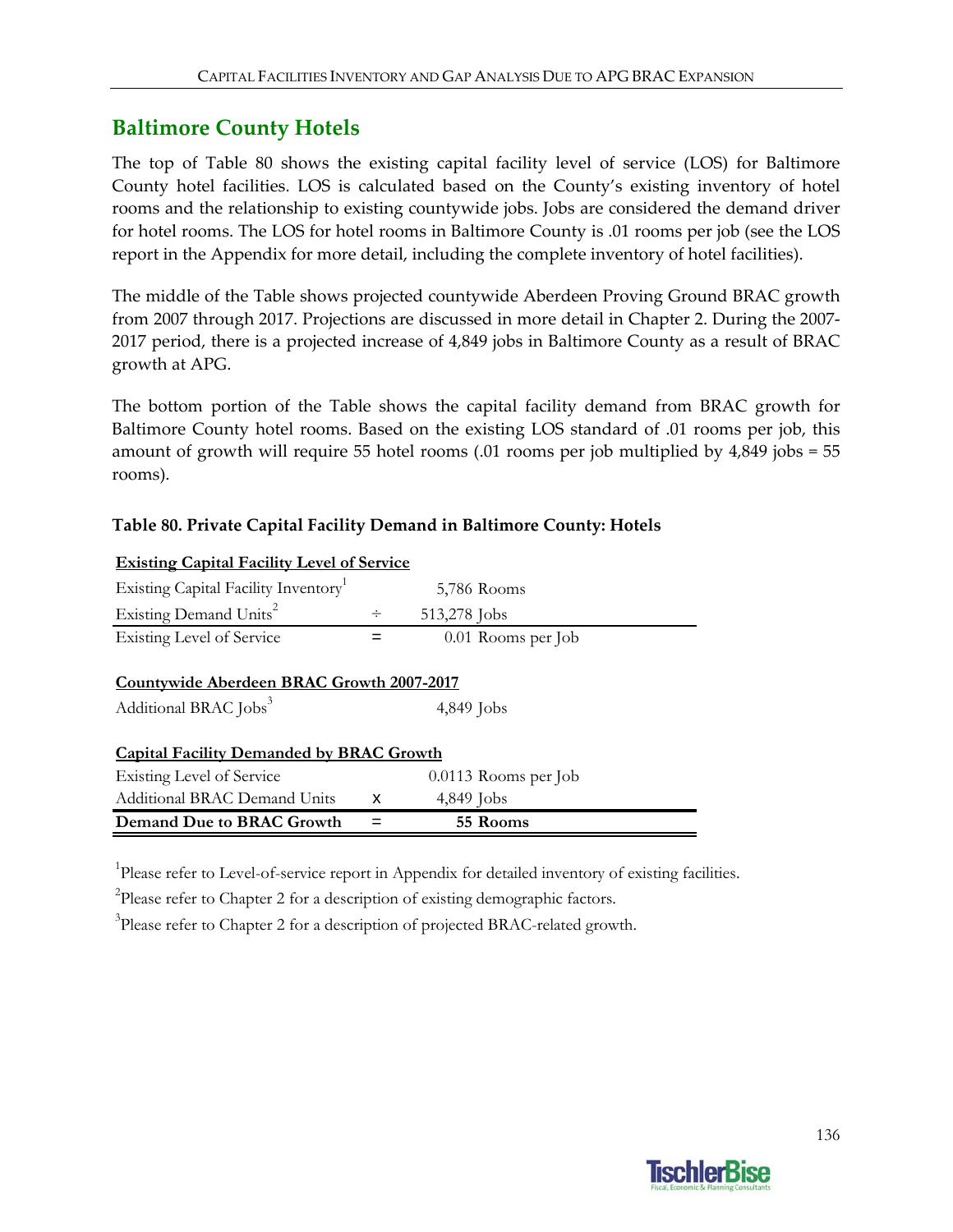### **Baltimore County Hospitals**

The top of Table 81 shows the existing capital facility level of service (LOS) for Baltimore County hospital facilities. LOS is calculated based on the County's existing inventory of hospital beds and the relationship to existing countywide population. Population is considered the demand driver for hospital beds. The LOS for hospital beds in Baltimore County is .0015 beds per person (see the LOS report in the Appendix for more detail, including the complete inventory of hospital facilities).

The middle of the Table shows projected countywide Aberdeen Proving Ground BRAC growth from 2007 through 2017. Projections are discussed in more detail in Chapter 2. During the 2007‐ 2017 period, there is a projected increase of 13,954 persons in Baltimore County as a result of BRAC growth at APG.

The bottom portion of the Table shows the capital facility demand from BRAC growth for Baltimore County hospital beds. Based on the existing LOS standard of .0015 beds per person, this amount of growth will require 22 hospital beds (.0015 beds per person multiplied by 13,954 persons = 22 beds).

### **Table 81 Private Capital Facility Demand in Baltimore County: Hospitals**

| <b>Existing Capital Facility Level of Service</b>                                    |   |                        |  |
|--------------------------------------------------------------------------------------|---|------------------------|--|
| Existing Capital Facility Inventory                                                  |   | 1,237 Beds             |  |
| Existing Demand Units <sup>2</sup>                                                   | ÷ | 802,300 Population     |  |
| <b>Existing Level of Service</b>                                                     | = | 0.0015 Beds per Person |  |
| Countywide Aberdeen BRAC Growth 2007-2017<br>Additional BRAC Population <sup>3</sup> |   | 13,954 Population      |  |
| <b>Capital Facility Demanded by BRAC Growth</b>                                      |   |                        |  |
| Existing Level of Service                                                            |   | 0.0015 Beds per Person |  |
| Additional BRAC Demand Units                                                         | x | 13,954 Population      |  |
| Demand Due to BRAC Growth                                                            |   | 22 Beds                |  |

<sup>1</sup>Please refer to Level-of-service report in Appendix for detailed inventory of existing facilities.

 $2^2$ Please refer to Chapter 2 for a description of existing demographic factors.

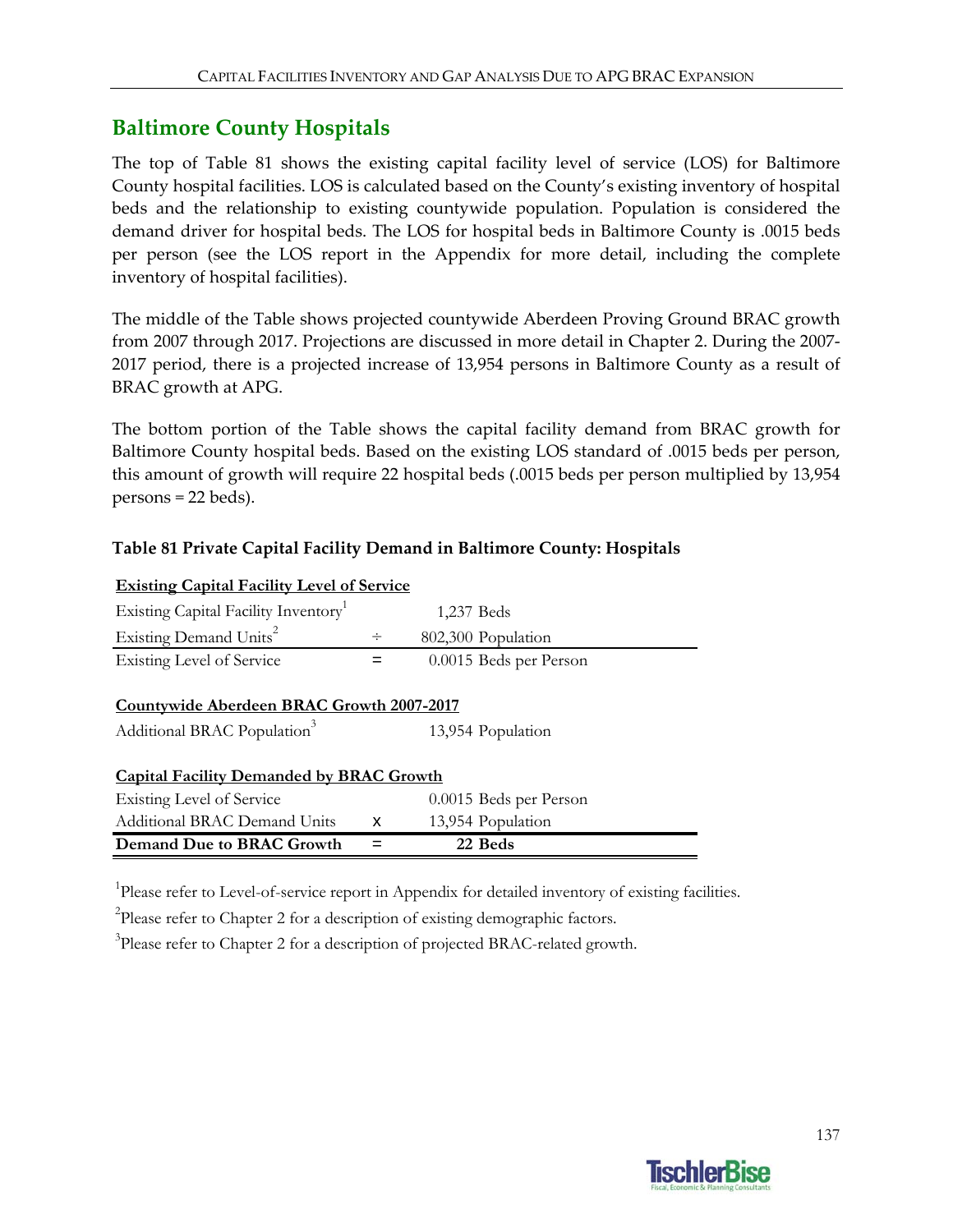### **Baltimore County Doctors**

The top of Table 82 shows the existing level of service (LOS) for Baltimore County doctors. LOS is calculated based on the County's existing directory of doctors and the relationship to existing countywide population. Population is considered the demand driver for doctors. The LOS for doctors in Baltimore County is .0035 doctors per person (see the LOS report in the Appendix for more detail, including a summary directory of doctors by geographic area).

The middle of the Table shows projected countywide Aberdeen Proving Ground BRAC growth from 2007 through 2017. Projections are discussed in more detail in Chapter 2. During the 2007‐ 2017 period, there is a projected increase of 13,954 persons in Baltimore County as a result of BRAC growth at APG.

The bottom portion of the Table shows the existing demand from BRAC growth for Baltimore County doctors. Based on the existing LOS standard of .0035 doctors per person, this amount of growth will require 49 doctors (.0035 doctors per person multiplied by 13,954 persons = 49 doctors).

| <b>Existing Level of Service</b>          |   |                           |  |
|-------------------------------------------|---|---------------------------|--|
| Existing Directory <sup>1</sup>           |   | 2,842 Doctors             |  |
| Existing Demand Units <sup>2</sup>        |   | 802,300 Population        |  |
| Existing Level of Service                 |   | 0.0035 Doctors per Person |  |
|                                           |   |                           |  |
| Countywide Aberdeen BRAC Growth 2007-2017 |   |                           |  |
| Additional BRAC Population <sup>3</sup>   |   | 13,954 Population         |  |
|                                           |   |                           |  |
| Demand from BRAC Growth                   |   |                           |  |
| <b>Existing Level of Service</b>          |   | 0.0035 Doctors per Person |  |
| Additional BRAC Demand Units              | x | 13,954 Population         |  |
| Demand Due to BRAC Growth                 |   | 49 Doctors                |  |

#### **Table 82. Service Provider Demand in Baltimore County: Doctors**

<sup>1</sup>Please refer to Level-of-service report in Appendix for summarized directory of doctors.

 $2$ Please refer to Chapter 2 for a description of existing demographic factors.

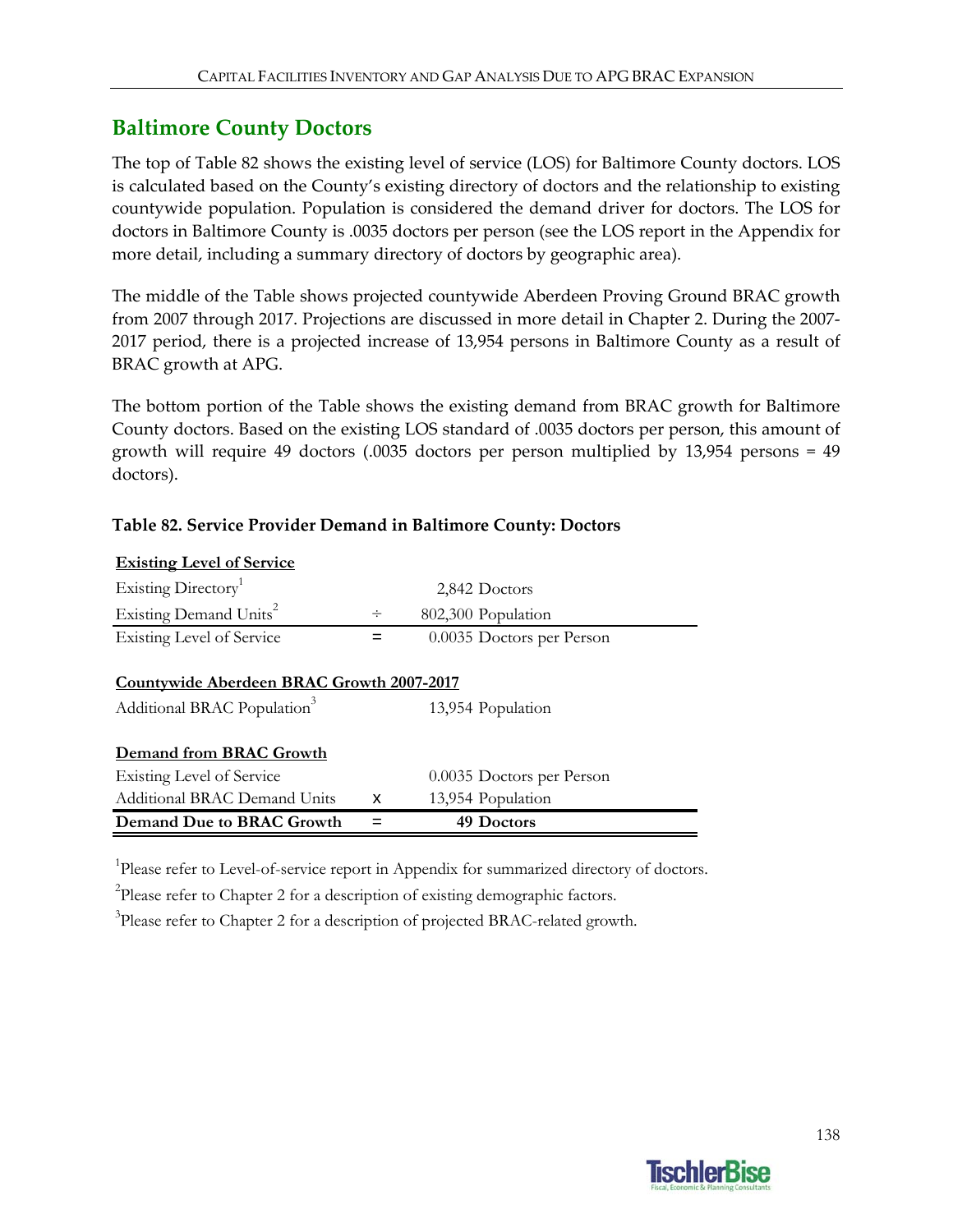## **Baltimore County Senior Home Facilities**

The top of Table 83 shows the existing capital facility level of service (LOS) for Baltimore County senior home facilities. LOS is calculated based on the County's existing inventory of senior home beds and the relationship to existing countywide population. Population is considered the demand driver for senior home beds. The LOS for senior home beds in Baltimore County is .01 beds per person (see the LOS report in the Appendix for more detail, including a summary inventory of senior home facilities by geographic area).

The middle of the Table shows projected countywide Aberdeen Proving Ground BRAC growth from 2007 through 2017. Projections are discussed in more detail in Chapter 2. During the 2007‐ 2017 period, there is a projected increase of 13,954 persons in Baltimore County as a result of BRAC growth at APG.

The bottom portion of the Table shows the capital facility demand from BRAC growth for Baltimore County senior home facilities. Based on the existing LOS standard of .01 beds per person, this amount of growth will require 163 senior home beds (.01 beds per person multiplied by 13,954 persons = 30 senior home beds).

### **Table 83. Private Capital Facility Demand in Baltimore County: Senior Homes**

| <b>Existing Capital Facility Level of Service</b>                                    |        |                        |  |
|--------------------------------------------------------------------------------------|--------|------------------------|--|
| Existing Capital Facility Inventory                                                  |        | 9,399 Beds             |  |
| Existing Demand Units <sup>2</sup>                                                   | $\div$ | 802,300 Population     |  |
| Existing Level of Service                                                            | =      | 0.01 Beds per Person   |  |
| Countywide Aberdeen BRAC Growth 2007-2017<br>Additional BRAC Population <sup>3</sup> |        | 13,954 Population      |  |
| <b>Capital Facility Demanded by BRAC Growth</b>                                      |        |                        |  |
| Existing Level of Service                                                            |        | 0.0117 Beds per Person |  |
| <b>Additional BRAC Demand Units</b>                                                  | x      | 13,954 Population      |  |
| Demand Due to BRAC Growth                                                            |        | 163 Beds               |  |

<sup>1</sup>Please refer to Level-of-service report in Appendix for summarized inventory of existing facilities.

 $2$ Please refer to Chapter 2 for a description of existing demographic factors.

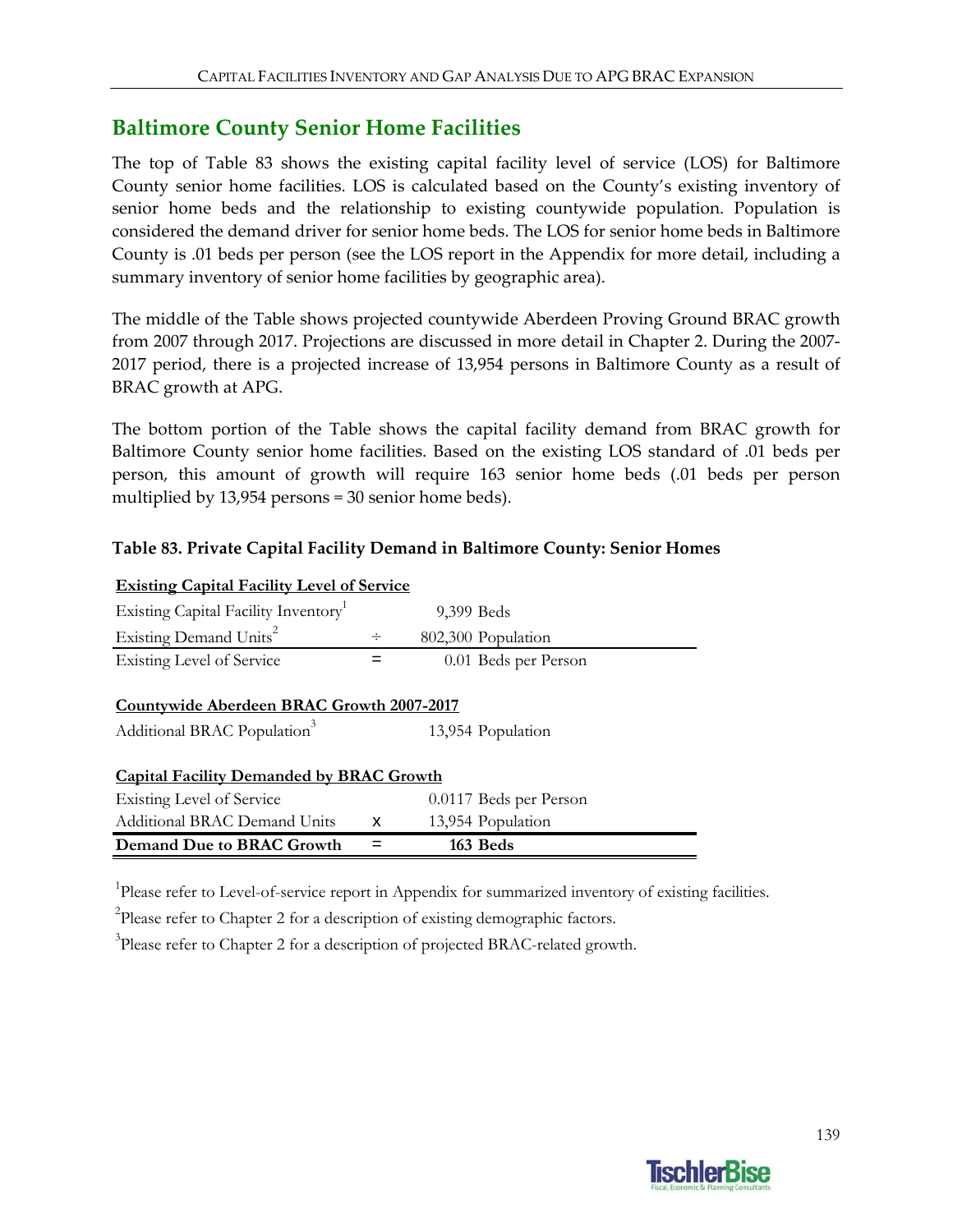### **Baltimore County Day Care Facilities**

The top of Table 84 shows the existing capital facility level of service (LOS) for Baltimore County day care facilities. LOS is calculated based on the County's existing inventory of day care child seats and the relationship to existing countywide population. Population is considered the demand driver for day care child seats. The LOS for day care child seats in Baltimore County is .04 child seats per person (see the LOS report in the Appendix for more detail, including a summary inventory of day care facilities by geographic area).

The middle of the Table shows projected countywide Aberdeen Proving Ground BRAC growth from 2007 through 2017. Projections are discussed in more detail in Chapter 2. During the 2007‐ 2017 period, there is a projected increase of 13,954 persons in Baltimore County as a result of BRAC growth at APG.

The bottom portion of the Table shows the capital facility demand from BRAC growth for Baltimore County day care facilities. Based on the existing LOS standard of .04 child seats per person, this amount of growth will require 520 day care child seats (.04 child seats per person multiplied by 13,954 persons = 520 day care child seats).

### **Table 84. Private Capital Facility Demand in Baltimore County: Day Care**

| <b>Existing Capital Facility Level of Service</b> |        |                               |  |  |  |
|---------------------------------------------------|--------|-------------------------------|--|--|--|
| Existing Capital Facility Inventory               |        | 29,888 Child Seats            |  |  |  |
| Existing Demand Units <sup>2</sup>                | $\div$ | 802,300 Population            |  |  |  |
| Existing Level of Service                         |        | 0.04 Child Seats per Person   |  |  |  |
|                                                   |        |                               |  |  |  |
| Countywide Aberdeen BRAC Growth 2007-2017         |        |                               |  |  |  |
| Additional BRAC Population <sup>3</sup>           |        | 13,954 Population             |  |  |  |
| <b>Capital Facility Demanded by BRAC Growth</b>   |        |                               |  |  |  |
| Existing Level of Service                         |        | 0.0373 Child Seats per Person |  |  |  |
| Additional BRAC Demand Units                      | X      | 13,954 Population             |  |  |  |
| Demand Due to BRAC Growth                         |        | 520 Child Seats               |  |  |  |

<sup>1</sup>Please refer to Level-of-service report in Appendix for summarized inventory of existing facilities.

 $2$ Please refer to Chapter 2 for a description of existing demographic factors.

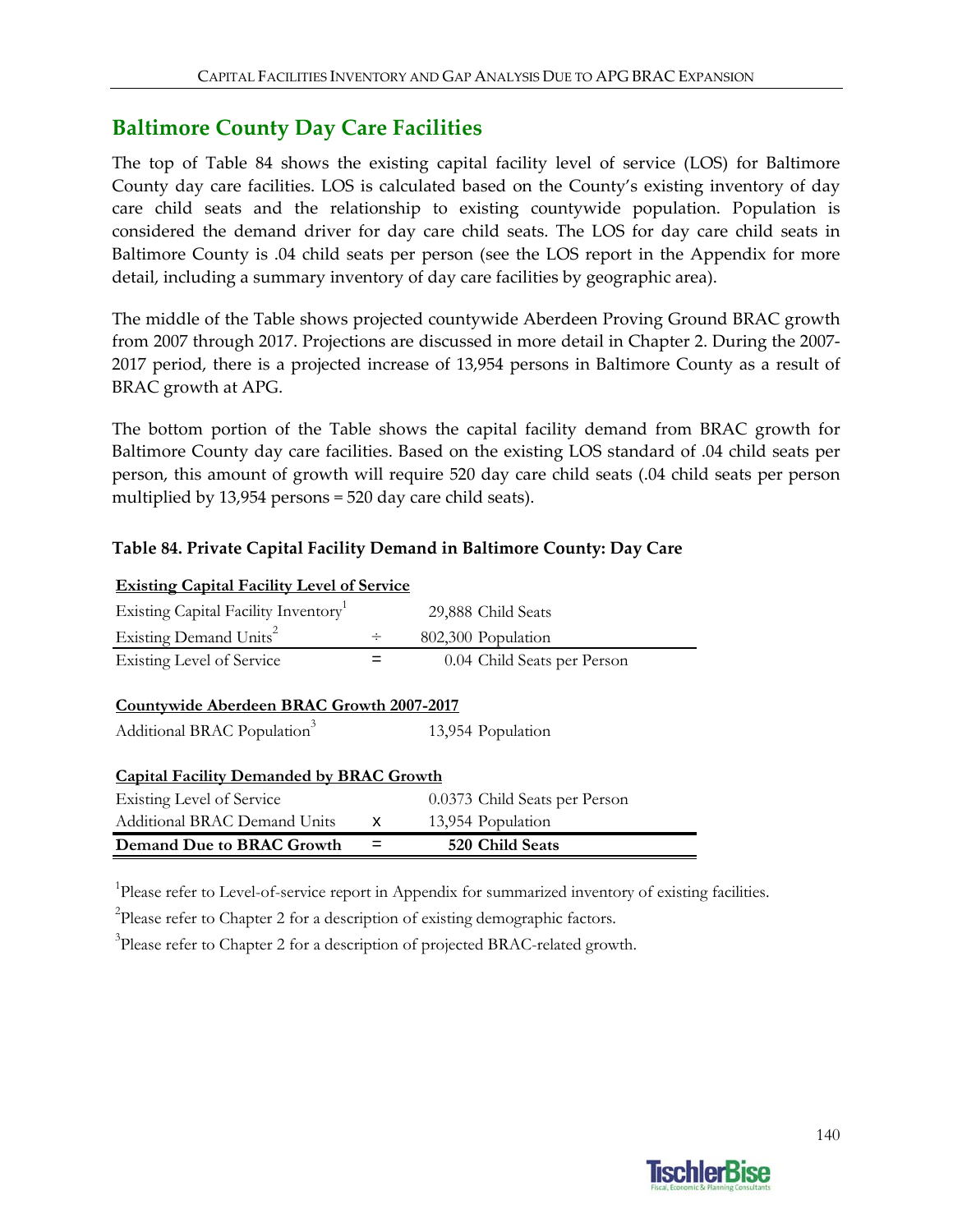# **CECIL COUNTY SUMMARY OF PRIVATE FACILITY/SERVICE PROVIDER GAP**

Per the Sage Policy Group study, Cecil County is expected to receive 5% of projected employment growth from APG BRAC expansion (1,460 jobs) and 12% of the population growth (5,357 persons). Table 85 presents the projected private facility/service provider demand in Cecil County as a result of APG BRAC growth (population and/or employment). The table shows that based on the County's existing LOS standards (see Appendix B), and projected BRAC‐ related growth in Cecil County (see Chapter 2), growth at APG will have a modest impacts on private facilities/service providers in the County.

As a result of BRAC employment growth, the CSSC anticipates a need for additional space to accommodate meetings and large events. BRAC growth results in the need for an additional 1,029 square feet of additional meeting space in Cecil County. A typical ratio is approximately 10 to 15 square feet of meeting space per person. It is also expected that due to increased employment, demand for hotel rooms will also increase slightly. The analysis showed that based on existing levels of service, BRAC generates a demand for 35 additional hotel rooms.

Growth in population as a result of BRAC expansion is also expected to have a small impact on facilities such as hospitals, senior homes and day care facilities. Based on existing levels of service in the County, growth of 5,357 persons will generated a need for 6 hospital beds, 5 doctors, 37 senior home beds and 150 child seats in day care.

|                                  |               | Additions   |
|----------------------------------|---------------|-------------|
| <b>Private Facility Category</b> | Demand Factor | Due to BRAC |
| Meeting Space                    | Square Feet   | 1,029       |
| Hotels                           | Rooms         | 35          |
| Hospitals                        | Beds          | 6           |
| Doctors                          | Doctors       | 5           |
| Senior Homes                     | Beds          | 37          |
| Day Care                         | Child Seats   | 150         |

### **Table 85. Private Capital Facility Gap in Cecil County by Category**

 $n/a$  = not applicable

# **GAP BY PRIVATE FACILITY/SERVICE PROVIDER CATEGORY IN CECIL COUNTY**

This section presents the private facility/service provider demand in Cecil County as a result of APG BRAC growth (population and/or employment) by facility category. Facilities/service providers are presented in the order shown in Table 85. All facilities impacted are examined on a countywide basis.

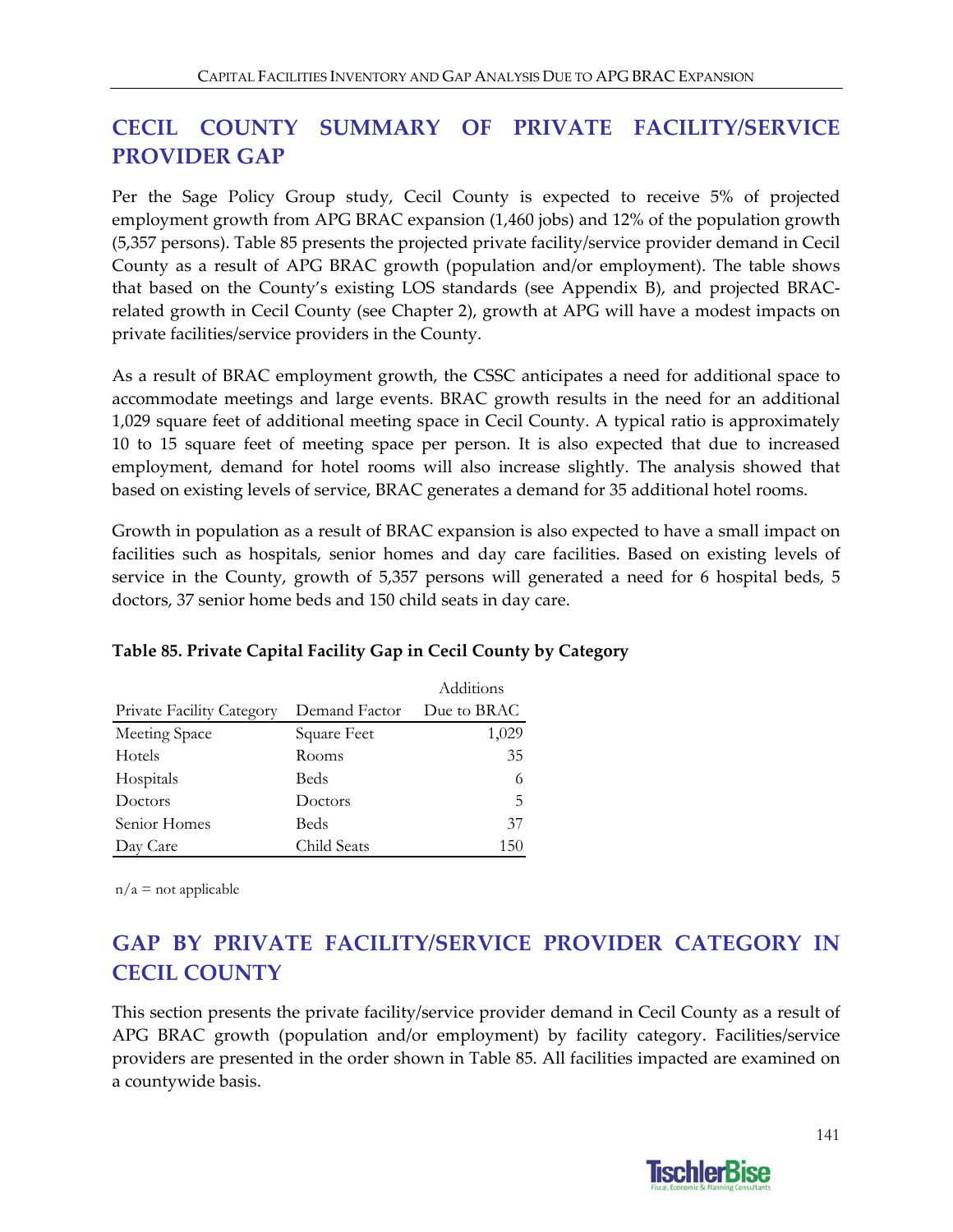### **Cecil County Meeting Space**

The top of Table 86 shows the existing capital facility level of service (LOS) for Cecil County meeting space facilities. LOS is calculated based on the County's existing inventory of meeting space and the relationship to existing countywide jobs. Jobs are considered the demand driver for meeting space. The LOS for meeting space in Cecil County is .70 square feet per job (see the LOS report in the Appendix for more detail, including the complete inventory of meeting space facilities).

The middle of the Table shows projected countywide Aberdeen Proving Ground BRAC growth from 2007 through 2017. Projections are discussed in more detail in Chapter 2. During the 2007‐ 2017 period, there is a projected increase of 1,460 jobs in Cecil County as a result of BRAC growth at APG.

The bottom portion of the Table shows the capital facility demand from BRAC growth for Cecil County meeting space facilities. Based on the existing LOS standard of .70 square feet per job, this amount of growth will require 1,029 sq. ft. in meeting space (.70 sq. ft. per job multiplied by  $1,460$  jobs =  $1,029$  sq. ft.).

### **Table 86. Private Capital Facility Demand in Cecil County: Meeting Space**

| <b>Existing Capital Facility Level of Service</b> |     |                           |  |
|---------------------------------------------------|-----|---------------------------|--|
| Existing Capital Facility Inventory               |     | 28,132 Square Feet        |  |
| Existing Demand Units <sup>2</sup>                | ÷   | 39,915 Jobs               |  |
| Existing Level of Service                         | $=$ | $0.70$ SF per Job         |  |
| Countywide Aberdeen BRAC Growth 2007-2017         |     |                           |  |
| Additional BRAC Jobs <sup>3</sup>                 |     | $1,460$ Jobs              |  |
|                                                   |     |                           |  |
| <b>Capital Facility Demanded by BRAC Growth</b>   |     |                           |  |
| Existing Level of Service                         |     | 0.7048 SF per Demand Unit |  |
| Additional BRAC Demand Units                      | x   | $1,460$ Jobs              |  |
| Demand Due to BRAC Growth                         |     | 1,029 Square Feet         |  |

<sup>1</sup>Please refer to Level-of-service report in Appendix for detailed inventory of existing facilities.

<sup>2</sup>Please refer to Chapter 2 for a description of existing demographic factors.

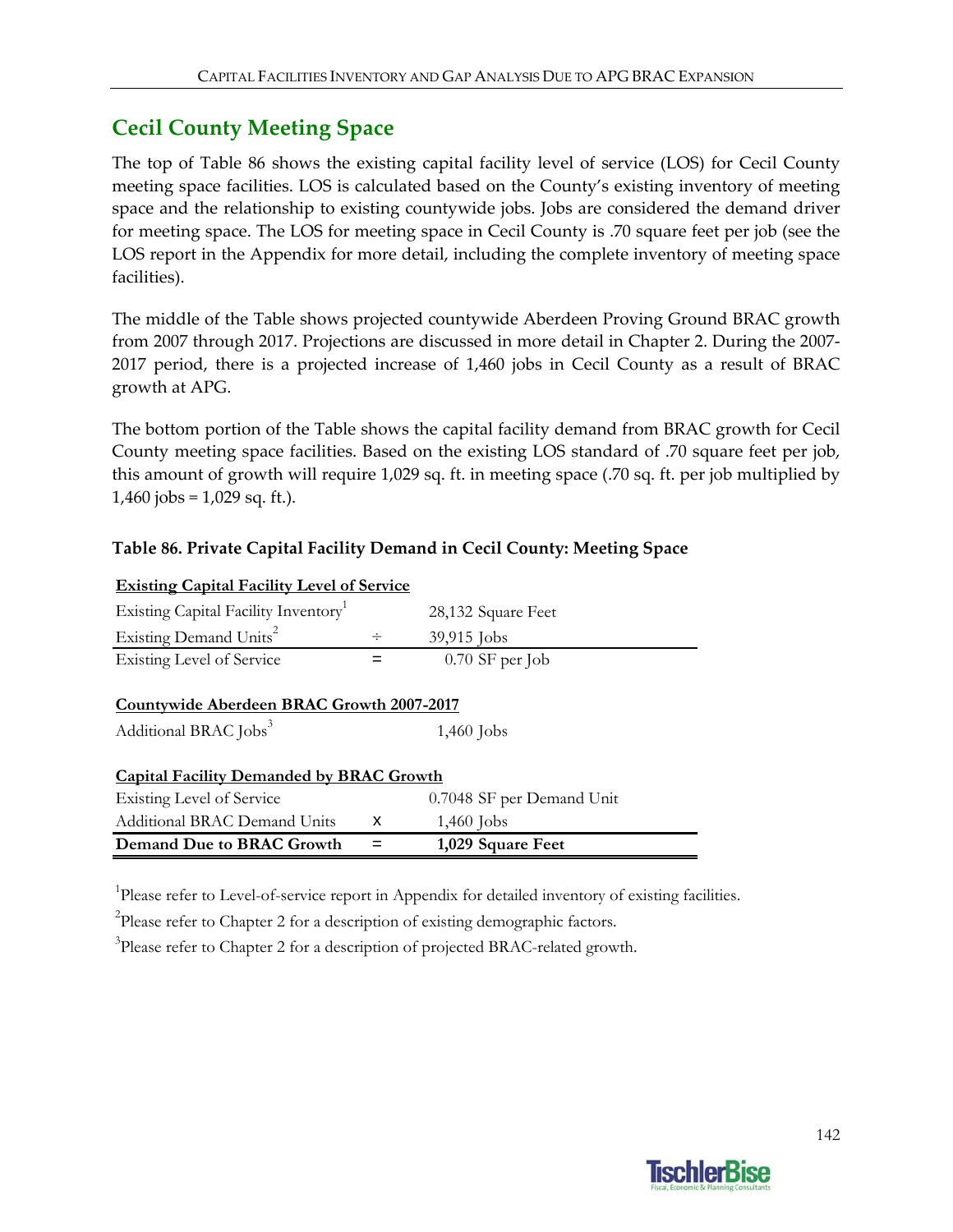## **Cecil County Hotels**

The top of Table 87 shows the existing capital facility level of service (LOS) for Cecil County hotel facilities. LOS is calculated based on the County's existing inventory of hotel rooms and the relationship to existing countywide jobs. Jobs are considered the demand driver for hotel rooms. The LOS for hotel rooms in Cecil County is .02 rooms per job (see the LOS report in the Appendix for more detail, including the complete inventory of hotel facilities).

The middle of the Table shows projected countywide Aberdeen Proving Ground BRAC growth from 2007 through 2017. Projections are discussed in more detail in Chapter 2. During the 2007‐ 2017 period, there is a projected increase of 1,460 jobs in Cecil County as a result of BRAC growth at APG.

The bottom portion of the Table shows the capital facility demand from BRAC growth for Cecil County hotel rooms. Based on the existing LOS standard of .02 rooms per job, this amount of growth will require 35 hotel rooms (.02 rooms per job multiplied by 1,460 jobs = 35 rooms).

| <b>Existing Capital Facility Level of Service</b>                                     |        |                        |  |
|---------------------------------------------------------------------------------------|--------|------------------------|--|
| Existing Capital Facility Inventory <sup>1</sup>                                      |        | 970 Rooms              |  |
| Existing Demand Units <sup>2</sup>                                                    | $\div$ | $39,915$ Jobs          |  |
| Existing Level of Service                                                             | $=$    | 0.02 Rooms per Job     |  |
| <b>Countywide Aberdeen BRAC Growth 2007-2017</b><br>Additional BRAC Jobs <sup>3</sup> |        | $1,460$ Jobs           |  |
| <b>Capital Facility Demanded by BRAC Growth</b>                                       |        |                        |  |
| Existing Level of Service                                                             |        | $0.0243$ Rooms per Job |  |
| Additional BRAC Demand Units                                                          | x      | $1,460$ Jobs           |  |
| Demand Due to BRAC Growth                                                             |        | 35 Rooms               |  |

### **Table 87. Private Capital Facility Demand in Cecil County: Hotels**

<sup>1</sup>Please refer to Level-of-service report in Appendix for detailed inventory of existing facilities.

 $2$ Please refer to Chapter 2 for a description of existing demographic factors.

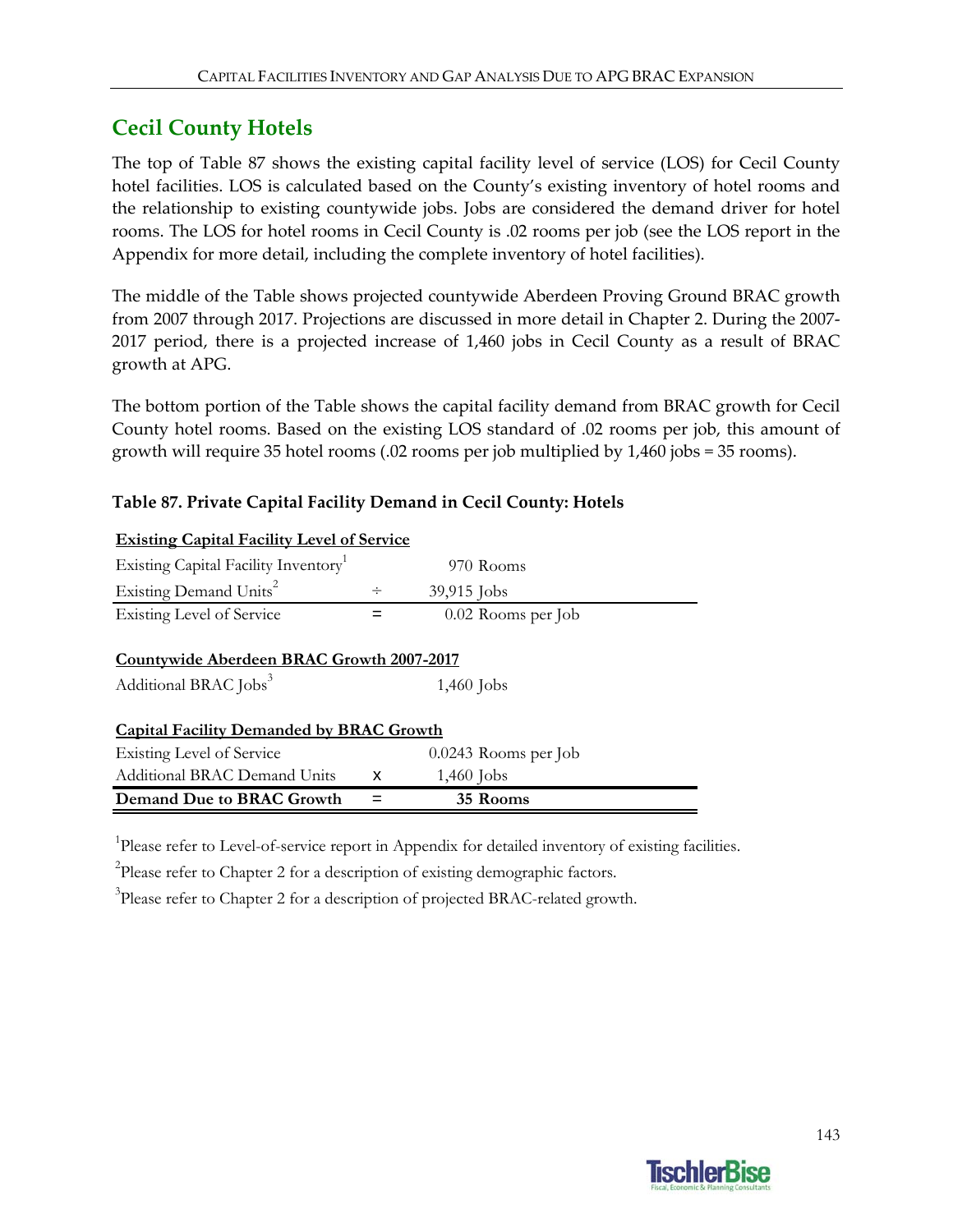## **Cecil County Hospitals**

The top of Table 88 shows the existing capital facility level of service (LOS) for Cecil County hospital facilities. LOS is calculated based on the County's existing inventory of hospital beds and the relationship to existing countywide population. Population is considered the demand driver for hospital beds. The LOS for hospital beds in Cecil County is .0010 beds per person (see the LOS report in the Appendix for more detail, including the complete inventory of hospital facilities).

The middle of the Table shows projected countywide Aberdeen Proving Ground BRAC growth from 2007 through 2017. Projections are discussed in more detail in Chapter 2. During the 2007‐ 2017 period, there is a projected increase of 5,357 persons in Cecil County as a result of BRAC growth at APG.

The bottom portion of the Table shows the capital facility demand from BRAC growth for Cecil County hospital beds. Based on the existing LOS standard of .0010 beds per person, this amount of growth will require 6 hospital beds (.0010 beds per person multiplied by 5,357 persons = 6 beds).

| <b>Existing Capital Facility Level of Service</b>                                    |        |                        |  |
|--------------------------------------------------------------------------------------|--------|------------------------|--|
| Existing Capital Facility Inventory <sup>1</sup>                                     |        | $105$ Beds             |  |
| Existing Demand Units <sup>2</sup>                                                   | $\div$ | 102,000 Population     |  |
| <b>Existing Level of Service</b>                                                     | =      | 0.0010 Beds per Person |  |
| Countywide Aberdeen BRAC Growth 2007-2017<br>Additional BRAC Population <sup>3</sup> |        | 5,357 Population       |  |
| <b>Capital Facility Demanded by BRAC Growth</b>                                      |        |                        |  |
| Existing Level of Service                                                            |        | 0.0010 SF per Person   |  |
| <b>Additional BRAC Demand Units</b>                                                  | X      | 5,357 Population       |  |
| Demand Due to BRAC Growth                                                            |        | 6 Beds                 |  |

#### **Table 88. Private Capital Facility Demand in Cecil County: Hospitals**

<sup>1</sup>Please refer to Level-of-service report in Appendix for detailed inventory of existing facilities.

 $2$ Please refer to Chapter 2 for a description of existing demographic factors.

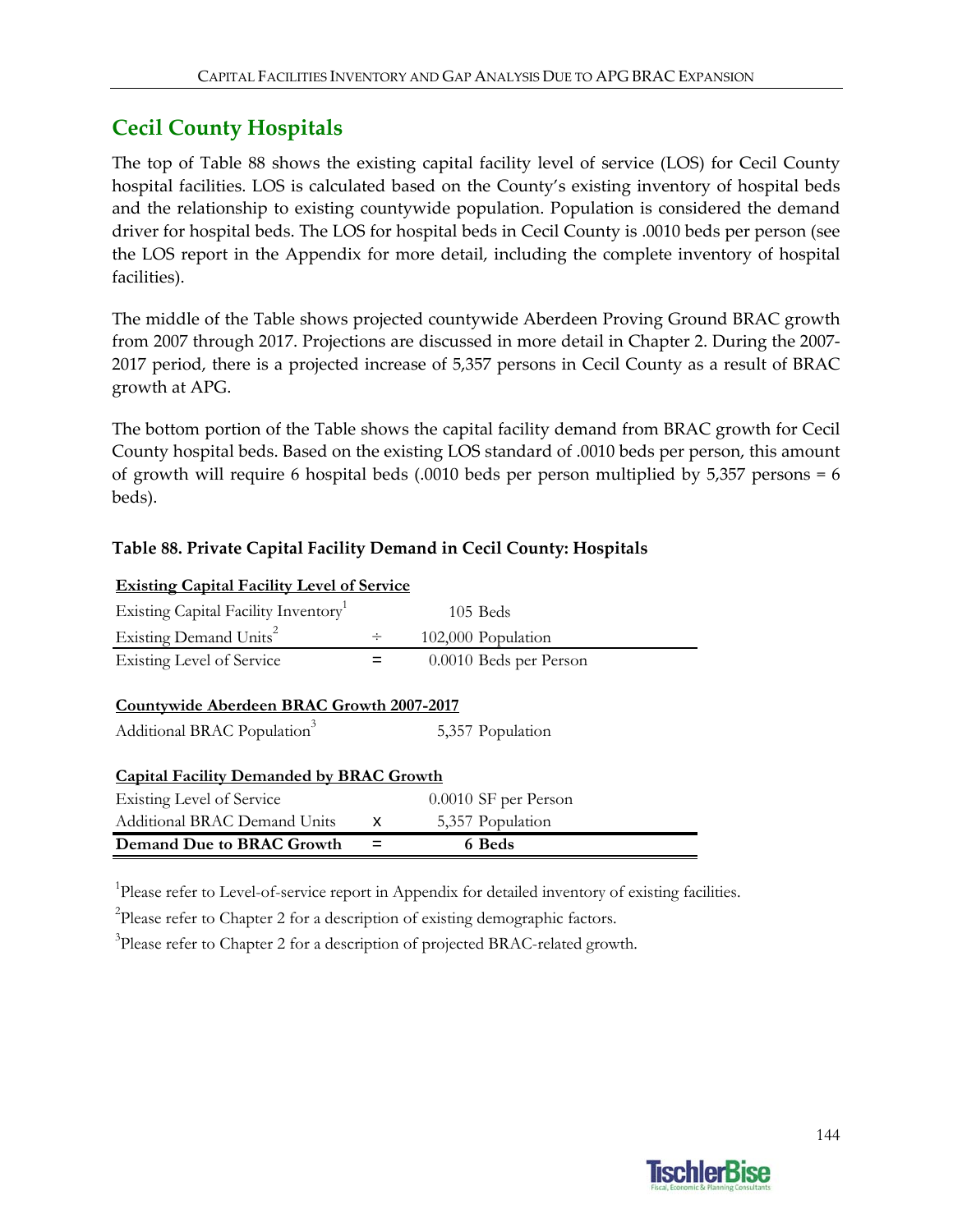### **Cecil County Doctors**

**Existing Level of Service**

The top of Table 89 shows the existing level of service (LOS) for Cecil County doctors. LOS is calculated based on the County's existing directory of doctors and the relationship to existing countywide population. Population is considered the demand driver for doctors. The LOS for doctors in Cecil County is .0009 doctors per person (see the LOS report in the Appendix for more detail, including a summary directory of doctors by geographic area).

The middle of the Table shows projected countywide Aberdeen Proving Ground BRAC growth from 2007 through 2017. Projections are discussed in more detail in Chapter 2. During the 2007‐ 2017 period, there is a projected increase of 5,357 persons in Cecil County as a result of BRAC growth at APG.

The bottom portion of the Table shows the existing demand from BRAC growth for Cecil County doctors. Based on the existing LOS standard of .0009 doctors per person, this amount of growth will require 5 doctors (.0009 doctors per person multiplied by 5,357 persons = 5 doctors).

| <b>EXHIPTEL EXHIPTEL</b>                         |   |                           |  |
|--------------------------------------------------|---|---------------------------|--|
| Existing Directory <sup>1</sup>                  |   | 96 Doctors                |  |
| Existing Demand Units <sup>2</sup>               | ÷ | 102,000 Population        |  |
| <b>Existing Level of Service</b>                 | = | 0.0009 Doctors per Person |  |
|                                                  |   |                           |  |
| <b>Countywide Aberdeen BRAC Growth 2007-2017</b> |   |                           |  |
| Additional BRAC Population <sup>3</sup>          |   | 5,357 Population          |  |
|                                                  |   |                           |  |
| Demand from BRAC Growth                          |   |                           |  |
| <b>Existing Level of Service</b>                 |   | 0.0009 Doctors per Person |  |
| <b>Additional BRAC Demand Units</b>              | x | 5,357 Population          |  |
| Demand Due to BRAC Growth                        |   | 5 Doctors                 |  |

#### **Table 89. Service Provider Demand in Cecil County: Doctors**

<sup>1</sup>Please refer to Level-of-service report in Appendix for summarized directory of doctors.

<sup>2</sup>Please refer to Chapter 2 for a description of existing demographic factors.

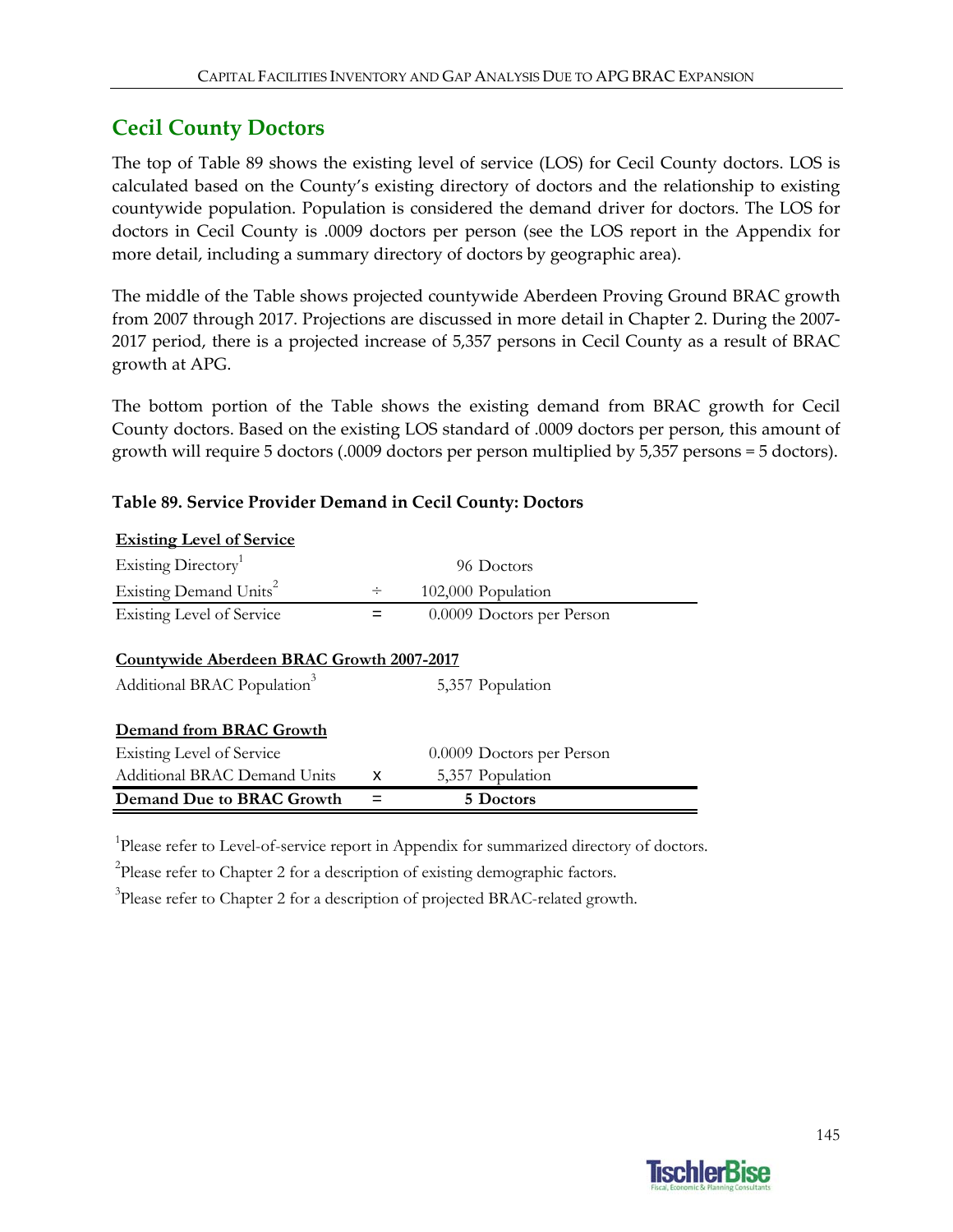### **Cecil County Senior Home Facilities**

The top of Table 90 shows the existing capital facility level of service (LOS) for Cecil County senior home facilities. LOS is calculated based on the County's existing inventory of senior home beds and the relationship to existing countywide population. Population is considered the demand driver for senior home beds. The LOS for senior home beds in Cecil County is .01 beds per person (see the LOS report in the Appendix for more detail, including a summary inventory of senior home facilities by geographic area).

The middle of the Table shows projected countywide Aberdeen Proving Ground BRAC growth from 2007 through 2017. Projections are discussed in more detail in Chapter 2. During the 2007‐ 2017 period, there is a projected increase of 5,357 persons in Cecil County as a result of BRAC growth at APG.

The bottom portion of the Table shows the capital facility demand from BRAC growth for Cecil County senior home facilities. Based on the existing LOS standard of .01 beds per person, this amount of growth will require 37 senior home beds (.01 beds per person multiplied by 5,357 persons = 37 senior home beds).

| <b>Existing Capital Facility Level of Service</b> |   |                      |  |
|---------------------------------------------------|---|----------------------|--|
| Existing Capital Facility Inventory               |   | 711 Beds             |  |
| Existing Demand Units <sup>2</sup>                | ÷ | 102,000 Population   |  |
| <b>Existing Level of Service</b>                  |   | 0.01 Beds per Person |  |
|                                                   |   |                      |  |
| Countywide Aberdeen BRAC Growth 2007-2017         |   |                      |  |
| Additional BRAC Population <sup>3</sup>           |   | 5,357 Population     |  |
|                                                   |   |                      |  |
| <b>Capital Facility Demanded by BRAC Growth</b>   |   |                      |  |
| Existing Level of Service                         |   | 0.01 Beds per Person |  |
| Additional BRAC Demand Units                      | x | 5,357 Population     |  |
| Demand Due to BRAC Growth                         |   | 37 Beds              |  |

#### **Table 90. Private Capital Facility Demand in Cecil County: Senior Homes**

<sup>1</sup>Please refer to Level-of-service report in Appendix for summarized inventory of existing facilities.

 $2$ Please refer to Chapter 2 for a description of existing demographic factors.

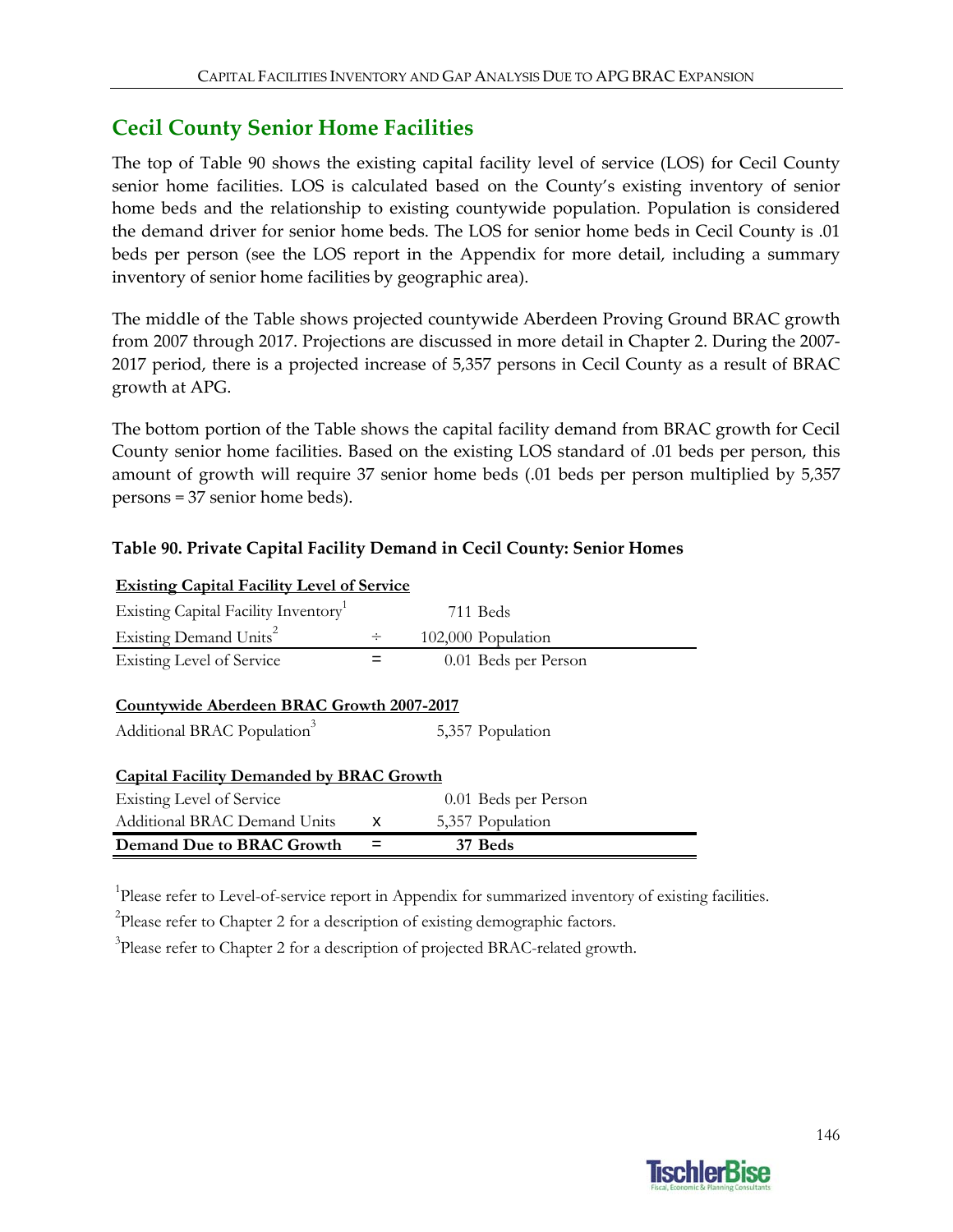### **Cecil County Day Care Facilities**

The top of Table 91 shows the existing capital facility level of service (LOS) for Cecil County day care facilities. LOS is calculated based on the County's existing inventory of day care child seats and the relationship to existing countywide population. Population is considered the demand driver for day care child seats. The LOS for day care child seats in Cecil County is .03 child seats per person (see the LOS report in the Appendix for more detail, including a summary inventory of day care facilities by geographic area).

The middle of the Table shows projected countywide Aberdeen Proving Ground BRAC growth from 2007 through 2017. Projections are discussed in more detail in Chapter 2. During the 2007‐ 2017 period, there is a projected increase of 5,357 persons in Cecil County as a result of BRAC growth at APG.

The bottom portion of the Table shows the capital facility demand from BRAC growth for Cecil County day care facilities. Based on the existing LOS standard of .03 child seats per person, this amount of growth will require 150 day care child seats (.03 child seats per person multiplied by 5,357 persons = 150 day care child seats).

### **Table 91. Private Capital Facility Demand in Cecil County: Day Care**

| <b>Existing Capital Facility Level of Service</b> |        |                               |  |
|---------------------------------------------------|--------|-------------------------------|--|
| Existing Capital Facility Inventory               |        | 2,854 Child Seats             |  |
| Existing Demand Units <sup>2</sup>                | $\div$ | 102,000 Population            |  |
| <b>Existing Level of Service</b>                  |        | 0.03 Child Seats per Person   |  |
| Countywide Aberdeen BRAC Growth 2007-2017         |        |                               |  |
| Additional BRAC Population <sup>3</sup>           |        | 5,357 Population              |  |
| <b>Capital Facility Demanded by BRAC Growth</b>   |        |                               |  |
| Existing Level of Service                         |        | 0.0280 Child Seats per Person |  |
| <b>Additional BRAC Demand Units</b>               | x      | 5,357 Population              |  |
| Demand Due to BRAC Growth                         |        | 150 Child Seats               |  |

<sup>1</sup>Please refer to Level-of-service report in Appendix for summarized inventory of existing facilities.

 $2$ Please refer to Chapter 2 for a description of existing demographic factors.

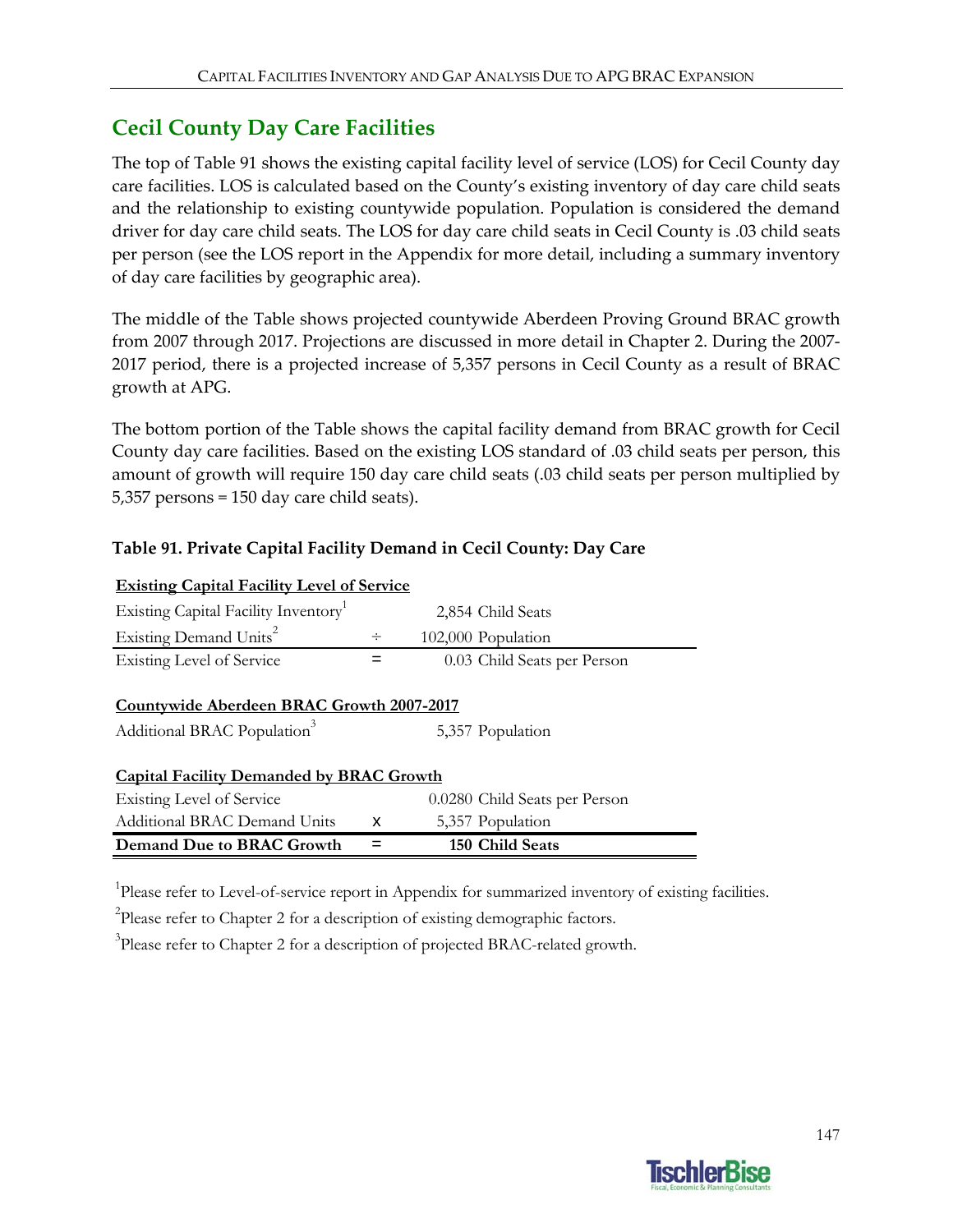## **BALTIMORE CITY SUMMARY OF PRIVATE FACILITY/SERVICE PROVIDER GAP**

Per the Sage Policy Group study, Baltimore City is expected to receive 3% of projected employment growth from APG BRAC expansion (941 jobs) and 5% of the population growth (2,368 persons). Table 92 presents the projected private facility/service provider demand in Harford County as a result of APG BRAC growth (population and/or employment). The table shows that based on the City's existing LOS standards (see Appendix), and projected BRAC‐ related growth in Baltimore City (see Chapter 2), growth at APG will have modest impacts on private facilities/service providers in the City.

As a result of BRAC employment growth, the CSSC anticipates a need for additional space to accommodate meetings and large events. BRAC growth results in the need for an additional 151 square feet of additional meeting space in Baltimore City. It is also expected that due to increased employment, there will be a marginal demand for hotel rooms. The analysis showed that based on existing levels of service, BRAC generates a demand for 3 additional hotel rooms.

Growth in population as a result of BRAC expansion is also expected to have minor impacts on Baltimore City private facilities such as hospitals, senior homes and day care facilities. Based on existing levels of service in the City, growth of 2,368 persons will generate a need for 16 hospital beds, 8 doctors, 22 senior home beds, and 83 child seats in day care.

|                                  | Demand      | Additions   |
|----------------------------------|-------------|-------------|
| <b>Private Facility Category</b> | Factor      | Due to BRAC |
| Meeting Space                    | Square Feet | 151         |
| Hotels                           | Rooms       | 3           |
| Hospitals                        | Beds        | 16          |
| Doctors                          | Doctors     | 8           |
| Senior Homes                     | Beds        | 22          |
| Day Care                         | Child Seats | 83          |

### **Table 92. Private Facility/Service Provider Gap in Baltimore City by Category**

# **GAP BY PRIVATE FACILITY/SERVICE PROVIDER CATEGORY IN BALTIMORE CITY**

This section presents the private facility/service provider gap in Baltimore City as a result of APG BRAC growth (population and/or employment) by facility category. Facilities/service providers are presented in the order shown in Table 92. Demand for all categories is considered to be countywide.

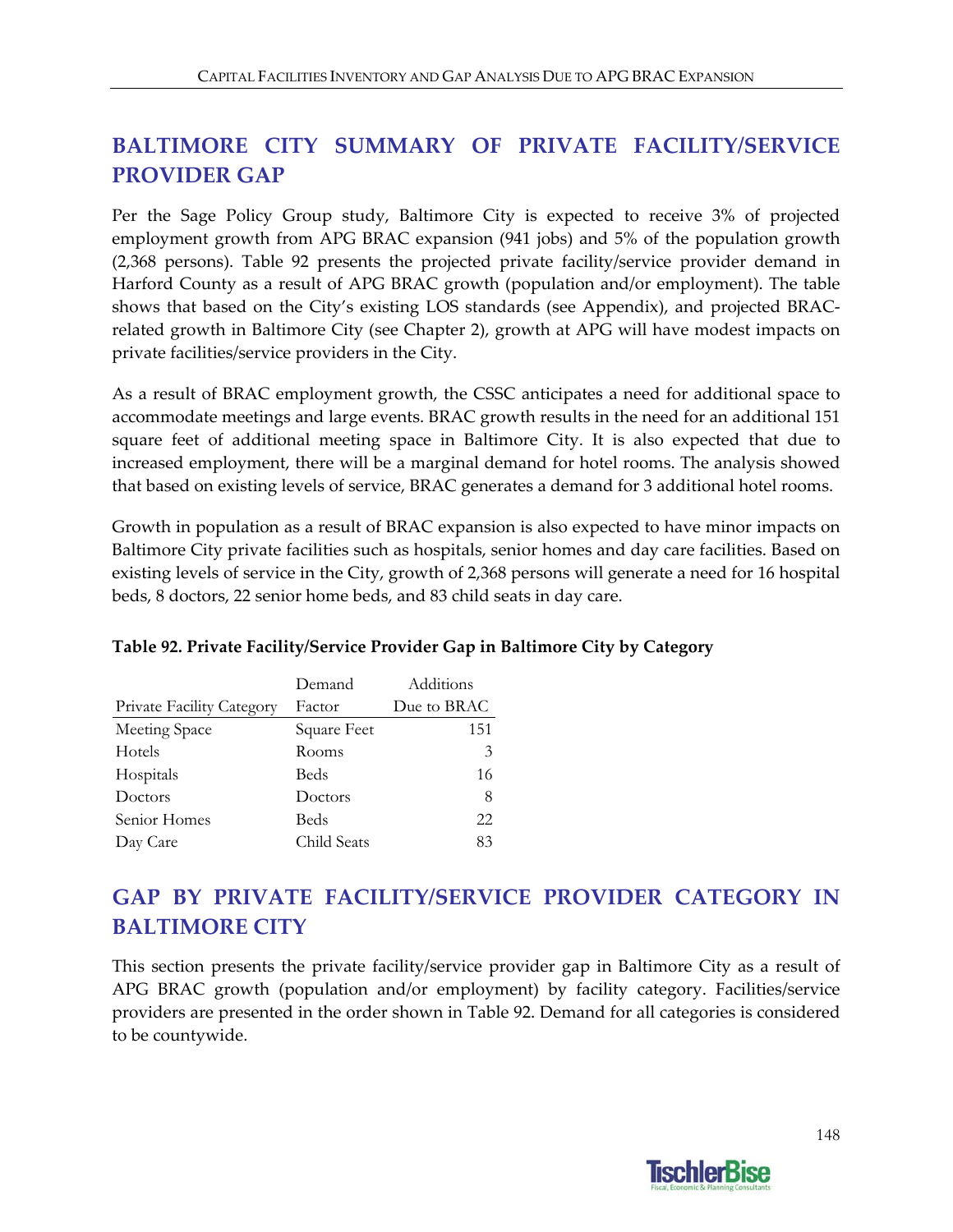### **Baltimore City Meeting Space**

The top of Table 93 summarizes the existing capital facility level of service (LOS) for meeting space in Baltimore City. Employment is considered the demand driver for meeting space, so the capital facility LOS is calculated based on the existing inventory of meeting space in the City and the relationship to existing countywide jobs. The LOS for meeting space in Baltimore City is .89 square feet per job (see the LOS report in the Appendix for more detail, including the complete inventory of meeting facilities.).

The middle of the table shows projected citywide Aberdeen Proving Ground BRAC growth from 2007 through 2017. Projections are discussed in more detail in Chapter 2. During the 2007‐ 2017 period, there is a projected increase of 941 jobs in Baltimore City as a result of BRAC growth at APG.

The bottom portion of the table shows the capital facility demand from BRAC growth for meeting space in Baltimore City. Based on the existing LOS standard of .78 square feet per job, this amount of growth will require 172 sq. ft. in additional meeting space (.78 sq. ft. per job multiplied by  $941$  jobs = 151 sq. ft.).

#### **Table 93. Capital Facility Demand in Baltimore City: Meeting Space**

| <b>Existing Capital Facility Level of Service</b> |        |                     |  |  |  |
|---------------------------------------------------|--------|---------------------|--|--|--|
| Existing Capital Facility Inventory <sup>1</sup>  |        | 320,546 Square Feet |  |  |  |
| Existing Demand Units <sup>2</sup>                | $\div$ | 410,277 Jobs        |  |  |  |
| <b>Existing Level of Service</b>                  |        | 0.78 SF per Job     |  |  |  |
|                                                   |        |                     |  |  |  |
| <b>Citywide Aberdeen BRAC Growth 2007-2017</b>    |        |                     |  |  |  |
| Additional BRAC Jobs <sup>3</sup>                 | ٠      | $193$ Jobs          |  |  |  |
|                                                   |        |                     |  |  |  |
| <b>Capital Facility Demanded by BRAC Growth</b>   |        |                     |  |  |  |
| Existing Level of Service                         |        | 0.78 SF per Person  |  |  |  |
| Additional BRAC Demand Units                      | x      | $193$ Jobs          |  |  |  |
| Demand Due to BRAC Growth                         |        | 151 Square Feet     |  |  |  |

<sup>1</sup>Please refer to Level-of-service report in Appendix for detailed inventory of existing facilities.

 $2$ Please refer to Chapter 2 for a description of existing demographic factors.

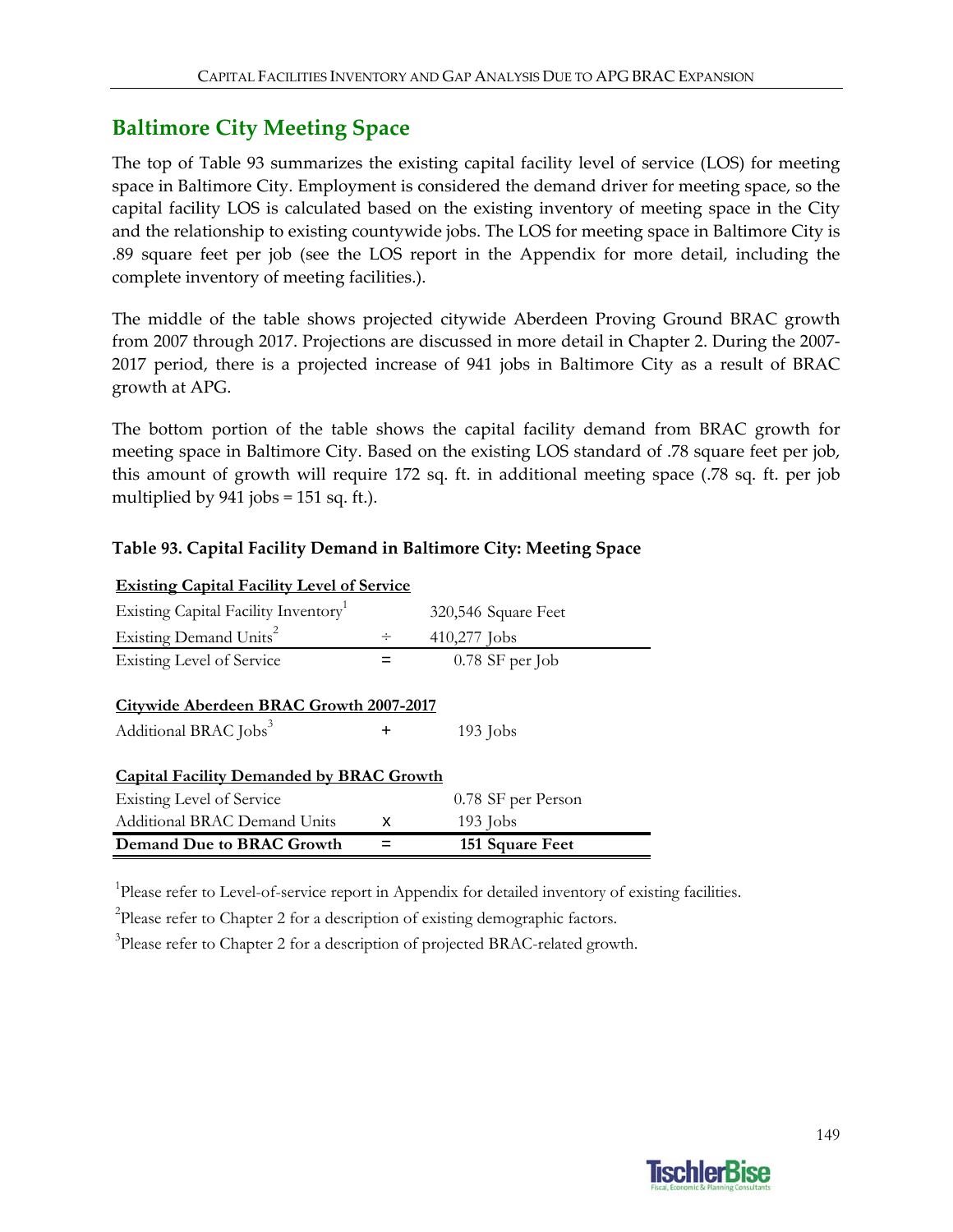### **Baltimore City Hotels**

The top of Table 94 summarizes the existing capital facility level of service (LOS) for hotels in Baltimore City. Employment is considered the demand driver for hotels, so the capital facility LOS is calculated based on the existing inventory of hotel rooms in the City and the relationship to existing countywide jobs. The LOS for hotels in Baltimore City is .03 rooms per job (see the LOS report in the Appendix for more detail, including the complete inventory of hotels.).

The middle of the table shows projected citywide Aberdeen Proving Ground BRAC growth from 2007 through 2017. Projections are discussed in more detail in Chapter 2. During the 2007‐ 2017 period, there is a projected increase of 941 jobs in Baltimore City as a result of BRAC growth at APG.

The bottom portion of the table shows the capital facility demand from BRAC growth for hotels in Baltimore City. Based on the existing LOS standard of .02 hotel rooms per job, this amount of growth will require 3 additional hotel rooms (.02 hotel rooms per job multiplied by 941 jobs = 3 rooms).

### **Table 94. Capital Facility Demand in Baltimore City: Hotels**

| Demand Due to BRAC Growth                         |        | 3 Rooms            |  |
|---------------------------------------------------|--------|--------------------|--|
| Additional BRAC Demand Units                      | x      | $193$ Jobs         |  |
| <b>Existing Level of Service</b>                  |        | 0.02 Rooms per Job |  |
| <b>Capital Facility Demanded by BRAC Growth</b>   |        |                    |  |
| Additional BRAC Population <sup>3</sup>           |        | $193$ Jobs         |  |
| <b>Citywide Aberdeen BRAC Growth 2007-2017</b>    |        |                    |  |
| <b>Existing Level of Service</b>                  |        | 0.02 Rooms per Job |  |
| <b>Existing Demand Units</b>                      | $\div$ | 410,277 Jobs       |  |
| <b>Existing Capital Facility Inventory</b>        |        | 7,181 Rooms        |  |
| <u>Existing Capital Facility Level of Service</u> |        |                    |  |

### **Existing Capital Facility Level of Service**

<sup>1</sup>Please refer to Level-of-service report in Appendix for detailed inventory of existing facilities.

 $2$ Please refer to Chapter 2 for a description of existing demographic factors.

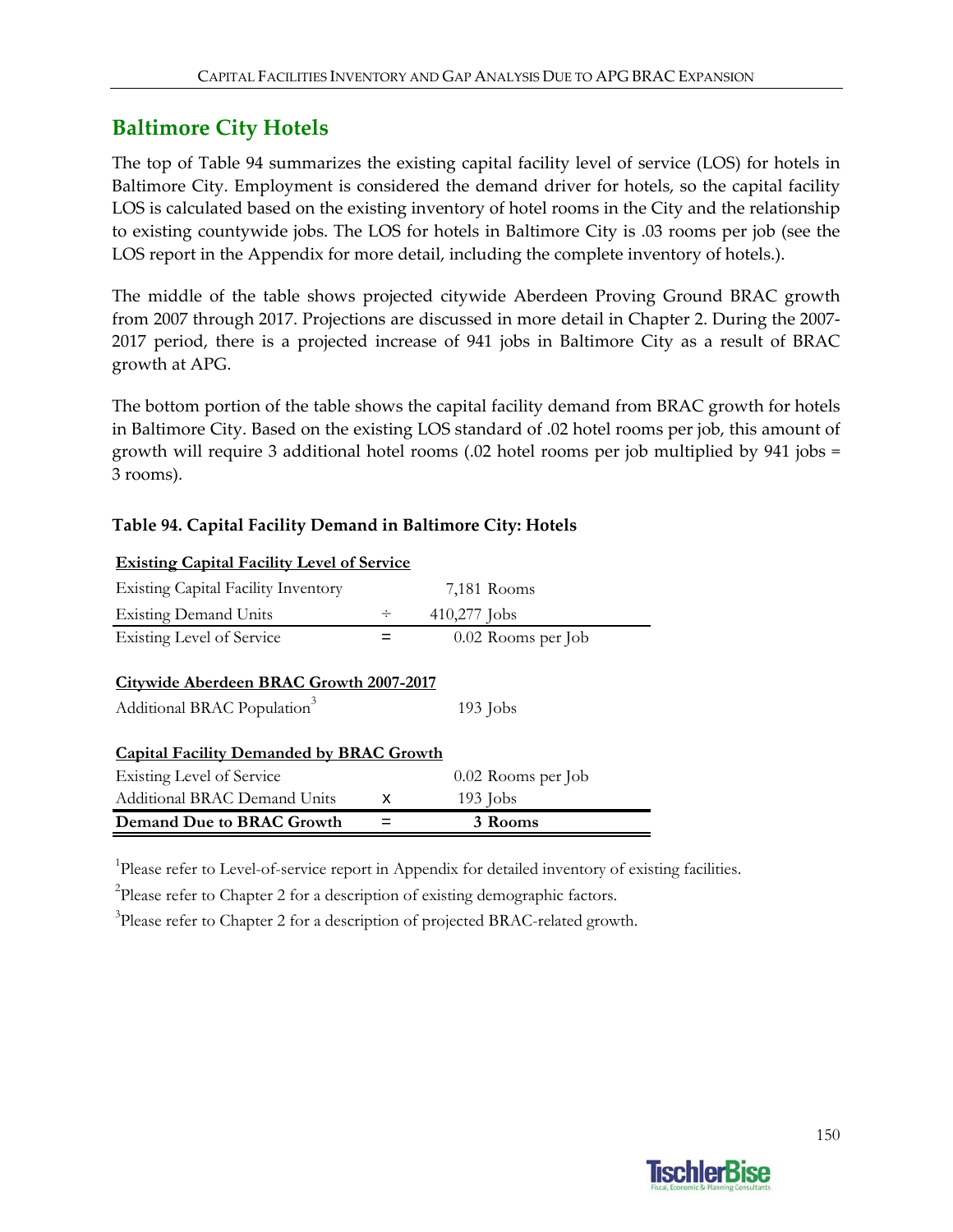## **Baltimore City Hospitals**

The top of Table 95 summarizes the existing capital facility level of service (LOS) for hospitals in Baltimore City. Population is considered the demand driver for hospitals, so the capital facility LOS is calculated based on the existing inventory of hospitals in the City and the relationship to existing countywide population. The LOS for hospital beds in Baltimore City is .0066 beds per person (see the LOS report in the Appendix for more detail, including the complete inventory of hospitals.).

The middle of the table shows projected citywide Aberdeen Proving Ground BRAC growth from 2007 through 2017. Projections are discussed in more detail in Chapter 2. During the 2007‐ 2017 period, there is a projected increase of 2,368 persons in Baltimore City as a result of BRAC growth at APG.

The bottom portion of the table shows the capital facility demand from BRAC growth for hospitals in Baltimore City. Based on the existing LOS standard of .0066 beds per person, this amount of growth will require 16 additional hospital beds (.0066 beds per person multiplied by 2,368 persons = 16 beds).

### **Table 95. Capital Facility Demand in Baltimore City: Hospitals**

| <b>Existing Capital Facility Level of Service</b> |                        |  |  |  |  |
|---------------------------------------------------|------------------------|--|--|--|--|
|                                                   | 4,329 Beds             |  |  |  |  |
| ÷                                                 | 651,080 Population     |  |  |  |  |
|                                                   | 0.0066 Beds per Person |  |  |  |  |
| Citywide Aberdeen BRAC Growth 2007-2017           | 2,368 Population       |  |  |  |  |
| <b>Capital Facility Demanded by BRAC Growth</b>   |                        |  |  |  |  |
|                                                   | 0.01 Beds per Person   |  |  |  |  |
| x                                                 | 2,368 Population       |  |  |  |  |
|                                                   | 16 Beds                |  |  |  |  |
|                                                   |                        |  |  |  |  |

<sup>1</sup>Please refer to Level-of-service report in Appendix for detailed inventory of existing facilities.

 $2$ Please refer to Chapter 2 for a description of existing demographic factors.

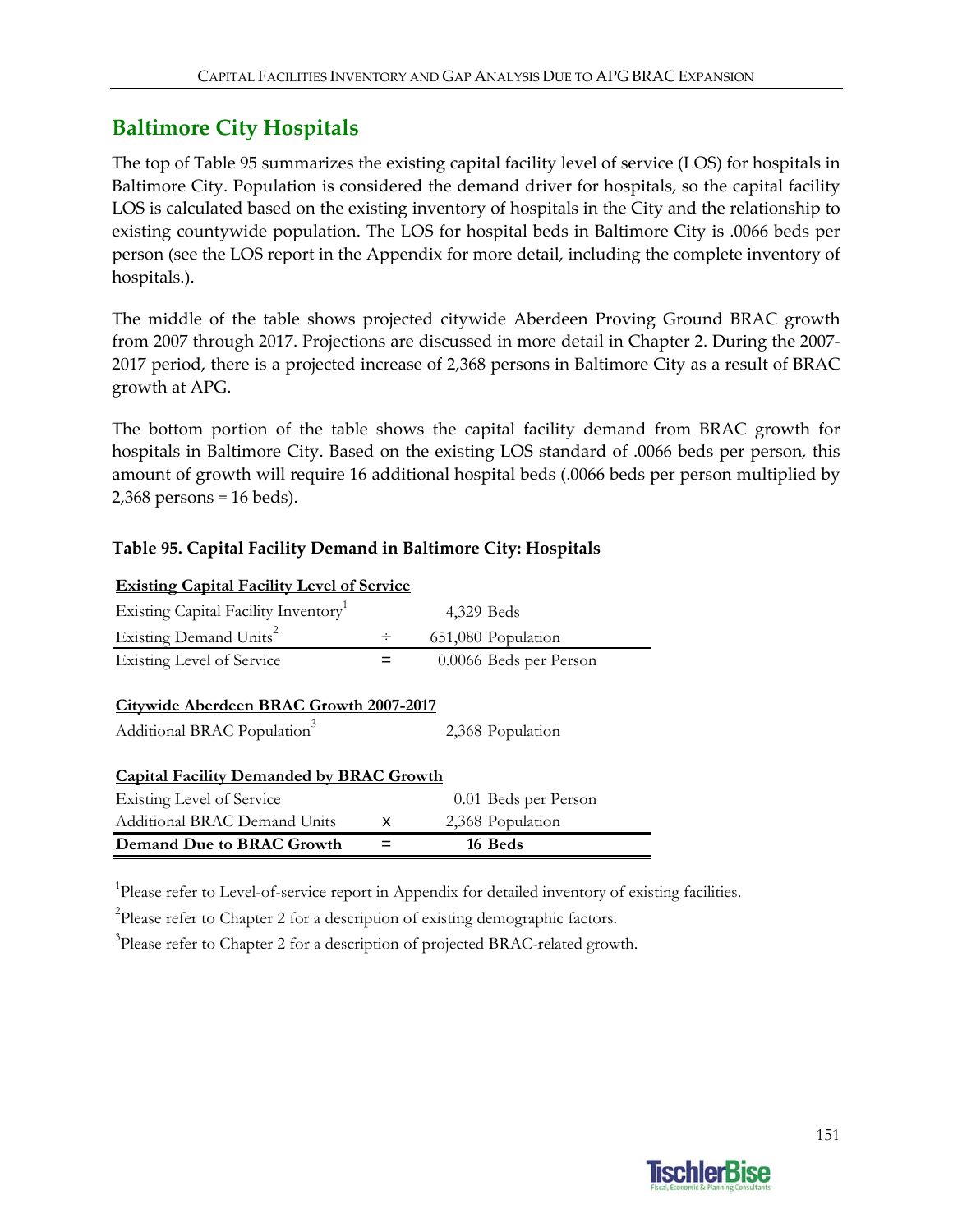### **Baltimore City Doctors**

The top of Table 96 summarizes the existing level of service (LOS) for doctors in Baltimore City. Population is considered the demand driver for doctors, so the LOS is calculated based on the existing directory of doctors in the City and the relationship to existing countywide population. The LOS for doctors in Baltimore City is .0033 doctors per person (see the LOS report in the Appendix for more detail, including a summarized directory of doctors.).

The middle of the table shows projected citywide Aberdeen Proving Ground BRAC growth from 2007 through 2017. Projections are discussed in more detail in Chapter 2. During the 2007-2017 period, there is a projected increase of 2,368 persons in Baltimore City as a result of BRAC growth at APG.

The bottom portion of the table shows the capital facility demand from BRAC growth for doctors in Baltimore City. Based on the existing LOS standard of .0033 doctors per person, this amount of growth will require 8 additional doctors (.0033 doctors per person multiplied by  $2,368$  persons = 8 doctors).

### **Table 96. Service Provider Demand in Baltimore City: Doctors**

| <b>Existing Capital Facility Level of Service</b>                                                      |        |                           |  |  |  |  |  |
|--------------------------------------------------------------------------------------------------------|--------|---------------------------|--|--|--|--|--|
| Existing Directory <sup>1</sup>                                                                        |        | 2,167 Doctors             |  |  |  |  |  |
| Existing Demand Units <sup>2</sup>                                                                     | $\div$ | 651,080 Population        |  |  |  |  |  |
| <b>Existing Level of Service</b>                                                                       | =      | 0.0033 Doctors per Person |  |  |  |  |  |
| Citywide Aberdeen BRAC Growth 2007-2017<br>Additional BRAC Population <sup>3</sup><br>2,368 Population |        |                           |  |  |  |  |  |
| <b>Capital Facility Demanded by BRAC Growth</b>                                                        |        |                           |  |  |  |  |  |
| <b>Existing Level of Service</b>                                                                       |        | 0.0033 Doctors per Person |  |  |  |  |  |
| Additional BRAC Demand Units                                                                           | x      | 2,368 Population          |  |  |  |  |  |
| Demand Due to BRAC Growth                                                                              |        | 8 Doctors                 |  |  |  |  |  |

<sup>1</sup>Please refer to Level-of-service report in Appendix for summarized directory of doctors.

 $2$ Please refer to Chapter 2 for a description of existing demographic factors.

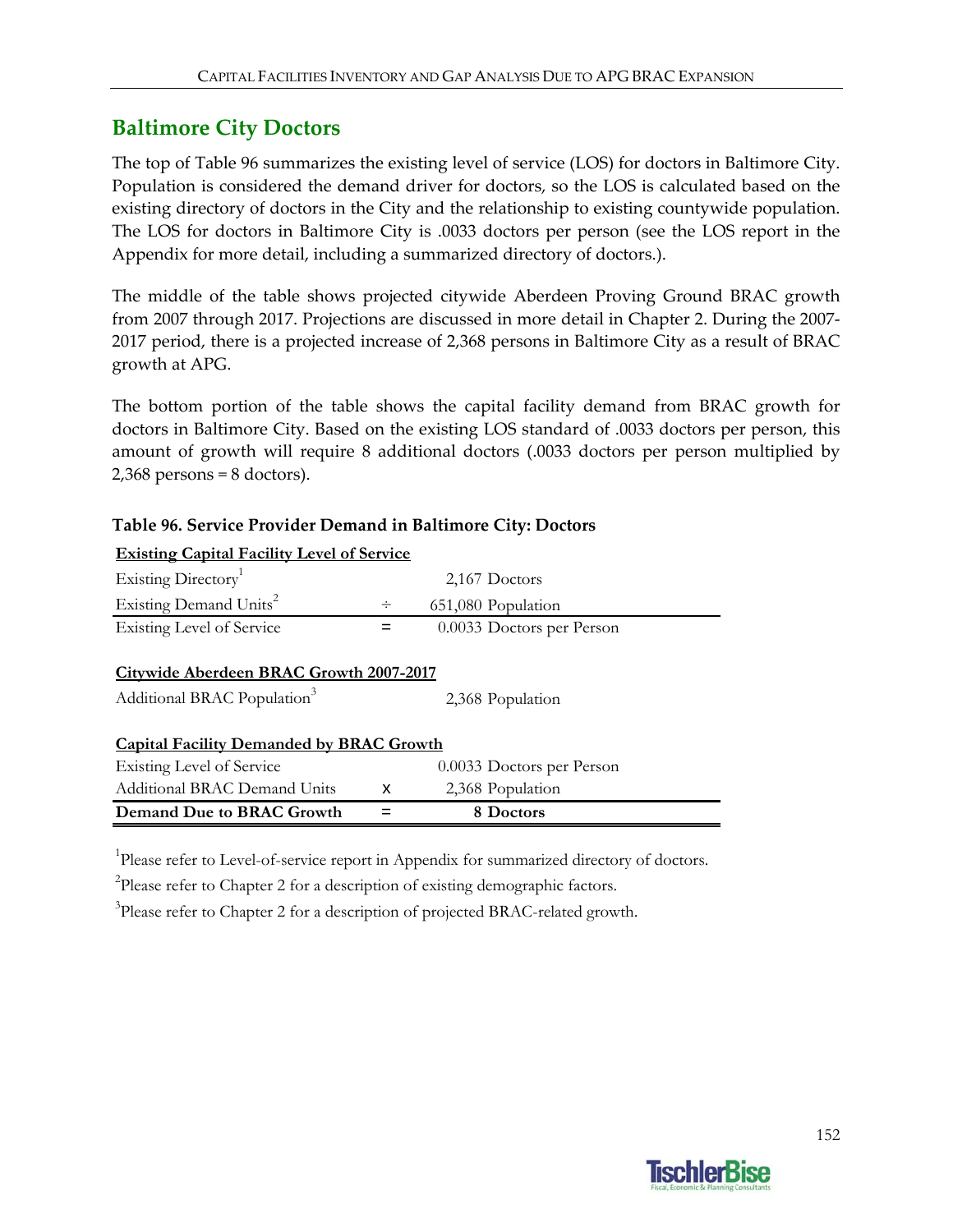### **Baltimore City Senior Homes**

The top of Table 97 summarizes the existing capital facility level of service (LOS) for senior homes in Baltimore City. Population is considered the demand driver for senior homes, so the capital facility LOS is calculated based on the existing inventory of senior home beds in the City and the relationship to existing countywide population. The LOS for senior home beds in Baltimore City is .01 beds per person (see the LOS report in the Appendix for more detail, including a summary of the inventory for senior homes.).

The middle of the table shows projected citywide Aberdeen Proving Ground BRAC growth from 2007 through 2017. Projections are discussed in more detail in Chapter 2. During the 2007‐ 2017 period, there is a projected increase of 2,368 persons in Baltimore City as a result of BRAC growth at APG.

The bottom portion of the table shows the capital facility demand from BRAC growth for senior homes in Baltimore City. Based on the existing LOS standard of .01 beds per person, this amount of growth will require 22 additional senior home beds (.01 beds per person multiplied by 2,368 persons = 107 beds).

### **Table 97. Capital Facility Demand in Baltimore City: Senior Homes**

| <b>Existing Capital Facility Level of Service</b>                                  |        |                      |  |  |  |
|------------------------------------------------------------------------------------|--------|----------------------|--|--|--|
| Existing Capital Facility Inventory                                                |        | 6,033 Beds           |  |  |  |
| Existing Demand Units <sup>2</sup>                                                 | $\div$ | 651,080 Population   |  |  |  |
| <b>Existing Level of Service</b>                                                   |        | 0.01 Beds per Person |  |  |  |
| Citywide Aberdeen BRAC Growth 2007-2017<br>Additional BRAC Population <sup>3</sup> |        | 2,368 Population     |  |  |  |
| <b>Capital Facility Demanded by BRAC Growth</b>                                    |        |                      |  |  |  |
| Existing Level of Service                                                          |        | 0.01 Beds per Person |  |  |  |
| Additional BRAC Demand Units                                                       | X      | 2,368 Population     |  |  |  |
| Demand Due to BRAC Growth                                                          |        | 22 Beds              |  |  |  |

<sup>1</sup>Please refer to Level-of-service report in Appendix for summarized directory of senior homes.

 $2$ Please refer to Chapter 2 for a description of existing demographic factors.